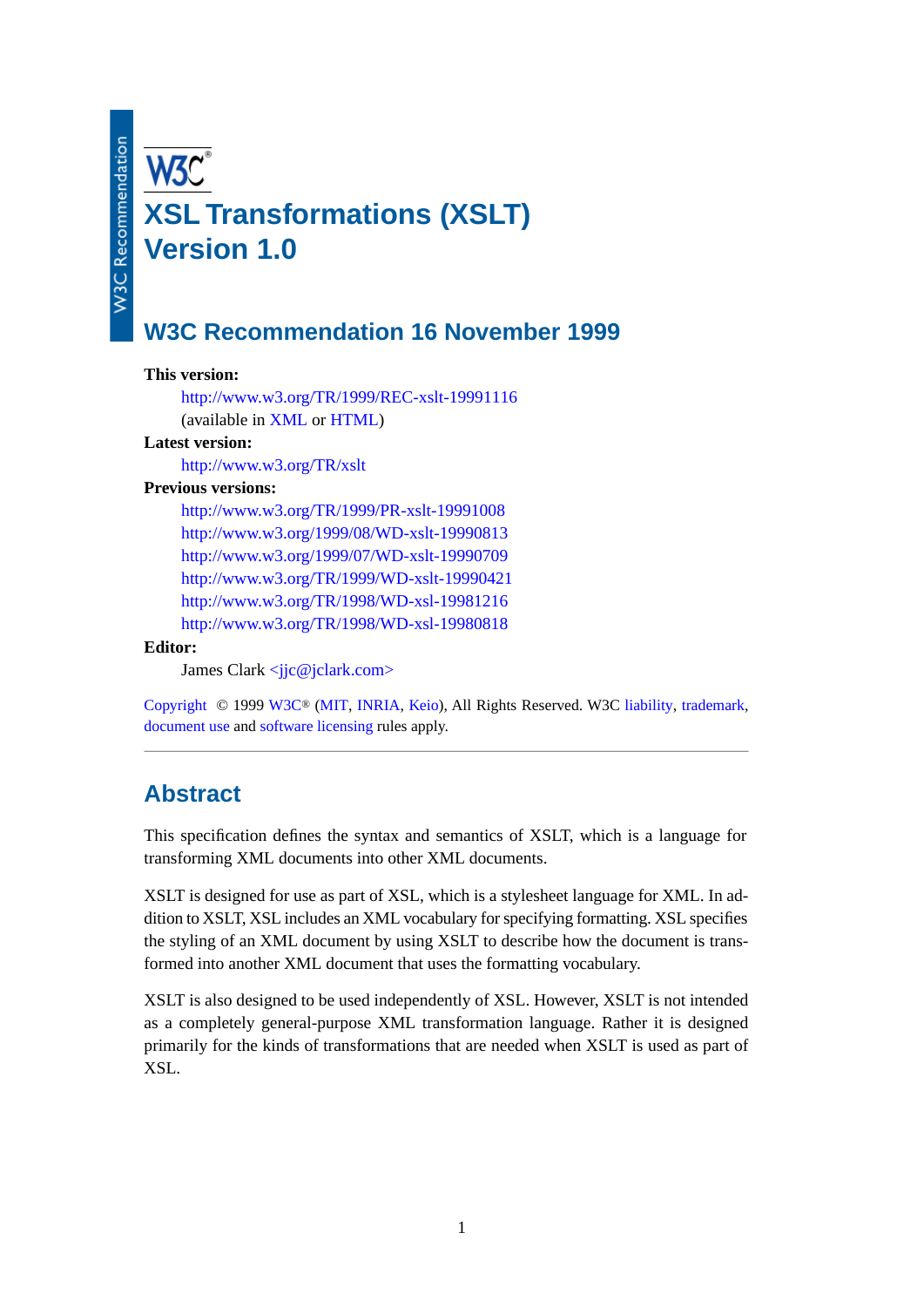# **Status of this document**

This document has been reviewed by W3C Members and other interested parties and has been endorsed by the Director as a W3C [Recommendation.](http://www.w3.org/Consortium/Process/#RecsW3C) It is a stable document and may be used as reference material or cited as a normative reference from other documents. W3C's role in making the Recommendation is to draw attention to the specification and to promote its widespread deployment. This enhances the functionality and interoperability of the Web.

The list of known errors in this specification is available at [ht](http://www.w3.org/1999/11/REC-xslt-19991116-errata)[tp://www.w3.org/1999/11/REC-xslt-19991116-errata.](http://www.w3.org/1999/11/REC-xslt-19991116-errata)

Comments on this specification may be sent to xsl-editors  $@w3.org$ ; [archives](http://lists.w3.org/Archives/Public/xsl-editors) of the comments are available. Public discussion of XSL, including XSL Transformations, takes place on the [XSL-List](http://www.mulberrytech.com/xsl/xsl-list/index.html) mailing list.

The English version of this specification is the only normative version. However, for translations of this document, see [http://www.w3.org/Style/XSL/translations.html.](http://www.w3.org/Style/XSL/translations.html)

A list of current W3C Recommendations and other technical documents can be found at [http://www.w3.org/TR.](http://www.w3.org/TR)

This specification has been produced as part of the [W3C Style activity](http://www.w3.org/Style/Activity).

# **Table of contents**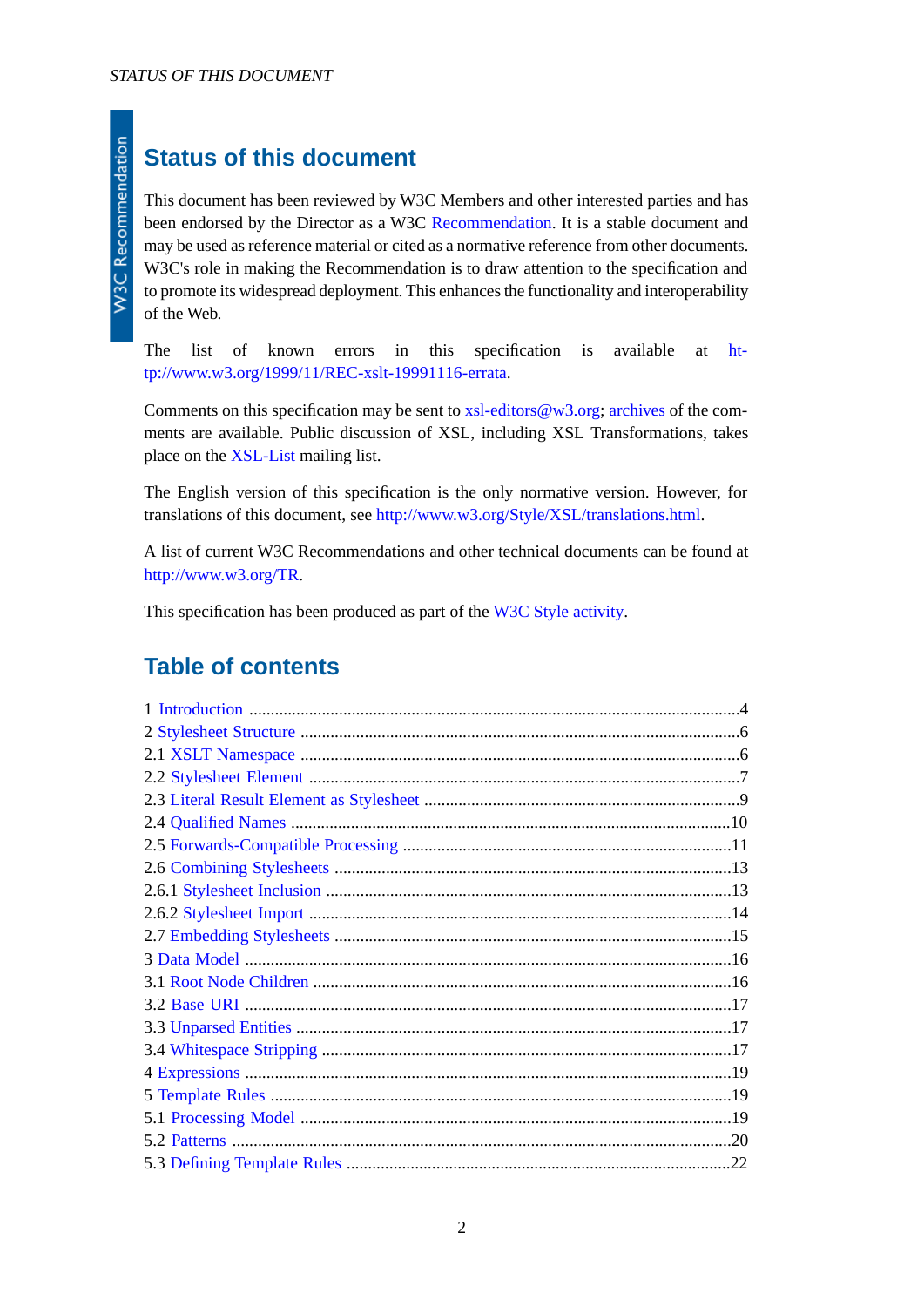| 11.3 Using Values of Variables and Parameters with xsl:copy-of 55 |  |
|-------------------------------------------------------------------|--|
|                                                                   |  |
|                                                                   |  |
|                                                                   |  |
|                                                                   |  |
|                                                                   |  |
|                                                                   |  |
|                                                                   |  |
|                                                                   |  |
|                                                                   |  |
|                                                                   |  |
|                                                                   |  |
|                                                                   |  |
|                                                                   |  |
|                                                                   |  |
|                                                                   |  |
|                                                                   |  |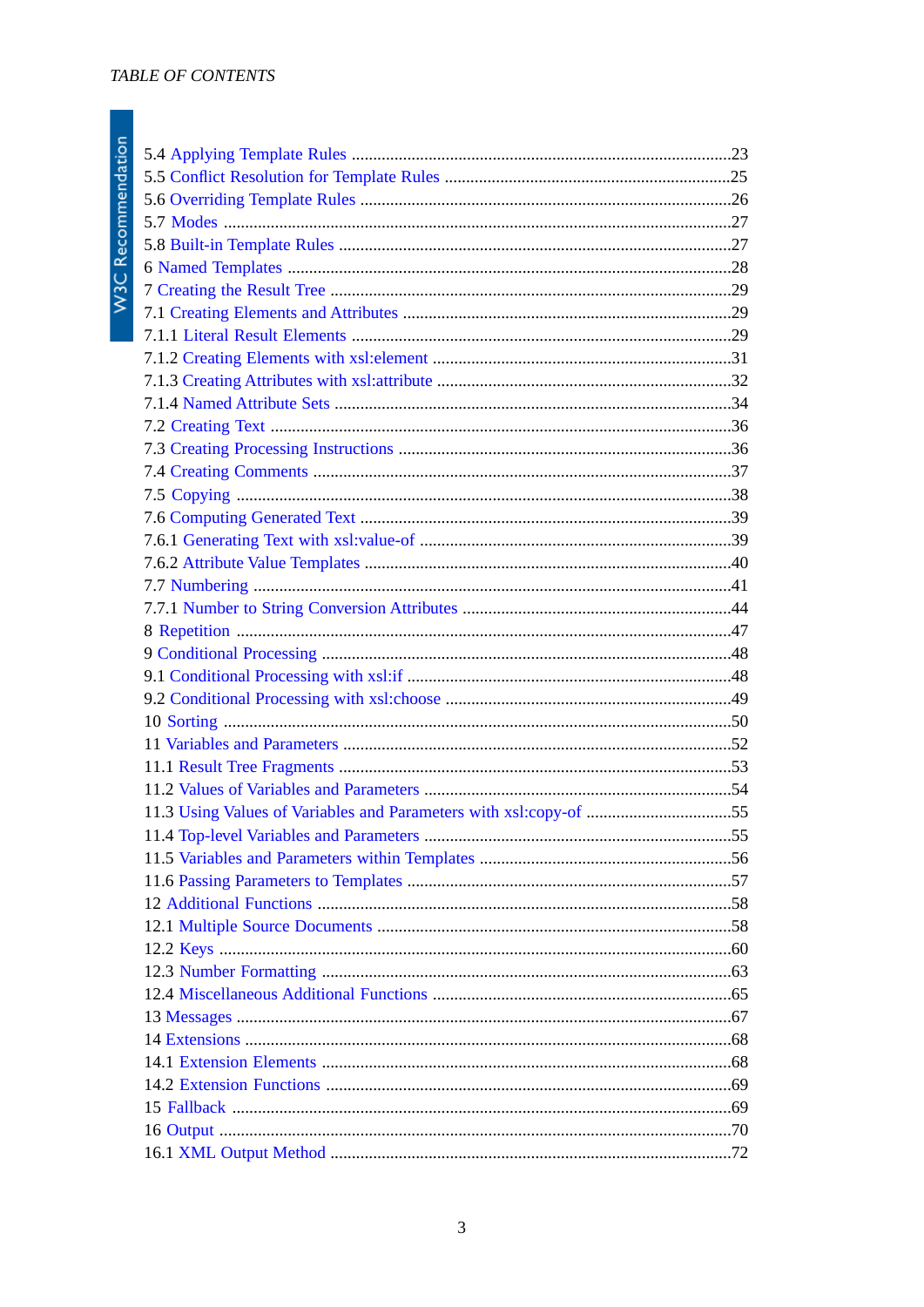# **Appendices**

| G Features under Consideration for Future Versions of XSLT (Non-Normative)103 |  |
|-------------------------------------------------------------------------------|--|

# <span id="page-3-0"></span>**1 Introduction**

This specification defines the syntax and semantics of the XSLT language. A transformation in the XSLT language is expressed as a well-formed XML document [\[XML\]](#page-78-3) conforming to the Namespaces in XML Recommendation [\[XML Names\],](#page-78-4) which may include both elements that are defined by XSLT and elements that are not defined by XSLT. XSLTdefined elements are distinguished by belonging to a specific XML namespace (see [**[2.1](#page-5-1) [XSLT Namespace](#page-5-1)**]), which is referred to in this specification as the **XSLT namespace**. Thus this specification is a definition of the syntax and semantics of the XSLT namespace.

A transformation expressed in XSLT describes rules for transforming a source tree into a result tree. The transformation is achieved by associating patterns with templates. A pattern is matched against elements in the source tree. A template is instantiated to create part of the result tree. The result tree is separate from the source tree. The structure of the result tree can be completely different from the structure of the source tree. In constructing the result tree, elements from the source tree can be filtered and reordered, and arbitrary structure can be added.

A transformation expressed in XSLT is called a stylesheet. This is because, in the case when XSLT is transforming into the XSL formatting vocabulary, the transformation functions as a stylesheet.

This document does not specify how an XSLT stylesheet is associated with an XML document. It is recommended that XSL processors support the mechanism described in [\[XML Stylesheet\]](#page-79-2). When this or any other mechanism yields a sequence of more than one XSLT stylesheet to be applied simultaneously to a XML document, then the effect should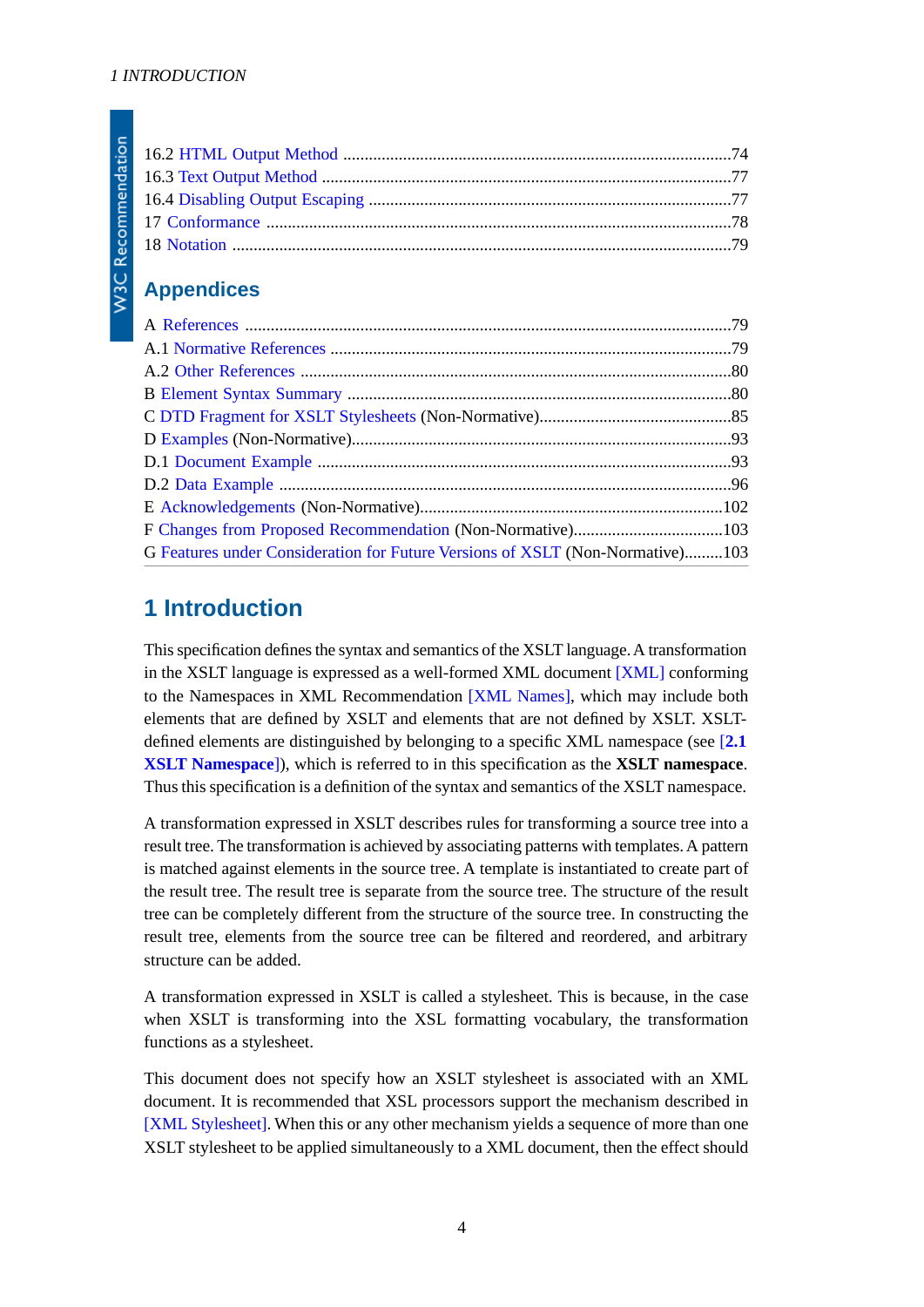A stylesheet contains a set of template rules. A template rule has two parts: a pattern which is matched against nodes in the source tree and a template which can be instantiated to form part of the result tree. This allows a stylesheet to be applicable to a wide class of documents that have similar source tree structures.

A template is instantiated for a particular source element to create part of the result tree. A template can contain elements that specify literal result element structure. A template can also contain elements from the XSLT namespace that are instructions for creating result tree fragments. When a template is instantiated, each instruction is executed and replaced by the result tree fragment that it creates. Instructions can select and process descendant source elements. Processing a descendant element creates a result tree fragment by finding the applicable template rule and instantiating its template. Note that elements are only processed when they have been selected by the execution of an instruction. The result tree is constructed by finding the template rule for the root node and instantiating its template.

In the process of finding the applicable template rule, more than one template rule may have a pattern that matches a given element. However, only one template rule will be applied. The method for deciding which template rule to apply is described in [**[5.5 Conflict](#page-24-0) [Resolution for Template Rules](#page-24-0)**].

A single template by itself has considerable power: it can create structures of arbitrary complexity; it can pull string values out of arbitrary locations in the source tree; it can generate structures that are repeated according to the occurrence of elements in the source tree. For simple transformations where the structure of the result tree is independent of the structure of the source tree, a stylesheet can often consist of only a single template, which functions as a template for the complete result tree. Transformations on XML documents that represent data are often of this kind (see [**[D.2 Data Example](#page-95-0)**]). XSLT allows a simplified syntax for such stylesheets (see [**[2.3 Literal Result Element as](#page-8-0) [Stylesheet](#page-8-0)**]).

<span id="page-4-1"></span><span id="page-4-0"></span>When a template is instantiated, it is always instantiated with respect to a **current node** and a **current node list**. The current node is always a member of the current node list. Many operations in XSLT are relative to the current node. Only a few instructions change the current node list or the current node (see [**[5 Template Rules](#page-18-1)**] and [**[8 Repetition](#page-46-0)**]); during the instantiation of one of these instructions, the current node list changes to a new list of nodes and each member of this new list becomes the current node in turn; after the instantiation of the instruction is complete, the current node and current node list revert to what they were before the instruction was instantiated.

XSLT makes use of the expression language defined by [\[XPath\]](#page-78-5) for selecting elements for processing, for conditional processing and for generating text.

XSLT provides two "hooks" for extending the language, one hook for extending the set of instruction elements used in templates and one hook for extending the set of functions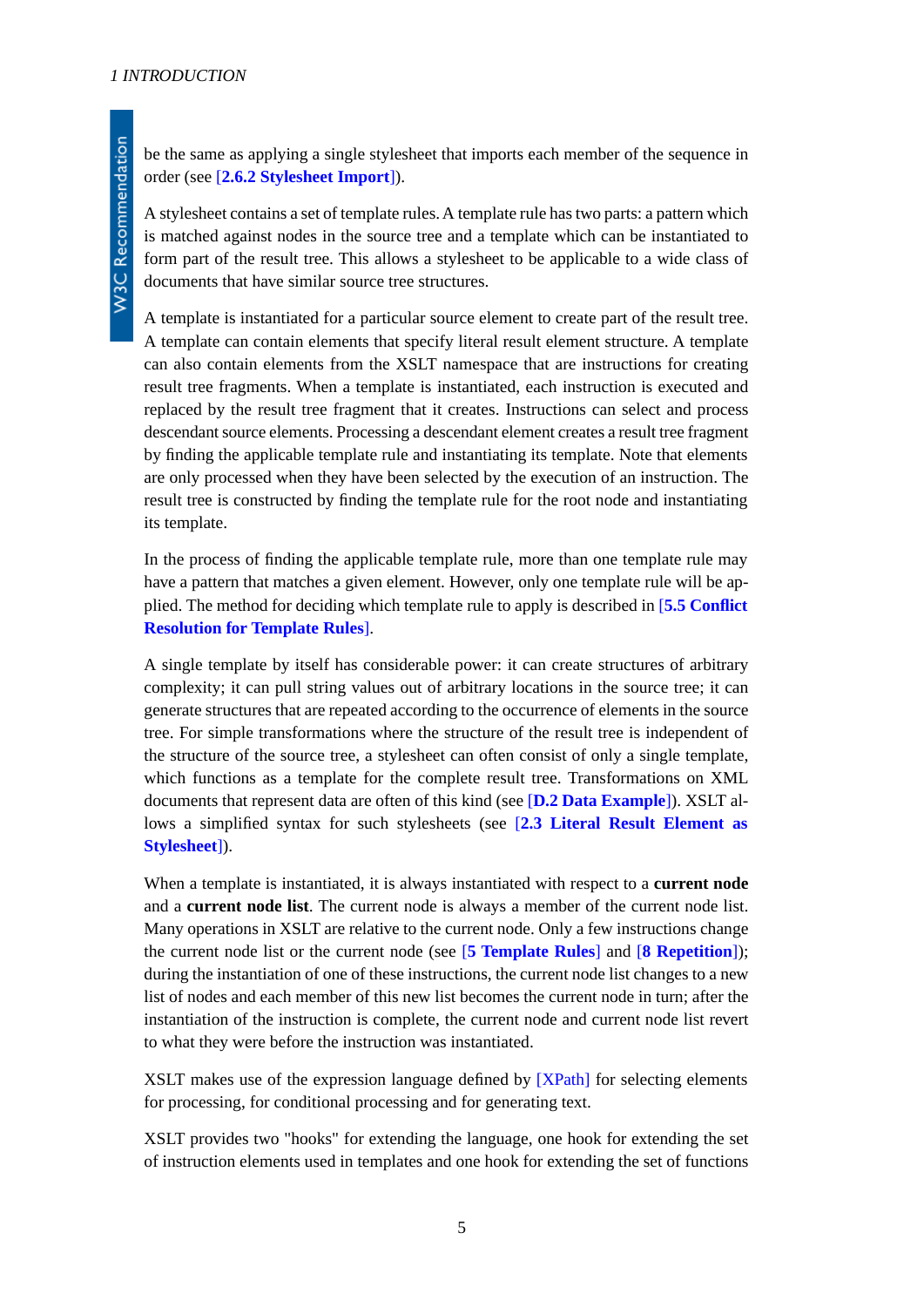used in XPath expressions. These hooks are both based on XML namespaces. This version of XSLT does not define a mechanism for implementing the hooks. See [**[14 Extensions](#page-67-0)**].

**NOTE:**The XSL WG intends to define such a mechanism in a future version of this specification or in a separate specification.

The element syntax summary notation used to describe the syntax of XSLT-defined elements is described in [**[18 Notation](#page-78-0)**].

The MIME media types text/xml and application/xml [\[RFC2376\]](#page-79-3) should be used for XSLT stylesheets. It is possible that a media type will be registered specifically for XSLT stylesheets; if and when it is, that media type may also be used.

# <span id="page-5-1"></span><span id="page-5-0"></span>**2 Stylesheet Structure**

#### **2.1 XSLT Namespace**

The XSLT namespace has the URI http://www.w3.org/1999/XSL/Transform.

**NOTE:**The 1999 in the URI indicates the year in which the URI was allocated by the W3C. It does not indicate the version of XSLT being used, which is specified by attributes (see [**[2.2 Stylesheet Element](#page-6-0)**] and [**[2.3](#page-8-0) [Literal Result Element as Stylesheet](#page-8-0)**]).

XSLT processors must use the XML namespaces mechanism [\[XML Names\]](#page-78-4) to recognize elements and attributes from this namespace. Elements from the XSLT namespace are recognized only in the stylesheet not in the source document. The complete list of XSLTdefined elements is specified in [**[B Element Syntax Summary](#page-79-1)**]. Vendors must not extend the XSLT namespace with additional elements or attributes. Instead, any extension must be in a separate namespace. Any namespace that is used for additional instruction elements must be identified by means of the extension element mechanism specified in [**[14.1 Ex](#page-67-1)[tension Elements](#page-67-1)**].

This specification uses a prefix of  $xsl:$  for referring to elements in the XSLT namespace. However, XSLT stylesheets are free to use any prefix, provided that there is a namespace declaration that binds the prefix to the URI of the XSLT namespace.

An element from the XSLT namespace may have any attribute not from the XSLT namespace, provided that the [expanded-name](http://www.w3.org/TR/xpath#dt-expanded-name) of the attribute has a non-null namespace URI. The presence of such attributes must not change the behavior of XSLT elements and functions defined in this document. Thus, an XSLT processor is always free to ignore such attributes, and must ignore such attributes without giving an error if it does not recognize the namespace URI. Such attributes can provide, for example, unique identifiers, optimization hints, or documentation.

It is an error for an element from the XSLT namespace to have attributes with expandednames that have null namespace URIs (i.e. attributes with unprefixed names) other than attributes defined for the element in this document.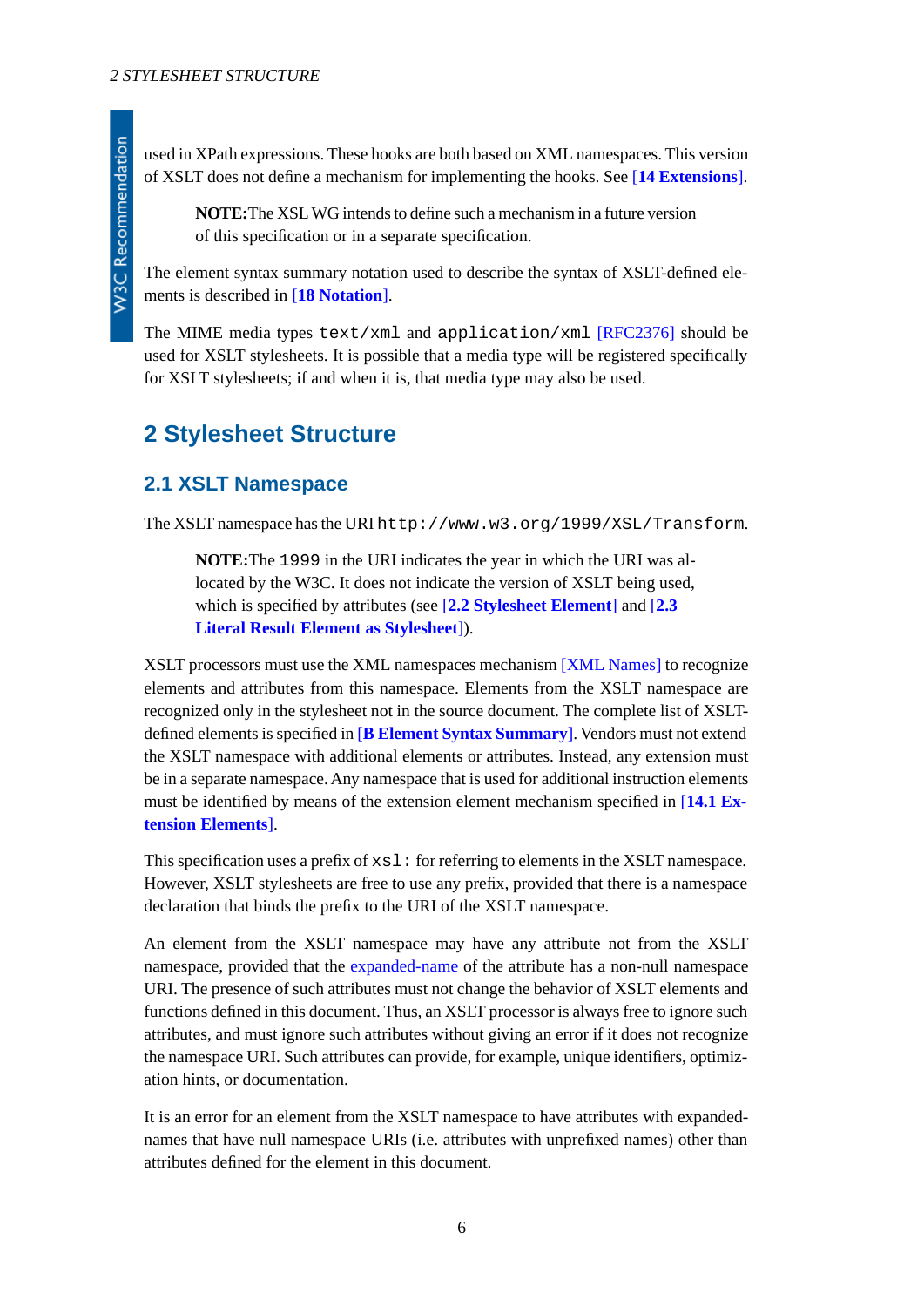**NOTE:**The conventions used for the names of XSLT elements, attributes and functions are that names are all lower-case, use hyphens to separate words, and use abbreviations only if they already appear in the syntax of a related language such as XML or HTML.

## <span id="page-6-0"></span>**2.2 Stylesheet Element**

```
<xsl:stylesheet
id = id
extension-element-prefixes = tokens
exclude-result-prefixes = tokens
version = number>
   <!-- Content: (xsl:import*, top-level-elements) -->
</xsl:stylesheet>
```

```
<xsl:transform
id = id
extension-element-prefixes = tokens
exclude-result-prefixes = tokens
version = number>
   <!-- Content: (xsl:import*, top-level-elements) -->
</xsl:transform>
```
A stylesheet is represented by an xsl:stylesheet element in an XML document. xsl:transform is allowed as a synonym for xsl:stylesheet.

An xsl:stylesheet element must have a version attribute, indicating the version of XSLT that the stylesheet requires. For this version of XSLT, the value should be 1.0. When the value is not equal to 1.0, forwards-compatible processing mode is enabled (see [**[2.5 Forwards-Compatible Processing](#page-10-0)**]).

The xsl:stylesheet element may contain the following types of elements:

- xsl:import
- xsl:include
- xsl:strip-space
- xsl:preserve-space
- xsl:output
- xsl:key
- xsl:decimal-format
- xsl:namespace-alias
- xsl:attribute-set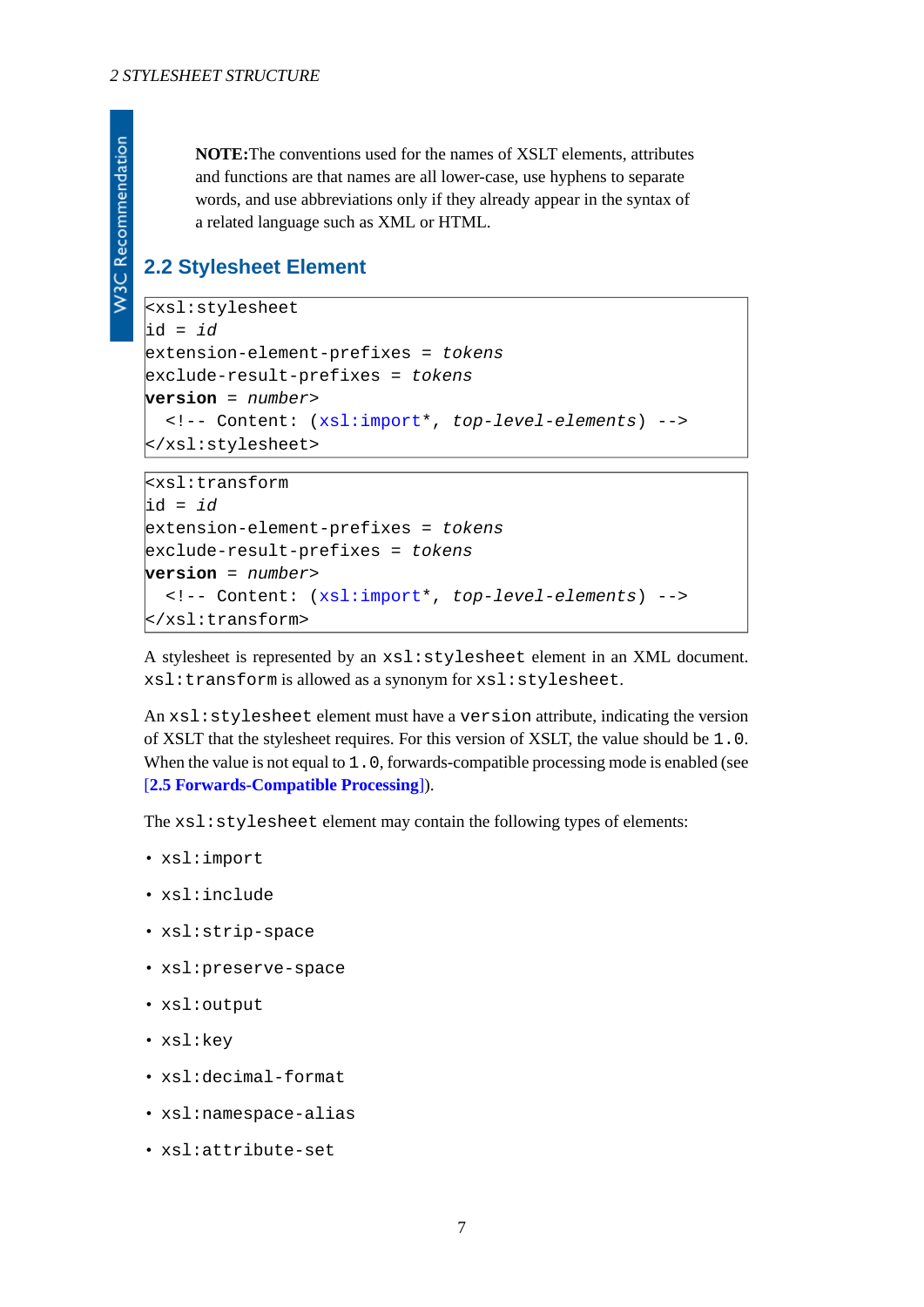• xsl:variable

**W3C Recommendation** 

- xsl:param
- <span id="page-7-0"></span>• xsl:template

An element occurring as a child of an xsl:stylesheet element is called a **top-level** element.

This example shows the structure of a stylesheet. Ellipses (...) indicate where attribute values or content have been omitted. Although this example shows one of each type of allowed element, stylesheets may contain zero or more of each of these elements.

```
<xsl:stylesheet version="1.0"
                 xmlns:xsl="http://www.w3.org/1999/XSL/Transform">
   <xsl:import href="..."/>
   <xsl:include href="..."/>
   <xsl:strip-space elements="..."/>
   <xsl:preserve-space elements="..."/>
   <xsl:output method="..."/>
   <xsl:key name="..." match="..." use="..."/>
   <xsl:decimal-format name="..."/>
   <xsl:namespace-alias stylesheet-prefix="..." result-prefix="..."/>
   <xsl:attribute-set name="...">
     ...
   </xsl:attribute-set>
   <xsl:variable name="...">...</xsl:variable>
   <xsl:param name="...">...</xsl:param>
   <xsl:template match="...">
     ...
   </xsl:template>
   <xsl:template name="...">
     ...
   </xsl:template>
</xsl:stylesheet>
```
The order in which the children of the xsl:stylesheet element occur is not significant except for xsl:import elements and for error recovery. Users are free to order the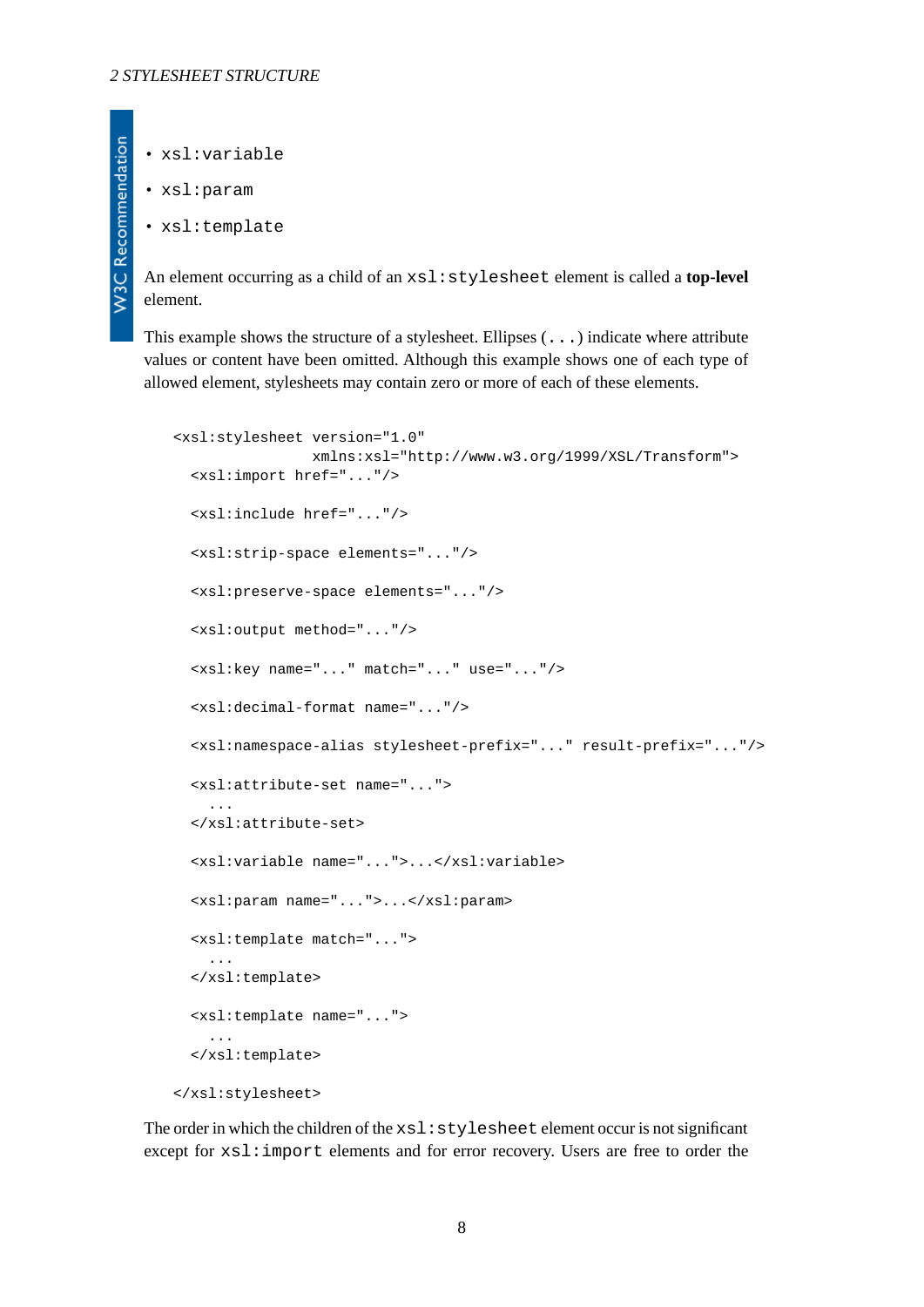elements as they prefer, and stylesheet creation tools need not provide control over the order in which the elements occur.

In addition, the  $x \leq 1$ :  $\leq y \leq 1$  esheet element may contain any element not from the XSLT namespace, provided that the expanded-name of the element has a non-null namespace URI. The presence of such top-level elements must not change the behavior of XSLT elements and functions defined in this document; for example, it would not be permitted for such a top-level element to specify that  $x s l : apply-$  templates was to use different rules to resolve conflicts. Thus, an XSLT processor is always free to ignore such top-level elements, and must ignore a top-level element without giving an error if it does not recognize the namespace URI. Such elements can provide, for example,

- information used by extension elements or extension functions (see [**[14 Extensions](#page-67-0)**]),
- information about what to do with the result tree,
- information about how to obtain the source tree,
- metadata about the stylesheet,
- <span id="page-8-0"></span>• structured documentation for the stylesheet.

### **2.3 Literal Result Element as Stylesheet**

A simplified syntax is allowed for stylesheets that consist of only a single template for the root node. The stylesheet may consist of just a literal result element (see [**[7.1.1 Literal](#page-28-2) [Result Elements](#page-28-2)**]). Such a stylesheet is equivalent to a stylesheet with an xsl:stylesheet element containing a template rule containing the literal result element; the template rule has a match pattern of /. For example

```
<html xsl:version="1.0"
       xmlns:xsl="http://www.w3.org/1999/XSL/Transform"
       xmlns="http://www.w3.org/TR/xhtml1/strict">
   <head>
     <title>Expense Report Summary</title>
   </head>
   <body>
     <p>Total Amount: <xsl:value-of select="expense-report/total"/></p>
   </body>
\langle/html>
```
has the same meaning as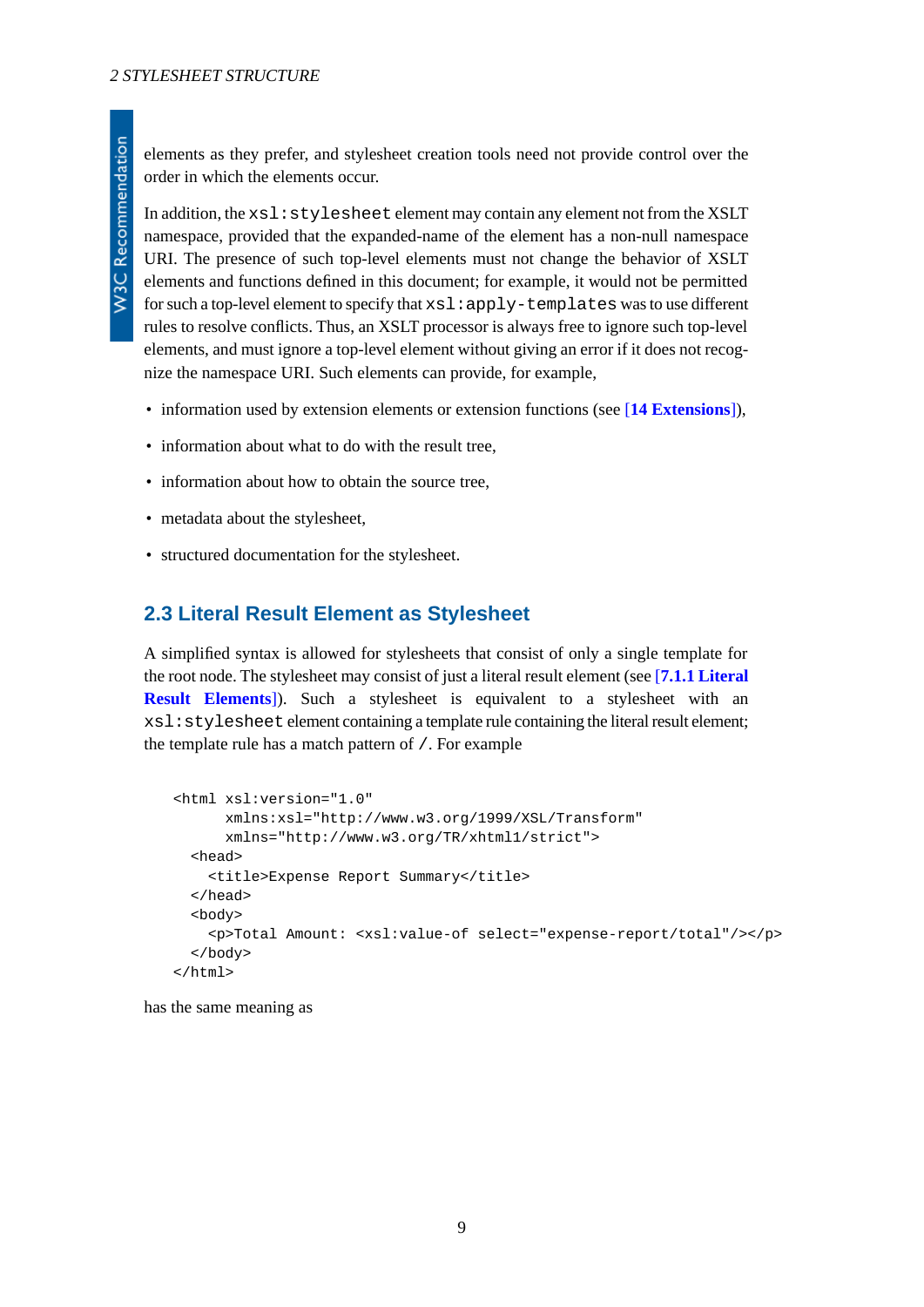```
<xsl:stylesheet version="1.0"
                 xmlns:xsl="http://www.w3.org/1999/XSL/Transform"
                 xmlns="http://www.w3.org/TR/xhtml1/strict">
<xsl:template match="/">
<html>
   <head>
     <title>Expense Report Summary</title>
   </head>
   <body>
     <p>Total Amount: <xsl:value-of select="expense-report/total"/></p>
   </body>
</html>
</xsl:template>
</xsl:stylesheet>
```
A literal result element that is the document element of a stylesheet must have an xsl:version attribute, which indicates the version of XSLT that the stylesheet requires. For this version of XSLT, the value should be 1.0; the value must be a [Number](http://www.w3.org/TR/xpath#NT-Number). Other literal result elements may also have an  $xsl:version$  attribute. When the  $xsl:ver$ sion attribute is not equal to 1.0, forwards-compatible processing mode is enabled (see [**[2.5 Forwards-Compatible Processing](#page-10-0)**]).

The allowed content of a literal result element when used as a stylesheet is no different from when it occurs within a stylesheet. Thus, a literal result element used as a stylesheet cannot contain [top-level](#page-7-0) elements.

In some situations, the only way that a system can recognize that an XML document needs to be processed by an XSLT processor as an XSLT stylesheet is by examining the XML document itself. Using the simplified syntax makes this harder.

**NOTE:**For example, another XML language (AXL) might also use an axl:version on the document element to indicate that an XML document was an AXL document that required processing by an AXL processor; if a document had both an axl:version attribute and an xsl:version attribute, it would be unclear whether the document should be processed by an XSLT processor or an AXL processor.

<span id="page-9-0"></span>Therefore, the simplified syntax should not be used for XSLT stylesheets that may be used in such a situation. This situation can, for example, arise when an XSLT stylesheet is transmitted as a message with a MIME media type of text/xml or application/xml to a recipient that will use the MIME media type to determine how the message is processed.

#### **2.4 Qualified Names**

The name of an internal XSLT object, specifically a named template (see [**[6 Named](#page-27-0) [Templates](#page-27-0)**]), a mode (see [**[5.7 Modes](#page-26-0)**]), an attribute set (see [**[7.1.4 Named Attribute](#page-33-0) [Sets](#page-33-0)**]), a key (see [**[12.2 Keys](#page-59-0)**]), a decimal-format (see [**[12.3 Number Formatting](#page-62-0)**]), a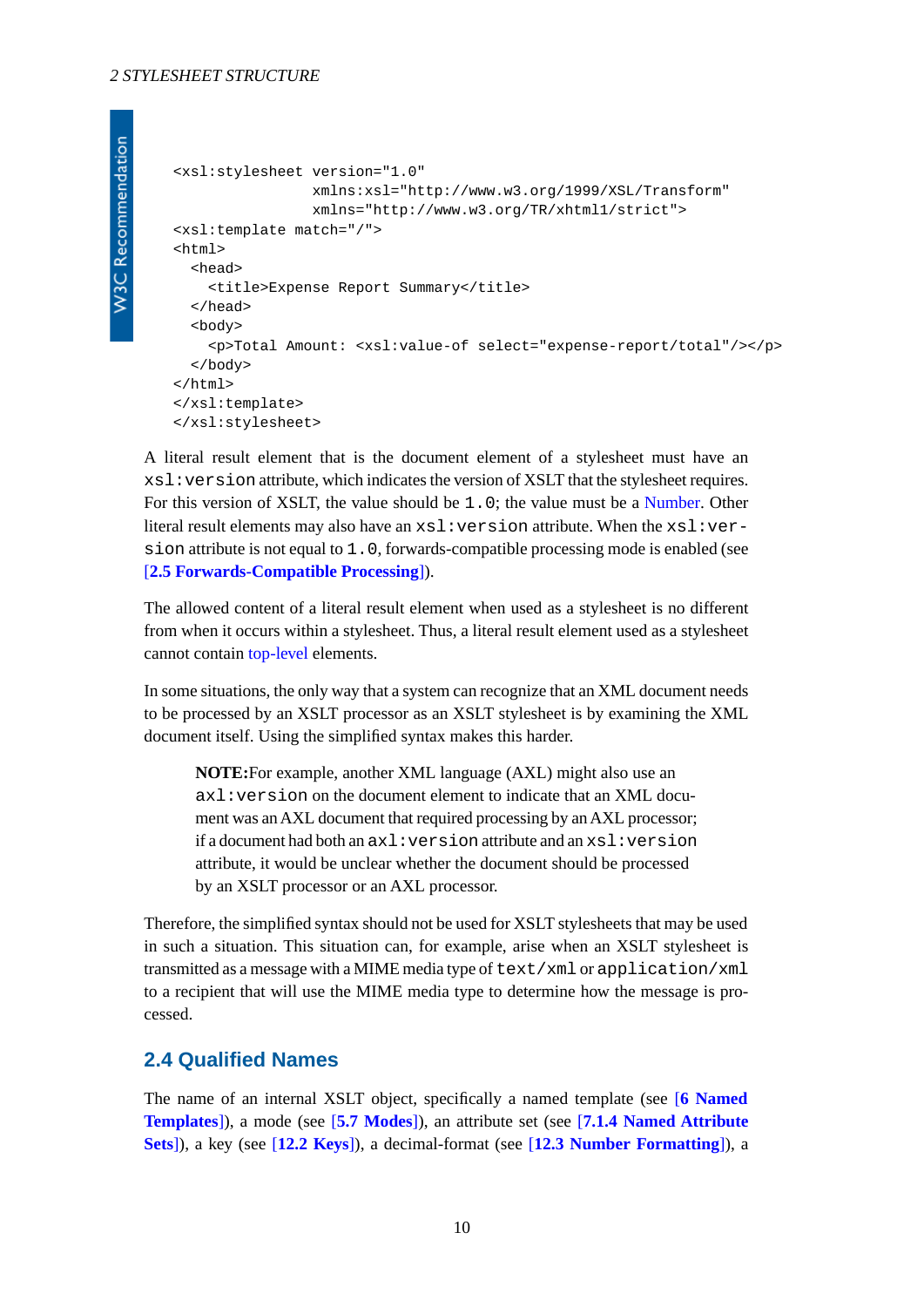variable or a parameter (see [**[11 Variables and Parameters](#page-51-0)**]) is specified as a [QName](http://www.w3.org/TR/REC-xml-names#NT-QName). If it has a prefix, then the prefix is expanded into a URI reference using the namespace declarations in effect on the attribute in which the name occurs. The [expanded-name](http://www.w3.org/TR/xpath#dt-expanded-name) consisting of the local part of the name and the possibly null URI reference is used as the name of the object. The default namespace is *not* used for unprefixed names.

## <span id="page-10-0"></span>**2.5 Forwards-Compatible Processing**

An element enables forwards-compatible mode for itself, its attributes, its descendants and their attributes if either it is an xsl:stylesheet element whose version attribute is not equal to 1,0, or it is a literal result element that has an  $xsl:version$  attribute whose value is not equal to 1.0, or it is a literal result element that does not have an xsl:version attribute and that is the document element of a stylesheet using the simplified syntax (see [**[2.3 Literal Result Element as Stylesheet](#page-8-0)**]). A literal result element that has an  $xsl:version$  attribute whose value is equal to 1.0 disables forwardscompatible mode for itself, its attributes, its descendants and their attributes.

If an element is processed in forwards-compatible mode, then:

- if it is a [top-level](#page-7-0) element and XSLT 1.0 does not allow such elements as top-level elements, then the element must be ignored along with its content;
- if it is an element in a template and XSLT 1.0 does not allow such elements to occur in templates, then if the element is not instantiated, an error must not be signaled, and if the element is instantiated, the XSLT must perform fallback for the element as specified in [**[15 Fallback](#page-68-1)**];
- if the element has an attribute that XSLT 1.0 does not allow the element to have or if the element has an optional attribute with a value that the XSLT 1.0 does not allow the attribute to have, then the attribute must be ignored.

Thus, any XSLT 1.0 processor must be able to process the following stylesheet without error, although the stylesheet includes elements from the XSLT namespace that are not defined in this specification: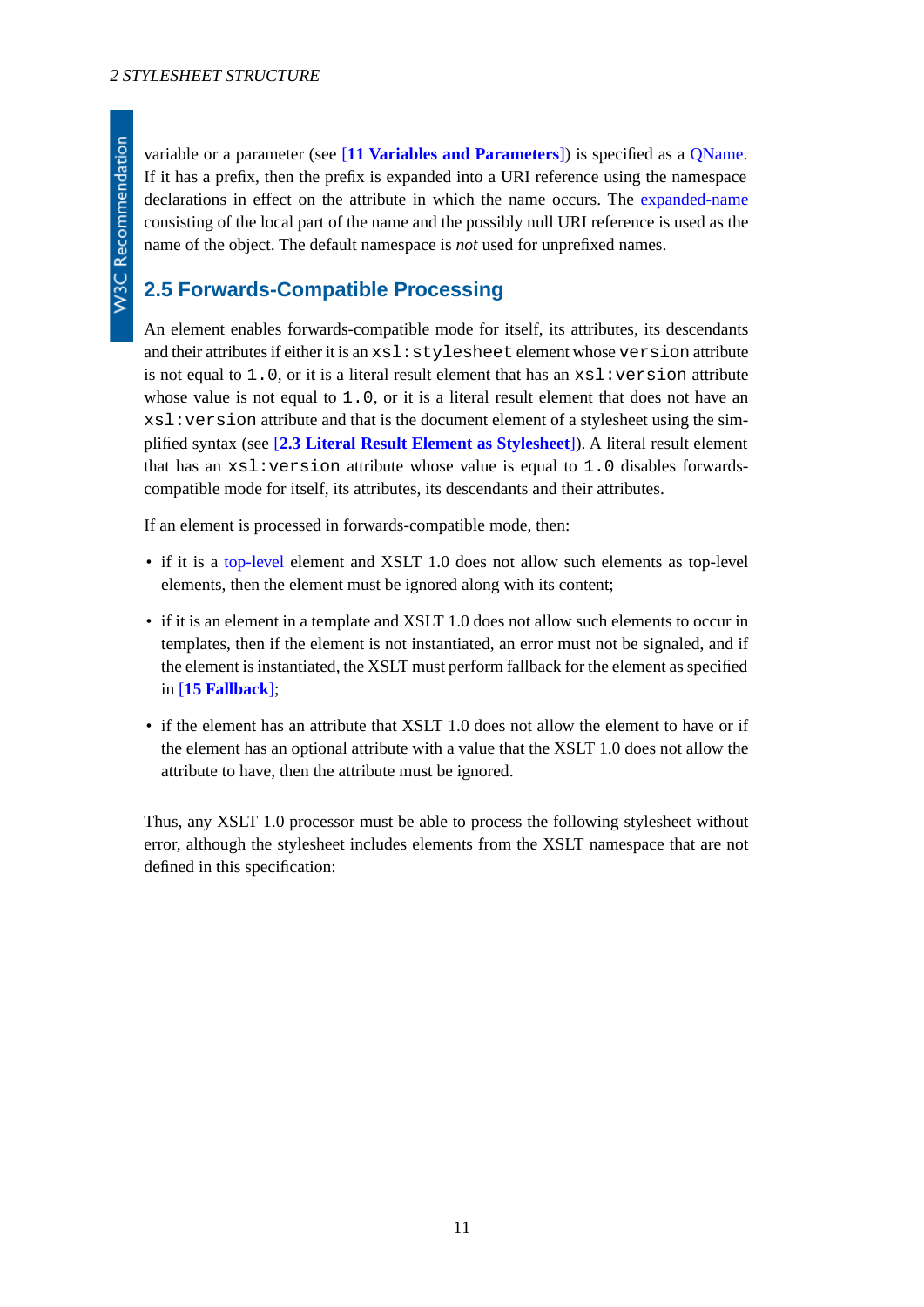#### *2 STYLESHEET STRUCTURE*

```
W3C Recommendation
```

```
<xsl:stylesheet version="1.1"
                 xmlns:xsl="http://www.w3.org/1999/XSL/Transform">
  <xsl:template match="/">
     <xsl:choose>
       <xsl:when test="system-property('xsl:version') >= 1.1">
         <xsl:exciting-new-1.1-feature/>
       </xsl:when>
       <xsl:otherwise>
         <html>
         <head>
           <title>XSLT 1.1 required</title>
         </head>
         <body>
           <p>Sorry, this stylesheet requires XSLT 1.1.</p>
         </body>
         </html>
       </xsl:otherwise>
     </xsl:choose>
   </xsl:template>
</xsl:stylesheet>
```
**NOTE:**If a stylesheet depends crucially on a top-level element introduced by a version of XSL after 1.0, then the stylesheet can use an  $xsl:$  message element with terminate="yes" (see [**[13 Messages](#page-66-0)**]) to ensure that XSLT processors implementing earlier versions of XSL will not silently ignore the top-level element. For example,

```
<xsl:stylesheet version="1.5"
                 xmlns:xsl="http://www.w3.org/1999/XSL/Transform">
   <xsl:important-new-1.1-declaration/>
  <xsl:template match="/">
     <xsl:choose>
       <xsl:when test="system-property('xsl:version') &lt; 1.1">
         <xsl:message terminate="yes">
           <xsl:text>Sorry, this stylesheet requires XSLT 1.1.</xsl:text>
         </xsl:message>
       </xsl:when>
       <xsl:otherwise>
 ...
       </xsl:otherwise>
     </xsl:choose>
  </xsl:template>
   ...
</xsl:stylesheet>
```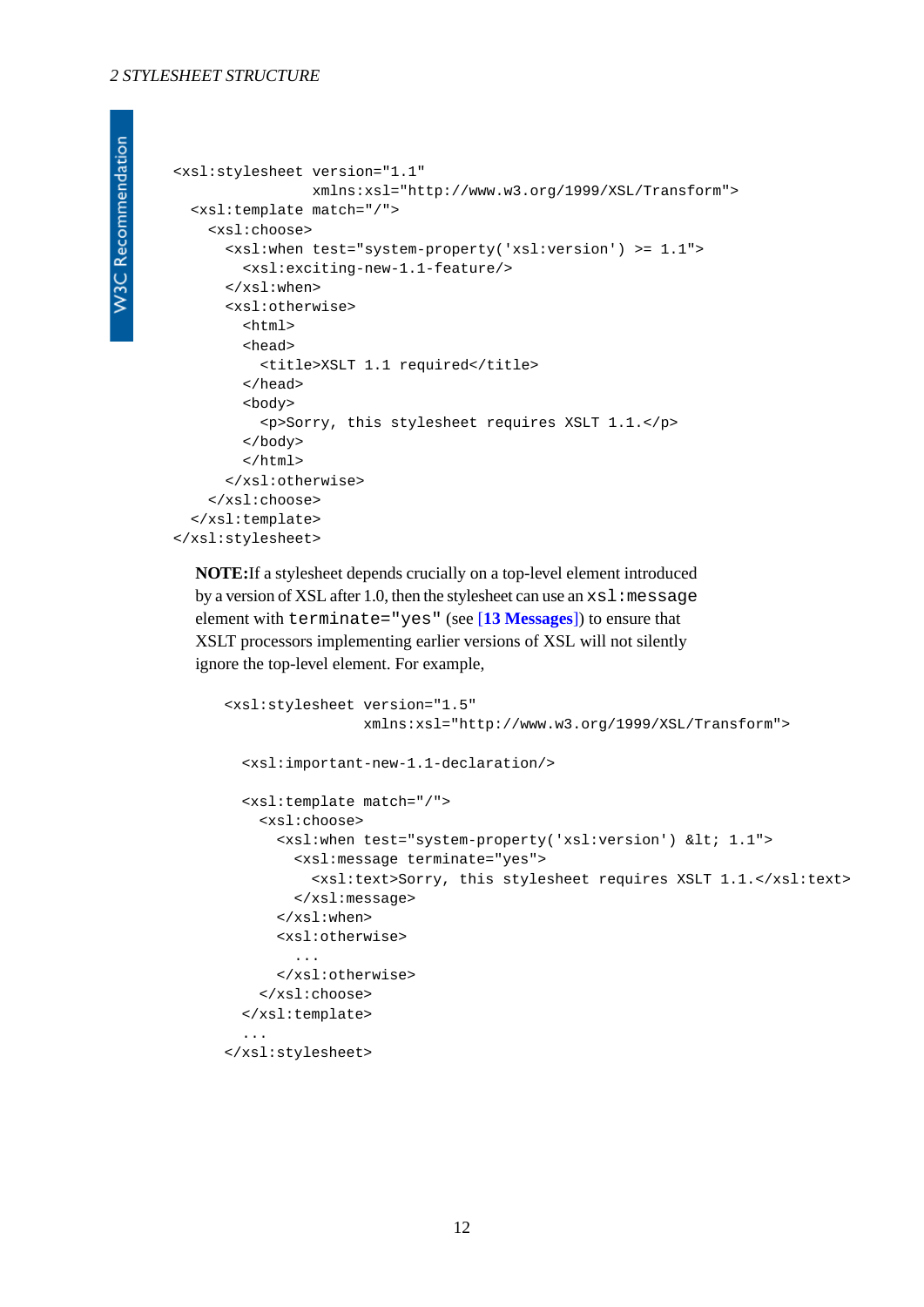If an [expression](#page-18-3) occurs in an attribute that is processed in forwards-compatible mode, then an XSLT processor must recover from errors in the expression as follows:

- if the expression does not match the syntax allowed by the XPath grammar, then an error must not be signaled unless the expression is actually evaluated;
- if the expression calls a function with an unprefixed name that is not part of the XSLT library, then an error must not be signaled unless the function is actually called;
- if the expression calls a function with a number of arguments that XSLT does not allow or with arguments of types that XSLT does not allow, then an error must not be signaled unless the function is actually called.

# <span id="page-12-0"></span>**2.6 Combining Stylesheets**

XSLT provides two mechanisms to combine stylesheets:

- an inclusion mechanism that allows stylesheets to be combined without changing the semantics of the stylesheets being combined, and
- <span id="page-12-1"></span>• an import mechanism that allows stylesheets to override each other.

#### **2.6.1 Stylesheet Inclusion**

```
<!-- Category: top-level-element -->
<xsl:include
href = uri-reference />
```
An XSLT stylesheet may include another XSLT stylesheet using an  $xsl$  : include element. The xsl:include element has an href attribute whose value is a URI reference identifying the stylesheet to be included. A relative URI is resolved relative to the base URI of the xsl:include element (see [**[3.2 Base URI](#page-16-0)**]).

The xsl: include element is only allowed as a [top-level](#page-7-0) element.

The inclusion works at the XML tree level. The resource located by the href attribute value is parsed as an XML document, and the children of the  $xsl:style$  lesheet element in this document replace the  $xsl:include$  element in the including document. The fact that template rules or definitions are included does not affect the way they are processed.

The included stylesheet may use the simplified syntax described in [**[2.3 Literal Result](#page-8-0) [Element as Stylesheet](#page-8-0)**]. The included stylesheet is treated the same as the equivalent xsl:stylesheet element.

It is an error if a stylesheet directly or indirectly includes itself.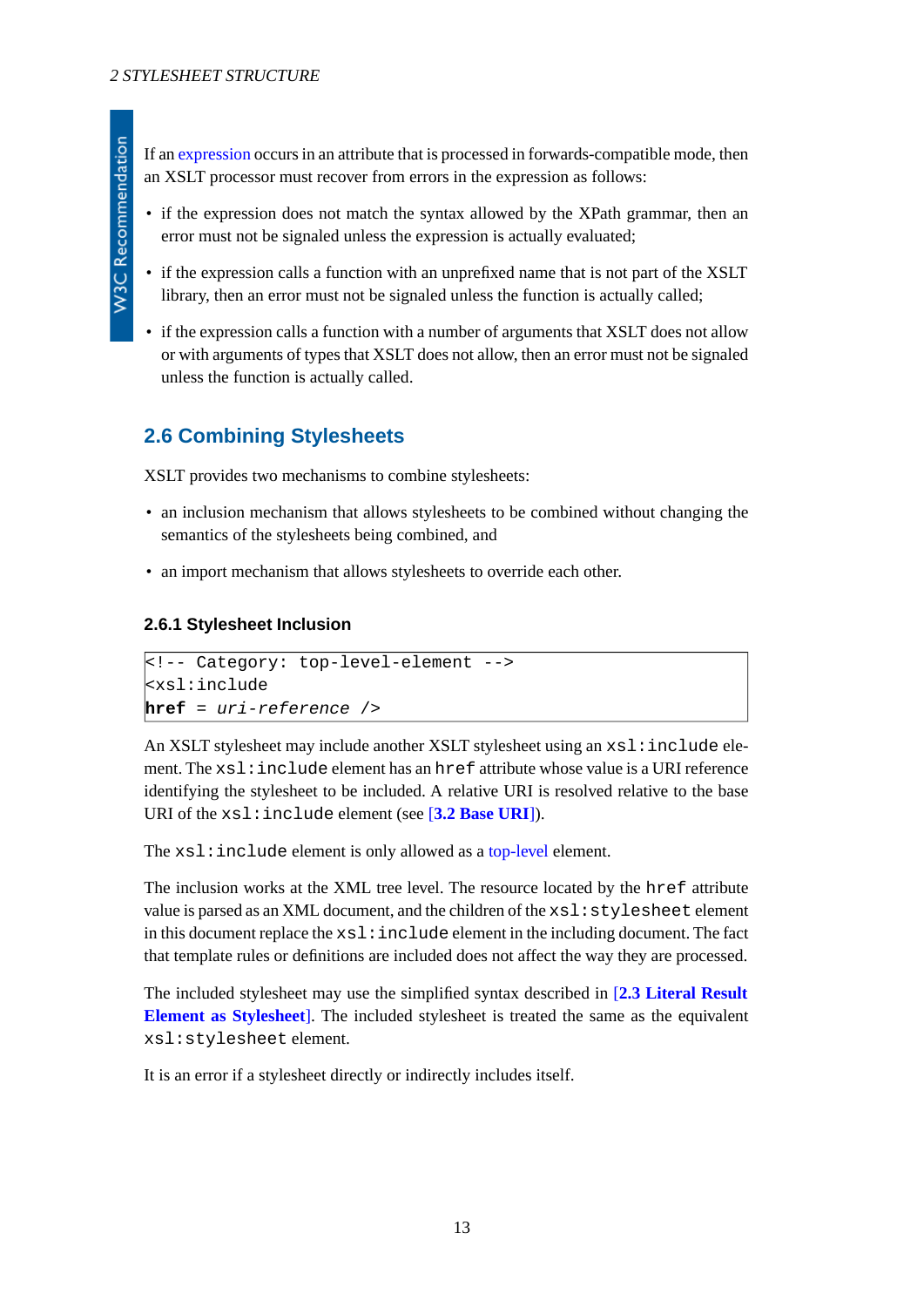**NOTE:**Including a stylesheet multiple times can cause errors because of duplicate definitions. Such multiple inclusions are less obvious when they are indirect. For example, if stylesheet *B* includes stylesheet *A*, stylesheet *C* includes stylesheet *A*, and stylesheet *D* includes both stylesheet *B* and stylesheet *C*, then *A* will be included indirectly by *D* twice. If all of *B*, *C* and *D* are used as independent stylesheets, then the error can be avoided by separating everything in *B* other than the inclusion of *A* into a separate stylesheet *B'* and changing *B* to contain just inclusions of *B'* and *A*, similarly for *C*, and then changing *D* to include *A*, *B'*, *C'*.

#### <span id="page-13-1"></span><span id="page-13-0"></span>**2.6.2 Stylesheet Import**

<xsl:import **href** = *uri-reference* />

An XSLT stylesheet may import another XSLT stylesheet using an  $x s l :$  import element. Importing a stylesheet is the same as including it (see [**[2.6.1 Stylesheet Inclusion](#page-12-1)**]) except that definitions and template rules in the importing stylesheet take precedence over template rules and definitions in the imported stylesheet; this is described in more detail below. The xsl:import element has an href attribute whose value is a URI reference identifying the stylesheet to be imported. A relative URI is resolved relative to the base URI of the xsl:import element (see [**[3.2 Base URI](#page-16-0)**]).

The  $xsl:import element$  is only allowed as a [top-level](#page-7-0) element. The  $xsl:import$ element children must precede all other element children of an xsl:stylesheet element, including any xsl:include element children. When xsl:include is used to include a stylesheet, any  $x \le 1$ : import elements in the included document are moved up in the including document to after any existing  $xsl:$  import elements in the including document.

For example,

```
<xsl:stylesheet version="1.0"
                 xmlns:xsl="http://www.w3.org/1999/XSL/Transform">
  <xsl:import href="article.xsl"/>
  <xsl:import href="bigfont.xsl"/>
  <xsl:attribute-set name="note-style">
     <xsl:attribute name="font-style">italic</xsl:attribute>
   </xsl:attribute-set>
</xsl:stylesheet>
```
<span id="page-13-3"></span>The xsl:stylesheet elements encountered during processing of a stylesheet that contains xsl:import elements are treated as forming an **import tree**. In the import tree, each xsl:stylesheet element has one import child for each xsl:import element that it contains. Any xsl:include elements are resolved before constructing the import tree. An xsl:stylesheet element in the import tree is defined to have lower **import precedence** than another xsl:stylesheet element in the import tree if it would be visited before that xsl:stylesheet element in a post-order traversal of

**W3C Recommendation**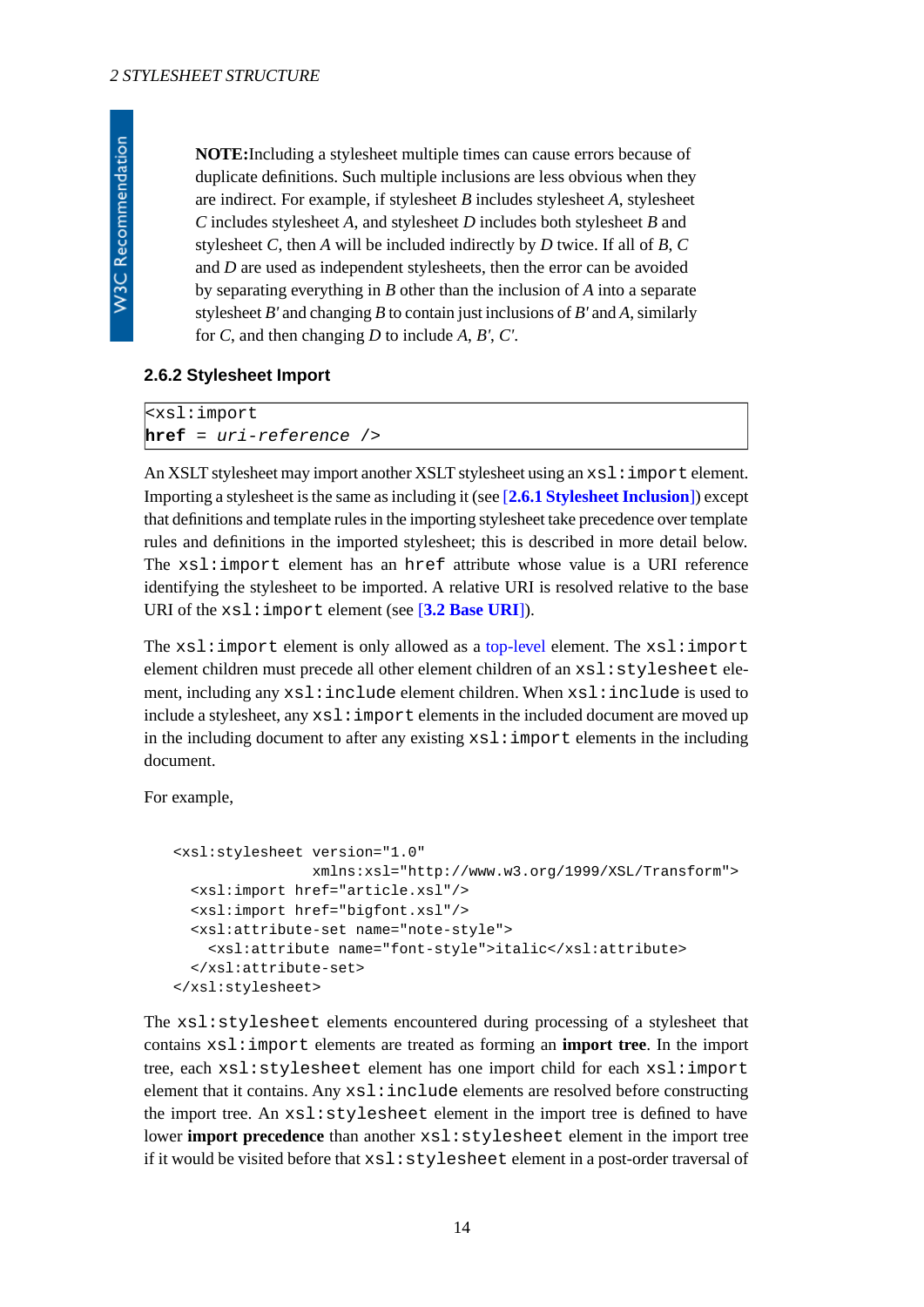the import tree (i.e. a traversal of the import tree in which an  $xsl:style$  stylesheet element is visited after its import children). Each definition and template rule has import precedence determined by the xsl:stylesheet element that contains it.

For example, suppose

- stylesheet *A* imports stylesheets *B* and *C* in that order;
- stylesheet *B* imports stylesheet *D*;
- stylesheet *C* imports stylesheet *E*.

Then the order of import precedence (lowest first) is *D*, *B*, *E*, *C*, *A*.

**NOTE:**Since xsl:import elements are required to occur before any definitions or template rules, an implementation that processes imported stylesheets at the point at which it encounters the  $xsl:import$  element will encounter definitions and template rules in increasing order of import precedence.

In general, a definition or template rule with higher import precedence takes precedence over a definition or template rule with lower import precedence. This is defined in detail for each kind of definition and for template rules.

It is an error if a stylesheet directly or indirectly imports itself. Apart from this, the case where a stylesheet with a particular URI is imported in multiple places is not treated specially. The [import tree](#page-13-2) will have a separate  $x \le 1$ :  $\text{style}$  stylesheet for each place that it is imported.

<span id="page-14-0"></span>**NOTE:**If xsl:apply-imports is used (see [**[5.6 Overriding Template](#page-25-0) [Rules](#page-25-0)**]), the behavior may be different from the behavior if the stylesheet had been imported only at the place with the highest [import precedence](#page-13-3).

## **2.7 Embedding Stylesheets**

Normally an XSLT stylesheet is a complete XML document with the  $xsl:style$  explesheet element as the document element. However, an XSLT stylesheet may also be embedded in another resource. Two forms of embedding are possible:

- the XSLT stylesheet may be textually embedded in a non-XML resource, or
- the xsl:stylesheet element may occur in an XML document other than as the document element.

To facilitate the second form of embedding, the xsl:stylesheet element is allowed to have an ID attribute that specifies a unique identifier.

**NOTE:**In order for such an attribute to be used with the XPath **[id](http://www.w3.org/TR/xpath#function-id)** function, it must actually be declared in the DTD as being an ID.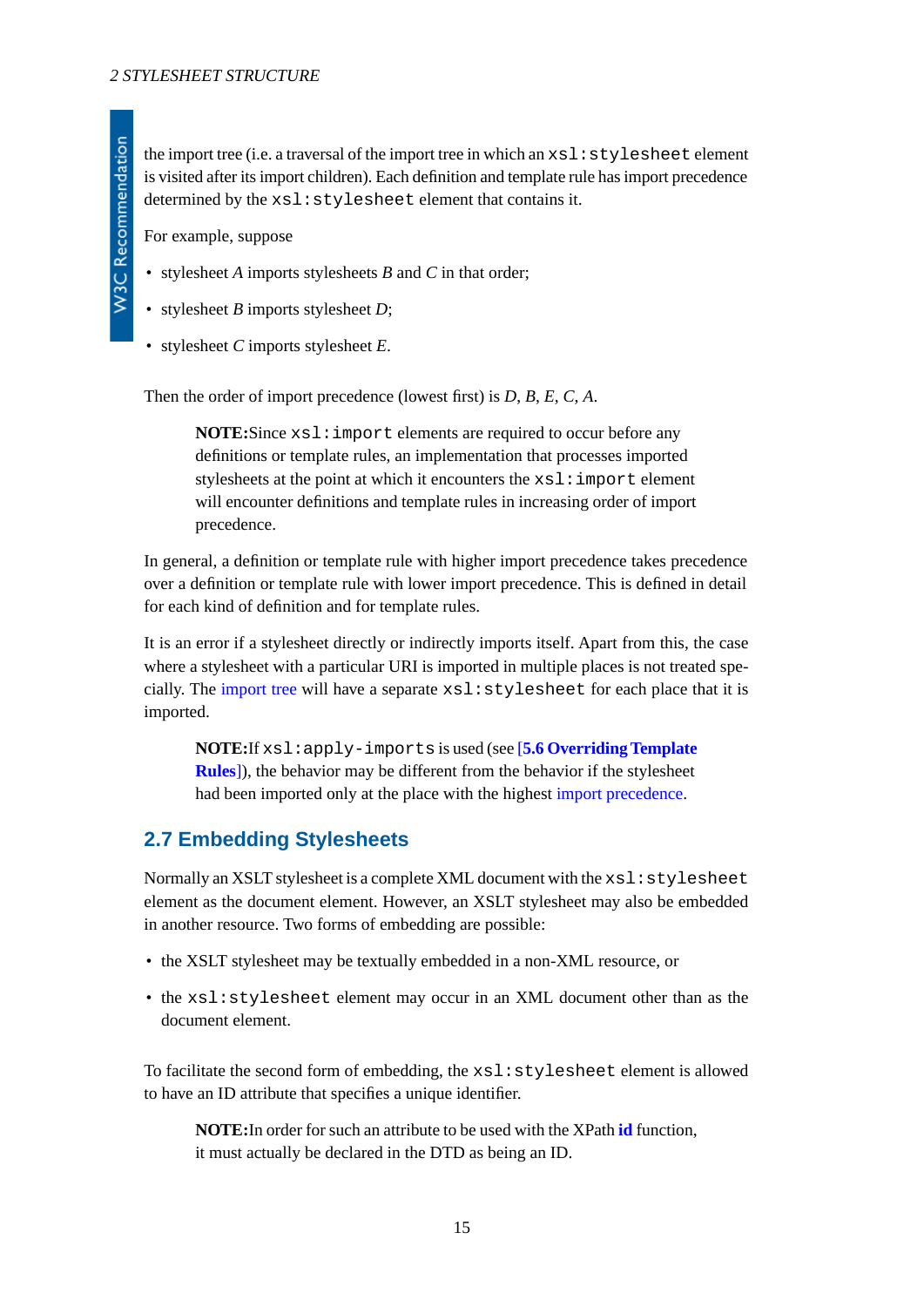The following example shows how the xml-stylesheet processing instruction [\[XML](#page-79-2) [Stylesheet\]](#page-79-2) can be used to allow a document to contain its own stylesheet. The URI reference uses a relative URI with a fragment identifier to locate the  $xsl:style$  lesheet element:

```
<?xml-stylesheet type="text/xml" href="#style1"?>
<!DOCTYPE doc SYSTEM "doc.dtd">
<doc>
<head>
<xsl:stylesheet id="style1"
                 version="1.0"
                 xmlns:xsl="http://www.w3.org/1999/XSL/Transform"
                 xmlns:fo="http://www.w3.org/1999/XSL/Format">
<xsl:import href="doc.xsl"/>
<xsl:template match="id('foo')">
   <fo:block font-weight="bold"><xsl:apply-templates/></fo:block>
</xsl:template>
<xsl:template match="xsl:stylesheet">
  <!-- ignore -->
</xsl:template>
</xsl:stylesheet>
</head>
<body>
<para id="foo">
...
</para>
</body>
</doc>
```
<span id="page-15-0"></span>**NOTE:**A stylesheet that is embedded in the document to which it is to be applied or that may be included or imported into an stylesheet that is so embedded typically needs to contain a template rule that specifies that xsl:stylesheet elements are to be ignored.

# **3 Data Model**

The data model used by XSLT is the same as that used by [XPath](http://www.w3.org/TR/xpath#data-model) with the additions described in this section. XSLT operates on source, result and stylesheet documents using the same data model. Any two XML documents that have the same tree will be treated the same by XSLT.

<span id="page-15-1"></span>Processing instructions and comments in the stylesheet are ignored: the stylesheet is treated as if neither processing instruction nodes nor comment nodes were included in the tree that represents the stylesheet.

## **3.1 Root Node Children**

The normal restrictions on the children of the root node are relaxed for the result tree. The result tree may have any sequence of nodes as children that would be possible for an ele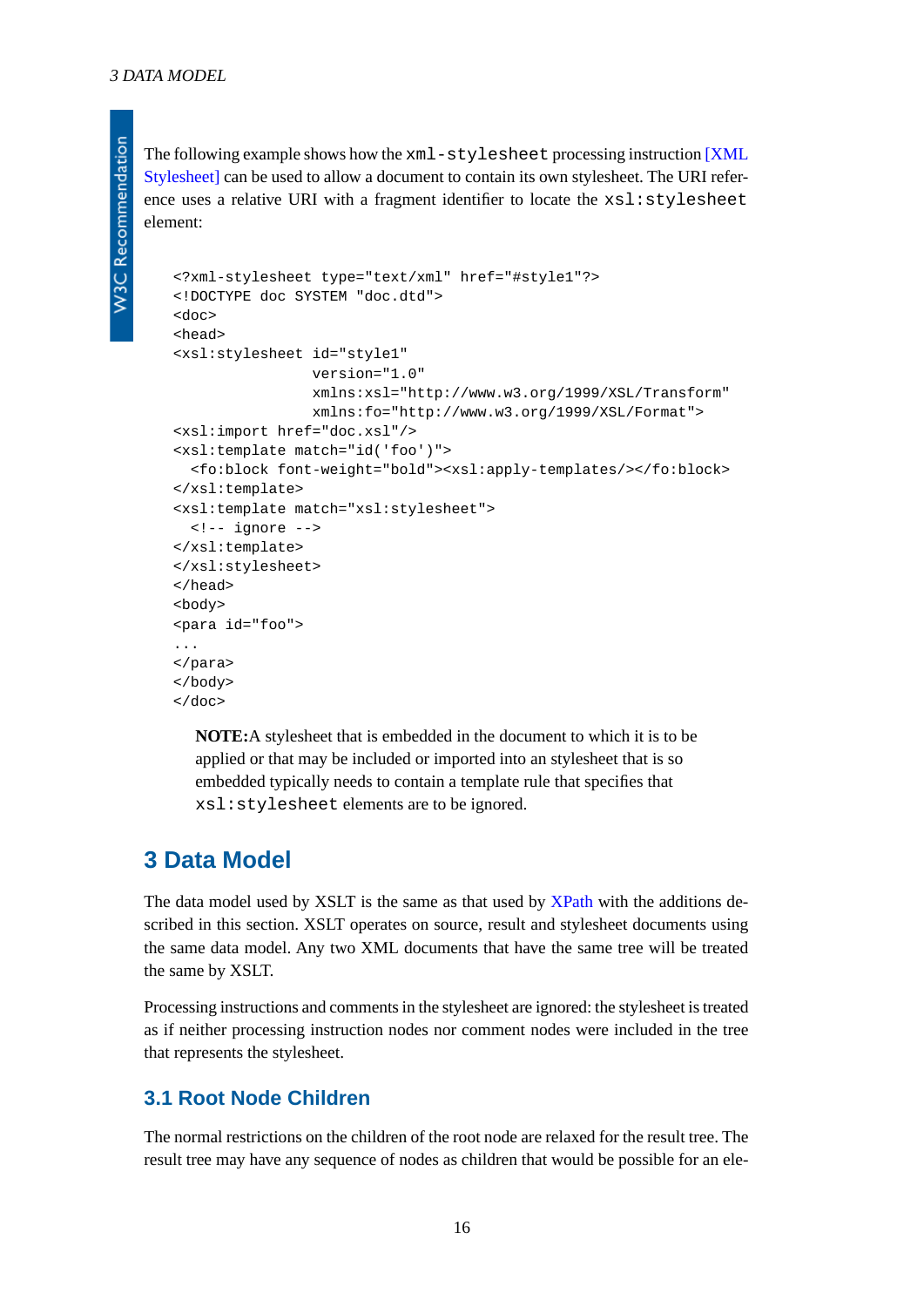ment node. In particular, it may have text node children, and any number of element node children. When written out using the XML output method (see [**[16 Output](#page-69-0)**]), it is possible that a result tree will not be a well-formed XML document; however, it will always be a well-formed external general parsed entity.

When the source tree is created by parsing a well-formed XML document, the root node of the source tree will automatically satisfy the normal restrictions of having no text node children and exactly one element child. When the source tree is created in some other way, for example by using the DOM, the usual restrictions are relaxed for the source tree as for the result tree.

## <span id="page-16-0"></span>**3.2 Base URI**

Every node also has an associated URI called its base URI, which is used for resolving attribute values that represent relative URIs into absolute URIs. If an element or processing instruction occurs in an external entity, the base URI of that element or processing instruction is the URI of the external entity; otherwise, the base URI is the base URI of the document. The base URI of the document node is the URI of the document entity. The base URI for a text node, a comment node, an attribute node or a namespace node is the base URI of the parent of the node.

## <span id="page-16-1"></span>**3.3 Unparsed Entities**

The root node has a mapping that gives the URI for each unparsed entity declared in the document's DTD. The URI is generated from the system identifier and public identifier specified in the entity declaration. The XSLT processor may use the public identifier to generate a URI for the entity instead of the URI specified in the system identifier. If the XSLT processor does not use the public identifier to generate the URI, it must use the system identifier; if the system identifier is a relative URI, it must be resolved into an absolute URI using the URI of the resource containing the entity declaration as the base URI [\[RFC2396\].](#page-79-4)

## <span id="page-16-2"></span>**3.4 Whitespace Stripping**

After the tree for a source document or stylesheet document has been constructed, but before it is otherwise processed by XSLT, some text nodes are stripped. A text node is never stripped unless it contains only whitespace characters. Stripping the text node removes the text node from the tree. The stripping process takes as input a set of element names for which whitespace must be preserved. The stripping process is applied to both stylesheets and source documents, but the set of whitespace-preserving element names is determined differently for stylesheets and for source documents.

A text node is preserved if any of the following apply:

• The element name of the parent of the text node is in the set of whitespace-preserving element names.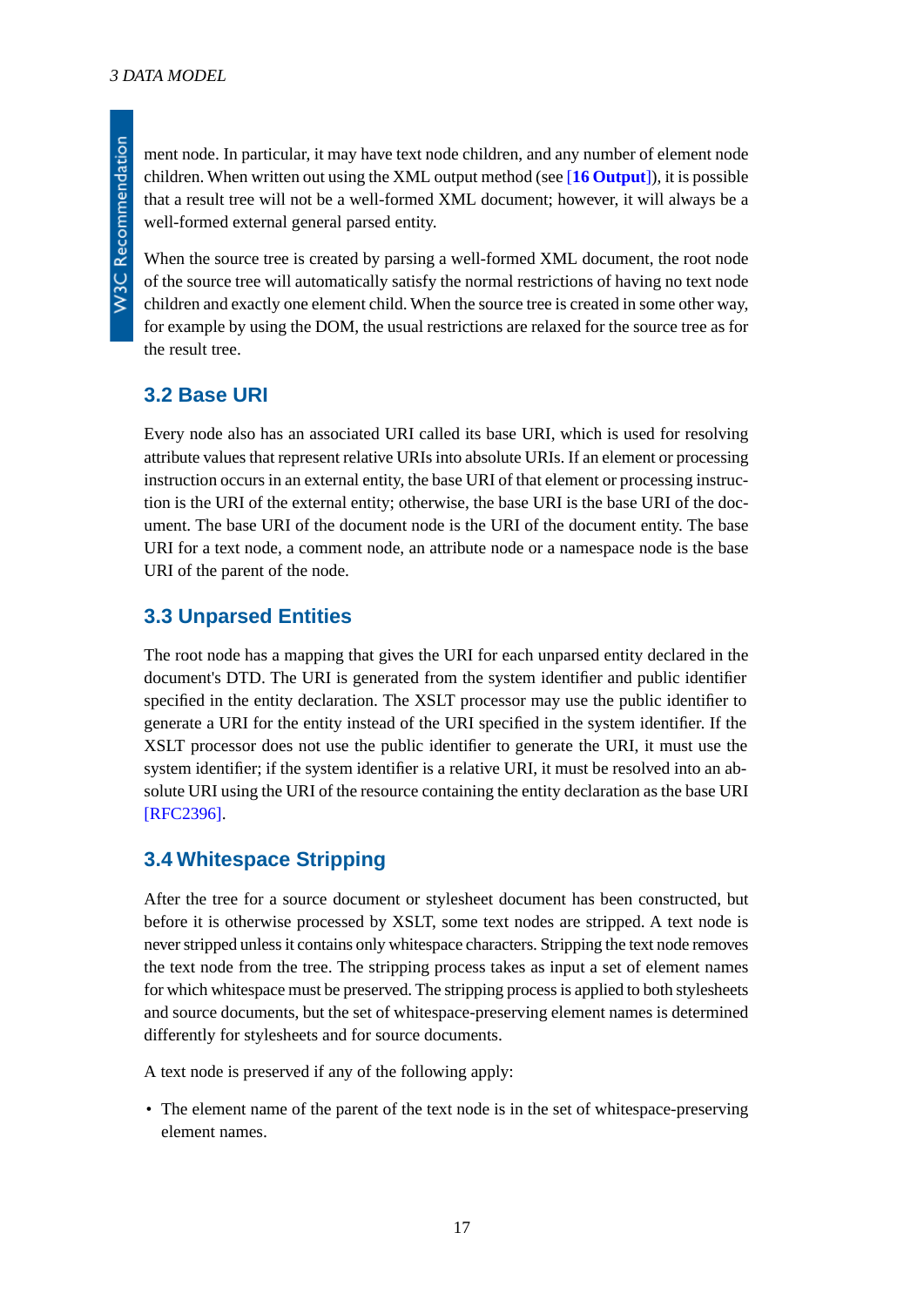- The text node contains at least one non-whitespace character. As in XML, a whitespace character is #x20, #x9, #xD or #xA.
- An ancestor element of the text node has an  $xml$ : space attribute with a value of preserve, and no closer ancestor element has xml:space with a value of default.

Otherwise, the text node is stripped.

The xml: space attributes are not stripped from the tree.

**NOTE:** This implies that if an  $xm1$ : space attribute is specified on a literal result element, it will be included in the result.

For stylesheets, the set of whitespace-preserving element names consists of just  $xsl:text$ .

```
<!-- Category: top-level-element -->
<xsl:strip-space
elements = tokens />
```

```
<!-- Category: top-level-element -->
<xsl:preserve-space
elements = tokens />
```
For source documents, the set of whitespace-preserving element names is specified by xsl:strip-space and xsl:preserve-space [top-level](#page-7-0) elements. These elements each have an elements attribute whose value is a whitespace-separated list of [NameTests](http://www.w3.org/TR/xpath#NT-NameTest). Initially, the set of whitespace-preserving element names contains all element names. If an element name matches a [NameTest](http://www.w3.org/TR/xpath#NT-NameTest) in an xsl: strip-space element, then it is removed from the set of whitespace-preserving element names. If an element name matches a [NameTest](http://www.w3.org/TR/xpath#NT-NameTest) in an xsl:preserve-space element, then it is added to the set of whitespace-preserving element names. An element matches a [NameTest](http://www.w3.org/TR/xpath#NT-NameTest) if and only if the [NameTest](http://www.w3.org/TR/xpath#NT-NameTest) would be true for the element as an [XPath node test](http://www.w3.org/TR/xpath#node-tests). Conflicts between matches to xsl:strip-space and xsl:preserve-space elements are resolved the same way as conflicts between template rules (see [**[5.5 Conflict Resolution for Template](#page-24-0) [Rules](#page-24-0)**]). Thus, the applicable match for a particular element name is determined as follows:

- First, any match with lower [import precedence](#page-13-3) than another match is ignored.
- Next, any match with a [NameTest](http://www.w3.org/TR/xpath#NT-NameTest) that has a lower [default priority](#page-25-1) than the [default pri](#page-25-1)[ority](#page-25-1) of the [NameTest](http://www.w3.org/TR/xpath#NT-NameTest) of another match is ignored.

It is an error if this leaves more than one match. An XSLT processor may signal the error; if it does not signal the error, it must recover by choosing, from amongst the matches that are left, the one that occurs last in the stylesheet.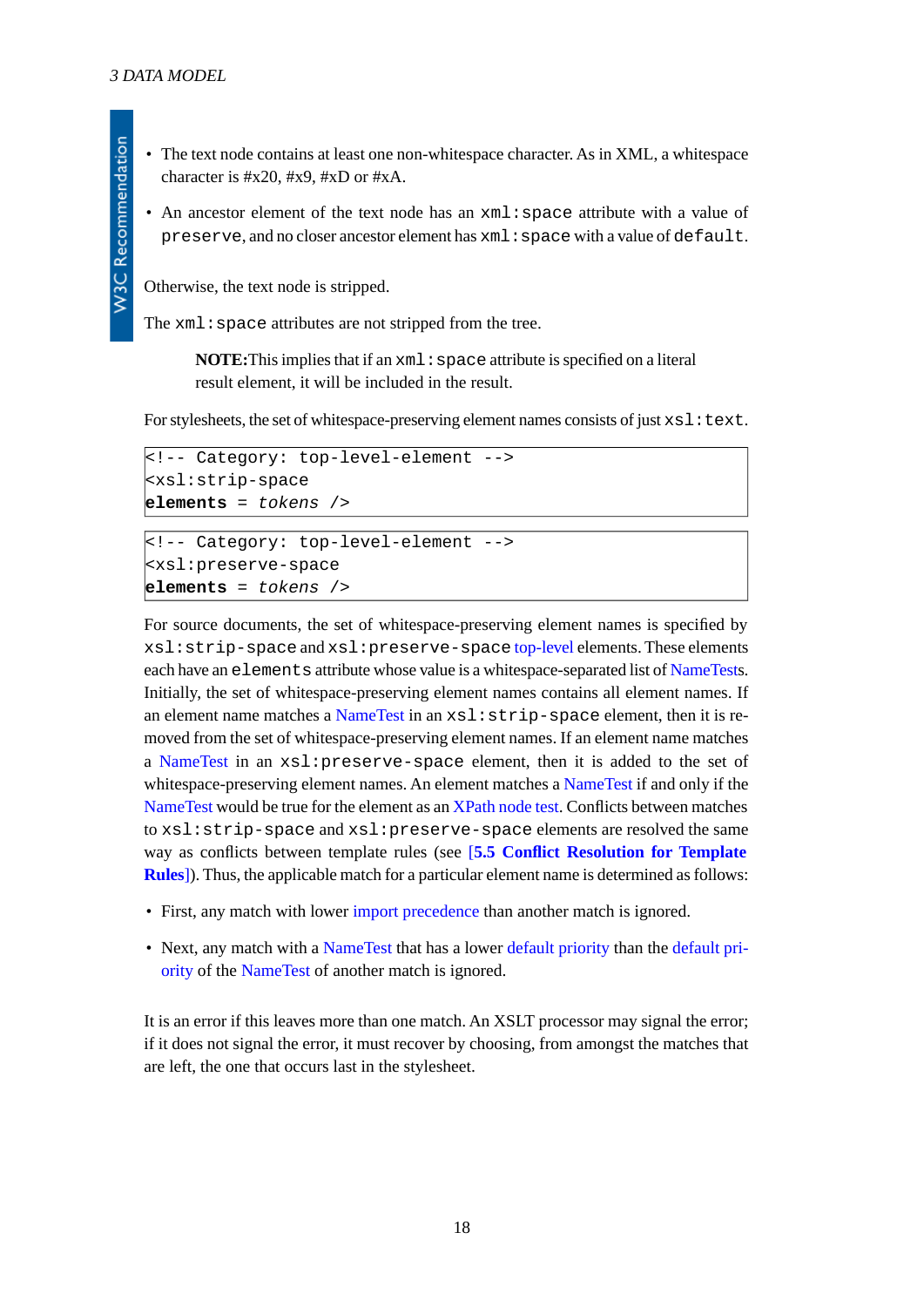# <span id="page-18-0"></span>**4 Expressions**

XSLT uses the expression language defined by XPath [\[XPath\]](#page-78-5). Expressions are used in XSLT for a variety of purposes including:

- selecting nodes for processing;
- specifying conditions for different ways of processing a node;
- <span id="page-18-3"></span>• generating text to be inserted in the result tree.

An **expression** must match the XPath production [Expr.](http://www.w3.org/TR/xpath#NT-Expr)

Expressions occur as the value of certain attributes on XSLT-defined elements and within curly braces in [attribute value templates](#page-39-1).

In XSLT, an outermost expression (i.e. an expression that is not part of another expression) gets its context as follows:

- the context node comes from the [current node](#page-4-0)
- the context position comes from the position of the [current node](#page-4-0) in the [current node](#page-4-1) [list](#page-4-1); the first position is 1
- the context size comes from the size of the [current node list](#page-4-1)
- the variable bindings are the bindings in scope on the element which has the attribute in which the expression occurs (see [**[11 Variables and Parameters](#page-51-0)**])
- the set of namespace declarations are those in scope on the element which has the attribute in which the expression occurs; this includes the implicit declaration of the prefix xml required by the the XML Namespaces Recommendation [\[XML Names\]](#page-78-4); the default namespace (as declared by xmlns) is not part of this set
- <span id="page-18-1"></span>• the function library consists of the core function library together with the additional functions defined in [**[12 Additional Functions](#page-57-0)**] and extension functions as described in [**[14 Extensions](#page-67-0)**]; it is an error for an expression to include a call to any other function

# <span id="page-18-2"></span>**5 Template Rules**

### **5.1 Processing Model**

A list of source nodes is processed to create a result tree fragment. The result tree is constructed by processing a list containing just the root node. A list of source nodes is processed by appending the result tree structure created by processing each of the members of the list in order. A node is processed by finding all the template rules with patterns that match the node, and choosing the best amongst them; the chosen rule's template is then instantiated with the node as the [current node](#page-4-0) and with the list of source nodes as the [current node list.](#page-4-1)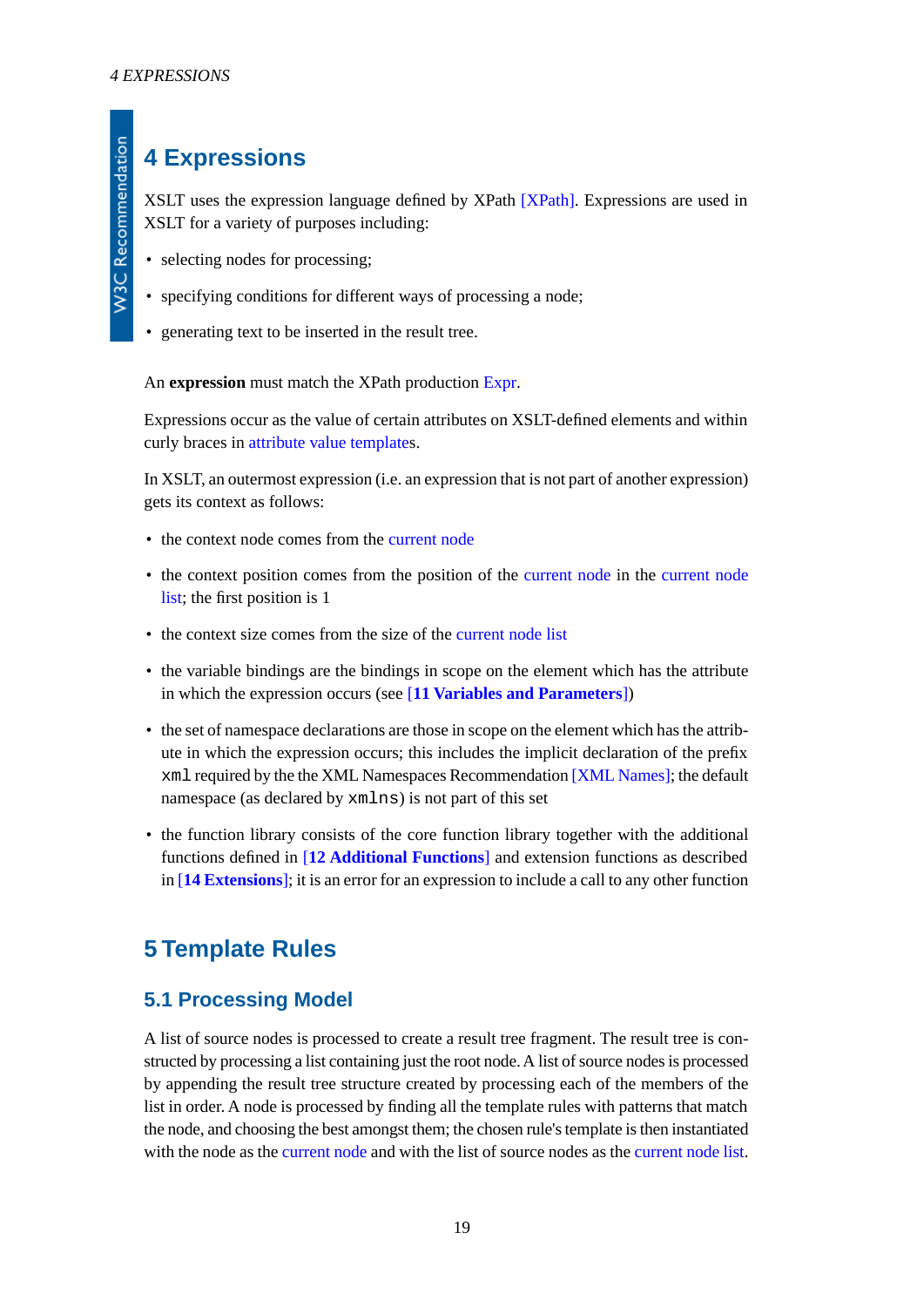A template typically contains instructions that select an additional list of source nodes for processing. The process of matching, instantiation and selection is continued recursively until no new source nodes are selected for processing.

Implementations are free to process the source document in any way that produces the same result as if it were processed using this processing model.

## <span id="page-19-0"></span>**5.2 Patterns**

Template rules identify the nodes to which they apply by using a **pattern**. As well as being used in template rules, patterns are used for numbering (see [**[7.7 Numbering](#page-40-0)**]) and for declaring keys (see [**[12.2 Keys](#page-59-0)**]). A pattern specifies a set of conditions on a node. A node that satisfies the conditions matches the pattern; a node that does not satisfy the conditions does not match the pattern. The syntax for patterns is a subset of the syntax for expressions. In particular, location paths that meet certain restrictions can be used as patterns. An expression that is also a pattern always evaluates to an object of type node-set. A node matches a pattern if the node is a member of the result of evaluating the pattern as an expression with respect to some possible context; the possible contexts are those whose context node is the node being matched or one of its ancestors.

Here are some examples of patterns:

- para matches any para element
- \* matches any element
- chapter|appendix matches any chapter element and any appendix element
- olist/item matches any item element with an olist parent
- appendix//para matches any para element with an appendix ancestor element
- / matches the root node
- text() matches any text node
- processing-instruction() matches any processing instruction
- node() matches any node other than an attribute node and the root node
- id ("W11") matches the element with unique ID W11
- para[1] matches any para element that is the first para child element of its parent
- \* [position()=1 and self:: para] matches any para element that is the first child element of its parent
- para [last()=1] matches any para element that is the only para child element of its parent
- items/item[position()>1] matches any item element that has a items parent and that is not the first item child of its parent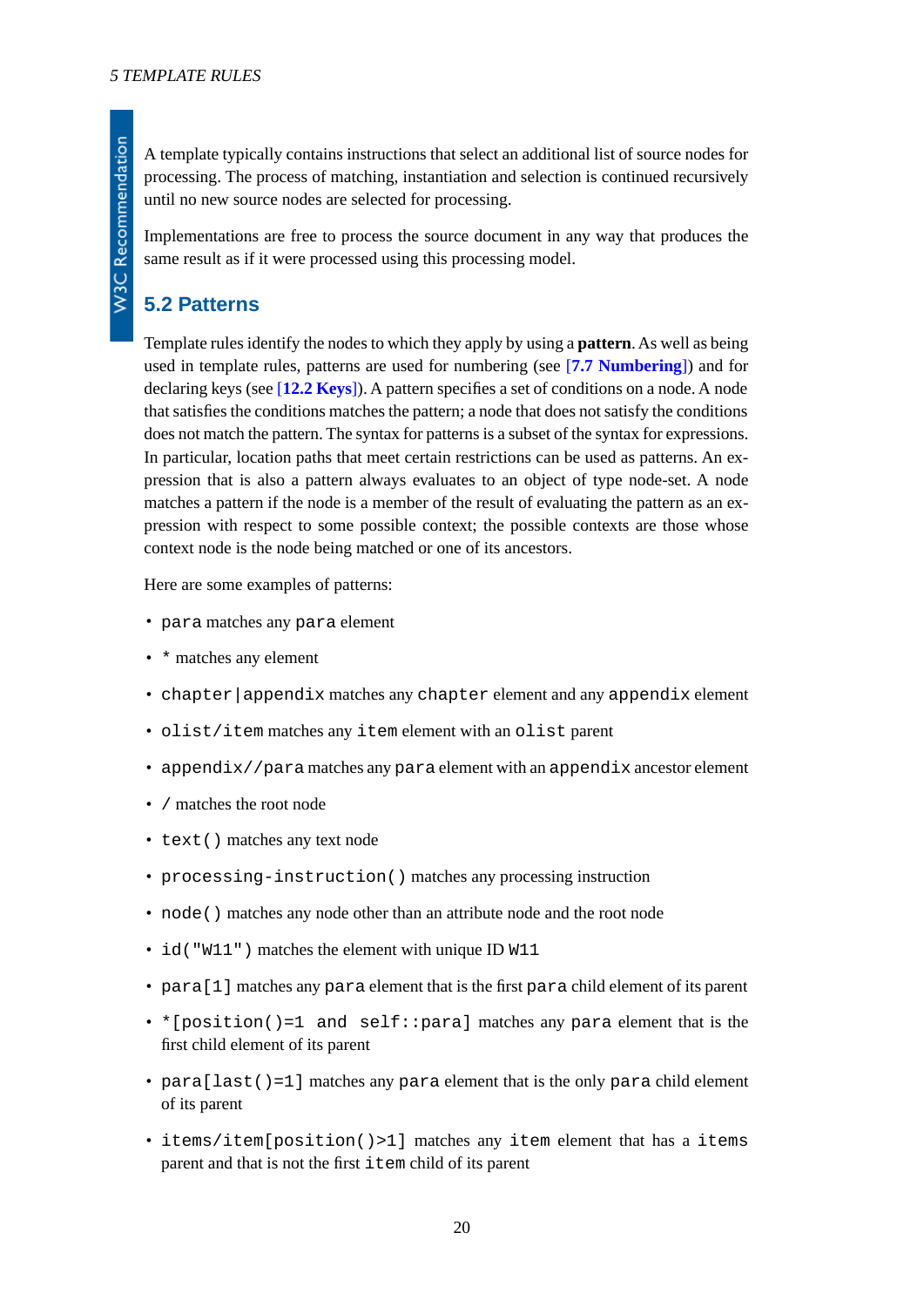- **W3C Recommendation**
- item[position() mod  $2 = 1$ ] would be true for any item element that is an odd-numbered item child of its parent.
- div[@class="appendix"]//p matches any p element with a div ancestor element that has a class attribute with value appendix
- @class matches any class attribute (*not* any element that has a class attribute)
- $\mathcal{Q}$  \* matches any attribute

A pattern must match the grammar for [Pattern.](#page-20-0) A [Pattern](#page-20-0) is a set of location path patterns separated by |. A location path pattern is a location path whose steps all use only the child or attribute axes. Although patterns must not use the descendant-orself axis, patterns may use the  $//$  operator as well as the  $/$  operator. Location path patterns can also start with an **[id](http://www.w3.org/TR/xpath#function-id)** or **[key](#page-60-0)** function call with a literal argument. Predicates in a pattern can use arbitrary expressions just like predicates in a location path.

#### <span id="page-20-0"></span>*Patterns*

<span id="page-20-4"></span><span id="page-20-3"></span><span id="page-20-2"></span><span id="page-20-1"></span>

| [1]               | Pattern                    |                           | $\mathbf{R}$ = Location Path Pattern                  |
|-------------------|----------------------------|---------------------------|-------------------------------------------------------|
|                   |                            |                           | Pattern ' ' LocationPathPattern                       |
| $[2]$             | LocationPathPattern        |                           | $\therefore$ /' RelativePathPattern?                  |
|                   |                            |                           | IdKeyPattern (('/'   '//') RelativePathPattern)?      |
|                   |                            |                           | //'? RelativePathPattern                              |
| $[3]$             | <b>IdKeyPattern</b>        |                           | ::= 'id' '(' Literal ')'                              |
|                   |                            |                           | 'key' '(' Literal ',' Literal ')'                     |
| [4]               | <b>RelativePathPattern</b> | $\mathbb{C} = \mathbb{C}$ | <b>StepPattern</b>                                    |
|                   |                            |                           | RelativePathPattern / StepPattern                     |
|                   |                            |                           | RelativePathPattern '//' StepPattern                  |
| $\lceil 5 \rceil$ | <b>StepPattern</b>         |                           | - ChildOrAttributeAxisSpecifier NodeTest Pre-         |
|                   |                            |                           | dicate <sup>*</sup>                                   |
| [6]               |                            |                           | ChildOrAttributeAxisSpe- ::= AbbreviatedAxisSpecifier |
|                   | cifier                     |                           |                                                       |
|                   |                            |                           | $'$ ('child'   'attribute') '::                       |

<span id="page-20-5"></span>A pattern is defined to match a node if and only if there is possible context such that when the pattern is evaluated as an expression with that context, the node is a member of the resulting node-set. When a node is being matched, the possible contexts have a context node that is the node being matched or any ancestor of that node, and a context node list containing just the context node.

For example, p matches any p element, because for any p if the expression p is evaluated with the parent of the p element as context the resulting node-set will contain that p element as one of its members.

**NOTE:**This matches even a p element that is the document element, since the document root is the parent of the document element.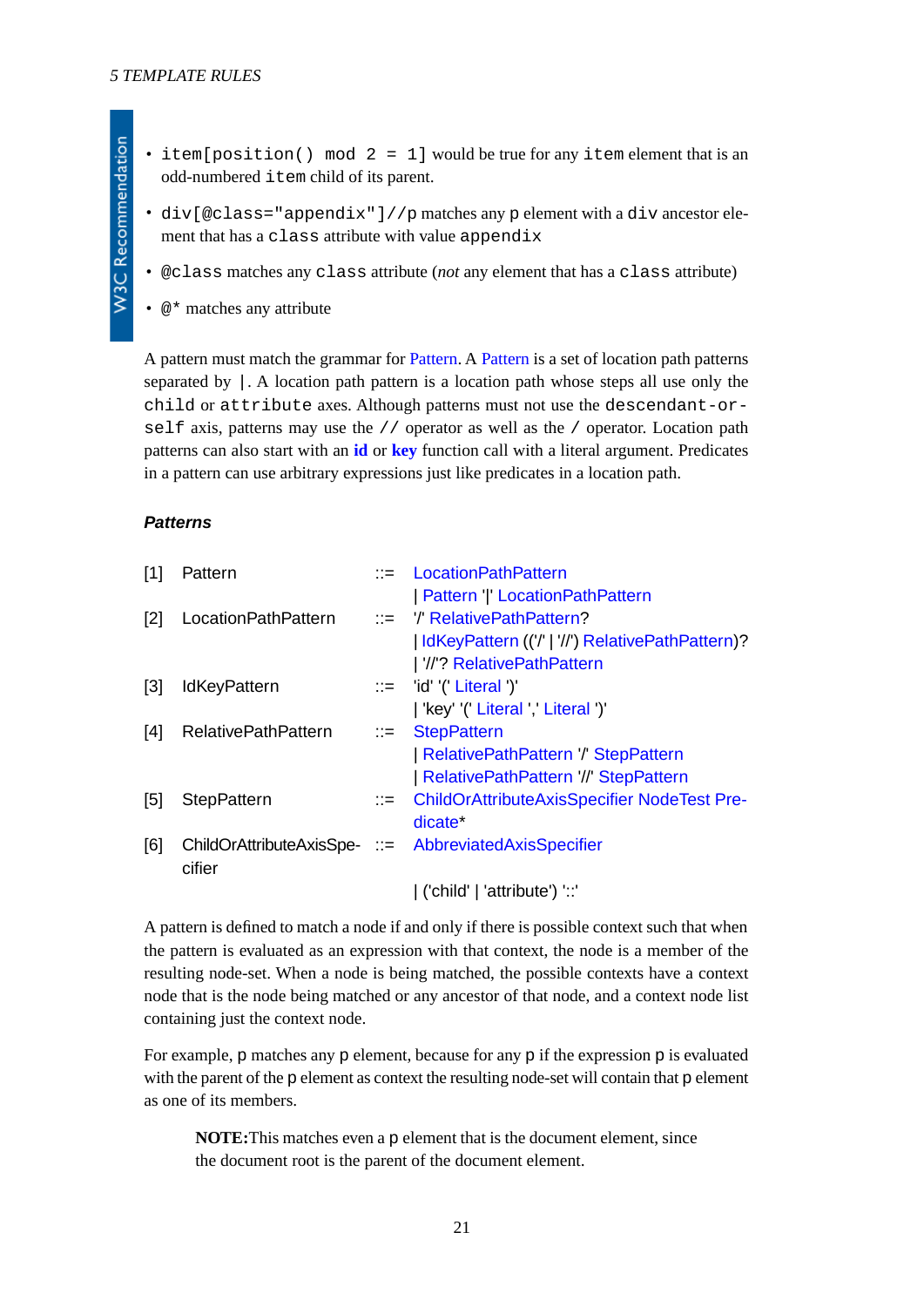Although the semantics of patterns are specified indirectly in terms of expression evaluation, it is easy to understand the meaning of a pattern directly without thinking in terms of expression evaluation. In a pattern, | indicates alternatives; a pattern with one or more | separated alternatives matches if any one of the alternative matches. A pattern that consists of a sequence of [StepPatterns](#page-20-4) separated by  $\prime$  or  $\prime$  is matched from right to left. The pattern only matches if the rightmost [StepPattern](#page-20-4) matches and a suitable element matches the rest of the pattern; if the separator is / then only the parent is a suitable element; if the separator is //, then any ancestor is a suitable element. A [StepPattern](#page-20-4) that uses the child axis matches if the [NodeTest](http://www.w3.org/TR/xpath#NT-NodeTest) is true for the node and the node is not an attribute node. A [StepPattern](#page-20-4) that uses the attribute axis matches if the [NodeTest](http://www.w3.org/TR/xpath#NT-NodeTest) is true for the node and the node is an attribute node. When [] is present, then the first [PredicateExpr](http://www.w3.org/TR/xpath#NT-PredicateExpr) in a [Step-](#page-20-4)[Pattern](#page-20-4) is evaluated with the node being matched as the context node and the siblings of the context node that match the [NodeTest](http://www.w3.org/TR/xpath#NT-NodeTest) as the context node list, unless the node being matched is an attribute node, in which case the context node list is all the attributes that have the same parent as the attribute being matched and that match the [NameTest](http://www.w3.org/TR/xpath#NT-NameTest).

For example

appendix//ulist/item[position()=1]

matches a node if and only if all of the following are true:

- the [NodeTest](http://www.w3.org/TR/xpath#NT-NodeTest) item is true for the node and the node is not an attribute; in other words the node is an item element
- evaluating the [PredicateExpr](http://www.w3.org/TR/xpath#NT-PredicateExpr) position ()=1 with the node as context node and the siblings of the node that are item elements as the context node list yields true
- <span id="page-21-0"></span>• the node has a parent that matches appendix//ulist; this will be true if the parent is a ulist element that has an appendix ancestor element.

### **5.3 Defining Template Rules**

```
<!-- Category: top-level-element -->
<xsl:template
match = pattern
name = qname
priority = number
mode = qname>
   <!-- Content: (xsl:param*, template) -->
</xsl:template>
```
A template rule is specified with the  $xsl:$  template element. The match attribute is a [Pattern](#page-20-0) that identifies the source node or nodes to which the rule applies. The match attribute is required unless the  $xsl:template$  element has a name attribute (see  $[6]$  $[6]$  $[6]$ **[Named Templates](#page-27-0)**]). It is an error for the value of the match attribute to contain a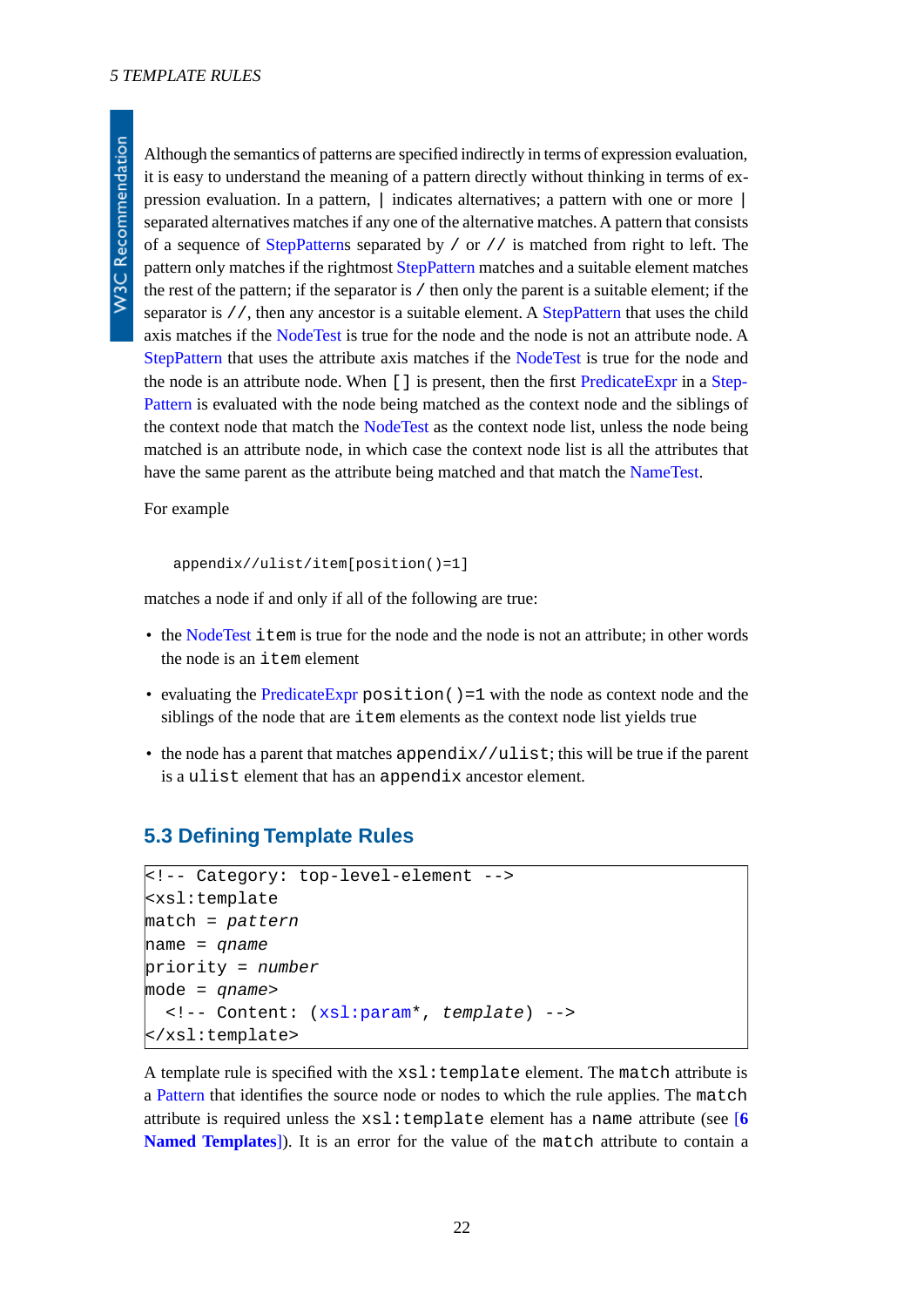[VariableReference](http://www.w3.org/TR/xpath#NT-VariableReference). The content of the  $xsl:$  template element is the template that is instantiated when the template rule is applied.

For example, an XML document might contain:

This is an <emph>important</emph> point.

The following template rule matches emph elements and produces a  $fo:inline-se$ quence formatting object with a font-weight property of bold.

```
<xsl:template match="emph">
   <fo:inline-sequence font-weight="bold">
     <xsl:apply-templates/>
   </fo:inline-sequence>
</xsl:template>
```
**NOTE:**Examples in this document use the fo: prefix for the namespace http://www.w3.org/1999/XSL/Format, which is the namespace of the formatting objects defined in [\[XSL\].](#page-79-5)

<span id="page-22-0"></span>As described next, the xsl:apply-templates element recursively processes the children of the source element.

## **5.4 Applying Template Rules**

```
<!-- Category: instruction -->
<xsl:apply-templates
select = node-set-expression
mode = qname>
   <!-- Content: (xsl:sort | xsl:with-param)* -->
</xsl:apply-templates>
```
This example creates a block for a chapter element and then processes its immediate children.

```
<xsl:template match="chapter">
   <fo:block>
     <xsl:apply-templates/>
   </fo:block>
</xsl:template>
```
In the absence of a select attribute, the xsl:apply-templates instruction processes all of the children of the current node, including text nodes. However, text nodes that have been stripped as specified in [**[3.4 Whitespace Stripping](#page-16-2)**] will not be processed. If stripping of whitespace nodes has not been enabled for an element, then all whitespace in the content of the element will be processed as text, and thus whitespace between child elements will count in determining the position of a child element as returned by the **[position](http://www.w3.org/TR/xpath#function-position)** function.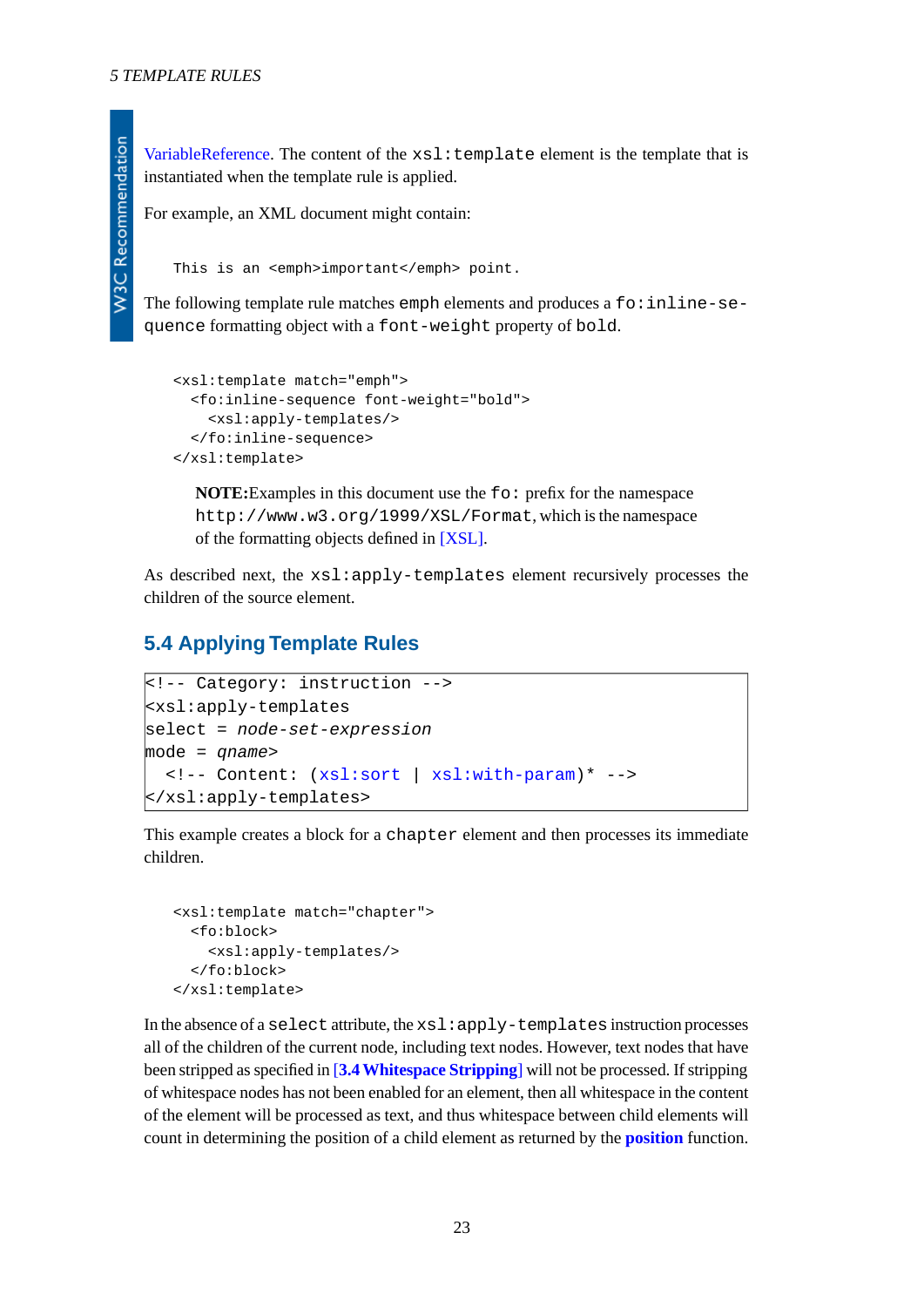A select attribute can be used to process nodes selected by an expression instead of processing all children. The value of the select attribute is an [expression](#page-18-3). The expression must evaluate to a node-set. The selected set of nodes is processed in document order, unless a sorting specification is present (see [**[10 Sorting](#page-49-0)**]). The following example processes all of the author children of the author-group:

```
<xsl:template match="author-group">
   <fo:inline-sequence>
     <xsl:apply-templates select="author"/>
   </fo:inline-sequence>
</xsl:template>
```
The following example processes all of the given-names of the authors that are children of author-group:

```
<xsl:template match="author-group">
   <fo:inline-sequence>
     <xsl:apply-templates select="author/given-name"/>
   </fo:inline-sequence>
</xsl:template>
```
This example processes all of the heading descendant elements of the book element.

```
<xsl:template match="book">
  <fo:block>
     <xsl:apply-templates select=".//heading"/>
   </fo:block>
</xsl:template>
```
It is also possible to process elements that are not descendants of the current node. This example assumes that a department element has group children and employee descendants. It finds an employee's department and then processes the group children of the department.

```
<xsl:template match="employee">
   <fo:block>
     Employee <xsl:apply-templates select="name"/> belongs to group
     <xsl:apply-templates select="ancestor::department/group"/>
   </fo:block>
</xsl:template>
```
Multiple xsl:apply-templates elements can be used within a single template to do simple reordering. The following example creates two HTML tables. The first table is filled with domestic sales while the second table is filled with foreign sales.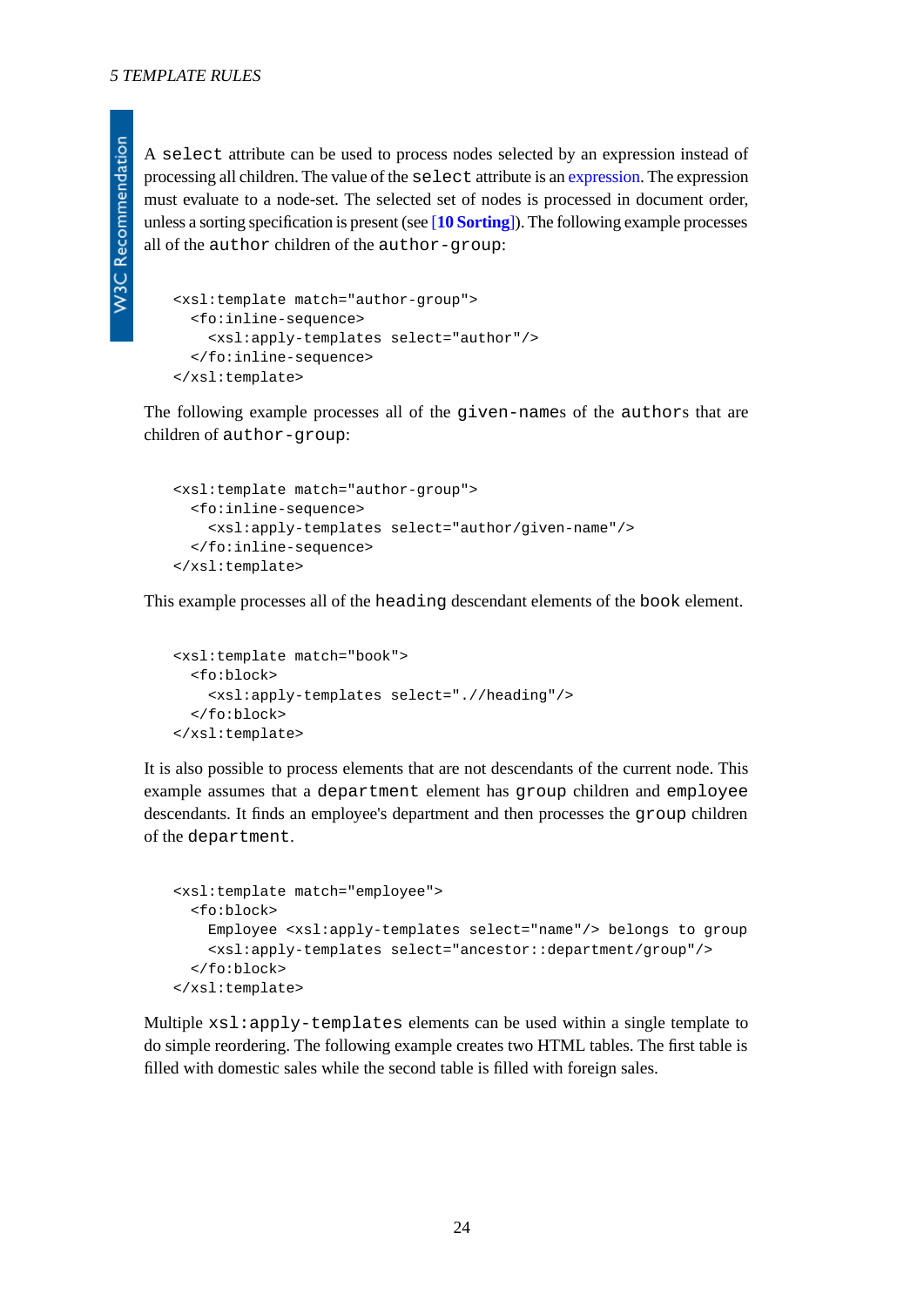```
<xsl:template match="product">
   <table>
     <xsl:apply-templates select="sales/domestic"/>
   </table>
   <table>
     <xsl:apply-templates select="sales/foreign"/>
  \langle/table>
</xsl:template>
```
**NOTE:** It is possible for there to be two matching descendants where one is a descendant of the other. This case is not treated specially: both descendants will be processed as usual. For example, given a source document

```
<doc><div><div></div></div></doc>
the rule
```

```
<xsl:template match="doc">
   <xsl:apply-templates select=".//div"/>
</xsl:template>
```
will process both the outer div and inner div elements.

**NOTE:**Typically, xsl:apply-templates is used to process only nodes that are descendants of the current node. Such use of  $xsl:apply$ templates cannot result in non-terminating processing loops. However, when xsl:apply-templates is used to process elements that are not descendants of the current node, the possibility arises of non-terminating loops. For example,

```
<xsl:template match="foo">
   <xsl:apply-templates select="."/>
</xsl:template>
```
<span id="page-24-0"></span>Implementations may be able to detect such loops in some cases, but the possibility exists that a stylesheet may enter a non-terminating loop that an implementation is unable to detect. This may present a denial of service security risk.

### **5.5 Conflict Resolution for Template Rules**

It is possible for a source node to match more than one template rule. The template rule to be used is determined as follows:

- 1 First, all matching template rules that have lower [import precedence](#page-13-3) than the matching template rule or rules with the highest import precedence are eliminated from consideration.
- 2 Next, all matching template rules that have lower priority than the matching template rule or rules with the highest priority are eliminated from consideration. The priority of a template rule is specified by the priority attribute on the template rule. The value of this must be a real number (positive or negative), matching the production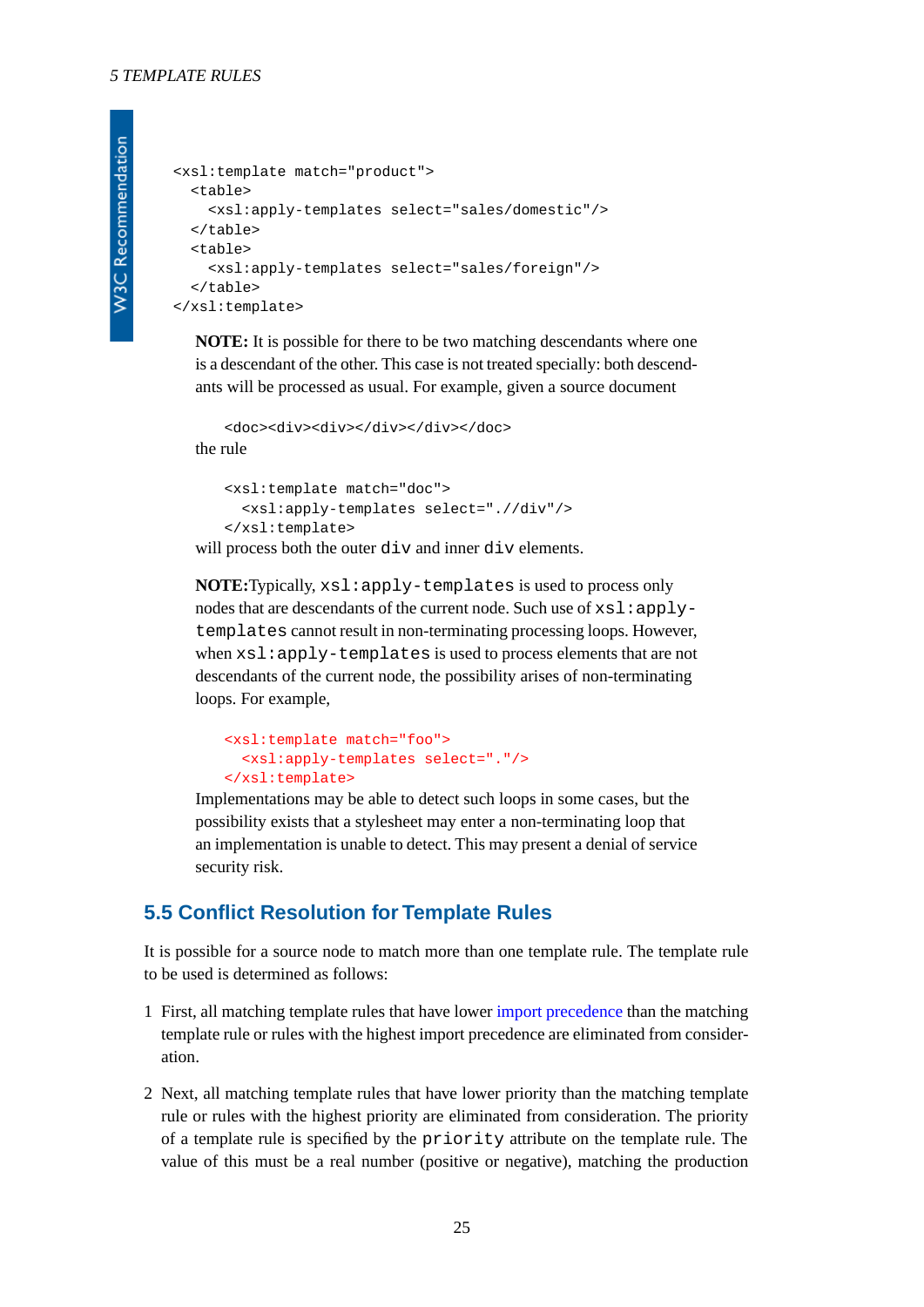<span id="page-25-1"></span>[Number](http://www.w3.org/TR/xpath#NT-Number) with an optional leading minus sign (-). The **default priority** is computed as follows:

If the pattern contains multiple alternatives separated by  $\vert$ , then it is treated equivalently to a set of template rules, one for each alternative.

If the pattern has the form of a [QName](http://www.w3.org/TR/REC-xml-names#NT-QName) preceded by a [ChildOrAttributeAxisSpecifier](#page-20-5) or has the form processing-instruction([Literal](http://www.w3.org/TR/xpath#NT-Literal)) preceded by a [ChildOr-](#page-20-5)[AttributeAxisSpecifier,](#page-20-5) then the priority is 0.

If the pattern has the form [NCName](http://www.w3.org/TR/REC-xml-names#NT-NCName):\* preceded by a [ChildOrAttributeAxisSpecifier](#page-20-5), then the priority is -0.25.

Otherwise, if the pattern consists of just a [NodeTest](http://www.w3.org/TR/xpath#NT-NodeTest) preceded by a [ChildOrAttrib](#page-20-5)[uteAxisSpecifier,](#page-20-5) then the priority is -0.5.

Otherwise, the priority is 0.5.

Thus, the most common kind of pattern (a pattern that tests for a node with a particular type and a particular expanded-name) has priority 0. The next less specific kind of pattern (a pattern that tests for a node with a particular type and an expanded-name with a particular namespace URI) has priority -0.25. Patterns less specific than this (patterns that just tests for nodes with particular types) have priority -0.5. Patterns more specific than the most common kind of pattern have priority 0.5.

<span id="page-25-0"></span>It is an error if this leaves more than one matching template rule. An XSLT processor may signal the error; if it does not signal the error, it must recover by choosing, from amongst the matching template rules that are left, the one that occurs last in the stylesheet.

## **5.6 Overriding Template Rules**

```
<!-- Category: instruction -->
<xsl:apply-imports />
```
A template rule that is being used to override a template rule in an imported stylesheet (see [**[5.5 Conflict Resolution for Template Rules](#page-24-0)**]) can use the xsl:apply-imports element to invoke the overridden template rule.

At any point in the processing of a stylesheet, there is a **current template rule**. Whenever a template rule is chosen by matching a pattern, the template rule becomes the current template rule for the instantiation of the rule's template. When an  $x s l : for-each$  element is instantiated, the current template rule becomes null for the instantiation of the content of the xsl:for-each element.

xsl:apply-imports processes the current node using only template rules that were imported into the stylesheet element containing the current template rule; the node is processed in the current template rule's mode. It is an error if  $xsl:apply-imports$  is instantiated when the current template rule is null.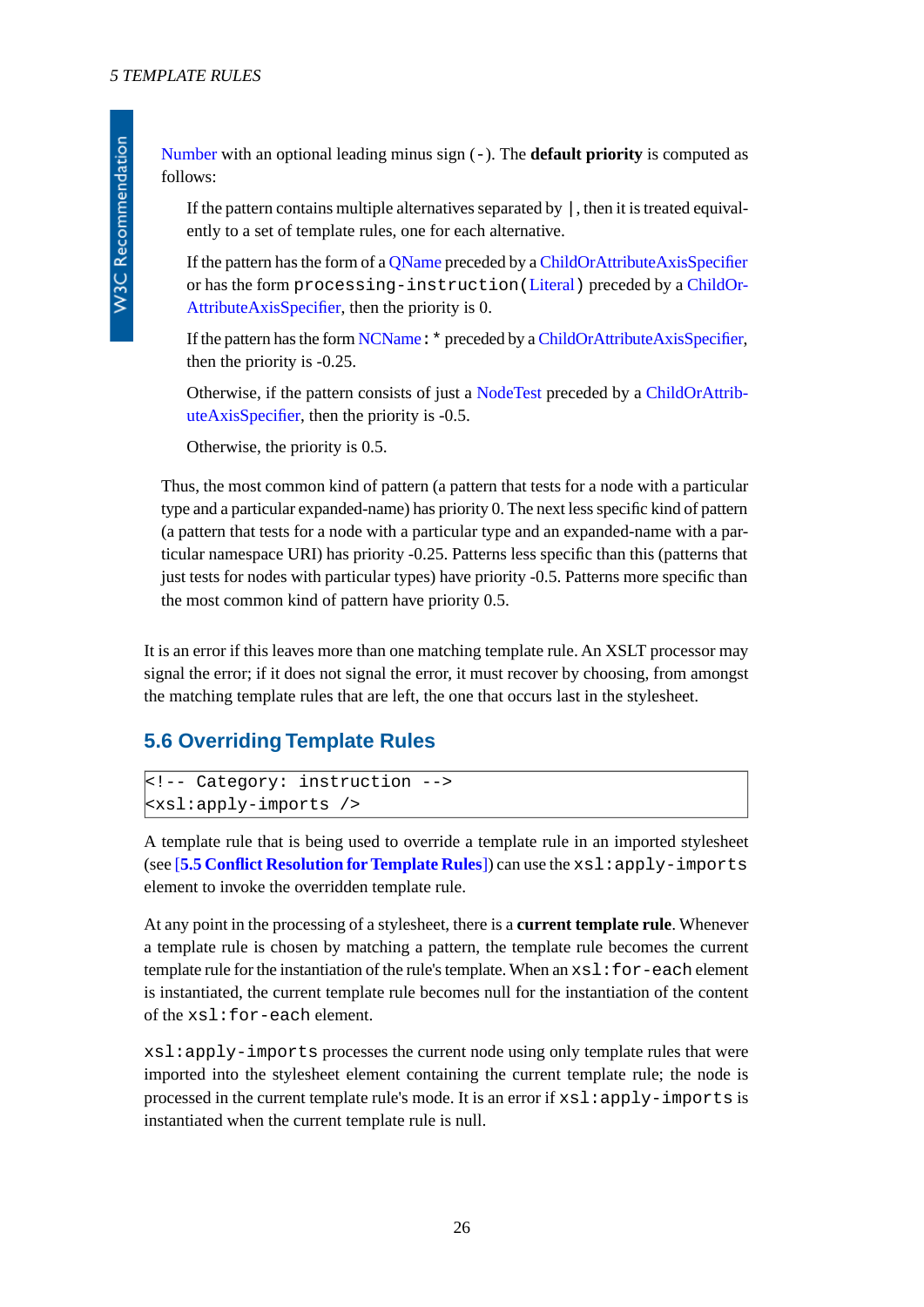For example, suppose the stylesheet doc.xsl contains a template rule for example elements:

```
<xsl:template match="example">
   <pre><xsl:apply-templates/></pre>
</xsl:template>
```
Another stylesheet could import doc.  $x \le 1$  and modify the treatment of example elements as follows:

```
<xsl:import href="doc.xsl"/>
<xsl:template match="example">
   <div style="border: solid red">
      <xsl:apply-imports/>
   </div>
</xsl:template>
```
<span id="page-26-0"></span>The combined effect would be to transform an example into an element of the form:

<div style="border: solid red"><pre>...</pre></div>

### **5.7 Modes**

Modes allow an element to be processed multiple times, each time producing a different result.

Both xsl:template and xsl:apply-templates have an optional mode attribute. The value of the mode attribute is a [QName,](http://www.w3.org/TR/REC-xml-names#NT-QName) which is expanded as described in [**[2.4](#page-9-0) [Qualified Names](#page-9-0)**]. If  $x \le 1$ : template does not have a match attribute, it must not have a mode attribute. If an xsl:apply-templates element has a mode attribute, then it applies only to those template rules from xsl:template elements that have a mode attribute with the same value; if an xsl:apply-templates element does not have a mode attribute, then it applies only to those template rules from  $xsl:$  template elements that do not have a mode attribute.

#### <span id="page-26-1"></span>**5.8 Built-in Template Rules**

There is a built-in template rule to allow recursive processing to continue in the absence of a successful pattern match by an explicit template rule in the stylesheet. This template rule applies to both element nodes and the root node. The following shows the equivalent of the built-in template rule:

```
<xsl:template match="*|/">
   <xsl:apply-templates/>
</xsl:template>
```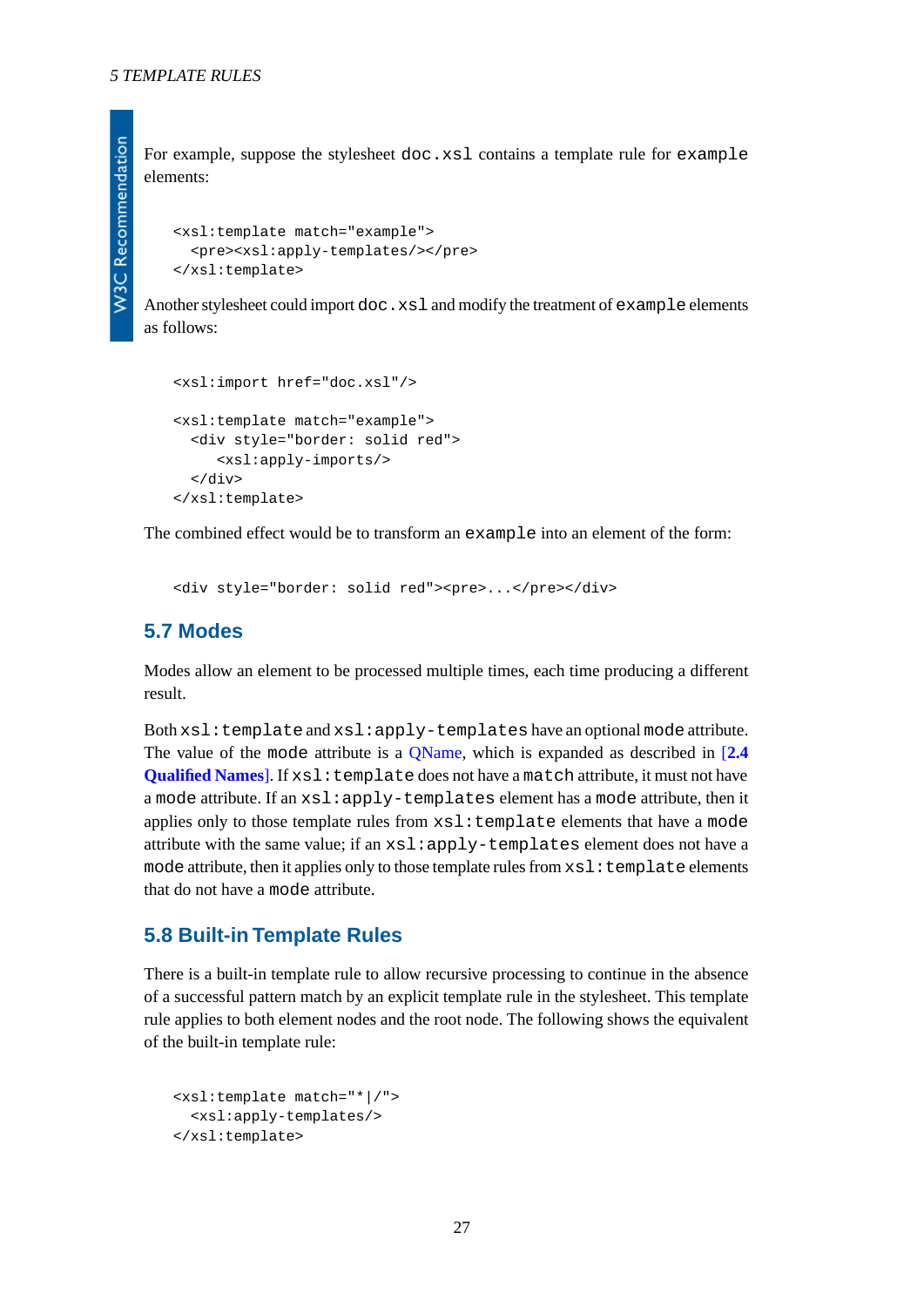There is also a built-in template rule for each mode, which allows recursive processing to continue in the same mode in the absence of a successful pattern match by an explicit template rule in the stylesheet. This template rule applies to both element nodes and the root node. The following shows the equivalent of the built-in template rule for mode *m*.

```
<xsl:template match="*|/" mode="m">
   <xsl:apply-templates mode="m"/>
</xsl:template>
```
There is also a built-in template rule for text and attribute nodes that copies text through:

```
<xsl:template match="text()|@*">
   <xsl:value-of select="."/>
</xsl:template>
```
The built-in template rule for processing instructions and comments is to do nothing.

<xsl:template match="processing-instruction()|comment()"/>

The built-in template rule for namespace nodes is also to do nothing. There is no pattern that can match a namespace node; so, the built-in template rule is the only template rule that is applied for namespace nodes.

<span id="page-27-0"></span>The built-in template rules are treated as if they were imported implicitly before the stylesheet and so have lower [import precedence](#page-13-3) than all other template rules. Thus, the author can override a built-in template rule by including an explicit template rule.

## **6 Named Templates**

```
<!-- Category: instruction -->
<xsl:call-template
name = qname>
   <!-- Content: xsl:with-param* -->
</xsl:call-template>
```
Templates can be invoked by name. An  $xsl:$  template element with a name attribute specifies a named template. The value of the name attribute is a OName, which is expanded as described in [**[2.4 Qualified Names](#page-9-0)**]. If an xsl:template element has a name attribute, it may, but need not, also have a match attribute. An xsl:call-template element invokes a template by name; it has a required name attribute that identifies the template to be invoked. Unlike xsl:apply-templates, xsl:call-template does not change the current node or the current node list.

The match, mode and priority attributes on an xsl:template element do not affect whether the template is invoked by an xsl:call-template element. Similarly, the name attribute on an xsl:template element does not affect whether the template is invoked by an xsl:apply-templates element.

28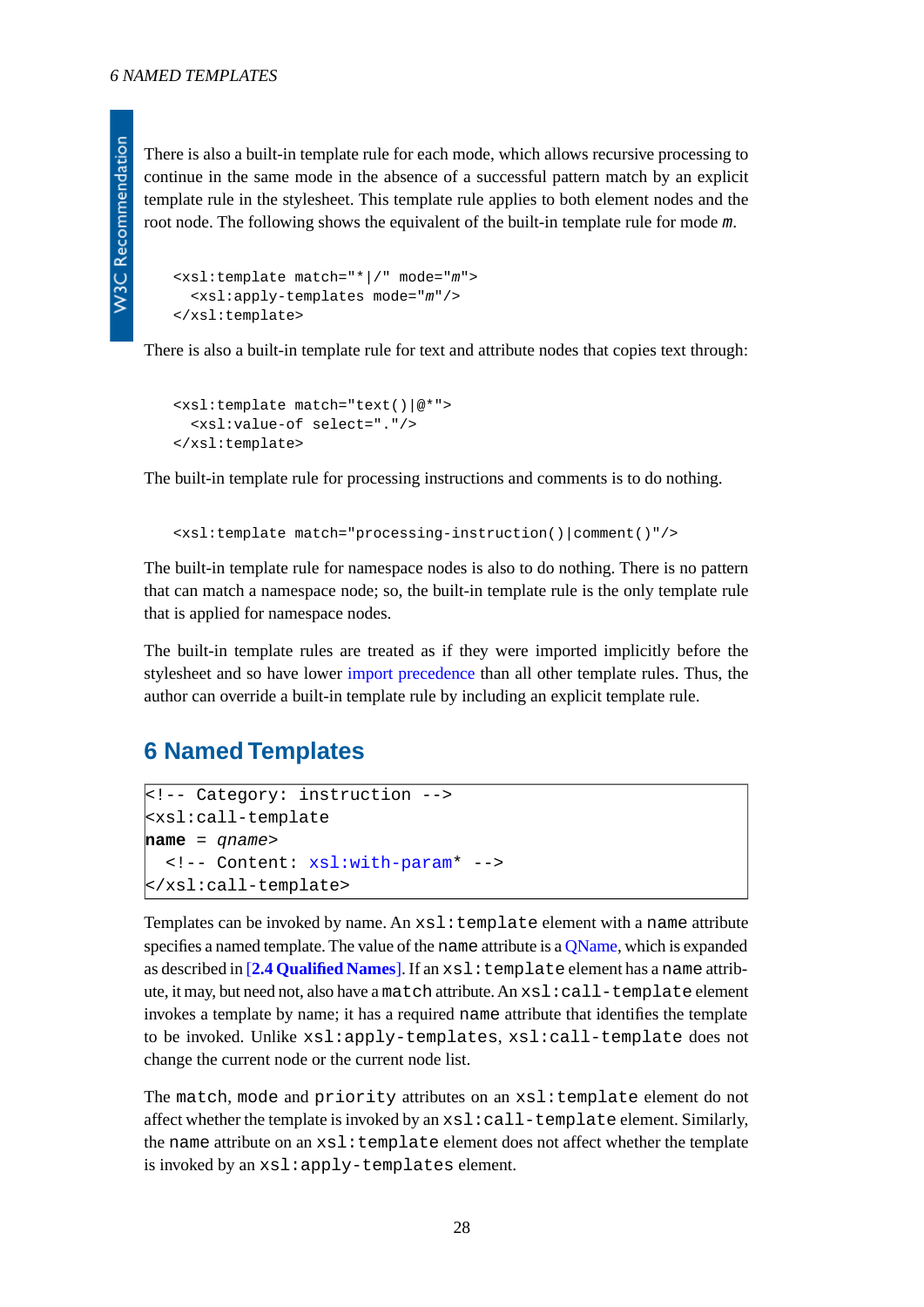# <span id="page-28-0"></span>**7 Creating the Result Tree**

<span id="page-28-1"></span>This section describes instructions that directly create nodes in the result tree.

# <span id="page-28-2"></span>**7.1 Creating Elements and Attributes**

#### **7.1.1 Literal Result Elements**

In a template, an element in the stylesheet that does not belong to the XSLT namespace and that is not an extension element (see [**[14.1 Extension Elements](#page-67-1)**]) is instantiated to create an element node with the same [expanded-name.](http://www.w3.org/TR/xpath#dt-expanded-name) The content of the element is a template, which is instantiated to give the content of the created element node. The created element node will have the attribute nodes that were present on the element node in the stylesheet tree, other than attributes with names in the XSLT namespace.

The created element node will also have a copy of the namespace nodes that were present on the element node in the stylesheet tree with the exception of any namespace node whose string-value is the XSLT namespace URI (http://www.w3.org/1999/XSL/Transform), a namespace URI declared as an extension namespace (see [**[14.1 Extension Ele](#page-67-1)[ments](#page-67-1)**]), or a namespace URI designated as an excluded namespace. A namespace URI is designated as an excluded namespace by using an exclude-result-prefixes attribute on an xsl:stylesheet element or an xsl:exclude-result-prefixes attribute on a literal result element. The value of both these attributes is a whitespaceseparated list of namespace prefixes. The namespace bound to each of the prefixes is designated as an excluded namespace. It is an error if there is no namespace bound to the prefix on the element bearing the exclude-result-prefixes or xsl:excluderesult-prefixes attribute. The default namespace (as declared by xmlns) may be designated as an excluded namespace by including #default in the list of namespace prefixes. The designation of a namespace as an excluded namespace is effective within the subtree of the stylesheet rooted at the element bearing the exclude-resultprefixes or xsl:exclude-result-prefixes attribute; a subtree rooted at an xsl:stylesheet element does not include any stylesheets imported or included by children of that xsl:stylesheet element.

**NOTE:**When a stylesheet uses a namespace declaration only for the purposes of addressing the source tree, specifying the prefix in the excluderesult-prefixes attribute will avoid superfluous namespace declarations in the result tree.

The value of an attribute of a literal result element is interpreted as an [attribute value](#page-39-1) [template:](#page-39-1) it can contain expressions contained in curly braces  $({})$ .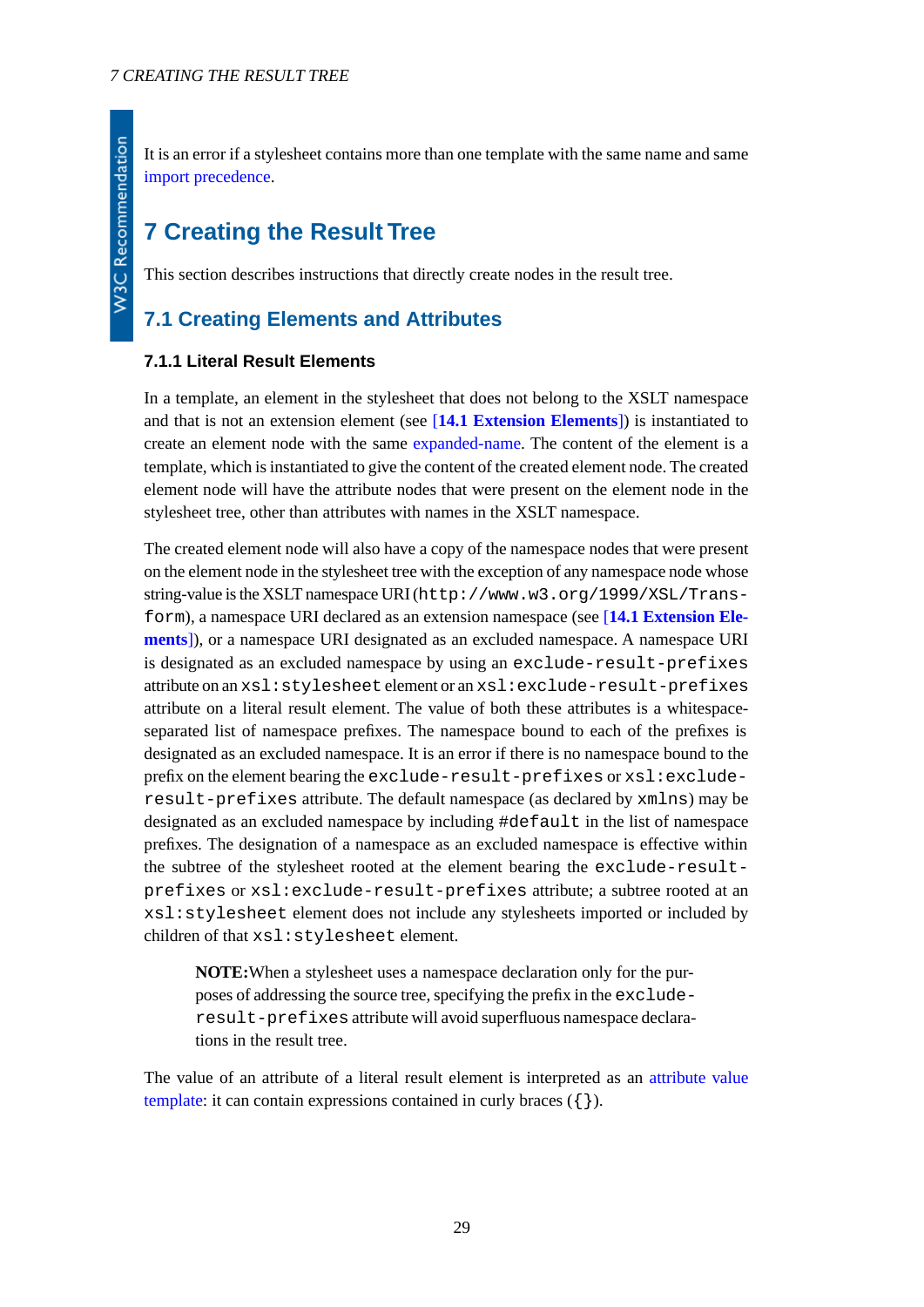<span id="page-29-0"></span>A namespace URI in the stylesheet tree that is being used to specify a namespace URI in the result tree is called a **literal namespace URI**. This applies to:

- the namespace URI in the expanded-name of a literal result element in the stylesheet
- the namespace URI in the expanded-name of an attribute specified on a literal result element in the stylesheet
- the string-value of a namespace node on a literal result element in the stylesheet

```
<!-- Category: top-level-element -->
<xsl:namespace-alias
stylesheet-prefix = prefix | "#default"
result-prefix = prefix | "#default" />
```
A stylesheet can use the xsl:namespace-alias element to declare that one namespace URI is an **alias** for another namespace URI. When a [literal namespace URI](#page-29-0) has been declared to be an alias for another namespace URI, then the namespace URI in the result tree will be the namespace URI that the literal namespace URI is an alias for, instead of the literal namespace URI itself. The xsl:namespace-alias element declares that the namespace URI bound to the prefix specified by the stylesheet-prefix attribute is an alias for the namespace URI bound to the prefix specified by the result-prefix attribute. Thus, the stylesheet-prefix attribute specifies the namespace URI that will appear in the stylesheet, and the result-prefix attribute specifies the corresponding namespace URI that will appear in the result tree. The default namespace (as declared by xmlns) may be specified by using #default instead of a prefix. If a namespace URI is declared to be an alias for multiple different namespace URIs, then the declaration with the highest [import precedence](#page-13-3) is used. It is an error if there is more than one such declaration. An XSLT processor may signal the error; if it does not signal the error, it must recover by choosing, from amongst the declarations with the highest import precedence, the one that occurs last in the stylesheet.

When literal result elements are being used to create element, attribute, or namespace nodes that use the XSLT namespace URI, the stylesheet must use an alias. For example, the stylesheet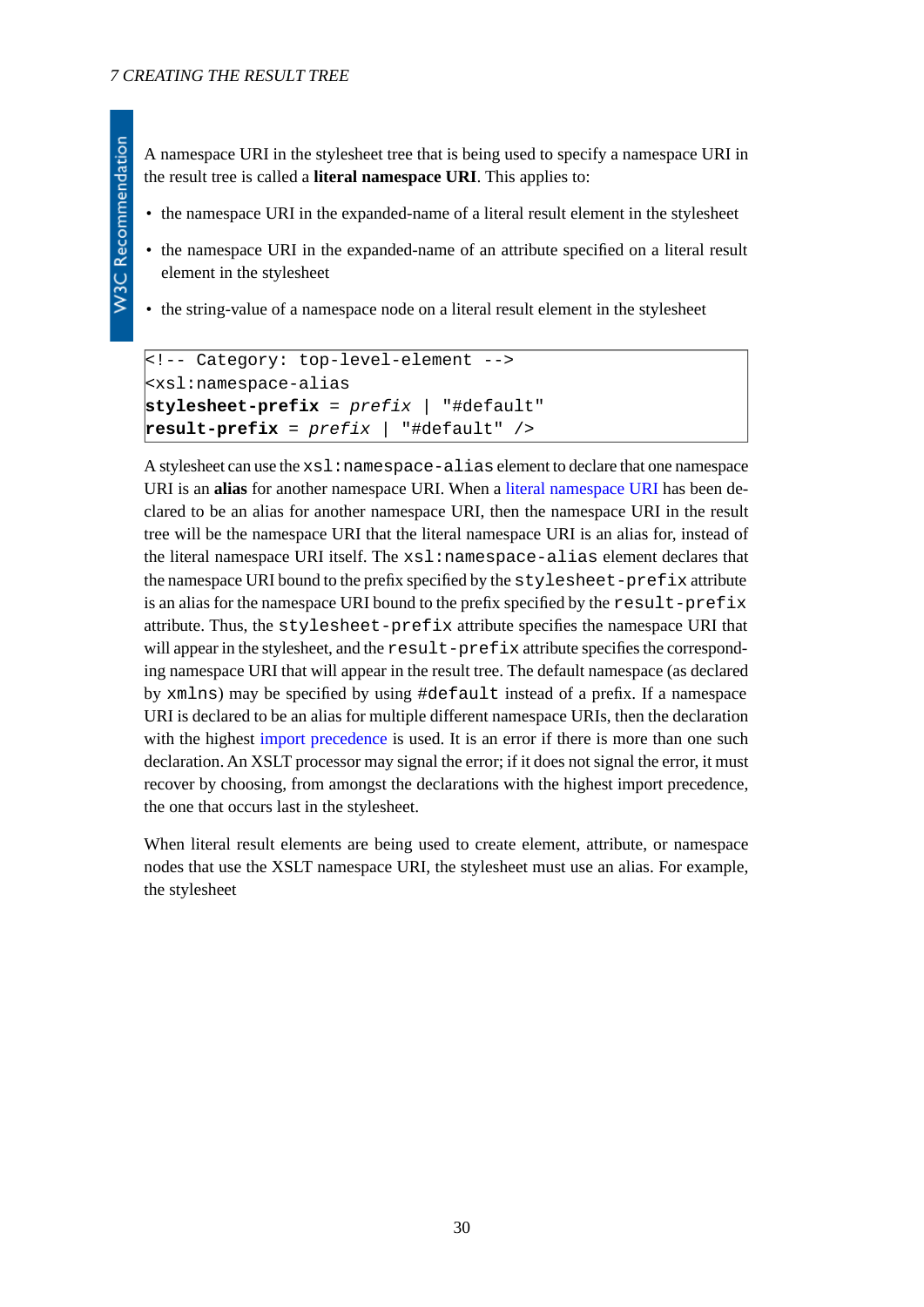#### *7 CREATING THE RESULT TREE*

```
W3C Recommendation
```

```
<xsl:stylesheet
  version="1.0"
  xmlns:xsl="http://www.w3.org/1999/XSL/Transform"
  xmlns:fo="http://www.w3.org/1999/XSL/Format"
  xmlns:axsl="http://www.w3.org/1999/XSL/TransformAlias">
<xsl:namespace-alias stylesheet-prefix="axsl" result-prefix="xsl"/>
<xsl:template match="/">
   <axsl:stylesheet>
     <xsl:apply-templates/>
   </axsl:stylesheet>
</xsl:template>
<xsl:template match="block">
   <axsl:template match="{.}">
      <fo:block><axsl:apply-templates/></fo:block>
   </axsl:template>
</xsl:template>
</xsl:stylesheet>
```
will generate an XSLT stylesheet from a document of the form:

```
<elements>
<block>p</block>
<block>h1</block>
<block>h2</block>
<block>h3</block>
<block>h4</block>
</elements>
```
<span id="page-30-0"></span>**NOTE:**It may be necessary also to use aliases for namespaces other than the XSLT namespace URI. For example, literal result elements belonging to a namespace dealing with digital signatures might cause XSLT stylesheets to be mishandled by general-purpose security software; using an alias for the namespace would avoid the possibility of such mishandling.

#### **7.1.2 Creating Elements with xsl:element**

```
<!-- Category: instruction -->
<xsl:element
name = { qname }
namespace = { uri-reference }
use-attribute-sets = qnames>
   <!-- Content: template -->
</xsl:element>
```
The  $xsl:$  element element allows an element to be created with a computed name. The [expanded-name](http://www.w3.org/TR/xpath#dt-expanded-name) of the element to be created is specified by a required name attribute and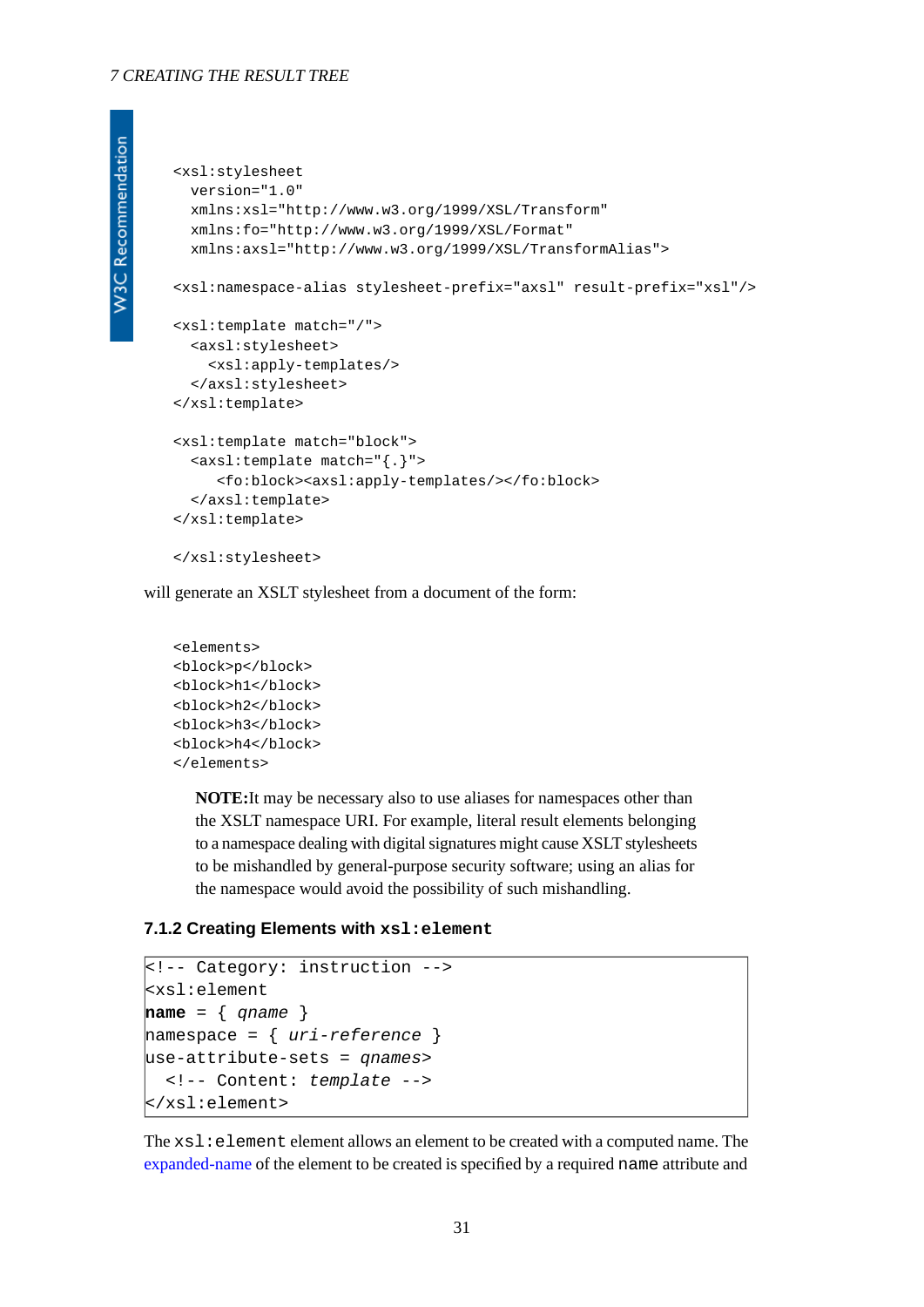an optional namespace attribute. The content of the  $xs1:$  element element is a template for the attributes and children of the created element.

The name attribute is interpreted as an [attribute value template.](#page-39-1) It is an error if the string that results from instantiating the attribute value template is not a [QName.](http://www.w3.org/TR/REC-xml-names#NT-QName) An XSLT processor may signal the error; if it does not signal the error, then it must recover by making the the result of instantiating the  $xsl$  i element element be the sequence of nodes created by instantiating the content of the  $x s l :$  element element, excluding any initial attribute nodes. If the namespace attribute is not present then the [QName](http://www.w3.org/TR/REC-xml-names#NT-QName) is expanded into an expanded-name using the namespace declarations in effect for the xsl:element element, including any default namespace declaration.

If the namespace attribute is present, then it also is interpreted as an [attribute value](#page-39-1) [template.](#page-39-1) The string that results from instantiating the attribute value template should be a URI reference. It is not an error if the string is not a syntactically legal URI reference. If the string is empty, then the expanded-name of the element has a null namespace URI. Otherwise, the string is used as the namespace URI of the expanded-name of the element to be created. The local part of the [QName](http://www.w3.org/TR/REC-xml-names#NT-QName) specified by the name attribute is used as the local part of the expanded-name of the element to be created.

<span id="page-31-0"></span>XSLT processors may make use of the prefix of the OName specified in the name attribute when selecting the prefix used for outputting the created element as XML; however, they are not required to do so.

#### <span id="page-31-1"></span>**7.1.3 Creating Attributes with xsl:attribute**

```
<!-- Category: instruction -->
<xsl:attribute
name = { qname }
namespace = { uri-reference }>
   <!-- Content: template -->
</xsl:attribute>
```
The xsl:attribute element can be used to add attributes to result elements whether created by literal result elements in the stylesheet or by instructions such as  $x s l : e l e$ ment. The [expanded-name](http://www.w3.org/TR/xpath#dt-expanded-name) of the attribute to be created is specified by a required name attribute and an optional namespace attribute. Instantiating an xsl:attribute element adds an attribute node to the containing result element node. The content of the xsl:attribute element is a template for the value of the created attribute.

The name attribute is interpreted as an [attribute value template.](#page-39-1) It is an error if the string that results from instantiating the attribute value template is not a [QName](http://www.w3.org/TR/REC-xml-names#NT-QName) or is the string xmlns. An XSLT processor may signal the error; if it does not signal the error, it must recover by not adding the attribute to the result tree. If the namespace attribute is not present, then the [QName](http://www.w3.org/TR/REC-xml-names#NT-QName) is expanded into an expanded-name using the namespace declarations in effect for the xsl:attribute element, *not* including any default namespace declaration.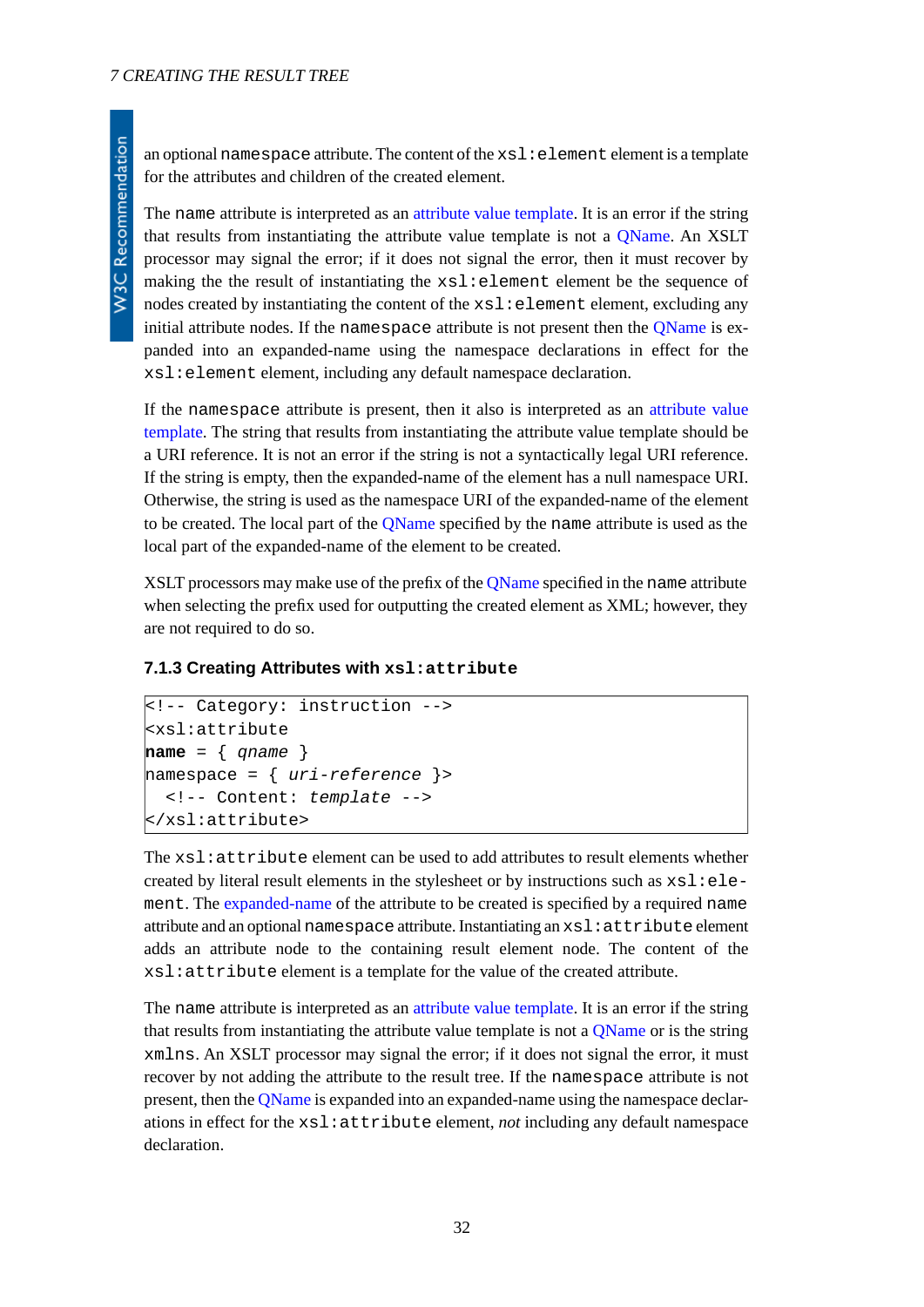If the namespace attribute is present, then it also is interpreted as an [attribute value](#page-39-1) [template.](#page-39-1) The string that results from instantiating it should be a URI reference. It is not an error if the string is not a syntactically legal URI reference. If the string is empty, then the expanded-name of the attribute has a null namespace URI. Otherwise, the string is used as the namespace URI of the expanded-name of the attribute to be created. The local part of the [QName](http://www.w3.org/TR/REC-xml-names#NT-QName) specified by the name attribute is used as the local part of the expandedname of the attribute to be created.

XSLT processors may make use of the prefix of the [QName](http://www.w3.org/TR/REC-xml-names#NT-QName) specified in the name attribute when selecting the prefix used for outputting the created attribute as XML; however, they are not required to do so and, if the prefix is xmlns, they must not do so. Thus, although it is not an error to do:

```
<xsl:attribute name="xmlns:xsl" namespace="whatever">http://www.w3.org/1999/XSL/Transf
```
it will not result in a namespace declaration being output.

Adding an attribute to an element replaces any existing attribute of that element with the same expanded-name.

The following are all errors:

- Adding an attribute to an element after children have been added to it; implementations may either signal the error or ignore the attribute.
- Adding an attribute to a node that is not an element; implementations may either signal the error or ignore the attribute.
- Creating nodes other than text nodes during the instantiation of the content of the xsl:attribute element; implementations may either signal the error or ignore the offending nodes.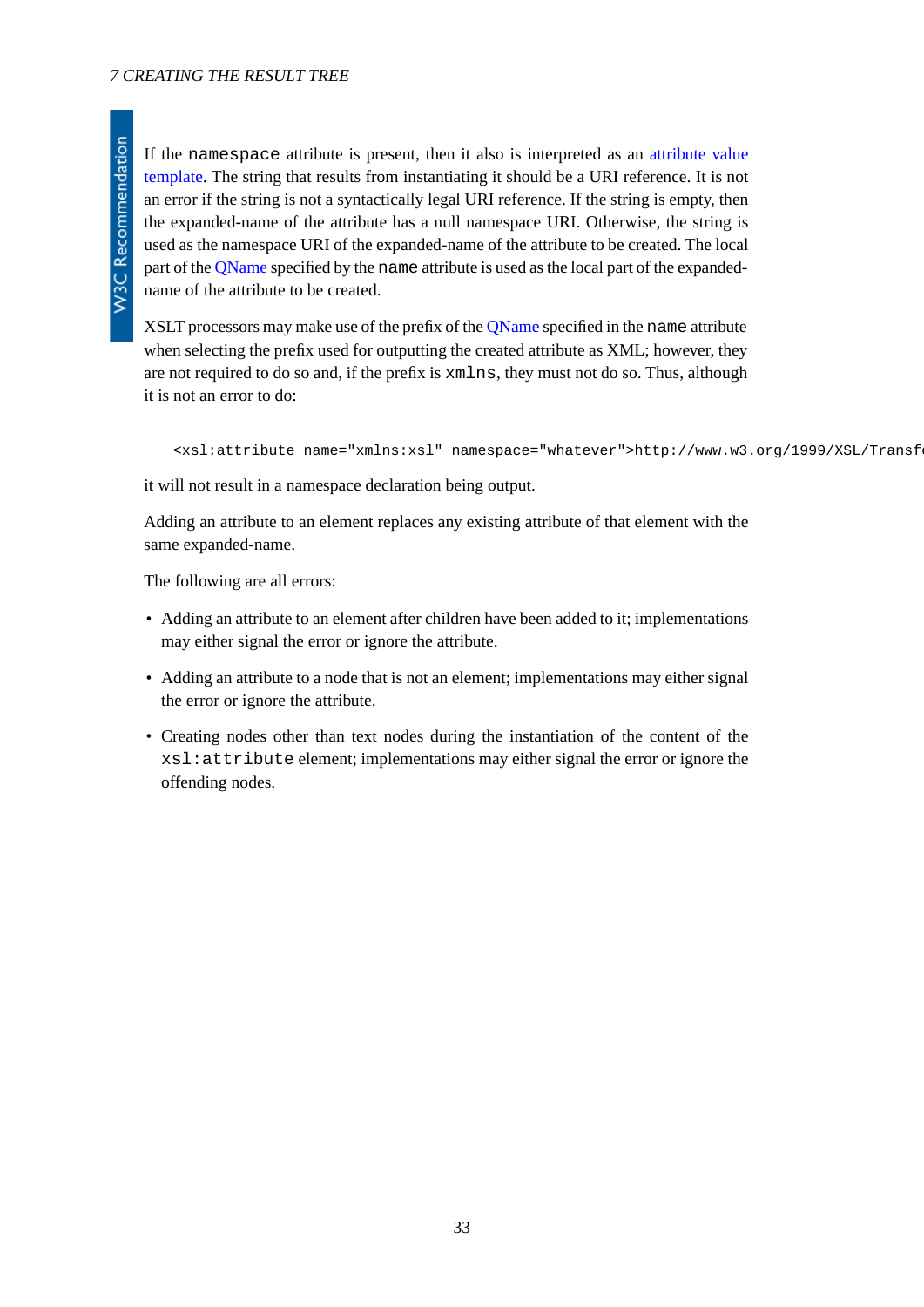**NOTE:**When an xsl:attribute contains a text node with a newline, then the XML output must contain a character reference. For example,

```
<xsl:attribute name="a">x
   y</xsl:attribute>
will result in the output
```
a="x
y"

(or with any equivalent character reference). The XML output cannot be

 $a = "x$ y"

This is because XML 1.0 requires newline characters in attribute values to be normalized into spaces but requires character references to newline characters not to be normalized. The attribute values in the data model represent the attribute value after normalization. If a newline occurring in an attribute value in the tree were output as a newline character rather than as character reference, then the attribute value in the tree created by reparsing the XML would contain a space not a newline, which would mean that the tree had not been output correctly.

#### <span id="page-33-0"></span>**7.1.4 Named Attribute Sets**

```
<!-- Category: top-level-element -->
<xsl:attribute-set
name = qname
use-attribute-sets = qnames>
   <!-- Content: xsl:attribute* -->
</xsl:attribute-set>
```
The xsl:attribute-set element defines a named set of attributes. The name attribute specifies the name of the attribute set. The value of the name attribute is a OName, which is expanded as described in [**[2.4 Qualified Names](#page-9-0)**]. The content of the xsl:attributeset element consists of zero or more xsl: attribute elements that specify the attributes in the set.

Attribute sets are used by specifying a use-attribute-sets attribute on xsl:element, xsl:copy (see [**[7.5 Copying](#page-37-0)**]) or xsl:attribute-set elements. The value of the use-attribute-sets attribute is a whitespace-separated list of names of attribute sets. Each name is specified as a [QName](http://www.w3.org/TR/REC-xml-names#NT-QName), which is expanded as described in [**[2.4 Qualified Names](#page-9-0)**]. Specifying a use-attribute-sets attribute is equivalent to adding xsl:attribute elements for each of the attributes in each of the named attribute sets to the beginning of the content of the element with the use-attributesets attribute, in the same order in which the names of the attribute sets are specified in the use-attribute-sets attribute. It is an error if use of use-attribute-sets attributes on xsl:attribute-set elements causes an attribute set to directly or indirectly use itself.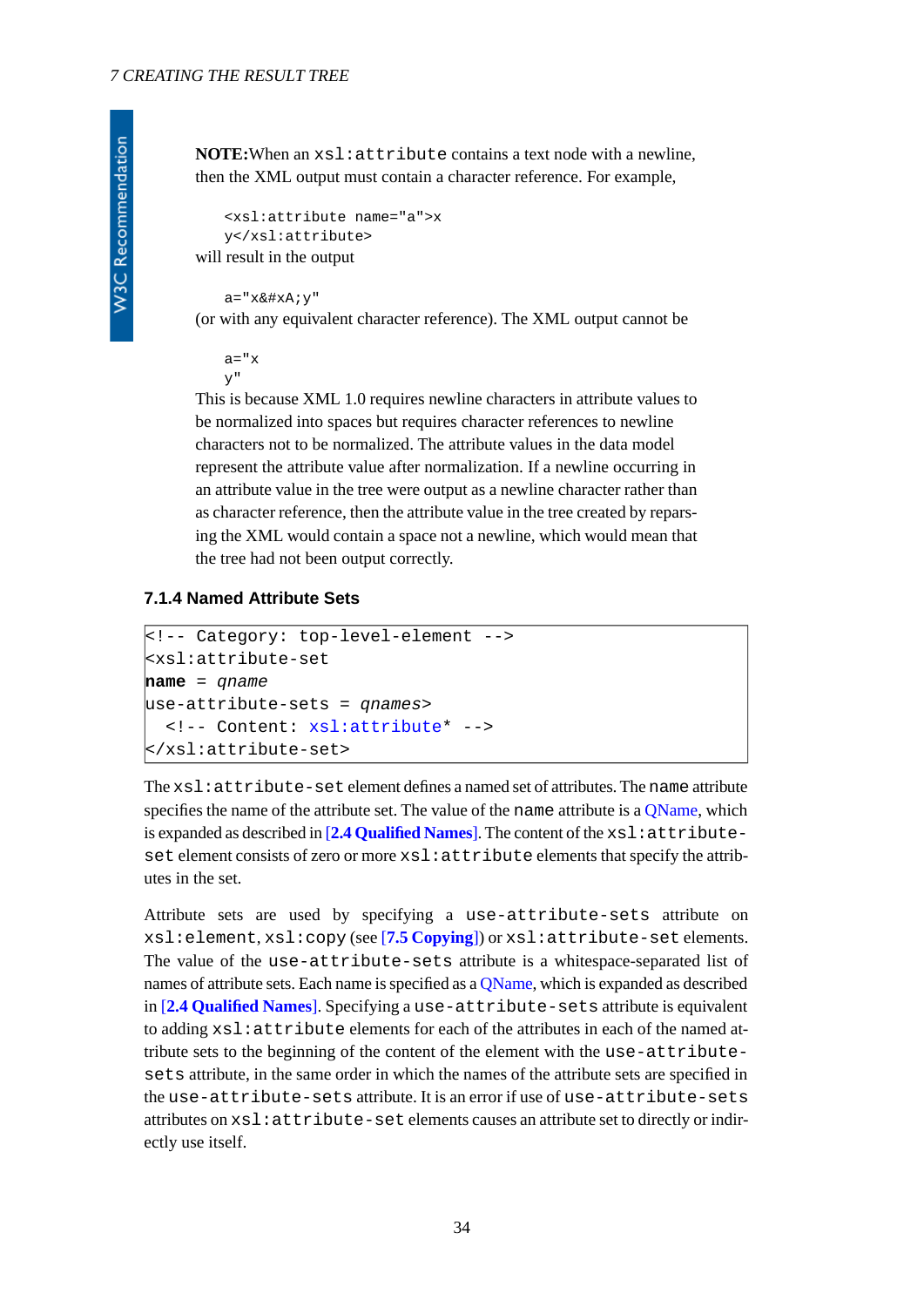Attribute sets can also be used by specifying an xsl:use-attribute-sets attribute on a literal result element. The value of the xsl:use-attribute-sets attribute is a whitespace-separated list of names of attribute sets. The  $xsl:use-attribute-sets$ attribute has the same effect as the use-attribute-sets attribute on xsl:element with the additional rule that attributes specified on the literal result element itself are treated as if they were specified by xsl:attribute elements before any actual xsl:attribute elements but after any xsl:attribute elements implied by the xsl:use-attribute-sets attribute. Thus, for a literal result element, attributes from attribute sets named in an xsl:use-attribute-sets attribute will be added first, in the order listed in the attribute; next, attributes specified on the literal result element will be added; finally, any attributes specified by xsl:attribute elements will be added. Since adding an attribute to an element replaces any existing attribute of that element with the same name, this means that attributes specified in attribute sets can be overridden by attributes specified on the literal result element itself.

The template within each xsl:attribute element in an xsl:attribute-set element is instantiated each time the attribute set is used; it is instantiated using the same current node and current node list as is used for instantiating the element bearing the useattribute-sets or xsl:use-attribute-sets attribute. However, it is the position in the stylesheet of the xsl:attribute element rather than of the element bearing the use-attribute-sets or xsl:use-attribute-sets attribute that determines which variable bindings are visible (see [**[11 Variables and Parameters](#page-51-0)**]); thus, only variables and parameters declared by [top-level](#page-7-0) xsl:variable and xsl:param elements are visible.

The following example creates a named attribute set title-style and uses it in a template rule.

```
<xsl:template match="chapter/heading">
   <fo:block quadding="start" xsl:use-attribute-sets="title-style">
     <xsl:apply-templates/>
   </fo:block>
</xsl:template>
<xsl:attribute-set name="title-style">
   <xsl:attribute name="font-size">12pt</xsl:attribute>
   <xsl:attribute name="font-weight">bold</xsl:attribute>
</xsl:attribute-set>
```
Multiple definitions of an attribute set with the same expanded-name are merged. An attribute from a definition that has higher [import precedence](#page-13-3) takes precedence over an attribute from a definition that has lower [import precedence](#page-13-3). It is an error if there are two attribute sets that have the same expanded-name and equal import precedence and that both contain the same attribute, unless there is a definition of the attribute set with higher [import pre](#page-13-3)[cedence](#page-13-3) that also contains the attribute. An XSLT processor may signal the error; if it does not signal the error, it must recover by choosing from amongst the definitions that specify the attribute that have the highest import precedence the one that was specified last in the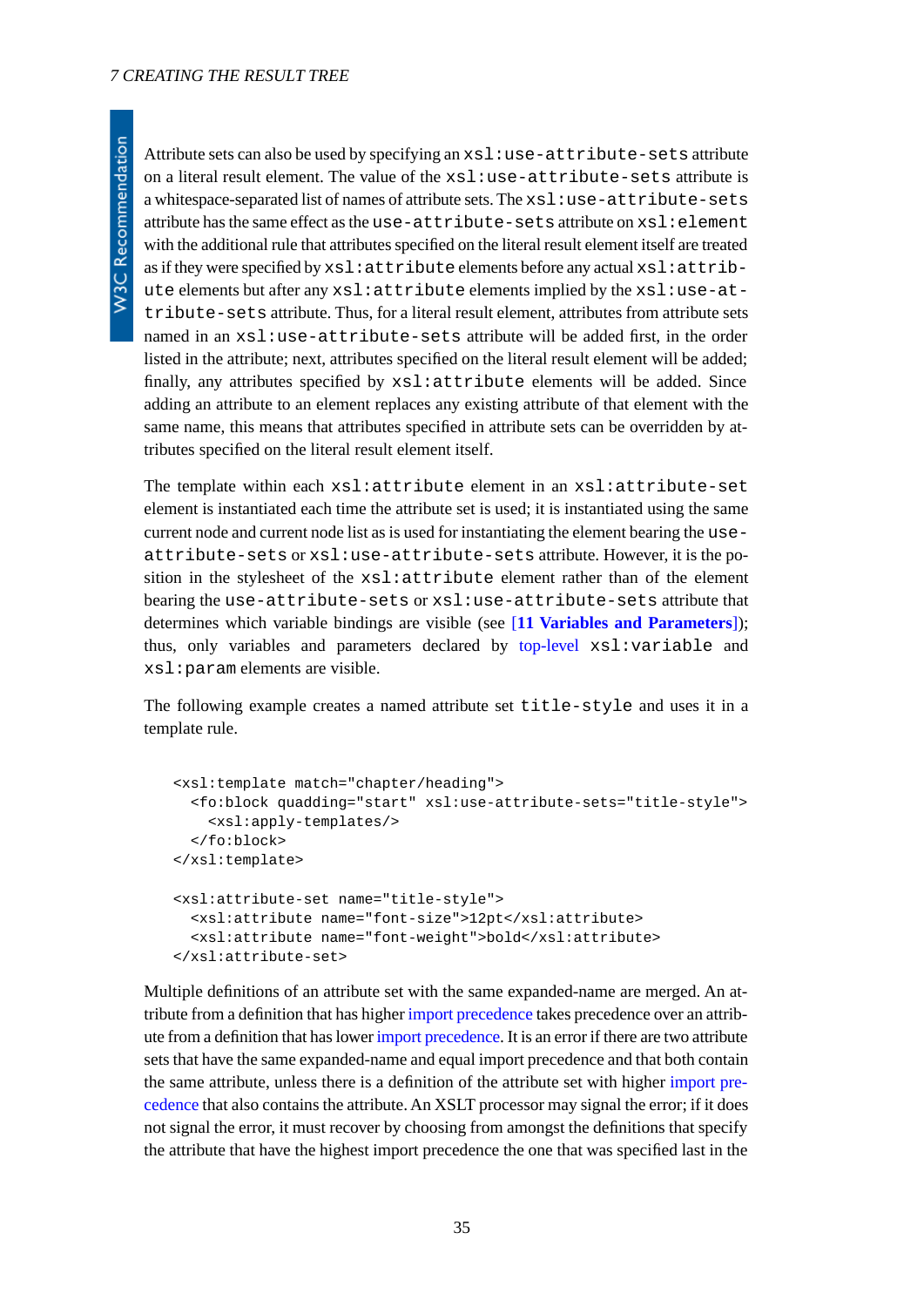stylesheet. Where the attributes in an attribute set were specified is relevant only in merging the attributes into the attribute set; it makes no difference when the attribute set is used.

## <span id="page-35-0"></span>**7.2 Creating Text**

A template can also contain text nodes. Each text node in a template remaining after whitespace has been stripped as specified in [**[3.4 Whitespace Stripping](#page-16-2)**] will create a text node with the same string-value in the result tree. Adjacent text nodes in the result tree are automatically merged.

Note that text is processed at the tree level. Thus, markup of  $\< 1$  in a template will be represented in the stylesheet tree by a text node that includes the character <. This will create a text node in the result tree that contains a < character, which will be represented by the markup  $\&\perp t$ ; (or an equivalent character reference) when the result tree is externalized as an XML document (unless output escaping is disabled as described in [**[16.4](#page-76-1) [Disabling Output Escaping](#page-76-1)**]).

```
<!-- Category: instruction -->
<xsl:text
disable-output-escaping = "yes" | "no">
   <!-- Content: #PCDATA -->
</xsl:text>
```
Literal data characters may also be wrapped in an  $xsl:$  text element. This wrapping may change what whitespace characters are stripped (see [**[3.4 Whitespace Stripping](#page-16-2)**]) but does not affect how the characters are handled by the XSLT processor thereafter.

**NOTE:**The xml: lang and xml: space attributes are not treated specially by XSLT. In particular,

- it is the responsibility of the stylesheet author explicitly to generate any  $xml:$  lang or  $xml:$  space attributes that are needed in the result;
- <span id="page-35-1"></span>• specifying an xml:lang or xml:space attribute on an element in the XSLT namespace will not cause any xml:lang or xml:space attributes to appear in the result.

## **7.3 Creating Processing Instructions**

```
<!-- Category: instruction -->
<xsl:processing-instruction
name = { ncname }>
   <!-- Content: template -->
</xsl:processing-instruction>
```
The xsl:processing-instruction element is instantiated to create a processing instruction node. The content of the xsl:processing-instruction element is a template for the string-value of the processing instruction node. The xsl:processing-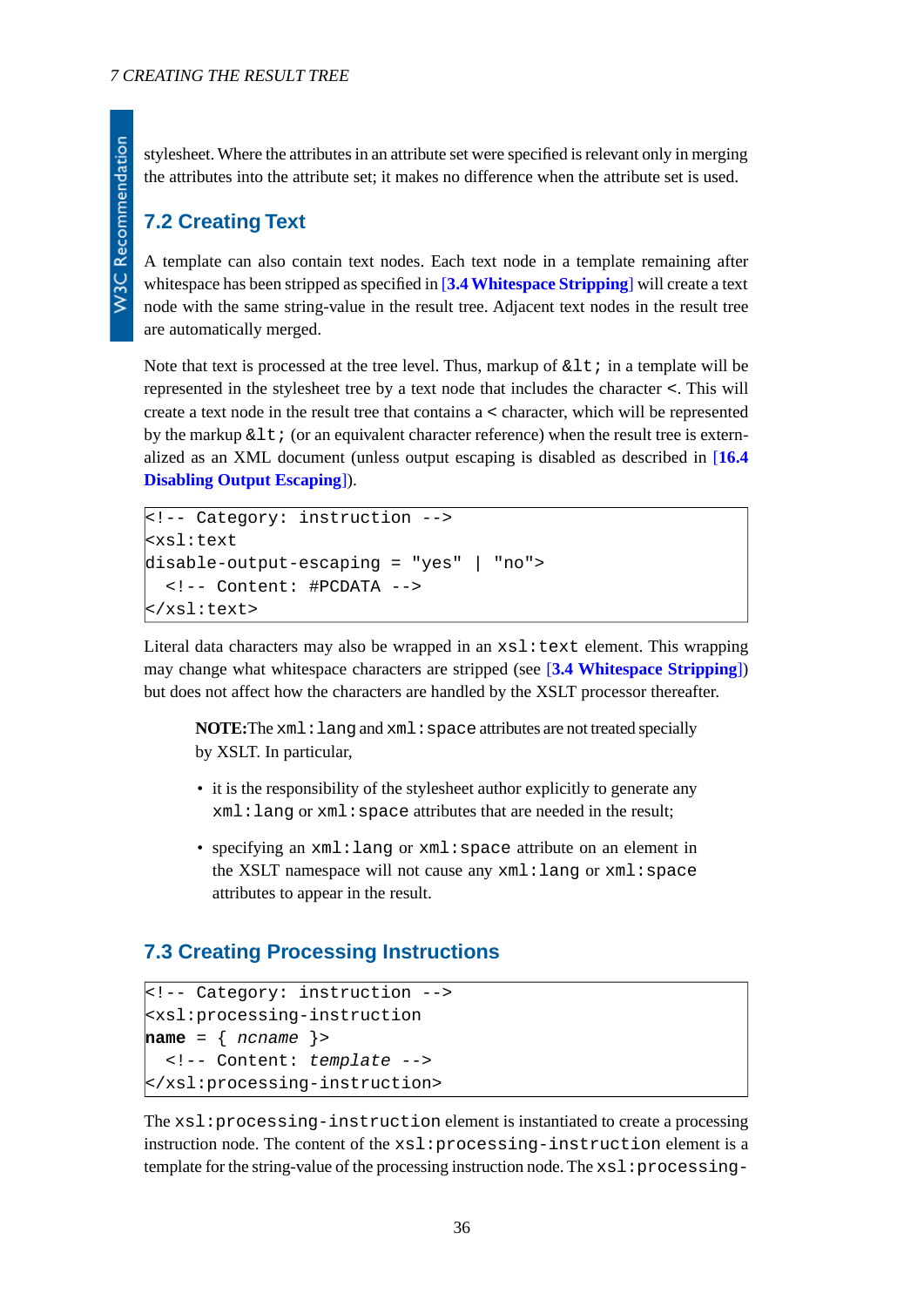instruction element has a required name attribute that specifies the name of the processing instruction node. The value of the name attribute is interpreted as an [attribute](#page-39-0) [value template](#page-39-0).

For example, this

```
<xsl:processing-instruction name="xml-stylesheet">href="book.css" type="text/css"</xsl:processing-instruction>
```
would create the processing instruction

```
<?xml-stylesheet href="book.css" type="text/css"?>
```
It is an error if the string that results from instantiating the name attribute is not both an [NCName](http://www.w3.org/TR/REC-xml-names#NT-NCName) and a [PITarget](http://www.w3.org/TR/REC-xml#NT-PITarget). An XSLT processor may signal the error; if it does not signal the error, it must recover by not adding the processing instruction to the result tree.

**NOTE:**This means that xsl:processing-instruction cannot be used to output an XML declaration. The  $xsl:$  output element should be used instead (see [**[16 Output](#page-69-0)**]).

It is an error if instantiating the content of xsl:processing-instruction creates nodes other than text nodes. An XSLT processor may signal the error; if it does not signal the error, it must recover by ignoring the offending nodes together with their content.

It is an error if the result of instantiating the content of the xsl:processing-instruction contains the string ?>. An XSLT processor may signal the error; if it does not signal the error, it must recover by inserting a space after any occurrence of ? that is followed by  $a >$ .

## **7.4 Creating Comments**

```
<!-- Category: instruction -->
<xsl:comment>
   <!-- Content: template -->
</xsl:comment>
```
The xsl:comment element is instantiated to create a comment node in the result tree. The content of the  $xsl:comment$  element is a template for the string-value of the comment node.

For example, this

<xsl:comment>This file is automatically generated. Do not edit!</xsl:comment> would create the comment

<!--This file is automatically generated. Do not edit!-->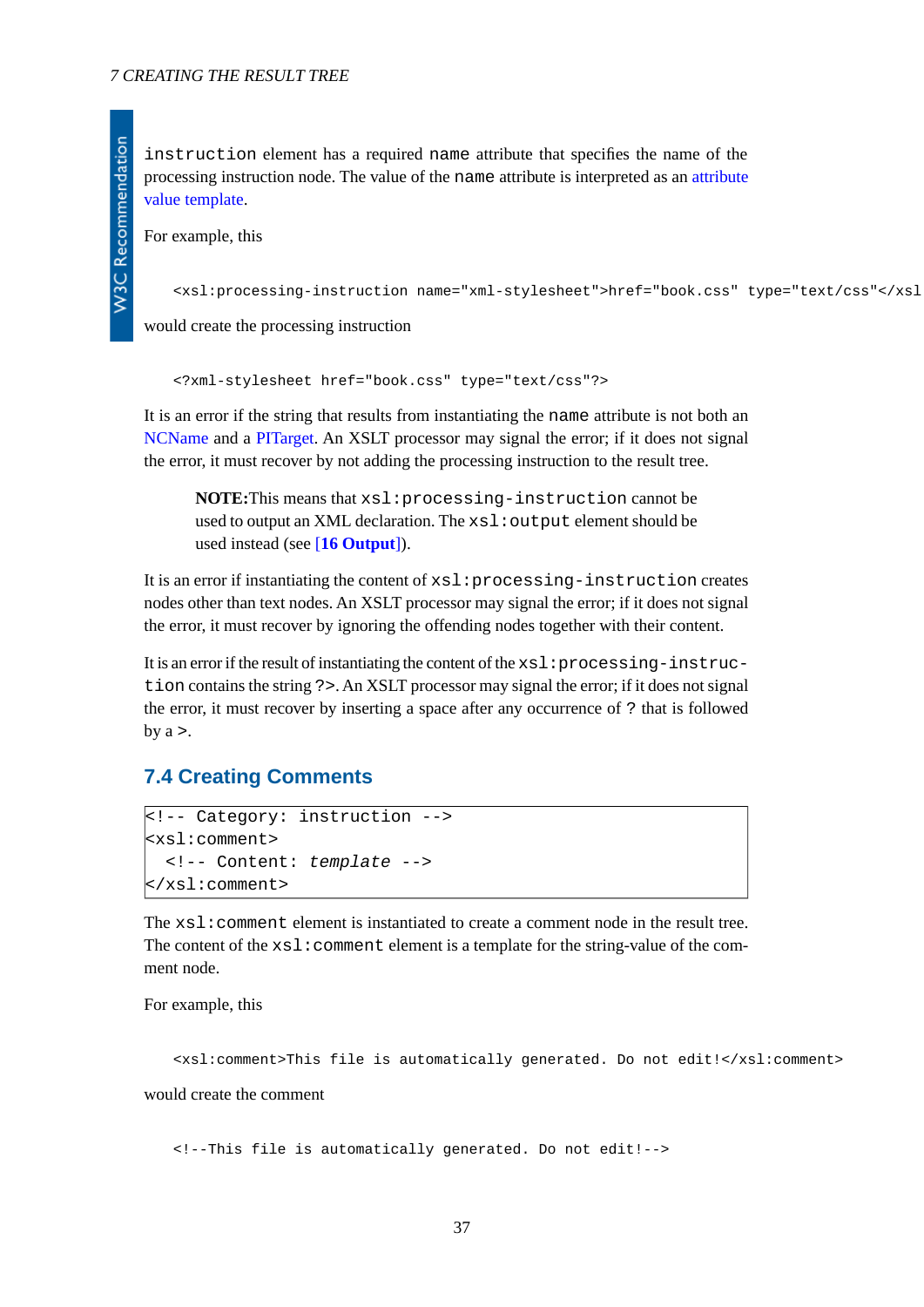It is an error if instantiating the content of  $x \le 1$ : comment creates nodes other than text nodes. An XSLT processor may signal the error; if it does not signal the error, it must recover by ignoring the offending nodes together with their content.

It is an error if the result of instantiating the content of the  $xsl:comment$  comment contains the string  $-$  or ends with  $-$ . An XSLT processor may signal the error; if it does not signal the error, it must recover by inserting a space after any occurrence of - that is followed by another - or that ends the comment.

## **7.5 Copying**

**W3C Recommendation** 

```
<!-- Category: instruction -->
<xsl:copy
use-attribute-sets = qnames>
   <!-- Content: template -->
</xsl:copy>
```
The  $xsl:copy$  element provides an easy way of copying the current node. Instantiating the xsl:copy element creates a copy of the current node. The namespace nodes of the current node are automatically copied as well, but the attributes and children of the node are not automatically copied. The content of the  $xsl:copy$  element is a template for the attributes and children of the created node; the content is instantiated only for nodes of types that can have attributes or children (i.e. root nodes and element nodes).

The xsl:copy element may have a use-attribute-sets attribute (see [**[7.1.4](#page-33-0) [Named Attribute Sets](#page-33-0)**]). This is used only when copying element nodes.

The root node is treated specially because the root node of the result tree is created implicitly. When the current node is the root node,  $xsl:copy$  will not create a root node, but will just use the content template.

For example, the identity transformation can be written using  $xs1:copy$  as follows:

```
<xsl:template match="@*|node()">
   <xsl:copy>
     <xsl:apply-templates select="@*|node()"/>
   </xsl:copy>
</xsl:template>
```
When the current node is an attribute, then if it would be an error to use  $x \le 1$ : attribute to create an attribute with the same name as the current node, then it is also an error to use xsl:copy (see [**[7.1.3 Creating Attributes with](#page-31-0) xsl:attribute**]).

The following example shows how xml:lang attributes can be easily copied through from source to result. If a stylesheet defines the following named template: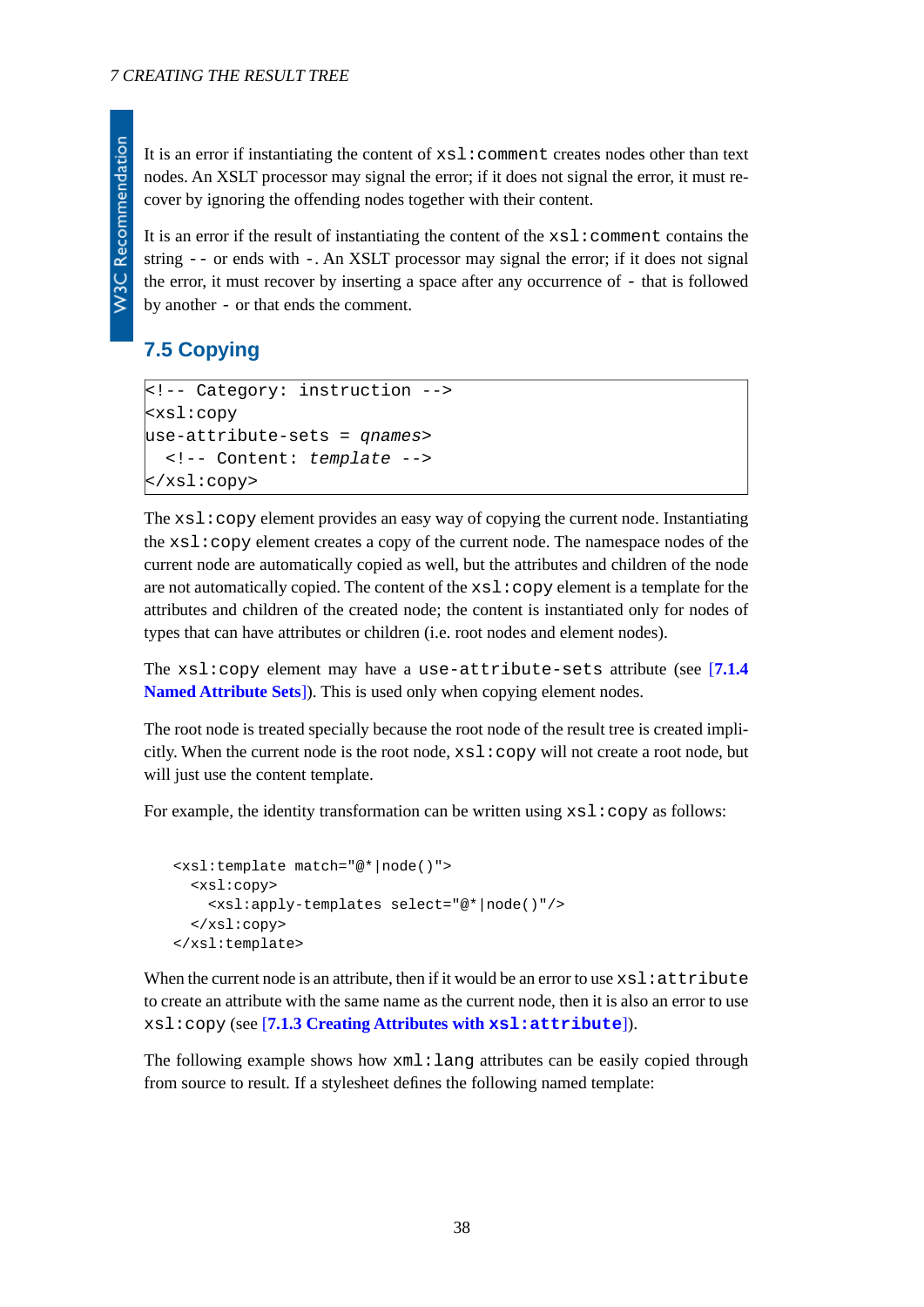#### *7 CREATING THE RESULT TREE*

```
<xsl:template name="apply-templates-copy-lang">
 <xsl:for-each select="@xml:lang">
    <xsl:copy/>
 </xsl:for-each>
 <xsl:apply-templates/>
</xsl:template>
```
then it can simply do

<xsl:call-template name="apply-templates-copy-lang"/>

instead of

<xsl:apply-templates/>

when it wants to copy the  $xml:$  lang attribute.

### **7.6 Computing Generated Text**

<span id="page-38-0"></span>Within a template, the xsl:value-of element can be used to compute generated text, for example by extracting text from the source tree or by inserting the value of a variable. The  $xsl:value-of$  element does this with an [expression](#page-18-0) that is specified as the value of the select attribute. Expressions can also be used inside attribute values of literal result elements by enclosing the expression in curly braces  $({} \})$ .

#### **7.6.1 Generating Text with xsl:value-of**

```
<!-- Category: instruction -->
<xsl:value-of
select = string-expression
disable-output-escaping = "yes" | "no" />
```
The  $xsl:value$ -of element is instantiated to create a text node in the result tree. The required select attribute is an [expression](#page-18-0); this expression is evaluated and the resulting object is converted to a string as if by a call to the **[string](http://www.w3.org/TR/xpath#function-string)** function. The string specifies the string-value of the created text node. If the string is empty, no text node will be created. The created text node will be merged with any adjacent text nodes.

The  $xsl:copy-of$  element can be used to copy a node-set over to the result tree without converting it to a string. See [**[11.3 Using Values of Variables and Parameters with](#page-54-0) [xsl:copy-of](#page-54-0)**].

For example, the following creates an HTML paragraph from a person element with given-name and family-name attributes. The paragraph will contain the value of the given-name attribute of the current node followed by a space and the value of the family-name attribute of the current node.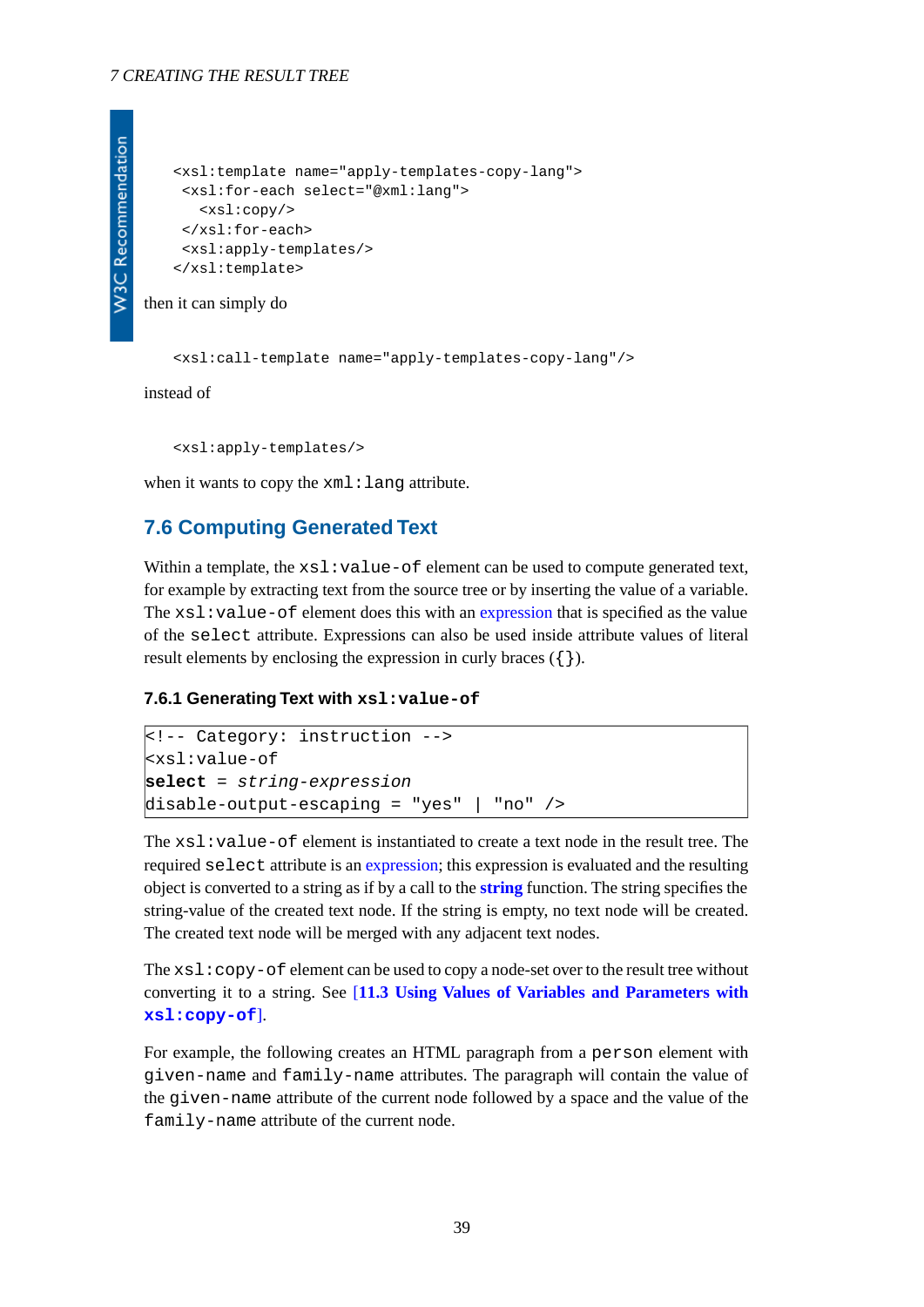```
<xsl:template match="person">
  <sub>0</sub></sub>
    <xsl:value-of select="@given-name"/>
    <xsl:text> </xsl:text>
    <xsl:value-of select="@family-name"/>
  \langle/p>
</xsl:template>
```
For another example, the following creates an HTML paragraph from a person element with given-name and family-name children elements. The paragraph will contain the string-value of the first given-name child element of the current node followed by a space and the string-value of the first family-name child element of the current node.

```
<xsl:template match="person">
  <sub>p</sub></sub>
    <xsl:value-of select="given-name"/>
    <xsl:text> </xsl:text>
    <xsl:value-of select="family-name"/>
  \langle/p>
</xsl:template>
```
The following precedes each procedure element with a paragraph containing the security level of the procedure. It assumes that the security level that applies to a procedure is determined by a security attribute on the procedure element or on an ancestor element of the procedure. It also assumes that if more than one such element has a security attribute then the security level is determined by the element that is closest to the procedure.

```
<xsl:template match="procedure">
   <fo:block>
     <xsl:value-of select="ancestor-or-self::*[@security][1]/@security"/>
   </fo:block>
   <xsl:apply-templates/>
</xsl:template>
```
### <span id="page-39-0"></span>**7.6.2 Attribute Value Templates**

In an attribute value that is interpreted as an **attribute value template**, such as an attribute of a literal result element, an [expression](#page-18-0) can be used by surrounding the expression with curly braces  $({})$ . The attribute value template is instantiated by replacing the expression together with surrounding curly braces by the result of evaluating the expression and converting the resulting object to a string as if by a call to the **[string](http://www.w3.org/TR/xpath#function-string)** function. Curly braces are not recognized in an attribute value in an XSLT stylesheet unless the attribute is specifically stated to be one that is interpreted as an attribute value template; in an element syntax summary, the value of such attributes is surrounded by curly braces.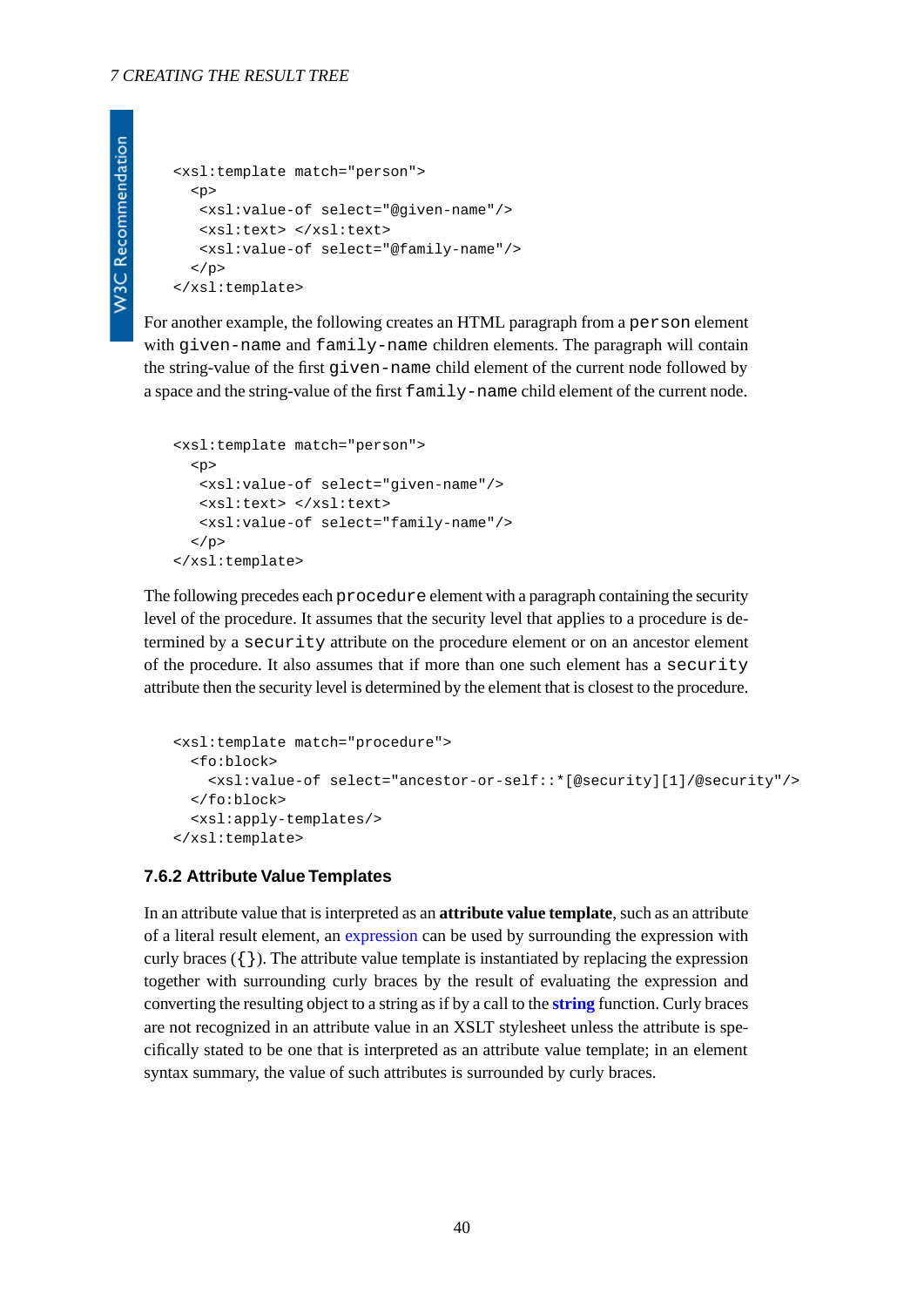**W3C Recommendation** 

**NOTE:**Not all attributes are interpreted as attribute value templates. Attributes whose value is an expression or pattern, attributes of [top-level](#page-7-0) elements and attributes that refer to named XSLT objects are not interpreted as attribute value templates. In addition, xmlns attributes are not interpreted as attribute value templates; it would not be conformant with the XML Namespaces Recommendation to do this.

The following example creates an img result element from a photograph element in the source; the value of the src attribute of the img element is computed from the value of the image-dir variable and the string-value of the href child of the photograph element; the value of the width attribute of the img element is computed from the value of the width attribute of the size child of the photograph element:

```
<xsl:variable name="image-dir">/images</xsl:variable>
<xsl:template match="photograph">
<img src="{$image-dir}/{href}" width="{size/@width}"/>
</xsl:template>
```
### With this source

```
<photograph>
   <href>headquarters.jpg</href>
   <size width="300"/>
</photograph>
```
the result would be

```
<img src="/images/headquarters.jpg" width="300"/>
```
When an attribute value template is instantiated, a double left or right curly brace outside an expression will be replaced by a single curly brace. It is an error if a right curly brace occurs in an attribute value template outside an expression without being followed by a second right curly brace. A right curly brace inside a [Literal](http://www.w3.org/TR/xpath#NT-Literal) in an expression is not recognized as terminating the expression.

Curly braces are *not* recognized recursively inside expressions. For example:

<a href="#{id({@ref})/title}">

is *not* allowed. Instead, use simply:

<a href="#{id(@ref)/title}">

## **7.7 Numbering**

```
<!-- Category: instruction -->
```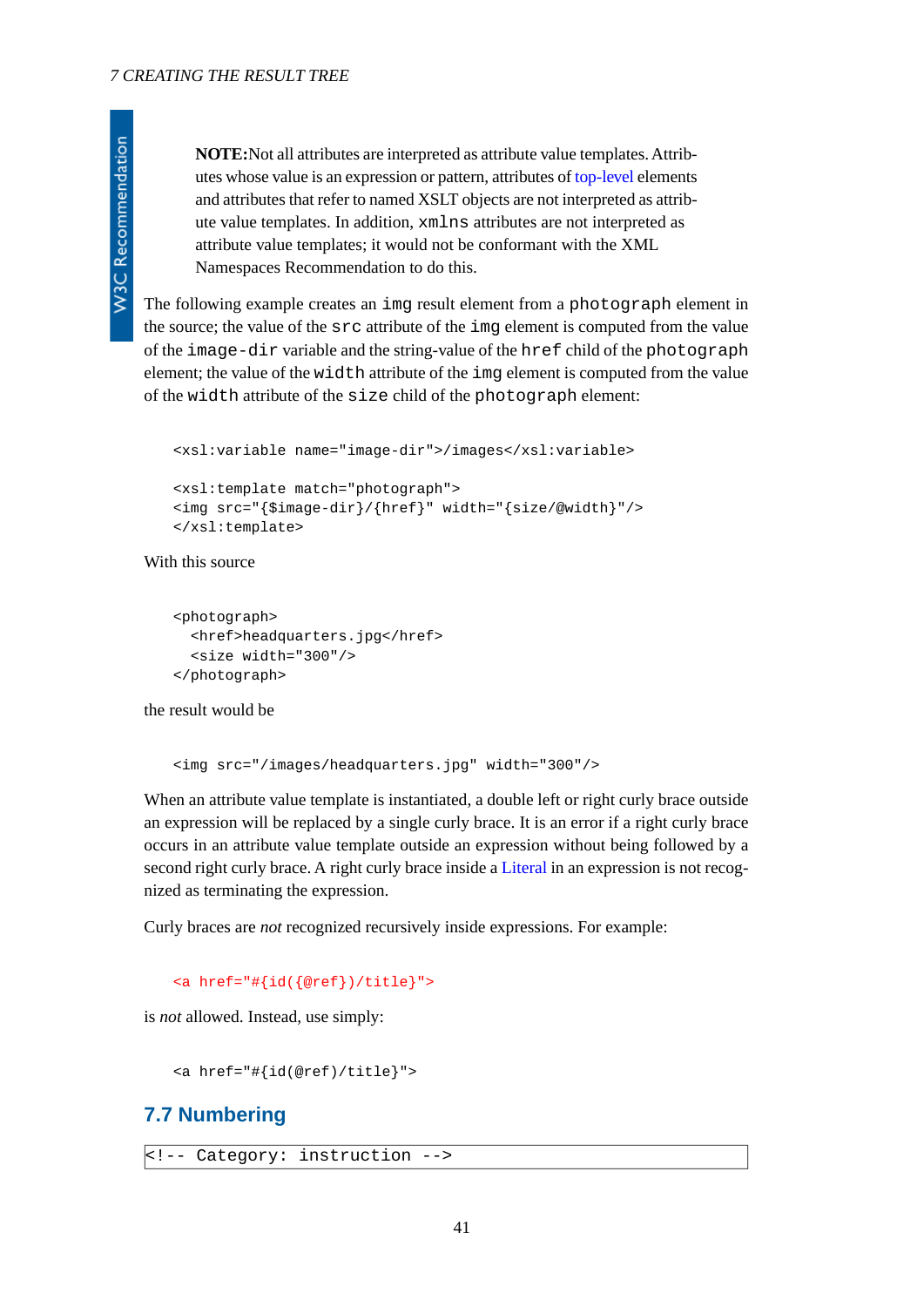```
W3C Recommendation
```

```
<xsl:number
level = "single" | "multiple" | "any"
count = pattern
from = pattern
value = number-expression
format = { string }
lang = { nmtoken }
letter-value = { "alphabetic" | "traditional" }
grouping-separator = { char }
grouping-size = { number } />
```
The  $xsl:number$  element is used to insert a formatted number into the result tree. The number to be inserted may be specified by an expression. The value attribute contains an [expression.](#page-18-0) The expression is evaluated and the resulting object is converted to a number as if by a call to the **[number](http://www.w3.org/TR/xpath#function-number)** function. The number is rounded to an integer and then converted to a string using the attributes specified in [**[7.7.1 Number to String Con](#page-43-0)[version Attributes](#page-43-0)**]; in this context, the value of each of these attributes is interpreted as an [attribute value template](#page-39-0). After conversion, the resulting string is inserted in the result tree. For example, the following example numbers a sorted list:

```
<xsl:template match="items">
   <xsl:for-each select="item">
     <xsl:sort select="."/>
     <p>
       <xsl:number value="position()" format="1. "/>
       <xsl:value-of select="."/>
    \langle/p>
   </xsl:for-each>
</xsl:template>
```
If no value attribute is specified, then the  $x \le 1$ : number element inserts a number based on the position of the current node in the source tree. The following attributes control how the current node is to be numbered:

- The level attribute specifies what levels of the source tree should be considered; it has the values single, multiple or any. The default is single.
- The count attribute is a pattern that specifies what nodes should be counted at those levels. If count attribute is not specified, then it defaults to the pattern that matches any node with the same node type as the current node and, if the current node has an expanded-name, with the same expanded-name as the current node.
- The from attribute is a pattern that specifies where counting starts.

In addition, the attributes specified in [**[7.7.1 Number to String Conversion Attributes](#page-43-0)**] are used for number to string conversion, as in the case when the value attribute is specified.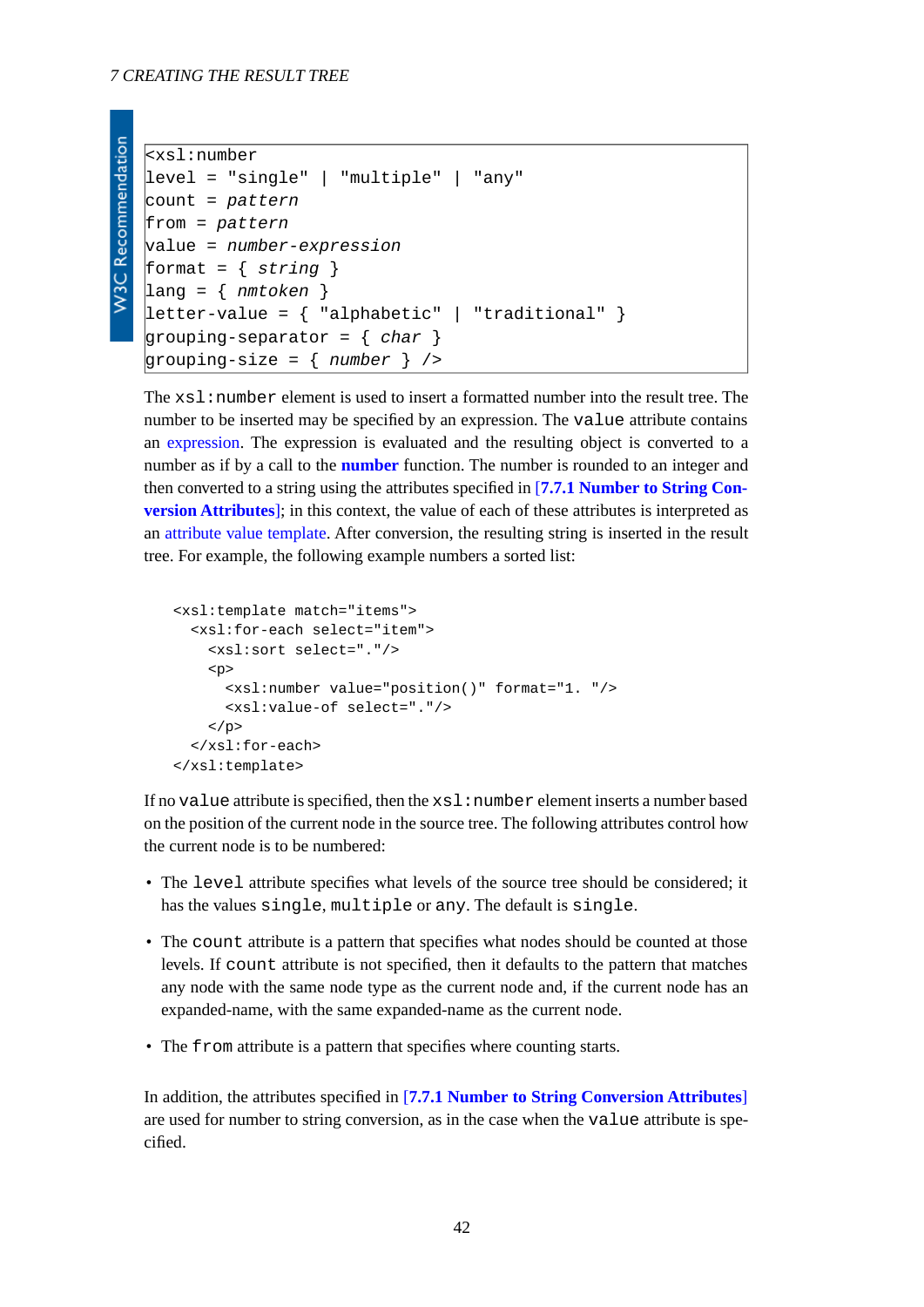The  $xsl:number$  element first constructs a list of positive integers using the level, count and from attributes:

- When level="single", it goes up to the first node in the ancestor-or-self axis that matches the count pattern, and constructs a list of length one containing one plus the number of preceding siblings of that ancestor that match the count pattern. If there is no such ancestor, it constructs an empty list. If the from attribute is specified, then the only ancestors that are searched are those that are descendants of the nearest ancestor that matches the from pattern. Preceding siblings has the same meaning here as with the preceding-sibling axis.
- When level="multiple", it constructs a list of all ancestors of the current node in document order followed by the element itself; it then selects from the list those nodes that match the count pattern; it then maps each node in the list to one plus the number of preceding siblings of that node that match the count pattern. If the from attribute is specified, then the only ancestors that are searched are those that are descendants of the nearest ancestor that matches the from pattern. Preceding siblings has the same meaning here as with the preceding-sibling axis.
- When  $level="any"$ , it constructs a list of length one containing the number of nodes that match the count pattern and belong to the set containing the current node and all nodes at any level of the document that are before the current node in document order, excluding any namespace and attribute nodes (in other words the union of the members of the preceding and ancestor-or-self axes). If the from attribute is specified, then only nodes after the first node before the current node that match the from pattern are considered.

The list of numbers is then converted into a string using the attributes specified in [**[7.7.1](#page-43-0) [Number to String Conversion Attributes](#page-43-0)**]; in this context, the value of each of these attributes is interpreted as an [attribute value template.](#page-39-0) After conversion, the resulting string is inserted in the result tree.

The following would number the items in an ordered list:

```
<xsl:template match="ol/item">
   <fo:block>
     <xsl:number/><xsl:text>. </xsl:text><xsl:apply-templates/>
   </fo:block>
<xsl:template>
```
The following two rules would number title elements. This is intended for a document that contains a sequence of chapters followed by a sequence of appendices, where both chapters and appendices contain sections, which in turn contain subsections. Chapters are numbered 1, 2, 3; appendices are numbered A, B, C; sections in chapters are numbered 1.1, 1.2, 1.3; sections in appendices are numbered A.1, A.2, A.3.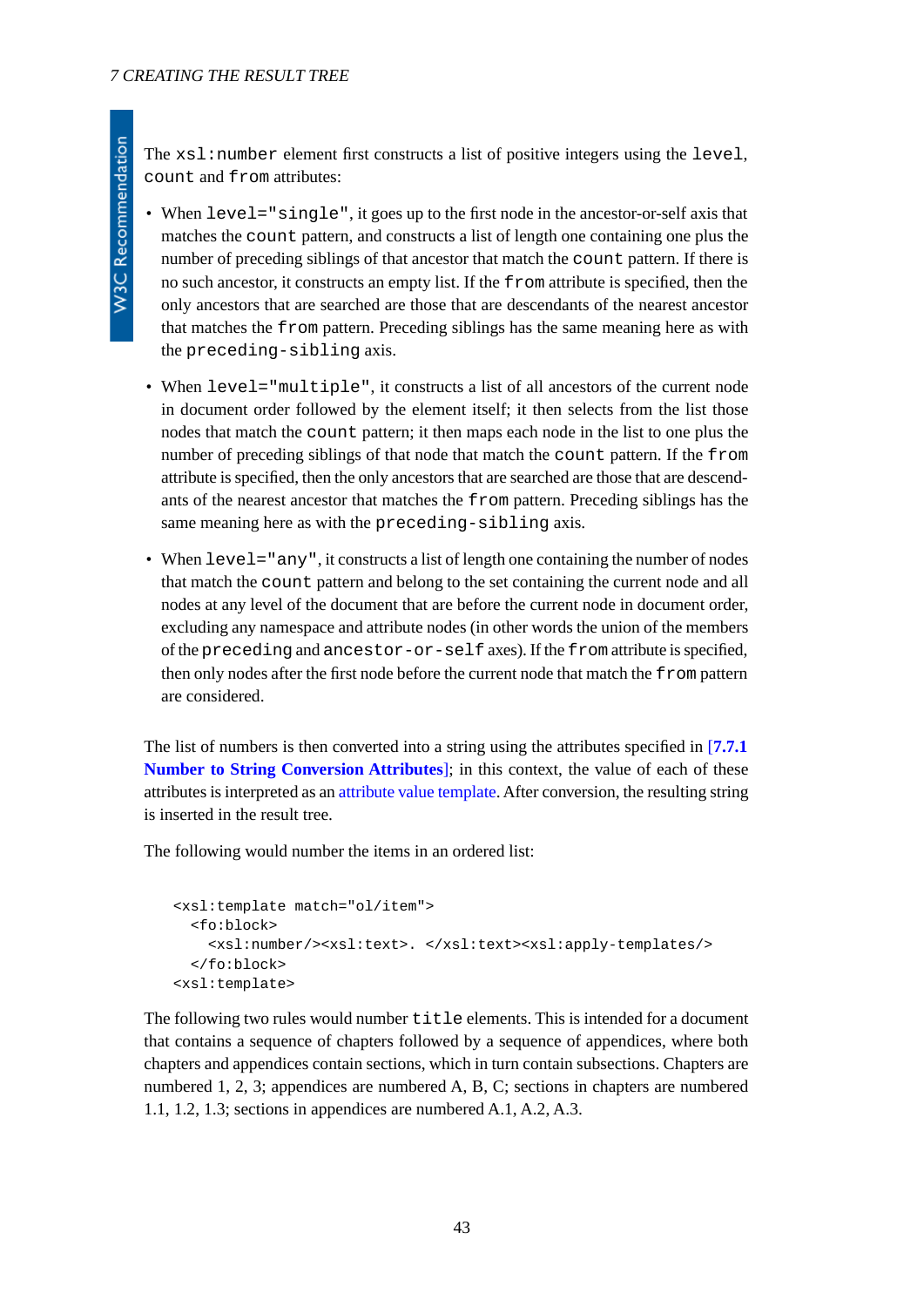#### *7 CREATING THE RESULT TREE*

```
W3C Recommendation
```

```
<xsl:template match="title">
  <fo:block>
      <xsl:number level="multiple"
                 count="chapter|section|subsection"
                 format="1.1" <xsl:apply-templates/>
   </fo:block>
</xsl:template>
<xsl:template match="appendix//title" priority="1">
   <fo:block>
      <xsl:number level="multiple"
                  count="appendix|section|subsection"
                  format="A.1 "/>
      <xsl:apply-templates/>
   </fo:block>
</xsl:template>
```
The following example numbers notes sequentially within a chapter:

```
<xsl:template match="note">
   <fo:block>
      <xsl:number level="any" from="chapter" format="(1) "/>
      <xsl:apply-templates/>
   </fo:block>
</xsl:template>
```
The following example would number H4 elements in HTML with a three-part label:

```
<xsl:template match="H4">
 <fo:block>
    <xsl:number level="any" from="H1" count="H2"/>
    <xsl:text>.</xsl:text>
    <xsl:number level="any" from="H2" count="H3"/>
    <xsl:text>.</xsl:text>
    <xsl:number level="any" from="H3" count="H4"/>
   <xsl:text> </xsl:text>
   <xsl:apply-templates/>
 </fo:block>
</xsl:template>
```
#### <span id="page-43-0"></span>**7.7.1 Number to String Conversion Attributes**

The following attributes are used to control conversion of a list of numbers into a string. The numbers are integers greater than 0. The attributes are all optional.

The main attribute is format. The default value for the format attribute is 1. The format attribute is split into a sequence of tokens where each token is a maximal sequence of alphanumeric characters or a maximal sequence of non-alphanumeric characters. Alphanumeric means any character that has a Unicode category of Nd, Nl, No, Lu, Ll, Lt, Lm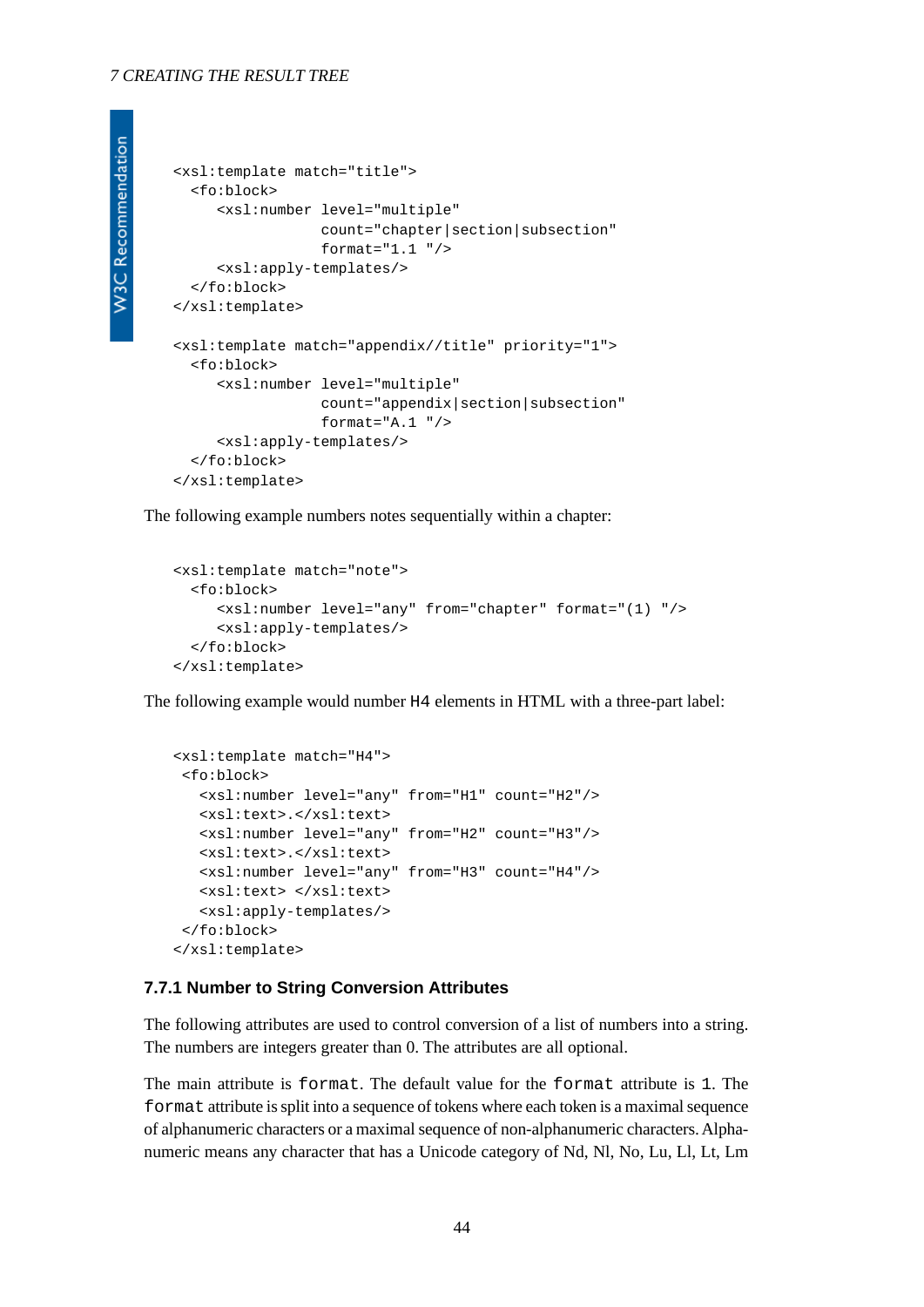W3C Recommendation

or Lo. The alphanumeric tokens (format tokens) specify the format to be used for each number in the list. If the first token is a non-alphanumeric token, then the constructed string will start with that token; if the last token is non-alphanumeric token, then the constructed string will end with that token. Non-alphanumeric tokens that occur between two format tokens are separator tokens that are used to join numbers in the list. The *n*th format token will be used to format the *n*th number in the list. If there are more numbers than format tokens, then the last format token will be used to format remaining numbers. If there are no format tokens, then a format token of 1 is used to format all numbers. The format token specifies the string to be used to represent the number 1. Each number after the first will be separated from the preceding number by the separator token preceding the format token used to format that number, or, if there are no separator tokens, then by . (a period character).

Format tokens are a superset of the allowed values for the type attribute for the OL element in HTML 4.0 and are interpreted as follows:

- Any token where the last character has a decimal digit value of 1 (as specified in the Unicode character property database), and the Unicode value of preceding characters is one less than the Unicode value of the last character generates a decimal representation of the number where each number is at least as long as the format token. Thus, a format token 1 generates the sequence  $1 \quad 2 \quad \dots \quad 10 \quad 11 \quad 12 \quad \dots$  and a format token 01 generates the sequence 01 02 ... 09 10 11 12 ... 99 100 101.
- A format token A generates the sequence A B C ... Z AA AB AC....
- A format token a generates the sequence  $a \ b \ c \ \dots \ z$  aa ab  $ac \dots$
- A format token i generates the sequence i ii iii iv v vi vii viii ix x ....
- A format token I generates the sequence I II III IV V VI VII VIII IX X ....
- Any other format token indicates a numbering sequence that starts with that token. If an implementation does not support a numbering sequence that starts with that token, it must use a format token of 1.

When numbering with an alphabetic sequence, the lang attribute specifies which language's alphabet is to be used; it has the same range of values as  $xml:lang$  [\[XML\];](#page-78-0) if no lang value is specified, the language should be determined from the system environment. Implementers should document for which languages they support numbering.

**NOTE:**Implementers should not make any assumptions about how numbering works in particular languages and should properly research the languages that they wish to support. The numbering conventions of many languages are very different from English.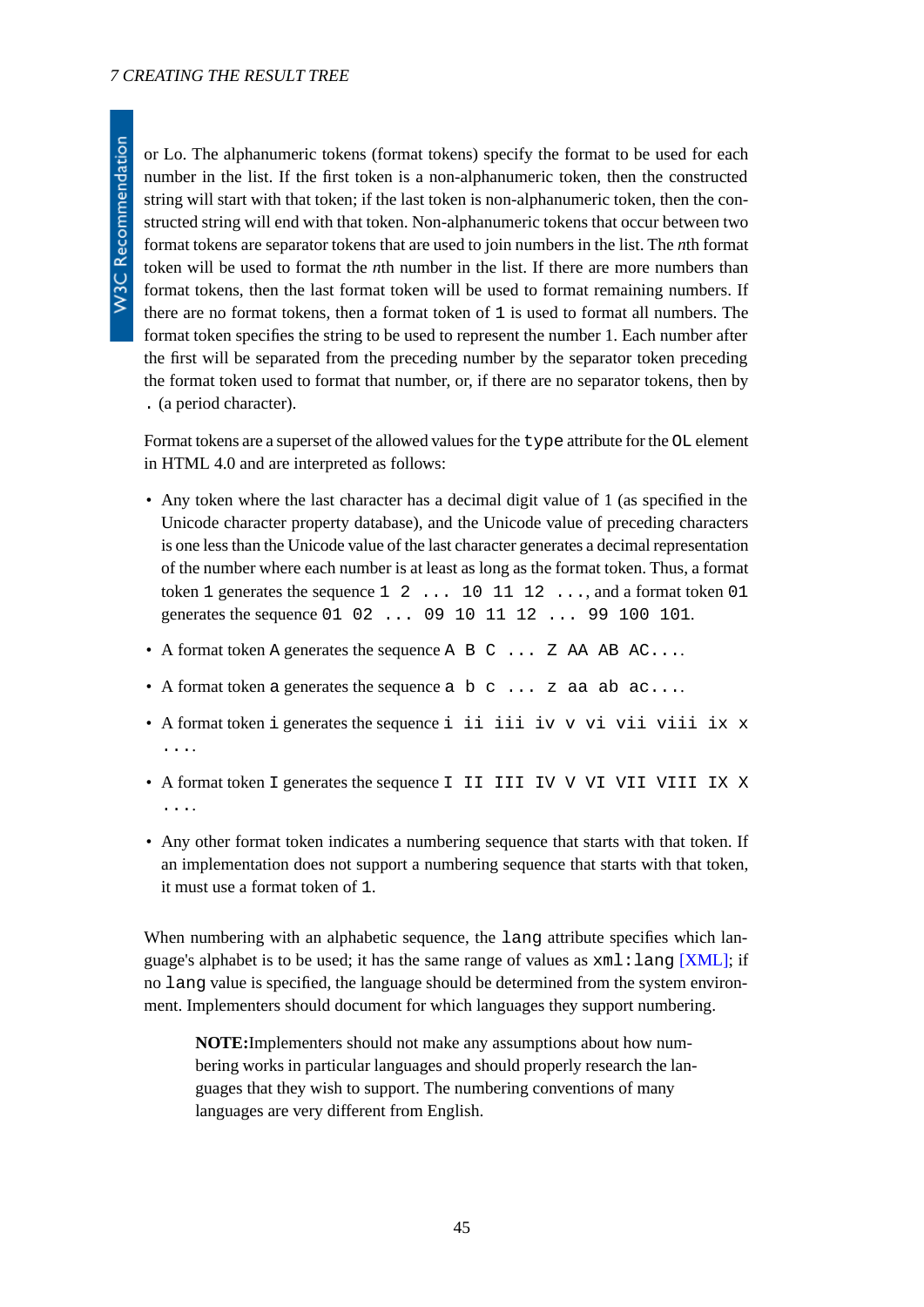#### *7 CREATING THE RESULT TREE*

The letter-value attribute disambiguates between numbering sequences that use letters. In many languages there are two commonly used numbering sequences that use letters. One numbering sequence assigns numeric values to letters in alphabetic sequence, and the other assigns numeric values to each letter in some other manner traditional in that language. In English, these would correspond to the numbering sequences specified by the format tokens a and i. In some languages, the first member of each sequence is the same, and so the format token alone would be ambiguous. A value of alphabetic specifies the alphabetic sequence; a value of traditional specifies the other sequence. If the letter-value attribute is not specified, then it is implementation-dependent how any ambiguity is resolved.

**NOTE:**It is possible for two conforming XSLT processors not to convert a number to exactly the same string. Some XSLT processors may not support some languages. Furthermore, there may be variations possible in the way conversions are performed for any particular language that are not specifiable by the attributes on  $x s l : number$ . Future versions of XSLT may provide additional attributes to provide control over these variations. Implementations may also use implementation-specific namespaced attributes on xsl:number for this.

The grouping-separator attribute gives the separator used as a grouping (e.g. thousands) separator in decimal numbering sequences, and the optional grouping-size specifies the size (normally 3) of the grouping. For example, grouping-separat $or="$ , " and grouping-size="3" would produce numbers of the form 1,000,000. If only one of the grouping-separator and grouping-size attributes is specified, then it is ignored.

Here are some examples of conversion specifications:

- format=" $&\#x30A2$ ; " specifies Katakana numbering
- format="イ" specifies Katakana numbering in the "iroha" order
- format=" $&4x0E51$ ; " specifies numbering with Thai digits
- format="א" letter-value="traditional" specifies "traditional" Hebrew numbering
- format="ა" letter-value="traditional" specifies Georgian numbering
- format="α" letter-value="traditional" specifies "classical" Greek numbering
- format="а" letter-value="traditional" specifies Old Slavic numbering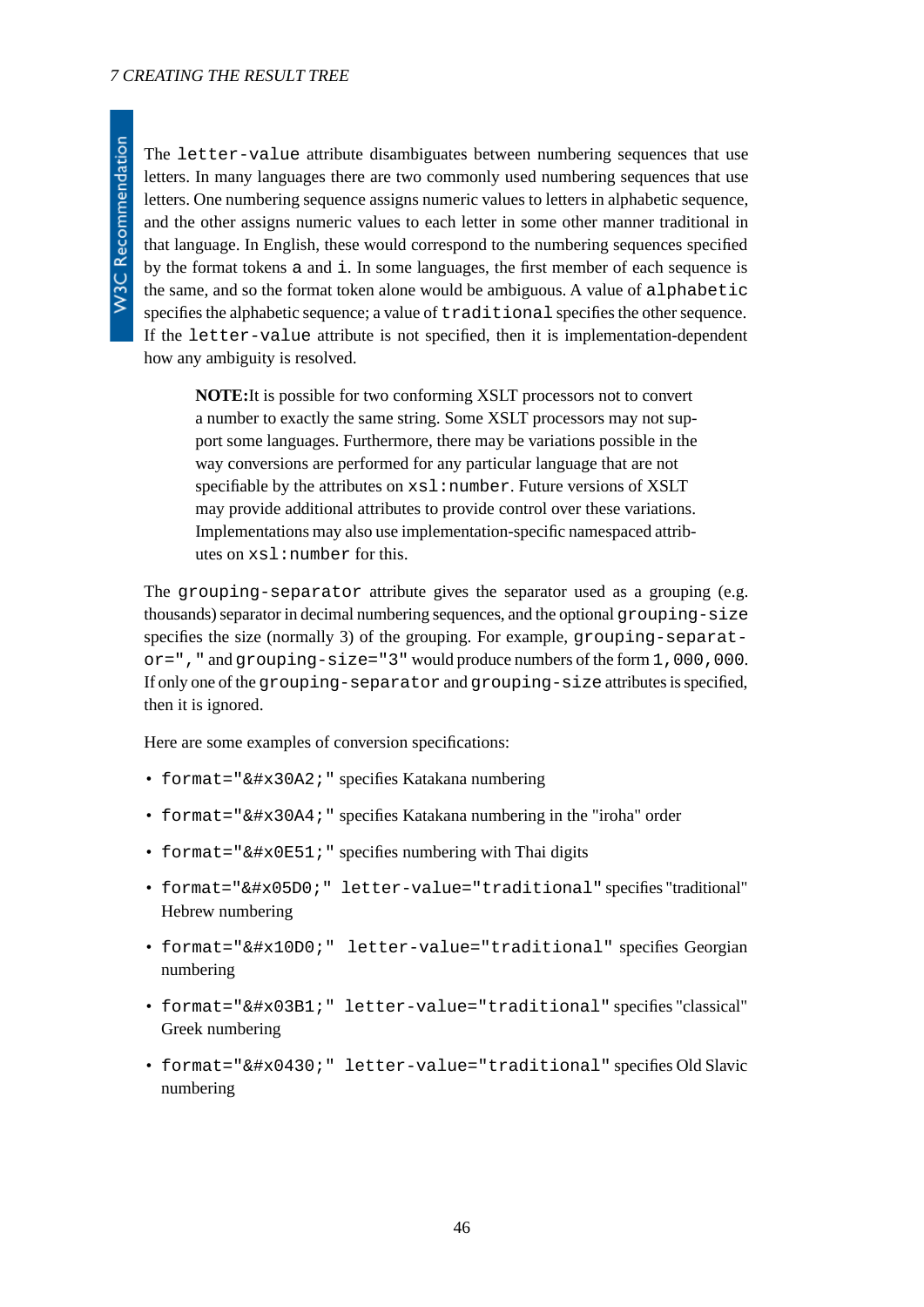**W3C Recommendation** 

# **8 Repetition**

```
<!-- Category: instruction -->
<xsl:for-each
select = node-set-expression>
   <!-- Content: (xsl:sort*, template) -->
</xsl:for-each>
```
When the result has a known regular structure, it is useful to be able to specify directly the template for selected nodes. The xsl:for-each instruction contains a template, which is instantiated for each node selected by the [expression](#page-18-0) specified by the select attribute. The select attribute is required. The expression must evaluate to a node-set. The template is instantiated with the selected node as the [current node](#page-4-0), and with a list of all of the selected nodes as the [current node list.](#page-4-1) The nodes are processed in document order, unless a sorting specification is present (see [**[10 Sorting](#page-49-1)**]).

For example, given an XML document with this structure

```
<customers>
   <customer>
     <name>...</name>
     <order>...</order>
     <order>...</order>
   </customer>
   <customer>
     <name>...</name>
     <order>...</order>
     <order>...</order>
   </customer>
</customers>
```
the following would create an HTML document containing a table with a row for each customer element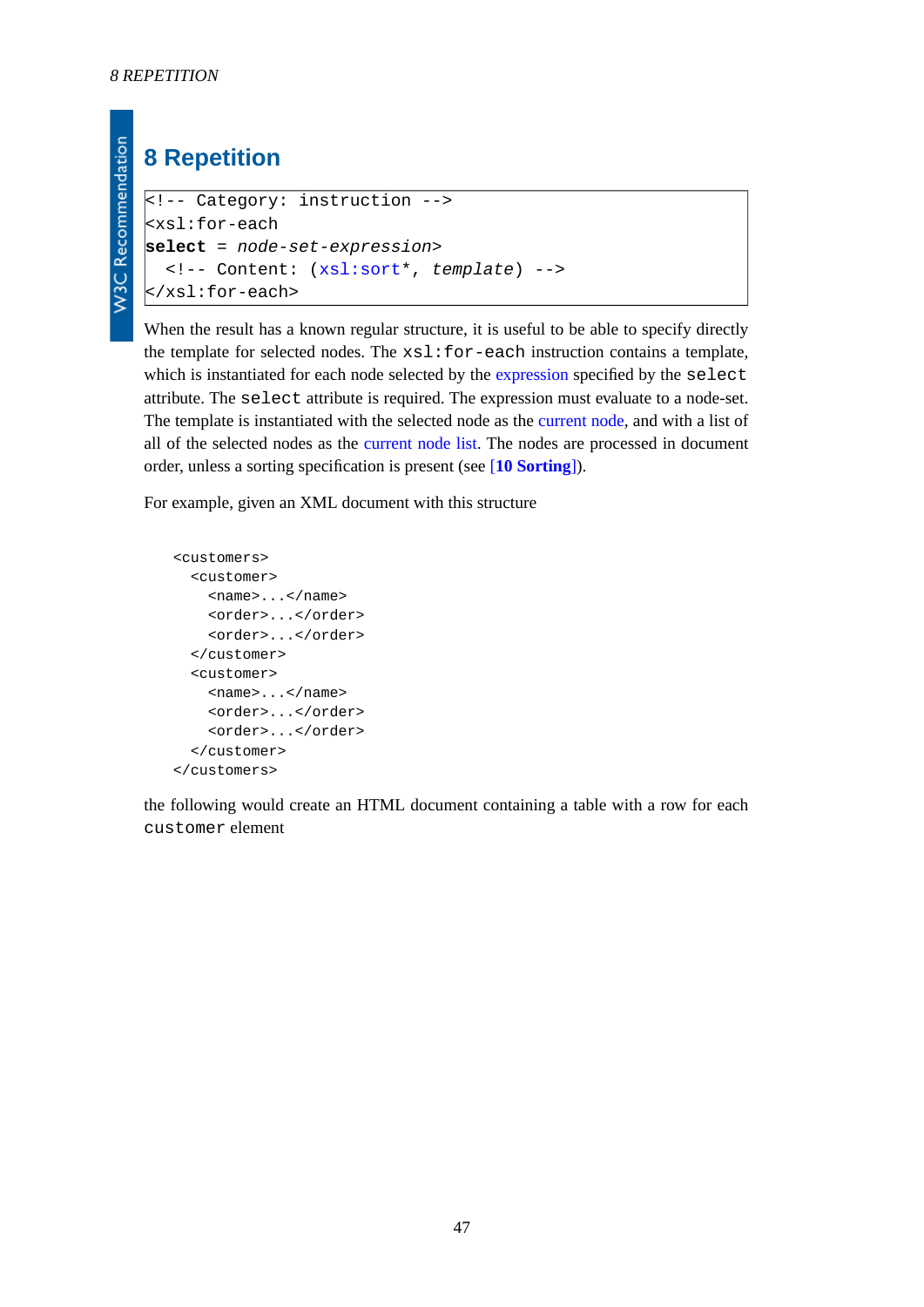#### *9 CONDITIONAL PROCESSING*

```
W3C Recommendation
```

```
<xsl:template match="/">
   <html>
     <head>
        <title>Customers</title>
     </head>
      <body>
        <table>
           <tbody>
             <xsl:for-each select="customers/customer">
              \leqtr>
                  <th>
                    <xsl:apply-templates select="name"/>
                 \langle /th\rangle <xsl:for-each select="order">
                   <sub>td</sub></sub>
                       <xsl:apply-templates/>
                   \langle t \rangle </xsl:for-each>
              \langle/tr>
             </xsl:for-each>
           </tbody>
        </table>
     </body>
   </html>
</xsl:template>
```
## **9 Conditional Processing**

There are two instructions in XSLT that support conditional processing in a template:  $xsl:$ if and  $xsl:choose.$  The  $xsl:$ if instruction provides simple if-then conditionality; the xsl:choose instruction supports selection of one choice when there are several possibilities.

## **9.1 Conditional Processing with xsl:if**

```
<!-- Category: instruction -->
<xsl:if
test = boolean-expression>
   <!-- Content: template -->
\langle xsl:if\rangle
```
The  $xsl:$  if element has a test attribute, which specifies an [expression](#page-18-0). The content is a template. The expression is evaluated and the resulting object is converted to a boolean as if by a call to the **[boolean](http://www.w3.org/TR/xpath#function-boolean)** function. If the result is true, then the content template is instantiated; otherwise, nothing is created. In the following example, the names in a group of names are formatted as a comma separated list: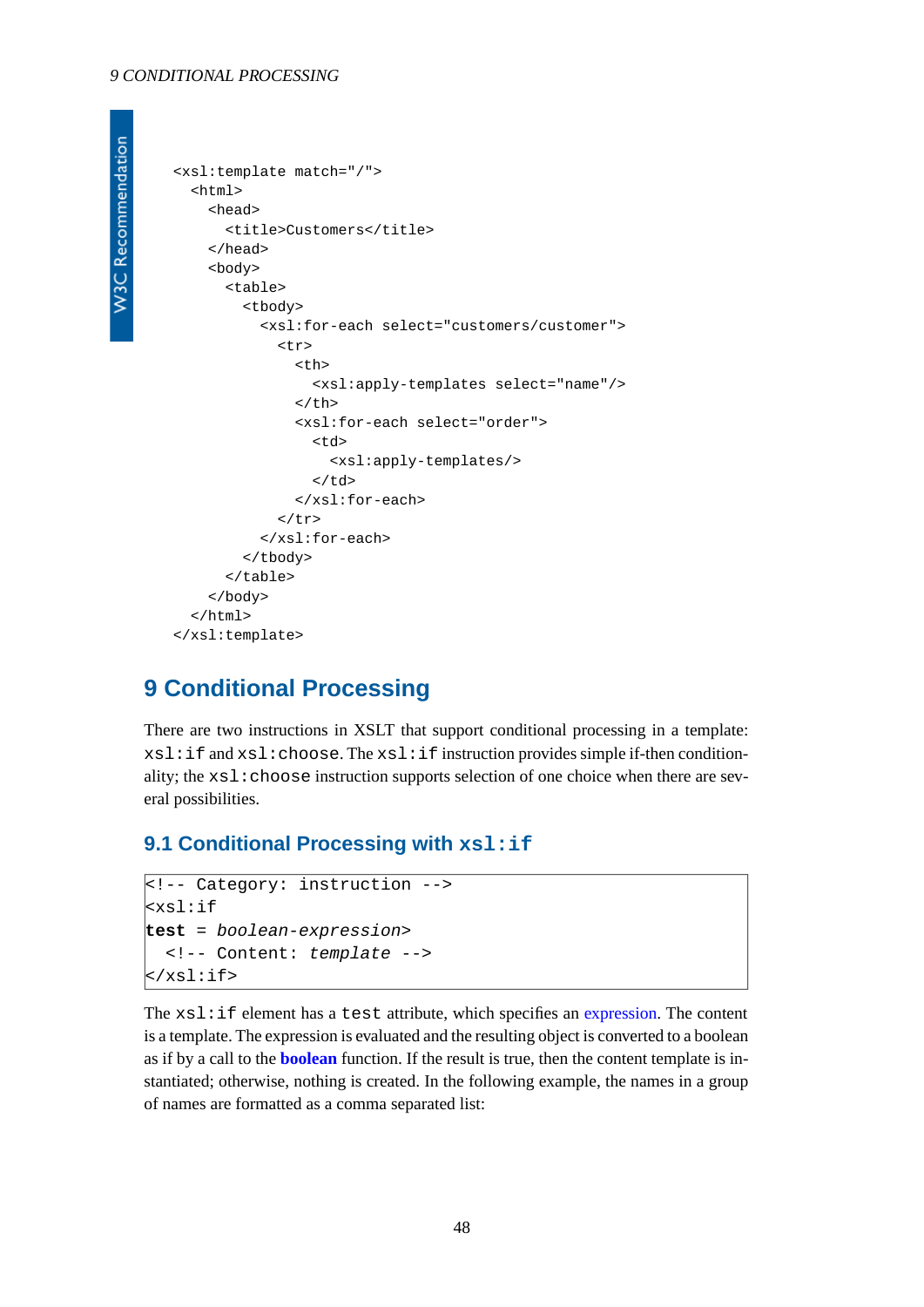```
<xsl:template match="namelist/name">
   <xsl:apply-templates/>
   <xsl:if test="not(position()=last())">, </xsl:if>
</xsl:template>
```
The following colors every other table row yellow:

```
<xsl:template match="item">
   <tr>
     <xsl:if test="position() mod 2 = 0">
        <xsl:attribute name="bgcolor">yellow</xsl:attribute>
    \langle xsl:if>
     <xsl:apply-templates/>
  \langletr>
</xsl:template>
```
### **9.2 Conditional Processing with xsl:choose**

```
<!-- Category: instruction -->
<xsl:choose>
   <!-- Content: (xsl:when+, xsl:otherwise?) -->
</xsl:choose>
```

```
\mathsf{kxsl:}when
test = boolean-expression>
   <!-- Content: template -->
</xsl:when>
```

```
<xsl:otherwise>
   <!-- Content: template -->
</xsl:otherwise>
```
The  $xsl:choose$  element selects one among a number of possible alternatives. It consists of a sequence of  $xsl:$  when elements followed by an optional  $xsl:$  otherwise element. Each  $xs1:$  when element has a single attribute, test, which specifies an [expression](#page-18-0). The content of the xsl:when and xsl:otherwise elements is a template. When an xsl:choose element is processed, each of the xsl:when elements is tested in turn, by evaluating the expression and converting the resulting object to a boolean as if by a call to the **[boolean](http://www.w3.org/TR/xpath#function-boolean)** function. The content of the first, and only the first,  $x s l$ : when element whose test is true is instantiated. If no  $xsl:$  when is true, the content of the  $xsl:other$ wise element is instantiated. If no xsl:when element is true, and no xsl:otherwise element is present, nothing is created.

The following example enumerates items in an ordered list using arabic numerals, letters, or roman numerals depending on the depth to which the ordered lists are nested.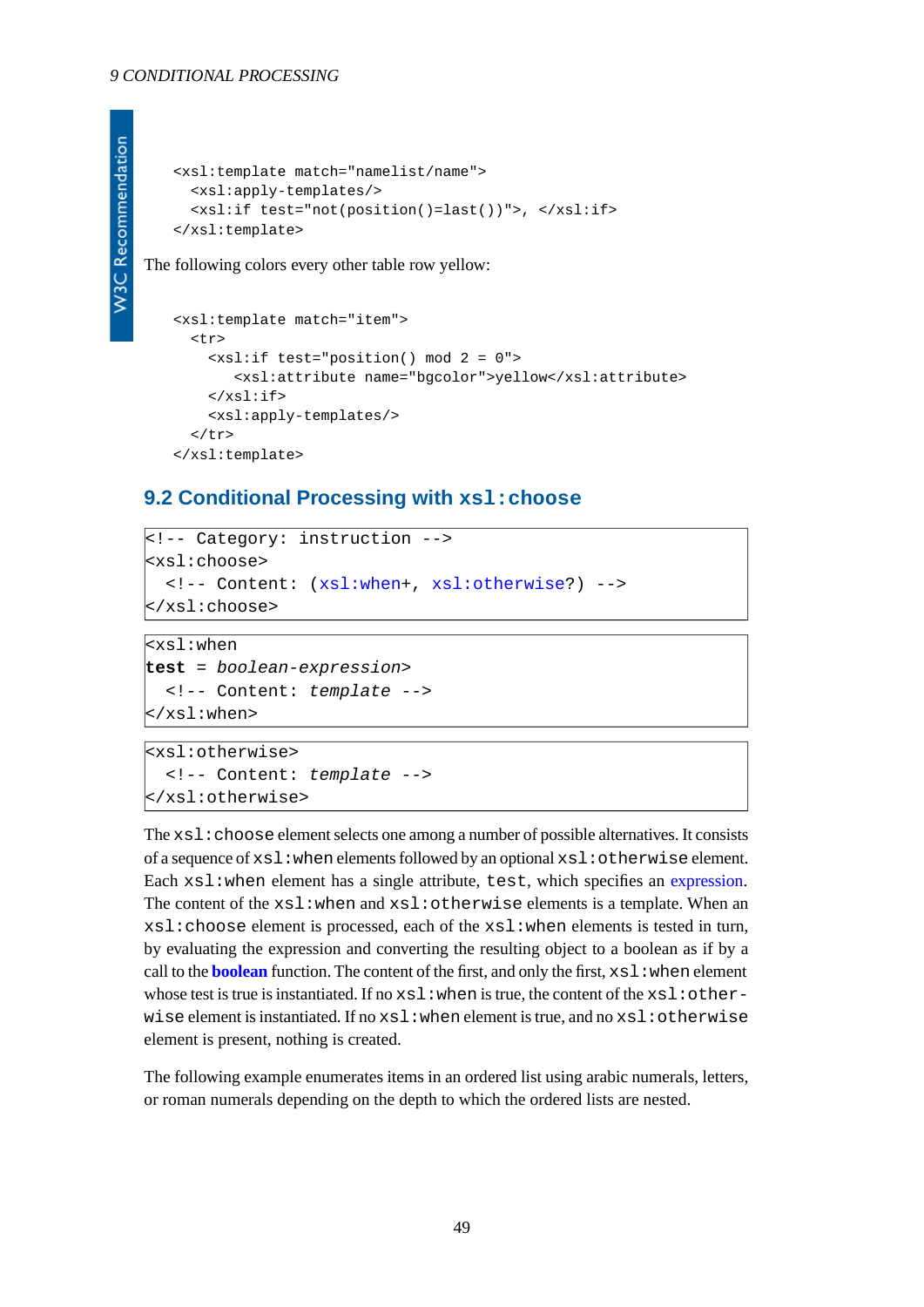```
W3C Recommendation
```

```
<xsl:template match="orderedlist/listitem">
   <fo:list-item indent-start='2pi'>
     <fo:list-item-label>
       <xsl:variable name="level"
                      select="count(ancestor::orderedlist) mod 3"/>
       <xsl:choose>
         <xsl:when test='$level=1'>
           <xsl:number format="i"/>
         </xsl:when>
         <xsl:when test='$level=2'>
           <xsl:number format="a"/>
         </xsl:when>
         <xsl:otherwise>
           <xsl:number format="1"/>
         </xsl:otherwise>
       </xsl:choose>
       <xsl:text>. </xsl:text>
     </fo:list-item-label>
     <fo:list-item-body>
       <xsl:apply-templates/>
     </fo:list-item-body>
   </fo:list-item>
</xsl:template>
```
## <span id="page-49-1"></span><span id="page-49-0"></span>**10 Sorting**

```
<xsl:sort
select = string-expression
lang = { nmtoken }
data-type = { "text" | "number" | qname-but-not-ncname }
order = { "ascending" | "descending" }
case-order = { "upper-first" | "lower-first" } />
```
Sorting is specified by adding  $xs1:sort$  elements as children of an  $xs1:apply$ templates or xsl:for-each element. The first xsl:sort child specifies the primary sort key, the second xsl:sort child specifies the secondary sort key and so on. When an xsl:apply-templates or xsl:for-each element has one or more xsl:sort children, then instead of processing the selected nodes in document order, it sorts the nodes according to the specified sort keys and then processes them in sorted order. When used in  $xs1:for-each, xs1:sort elements$  must occur first. When a template is instantiated by xsl:apply-templates and xsl:for-each, the [current node](#page-4-1) [list](#page-4-1) list consists of the complete list of nodes being processed in sorted order.

xsl:sort has a select attribute whose value is an [expression](#page-18-0). For each node to be processed, the expression is evaluated with that node as the current node and with the complete list of nodes being processed in unsorted order as the current node list. The resulting object is converted to a string as if by a call to the **[string](http://www.w3.org/TR/xpath#function-string)** function; this string is used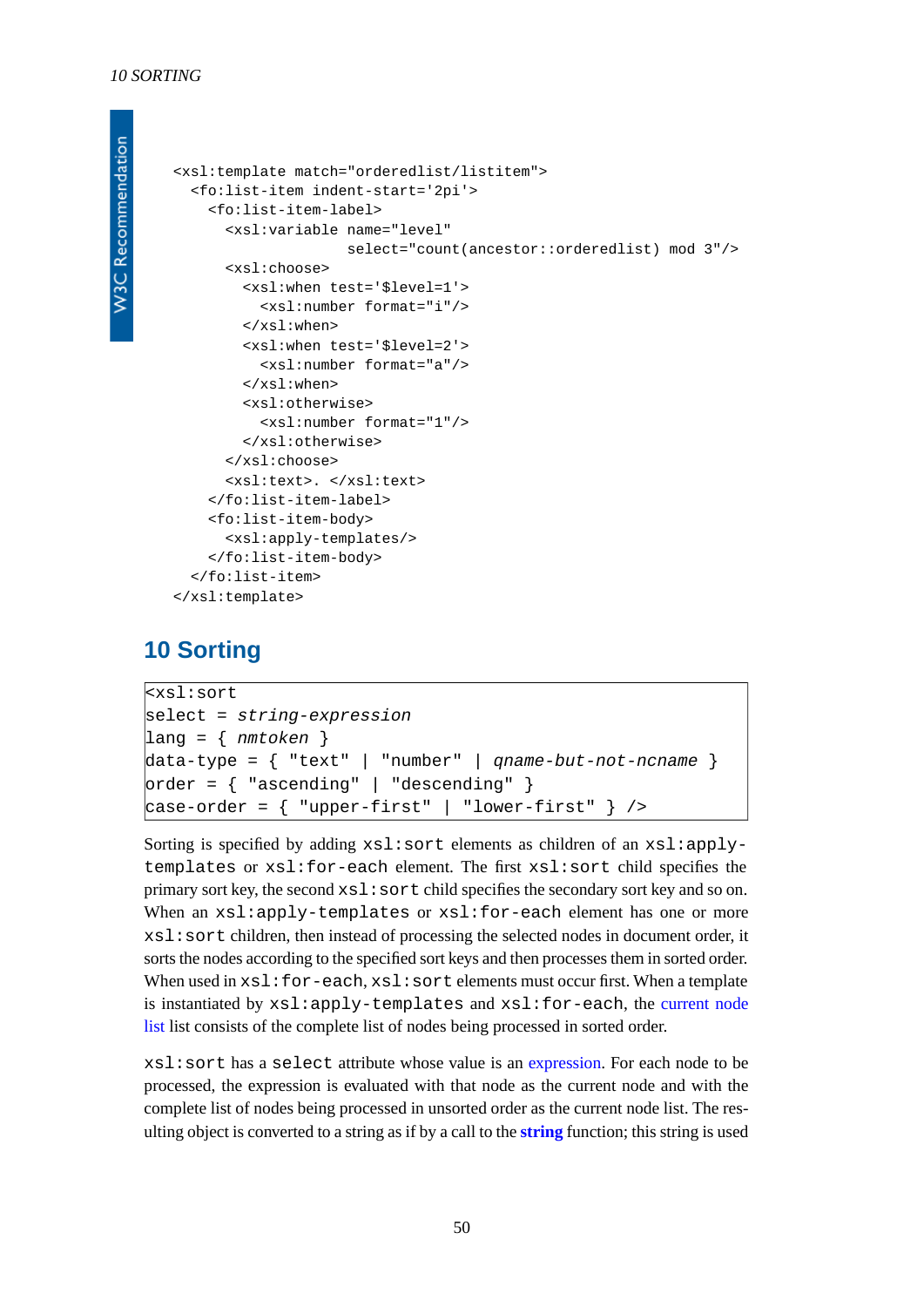as the sort key for that node. The default value of the select attribute is ., which will cause the string-value of the current node to be used as the sort key.

This string serves as a sort key for the node. The following optional attributes on xsl:sort control how the list of sort keys are sorted; the values of all of these attributes are interpreted as [attribute value templates](#page-39-0).

• order specifies whether the strings should be sorted in ascending or descending order; ascending specifies ascending order; descending specifies descending order; the default is ascending

- lang specifies the language of the sort keys; it has the same range of values as  $xml:$  lang  $[XML]$ ; if no lang value is specified, the language should be determined from the system environment
- data-type specifies the data type of the strings; the following values are allowed:

text specifies that the sort keys should be sorted lexicographically in the culturally correct manner for the language specified by lang

number specifies that the sort keys should be converted to numbers and then sorted according to the numeric value; the sort key is converted to a number as if by a call to the **[number](http://www.w3.org/TR/xpath#function-number)** function; the lang attribute is ignored

a [QName](http://www.w3.org/TR/REC-xml-names#NT-QName) with a prefix is expanded into an [expanded-name](http://www.w3.org/TR/xpath#dt-expanded-name) as described in [**[2.4](#page-9-0) [Qualified Names](#page-9-0)**]; the expanded-name identifies the data-type; the behavior in this case is not specified by this document

The default value is text.

**NOTE:**The XSL Working Group plans that future versions of XSLT will leverage XML Schemas to define further values for this attribute.

• case-order has the value upper-first or lower-first; this applies when data-type="text", and specifies that upper-case letters should sort before lowercase letters or vice-versa respectively. For example, if lang="en", then A a B b are sorted with case-order="upper-first" and a A b B are sorted with case-order="lower-first". The default value is language dependent.

**NOTE:**It is possible for two conforming XSLT processors not to sort exactly the same. Some XSLT processors may not support some languages. Furthermore, there may be variations possible in the sorting of any particular language that are not specified by the attributes on  $xsl:sort,$  for example, whether Hiragana or Katakana is sorted first in Japanese. Future versions of XSLT may provide additional attributes to provide control over these variations. Implementations may also use implementation-specific namespaced attributes on  $xs1:sort$  for this.

**NOTE:**It is recommended that implementers consult [\[UNICODE TR10\]](#page-79-0) for information on internationalized sorting.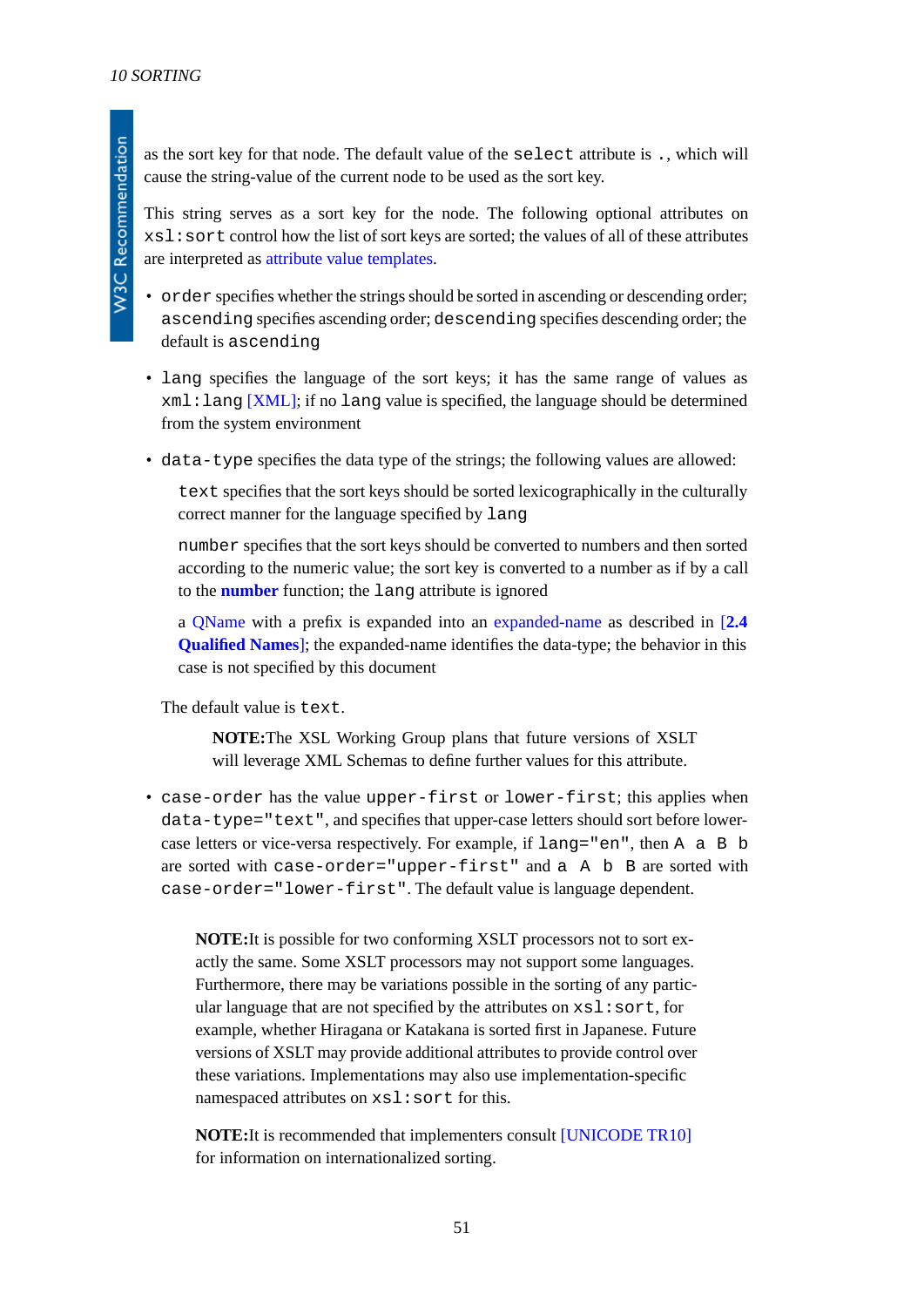The sort must be stable: in the sorted list of nodes, any sub list that has sort keys that all compare equal must be in document order.

For example, suppose an employee database has the form

```
<employees>
   <employee>
     <name>
       <given>James</given>
       <family>Clark</family>
     </name>
     ...
   </employee>
</employees>
```
Then a list of employees sorted by name could be generated using:

```
<xsl:template match="employees">
   <ul>
     <xsl:apply-templates select="employee">
       <xsl:sort select="name/family"/>
       <xsl:sort select="name/given"/>
     </xsl:apply-templates>
  \langleul>
</xsl:template>
<xsl:template match="employee">
  \langleli>
     <xsl:value-of select="name/given"/>
     <xsl:text> </xsl:text>
     <xsl:value-of select="name/family"/>
  \langleli>
</xsl:template>
```
## **11 Variables and Parameters**

```
<!-- Category: top-level-element -->
<!-- Category: instruction -->
<xsl:variable
name = qname
select = expression>
   <!-- Content: template -->
</xsl:variable>
```

```
<!-- Category: top-level-element -->
<xsl:param
name = qname
select = expression>
   <!-- Content: template -->
```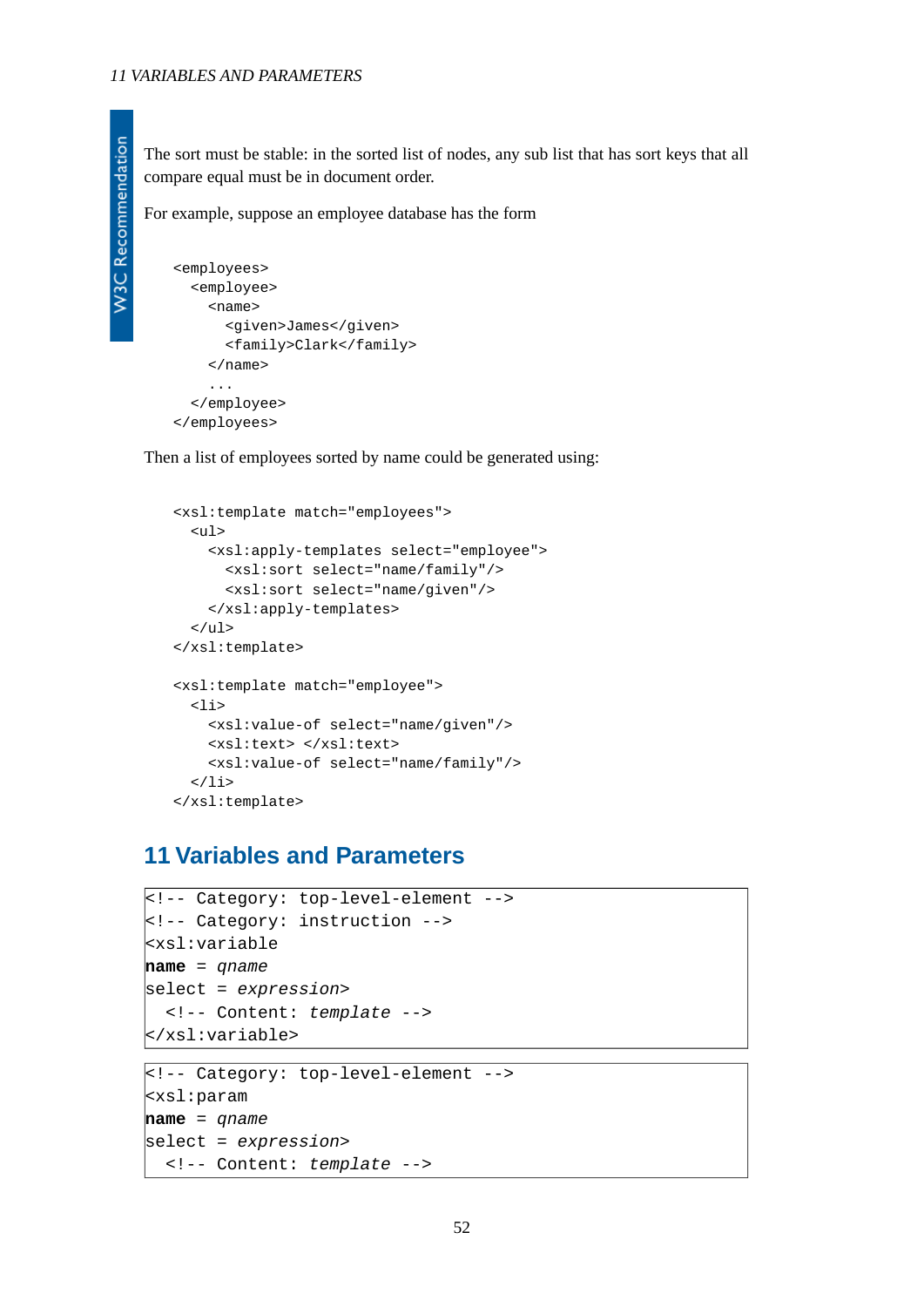#### </xsl:param>

A variable is a name that may be bound to a value. The value to which a variable is bound (the **value** of the variable) can be an object of any of the types that can be returned by expressions. There are two elements that can be used to bind variables:  $xsl:variable$ and  $xsl:param$ . The difference is that the value specified on the  $xsl:param$  variable is only a default value for the binding; when the template or stylesheet within which the xsl:param element occurs is invoked, parameters may be passed that are used in place of the default values.

Both  $xsl:variable$  and  $xsl:param$  have a required name attribute, which specifies the name of the variable. The value of the name attribute is a [QName,](http://www.w3.org/TR/REC-xml-names#NT-QName) which is expanded as described in [**[2.4 Qualified Names](#page-9-0)**].

For any use of these variable-binding elements, there is a region of the stylesheet tree within which the binding is visible; within this region, any binding of the variable that was visible on the variable-binding element itself is hidden. Thus, only the innermost binding of a variable is visible. The set of variable bindings in scope for an expression consists of those bindings that are visible at the point in the stylesheet where the expression occurs.

### **11.1 Result Tree Fragments**

Variables introduce an additional data-type into the expression language. This additional data type is called **result tree fragment**. A variable may be bound to a result tree fragment instead of one of the four basic XPath data-types (string, number, boolean, node-set). A result tree fragment represents a fragment of the result tree. A result tree fragment is treated equivalently to a node-set that contains just a single root node. However, the operations permitted on a result tree fragment are a subset of those permitted on a node-set. An operation is permitted on a result tree fragment only if that operation would be permitted on a string (the operation on the string may involve first converting the string to a number or boolean). In particular, it is not permitted to use the  $/$ ,  $//$ , and  $\lceil \cdot \rceil$  operators on result tree fragments. When a permitted operation is performed on a result tree fragment, it is performed exactly as it would be on the equivalent node-set.

When a result tree fragment is copied into the result tree (see [**[11.3 Using Values of](#page-54-0) [Variables and Parameters with](#page-54-0)**  $xsl:copy-of$ **), then all the nodes that are children** of the root node in the equivalent node-set are added in sequence to the result tree.

Expressions can only return values of type result tree fragment by referencing variables of type result tree fragment or calling extension functions that return a result tree fragment or getting a system property whose value is a result tree fragment.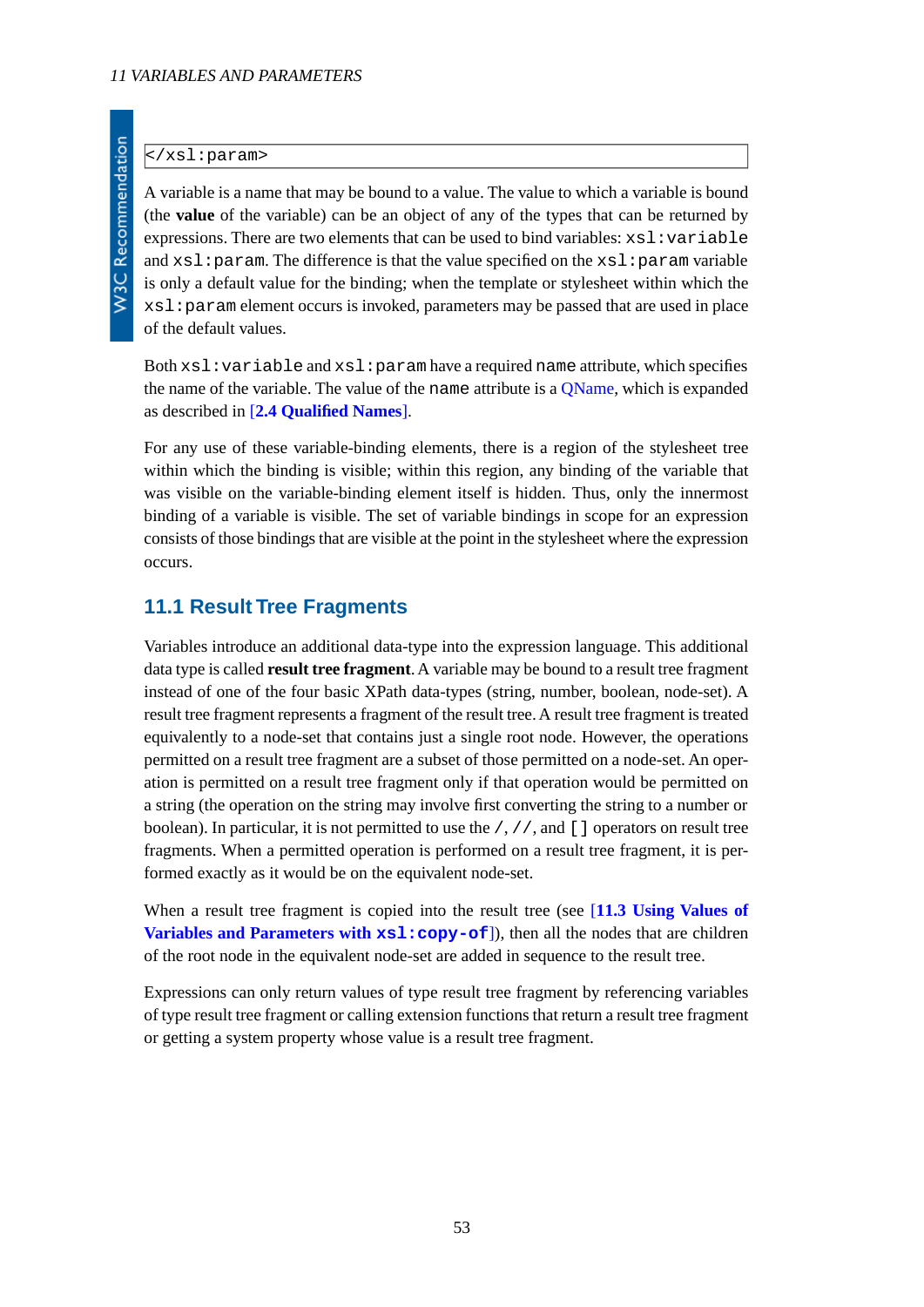## **11.2 Values of Variables and Parameters**

A variable-binding element can specify the value of the variable in three alternative ways.

- If the variable-binding element has a select attribute, then the value of the attribute must be an [expression](#page-18-0) and the value of the variable is the object that results from evaluating the expression. In this case, the content must be empty.
- If the variable-binding element does not have a select attribute and has non-empty content (i.e. the variable-binding element has one or more child nodes), then the content of the variable-binding element specifies the value. The content of the variable-binding element is a template, which is instantiated to give the value of the variable. The value is a result tree fragment equivalent to a node-set containing just a single root node having as children the sequence of nodes produced by instantiating the template. The base URI of the nodes in the result tree fragment is the base URI of the variable-binding element.

It is an error if a member of the sequence of nodes created by instantiating the template is an attribute node or a namespace node, since a root node cannot have an attribute node or a namespace node as a child. An XSLT processor may signal the error; if it does not signal the error, it must recover by not adding the attribute node or namespace node.

• If the variable-binding element has empty content and does not have a select attribute, then the value of the variable is an empty string. Thus

<xsl:variable name="x"/>

is equivalent to

```
<xsl:variable name="x" select="''"/>
```
**NOTE:**When a variable is used to select nodes by position, be careful not to do:

```
<xsl:variable name="n">2</xsl:variable>
...
<xsl:value-of select="item[$n]"/>
```
This will output the value of the first item element, because the variable n will be bound to a result tree fragment, not a number. Instead, do either

```
<xsl:variable name="n" select="2"/>
   ...
   <xsl:value-of select="item[$n]"/>
or
   <xsl:variable name="n">2</xsl:variable>
   ...
   <xsl:value-of select="item[position()=$n]"/>
```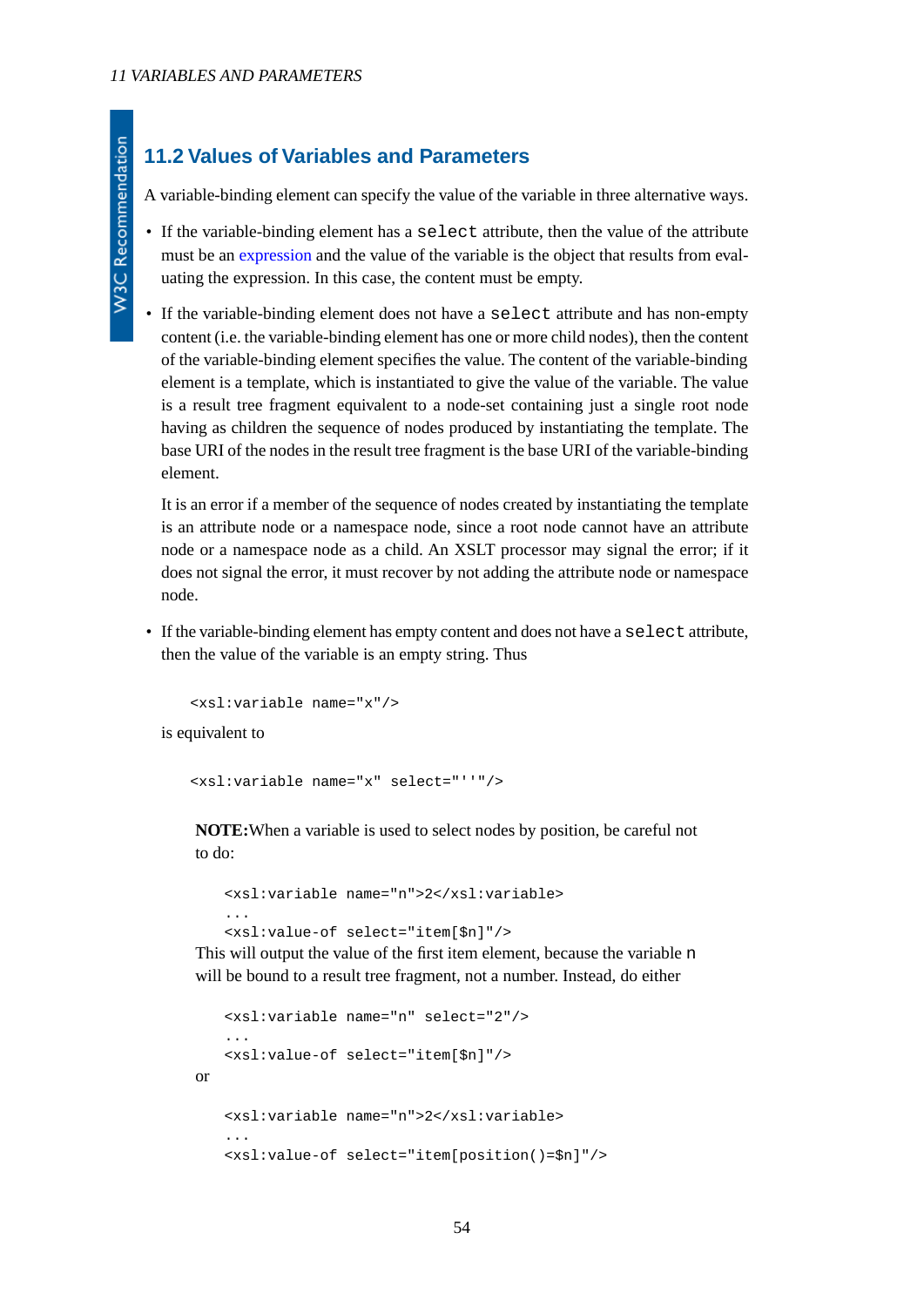**W3C Recommendation** 

**NOTE:**One convenient way to specify the empty node-set as the default value of a parameter is:

<xsl:param name="x" select="/.."/>

## <span id="page-54-0"></span>**11.3 Using Values of Variables and Parameters with xsl:copy-of**

```
<!-- Category: instruction -->
<xsl:copy-of
select = expression />
```
The  $xsl:copy-of$  element can be used to insert a result tree fragment into the result tree, without first converting it to a string as xsl:value-of does (see [**[7.6.1 Generating](#page-38-0) Text with [xsl:value-of](#page-38-0)**]). The required select attribute contains an [expression.](#page-18-0) When the result of evaluating the expression is a result tree fragment, the complete fragment is copied into the result tree. When the result is a node-set, all the nodes in the set are copied in document order into the result tree; copying an element node copies the attribute nodes, namespace nodes and children of the element node as well as the element node itself; a root node is copied by copying its children. When the result is neither a node-set nor a result tree fragment, the result is converted to a string and then inserted into the result tree, as with xsl:value-of.

### **11.4 Top-level Variables and Parameters**

Both xsl:variable and xsl:param are allowed as [top-level](#page-7-0) elements. A top-level variable-binding element declares a global variable that is visible everywhere. A top-level xsl:param element declares a parameter to the stylesheet; XSLT does not define the mechanism by which parameters are passed to the stylesheet. It is an error if a stylesheet contains more than one binding of a top-level variable with the same name and same [import](#page-13-0) [precedence](#page-13-0). At the top-level, the expression or template specifying the variable value is evaluated with the same context as that used to process the root node of the source document: the current node is the root node of the source document and the current node list is a list containing just the root node of the source document. If the template or expression specifying the value of a global variable *x* references a global variable *y*, then the value for *y* must be computed before the value of *x*. It is an error if it is impossible to do this for all global variable definitions; in other words, it is an error if the definitions are circular.

This example declares a global variable para-font-size, which it references in an attribute value template.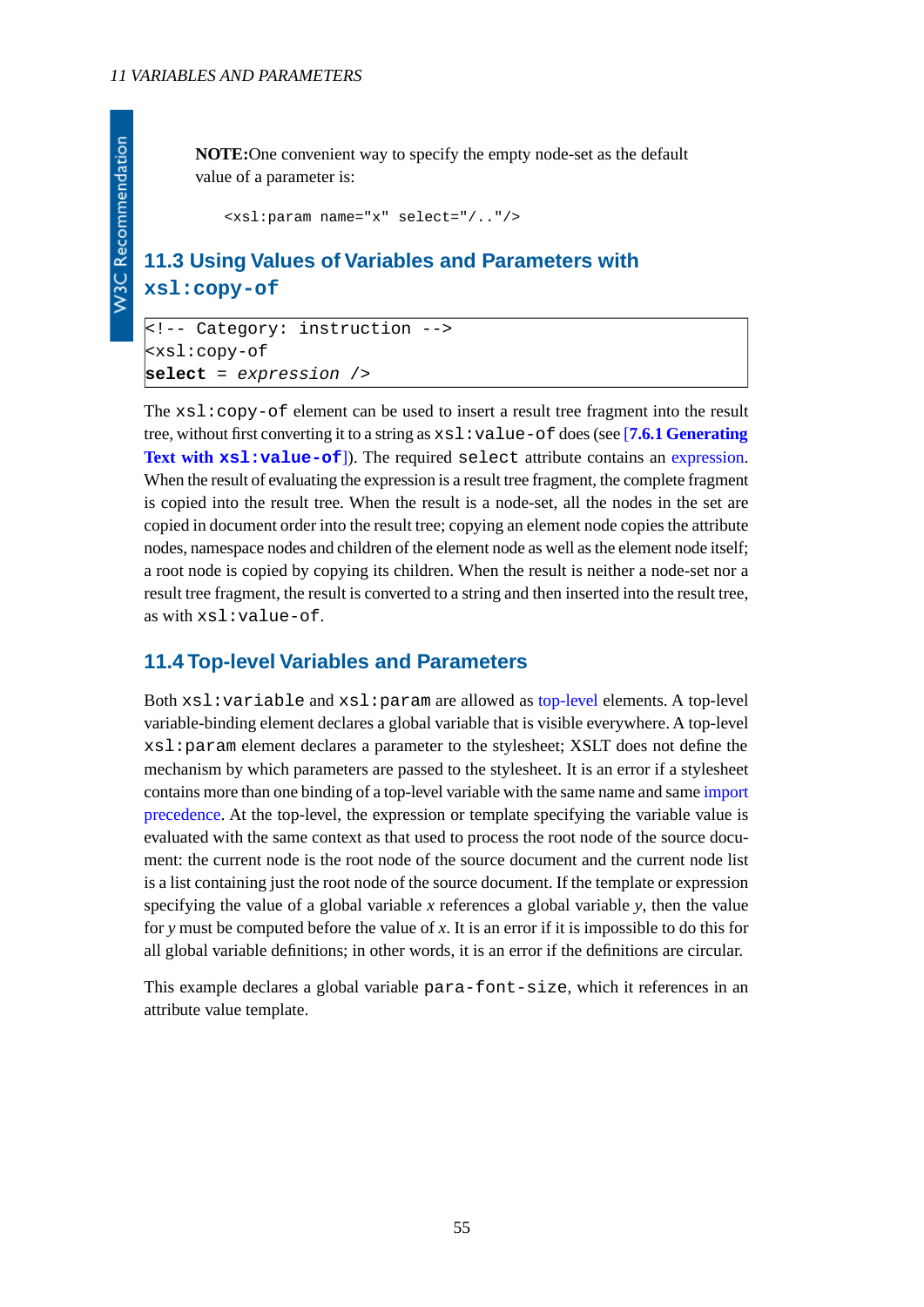```
<xsl:variable name="para-font-size">12pt</xsl:variable>
<xsl:template match="para">
 <fo:block font-size="{$para-font-size}">
   <xsl:apply-templates/>
 </fo:block>
</xsl:template>
```
### **11.5 Variables and Parameters within Templates**

As well as being allowed at the top-level, both xsl:variable and xsl:param are also allowed in templates. xsl:variable is allowed anywhere within a template that an instruction is allowed. In this case, the binding is visible for all following siblings and their descendants. Note that the binding is not visible for the  $xsl:variable$  element itself.  $x s l :$  param is allowed as a child at the beginning of an  $x s l :$  template element. In this context, the binding is visible for all following siblings and their descendants. Note that the binding is not visible for the  $xsl:param$  element itself.

<span id="page-55-0"></span>A binding **shadows** another binding if the binding occurs at a point where the other binding is visible, and the bindings have the same name. It is an error if a binding established by an xsl:variable or xsl:param element within a template [shadows](#page-55-0) another binding established by an xsl:variable or xsl:param element also within the template. It is not an error if a binding established by an xsl:variable or xsl:param element in a template [shadows](#page-55-0) another binding established by an xsl:variable or xsl:param [top-level](#page-7-0) element. Thus, the following is an error:

```
<xsl:template name="foo">
<xsl:param name="x" select="1"/>
<xsl:variable name="x" select="2"/>
</xsl:template>
```
However, the following is allowed:

```
<xsl:param name="x" select="1"/>
<xsl:template name="foo">
<xsl:variable name="x" select="2"/>
</xsl:template>
```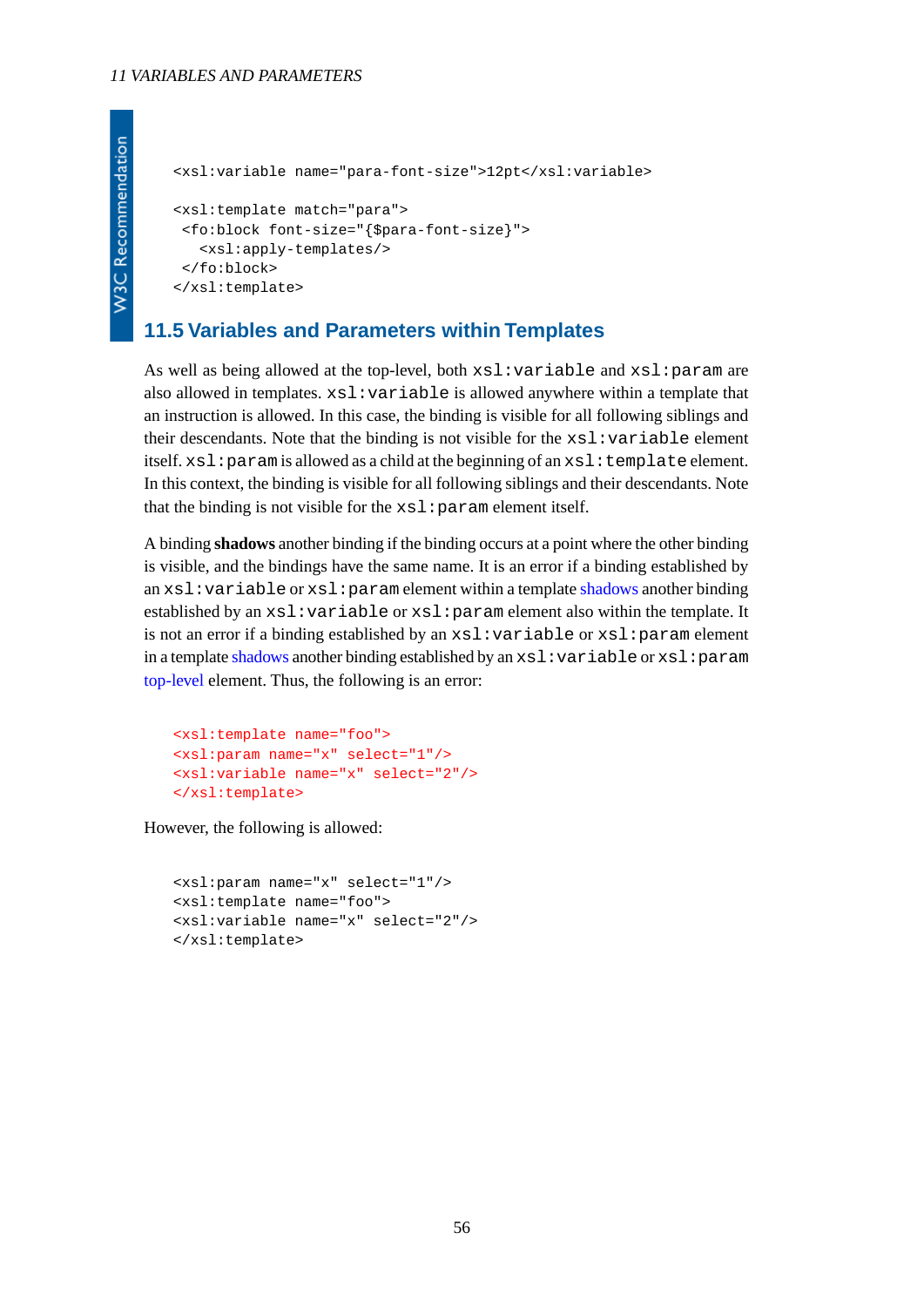**NOTE:**The nearest equivalent in Java to an xsl:variable element in a template is a final local variable declaration with an initializer. For example,

```
<xsl:variable name="x" select="'value'"/>
has similar semantics to
```
final Object  $x = "value";$ XSLT does not provide an equivalent to the Java assignment operator

```
x = "value"
```
because this would make it harder to create an implementation that processes a document other than in a batch-like way, starting at the beginning and continuing through to the end.

## **11.6 Passing Parameters to Templates**

```
<xsl:with-param
name = qname
select = expression>
   <!-- Content: template -->
</xsl:with-param>
```
Parameters are passed to templates using the  $xsl:with-param$  element. The required name attribute specifies the name of the parameter (the variable the value of whose binding is to be replaced). The value of the name attribute is a [QName,](http://www.w3.org/TR/REC-xml-names#NT-QName) which is expanded as described in [**[2.4 Qualified Names](#page-9-0)**]. xsl:with-param is allowed within both xsl:call-template and xsl:apply-templates. The value of the parameter is specified in the same way as for  $xsl:variable$  and  $xsl:param$ . The current node and current node list used for computing the value specified by  $xsl:with-param$  element is the same as that used for the xsl:apply-templates or xsl:call-template element within which it occurs. It is not an error to pass a parameter *x* to a template that does not have an  $x \leq 1$ : param element for *x*; the parameter is simply ignored.

This example defines a named template for a numbered-block with an argument to control the format of the number.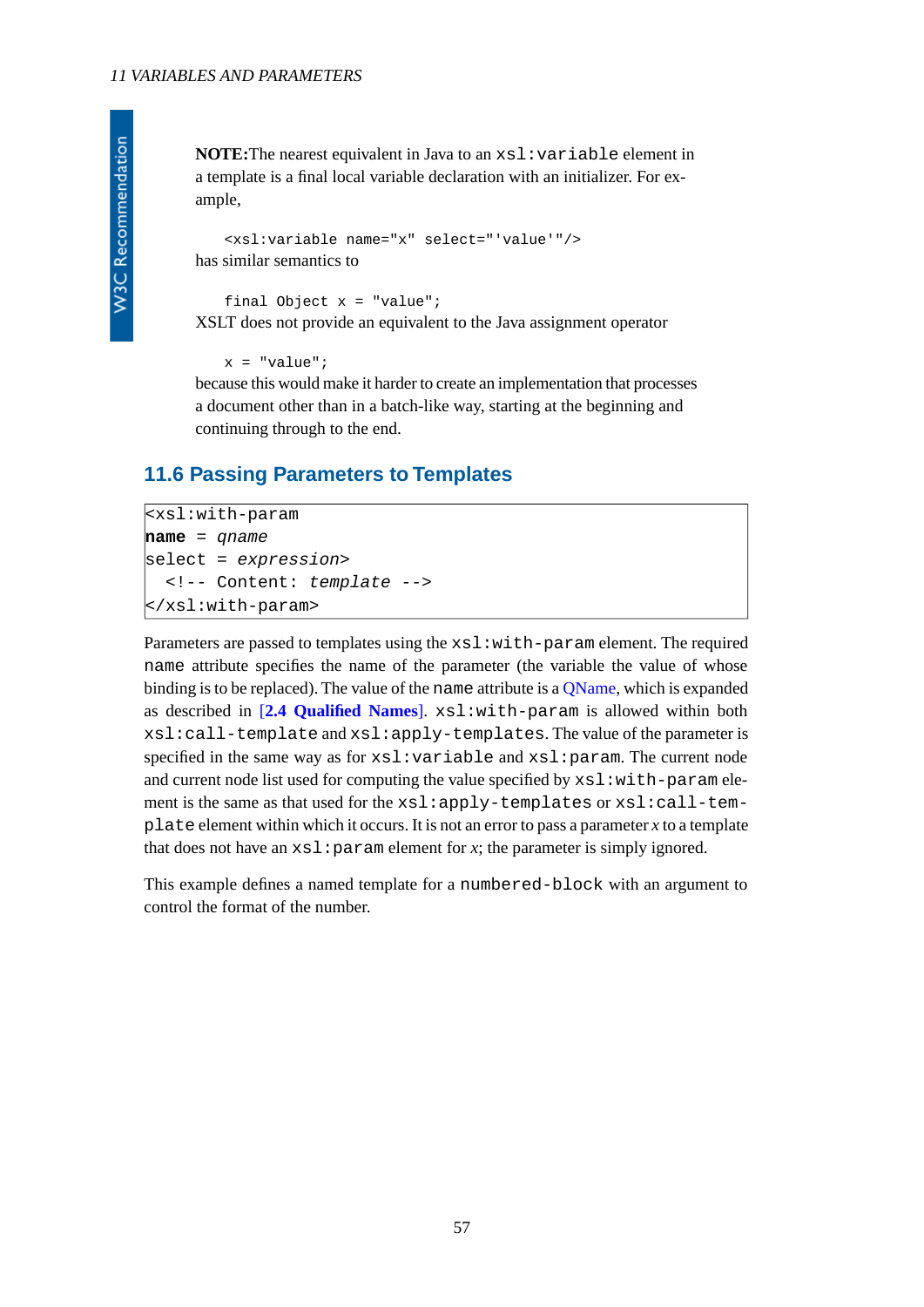#### *12 ADDITIONAL FUNCTIONS*

```
W3C Recommendation
```

```
<xsl:template name="numbered-block">
   <xsl:param name="format">1. </xsl:param>
   <fo:block>
     <xsl:number format="{$format}"/>
     <xsl:apply-templates/>
   </fo:block>
</xsl:template>
<xsl:template match="ol//ol/li">
   <xsl:call-template name="numbered-block">
     <xsl:with-param name="format">a. </xsl:with-param>
   </xsl:call-template>
</xsl:template>
```
## **12 Additional Functions**

This section describes XSLT-specific additions to the core XPath function library. Some of these additional functions also make use of information specified by [top-level](#page-7-0) elements in the stylesheet; this section also describes these elements.

### <span id="page-57-0"></span>**12.1 Multiple Source Documents**

**Function:** *node-set* **document**(*object*, *node-set*?)

The **[document](#page-57-0)** function allows access to XML documents other than the main source document.

When the **[document](#page-57-0)** function has exactly one argument and the argument is a node-set, then the result is the union, for each node in the argument node-set, of the result of calling the **[document](#page-57-0)** function with the first argument being the [string-value](http://www.w3.org/TR/xpath#dt-string-value) of the node, and the second argument being a node-set with the node as its only member. When the **[document](#page-57-0)** function has two arguments and the first argument is a node-set, then the result is the union, for each node in the argument node-set, of the result of calling the **[document](#page-57-0)** function with the first argument being the [string-value](http://www.w3.org/TR/xpath#dt-string-value) of the node, and with the second argument being the second argument passed to the **[document](#page-57-0)** function.

When the first argument to the **[document](#page-57-0)** function is not a node-set, the first argument is converted to a string as if by a call to the **[string](http://www.w3.org/TR/xpath#function-string)** function. This string is treated as a URI reference; the resource identified by the URI is retrieved. The data resulting from the retrieval action is parsed as an XML document and a tree is constructed in accordance with the data model (see [**[3 Data Model](#page-15-0)**]). If there is an error retrieving the resource, then the XSLT processor may signal an error; if it does not signal an error, it must recover by returning an empty node-set. One possible kind of retrieval error is that the XSLT processor does not support the URI scheme used by the URI. An XSLT processor is not required to support any particular URI schemes. The documentation for an XSLT processor should specify which URI schemes the XSLT processor supports.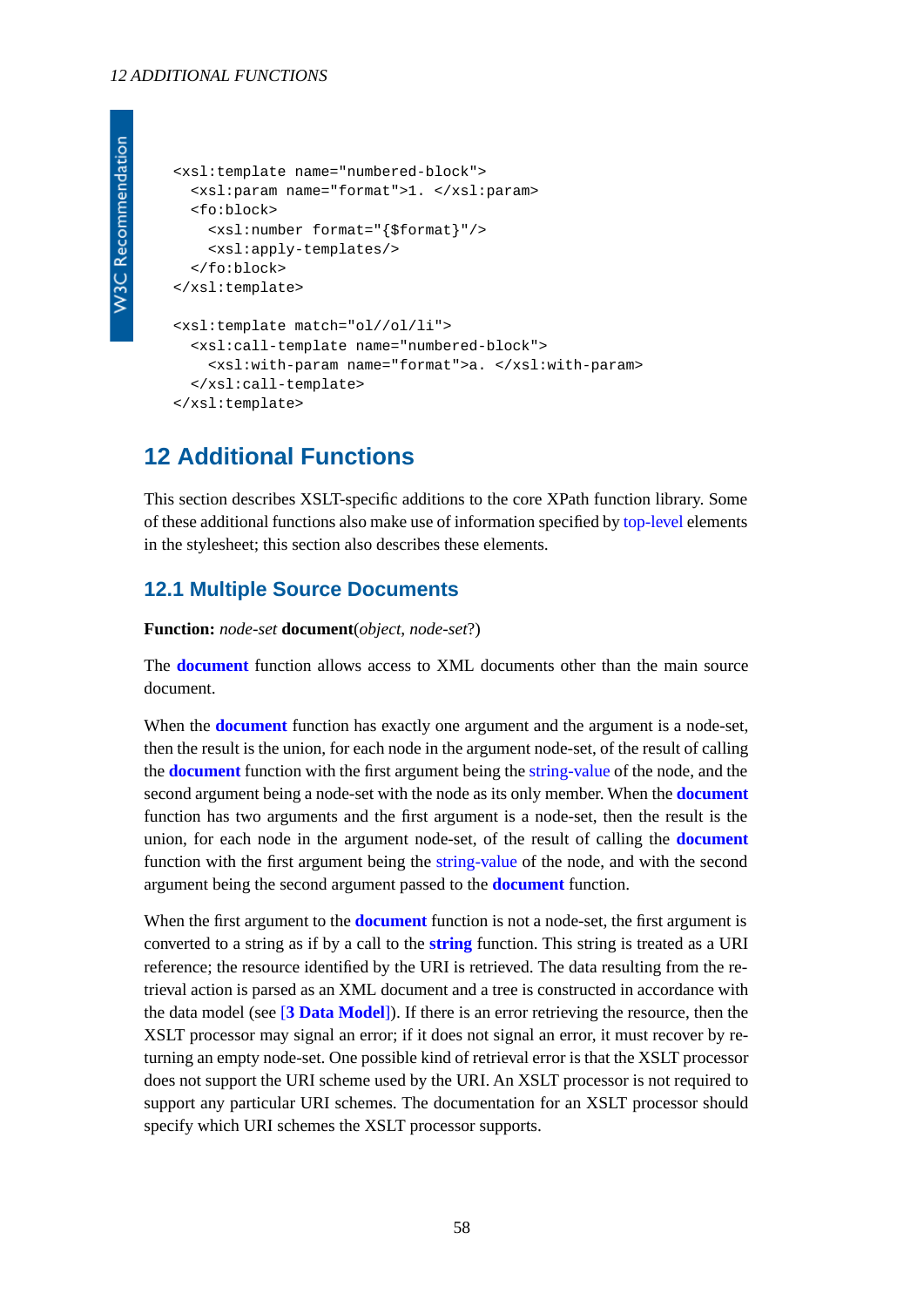If the URI reference does not contain a fragment identifier, then a node-set containing just the root node of the document is returned. If the URI reference does contain a fragment identifier, the function returns a node-set containing the nodes in the tree identified by the fragment identifier of the URI reference. The semantics of the fragment identifier is dependent on the media type of the result of retrieving the URI. If there is an error in processing the fragment identifier, the XSLT processor may signal the error; if it does not signal the error, it must recover by returning an empty node-set. Possible errors include:

- The fragment identifier identifies something that cannot be represented by an XSLT node-set (such as a range of characters within a text node).
- The XSLT processor does not support fragment identifiers for the media-type of the retrieval result. An XSLT processor is not required to support any particular media types. The documentation for an XSLT processor should specify for which media types the XSLT processor supports fragment identifiers.

The data resulting from the retrieval action is parsed as an XML document regardless of the media type of the retrieval result; if the top-level media type is text, then it is parsed in the same way as if the media type were text/xml; otherwise, it is parsed in the same way as if the media type were application/xml.

**NOTE:**Since there is no top-level xml media type, data with a media type other than text/xml or application/xml may in fact be XML.

The URI reference may be relative. The base URI (see [**[3.2 Base URI](#page-16-0)**]) of the node in the second argument node-set that is first in document order is used as the base URI for resolving the relative URI into an absolute URI. If the second argument is omitted, then it defaults to the node in the stylesheet that contains the expression that includes the call to the **[document](#page-57-0)** function. Note that a zero-length URI reference is a reference to the document relative to which the URI reference is being resolved; thus document ("") refers to the root node of the stylesheet; the tree representation of the stylesheet is exactly the same as if the XML document containing the stylesheet was the initial source document.

Two documents are treated as the same document if they are identified by the same URI. The URI used for the comparison is the absolute URI into which any relative URI was resolved and does not include any fragment identifier. One root node is treated as the same node as another root node if the two nodes are from the same document. Thus, the following expression will always be true:

```
generate-id(document("foo.xml"))=generate-id(document("foo.xml"))
```
The **[document](#page-57-0)** function gives rise to the possibility that a node-set may contain nodes from more than one document. With such a node-set, the relative document order of two nodes in the same document is the normal [document order](http://www.w3.org/TR/xpath#dt-document-order) defined by XPath [\[XPath\].](#page-78-1) The relative document order of two nodes in different documents is determined by an implementation-dependent ordering of the documents containing the two nodes. There are no constraints on how the implementation orders documents other than that it must do so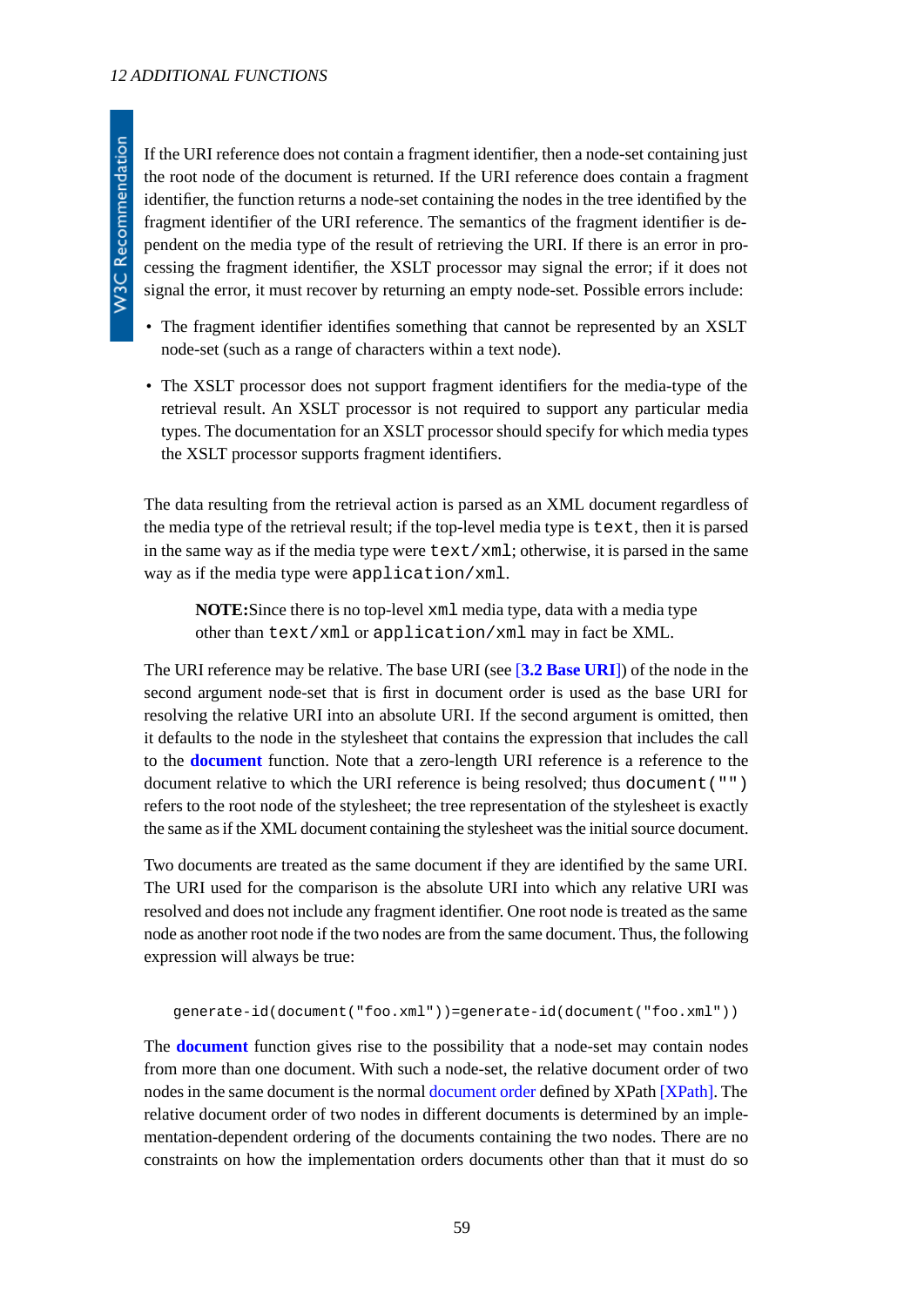consistently: an implementation must always use the same order for the same set of documents.

## **12.2 Keys**

Keys provide a way to work with documents that contain an implicit cross-reference structure. The ID, IDREF and IDREFS attribute types in XML provide a mechanism to allow XML documents to make their cross-reference explicit. XSLT supports this through the XPath **[id](http://www.w3.org/TR/xpath#function-id)** function. However, this mechanism has a number of limitations:

- ID attributes must be declared as such in the DTD. If an ID attribute is declared as an ID attribute only in the external DTD subset, then it will be recognized as an ID attribute only if the XML processor reads the external DTD subset. However, XML does not require XML processors to read the external DTD, and they may well choose not to do so, especially if the document is declared standalone="yes".
- A document can contain only a single set of unique IDs. There cannot be separate independent sets of unique IDs.
- The ID of an element can only be specified in an attribute; it cannot be specified by the content of the element, or by a child element.
- An ID is constrained to be an XML name. For example, it cannot contain spaces.
- An element can have at most one ID.
- At most one element can have a particular ID.

Because of these limitations XML documents sometimes contain a cross-reference structure that is not explicitly declared by ID/IDREF/IDREFS attributes.

A key is a triple containing:

- 1 the node which has the key
- 2 the name of the key (an [expanded-name](http://www.w3.org/TR/xpath#dt-expanded-name))
- 3 the value of the key (a string)

A stylesheet declares a set of keys for each document using the  $x \le 1$ : key element. When this set of keys contains a member with node x, name y and value z, we say that node x has a key with name *y* and value *z*.

Thus, a key is a kind of generalized ID, which is not subject to the same limitations as an XML ID:

- Keys are declared in the stylesheet using  $xs1:key$  elements.
- A key has a name as well as a value; each key name may be thought of as distinguishing a separate, independent space of identifiers.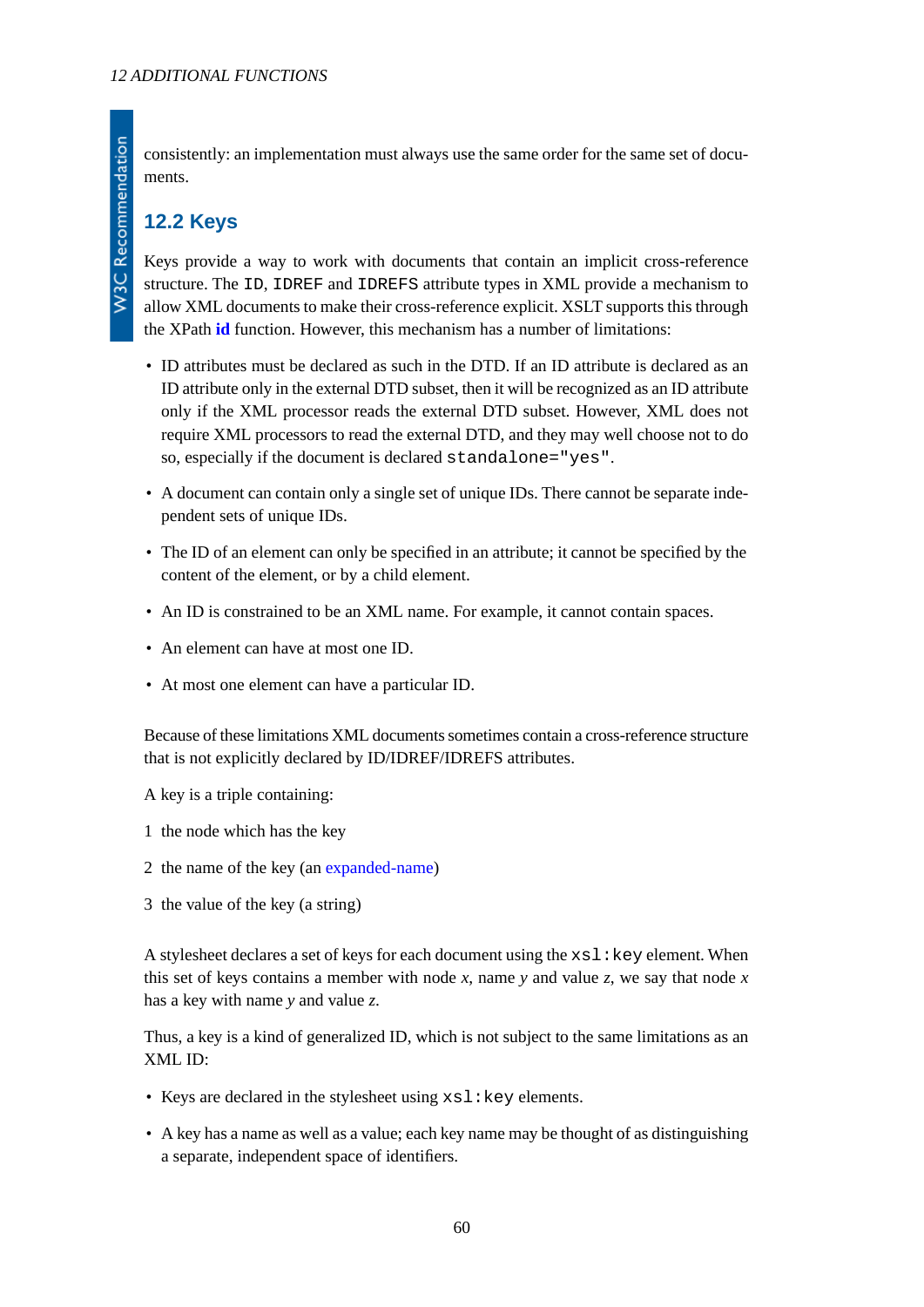- The value of a named key for an element may be specified in any convenient place; for example, in an attribute, in a child element or in content. An XPath expression is used to specify where to find the value for a particular named key.
- The value of a key can be an arbitrary string; it is not constrained to be a name.
- There can be multiple keys in a document with the same node, same key name, but different key values.
- There can be multiple keys in a document with the same key name, same key value, but different nodes.

```
<!-- Category: top-level-element -->
<xsl:key
name = qname
match = pattern
use = expression />
```
The  $xsl:key$  element is used to declare keys. The name attribute specifies the name of the key. The value of the name attribute is a [QName,](http://www.w3.org/TR/REC-xml-names#NT-QName) which is expanded as described in [**[2.4 Qualified Names](#page-9-0)**]. The match attribute is a [Pattern](#page-20-0); an xsl:key element gives information about the keys of any node that matches the pattern specified in the match attribute. The use attribute is an [expression](#page-18-0) specifying the values of the key; the expression is evaluated once for each node that matches the pattern. If the result is a node-set, then for each node in the node-set, the node that matches the pattern has a key of the specified name whose value is the string-value of the node in the node-set; otherwise, the result is converted to a string, and the node that matches the pattern has a key of the specified name with value equal to that string. Thus, a node *x* has a key with name *y* and value *z* if and only if there is an  $xsl:key$  element such that:

- *x* matches the pattern specified in the match attribute of the  $xsl:key$  element;
- the value of the name attribute of the  $xsl:key$  element is equal to *y*; and
- when the expression specified in the use attribute of the  $xsl:key$  element is evaluated with *x* as the current node and with a node list containing just *x* as the current node list resulting in an object  $u$ , then either  $z$  is equal to the result of converting  $u$  to a string as if by a call to the **[string](http://www.w3.org/TR/xpath#function-string)** function, or  $u$  is a node-set and  $z$  is equal to the string-value of one or more of the nodes in *u*.

<span id="page-60-0"></span>Note also that there may be more than one  $x s l : k e y$  element that matches a given node; all of the matching  $x s l : \text{key elements}$  are used, even if they do not have the same [import](#page-13-0) [precedence](#page-13-0).

It is an error for the value of either the use attribute or the match attribute to contain a [VariableReference](http://www.w3.org/TR/xpath#NT-VariableReference).

#### **Function:** *node-set* **key**(*string*, *object*)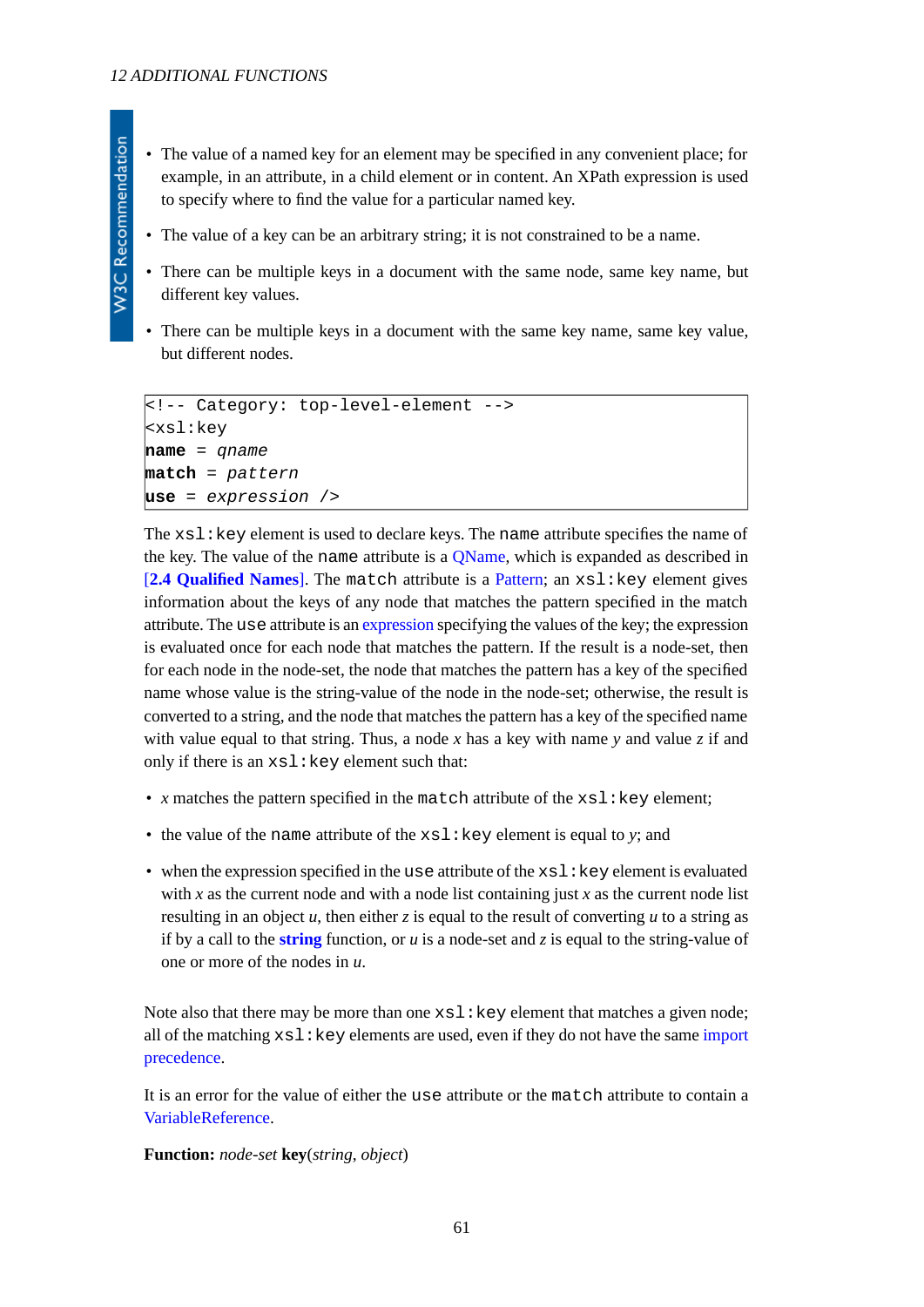The **[key](#page-60-0)** function does for keys what the **[id](http://www.w3.org/TR/xpath#function-id)** function does for IDs. The first argument specifies the name of the key. The value of the argument must be a [QName,](http://www.w3.org/TR/REC-xml-names#NT-QName) which is expanded as described in [**[2.4 Qualified Names](#page-9-0)**]. When the second argument to the **[key](#page-60-0)** function is of type node-set, then the result is the union of the result of applying the **[key](#page-60-0)** function to the string [value](http://www.w3.org/TR/xpath#dt-value) of each of the nodes in the argument node-set. When the second argument to **[key](#page-60-0)** is of any other type, the argument is converted to a string as if by a call to the **[string](http://www.w3.org/TR/xpath#function-string)** function; it returns a node-set containing the nodes in the same document as the context node that have a value for the named key equal to this string.

For example, given a declaration

```
<xsl:key name="idkey" match="div" use="@id"/>
```
an expression key("idkey",@ref) will return the same node-set as id(@ref), assuming that the only ID attribute declared in the XML source document is:

<!ATTLIST div id ID #IMPLIED>

and that the ref attribute of the current node contains no whitespace.

Suppose a document describing a function library uses a prototype element to define functions

```
<prototype name="key" return-type="node-set">
<arg type="string"/>
<arg type="object"/>
</prototype>
```
and a function element to refer to function names

<function>key</function>

Then the stylesheet could generate hyperlinks between the references and definitions as follows: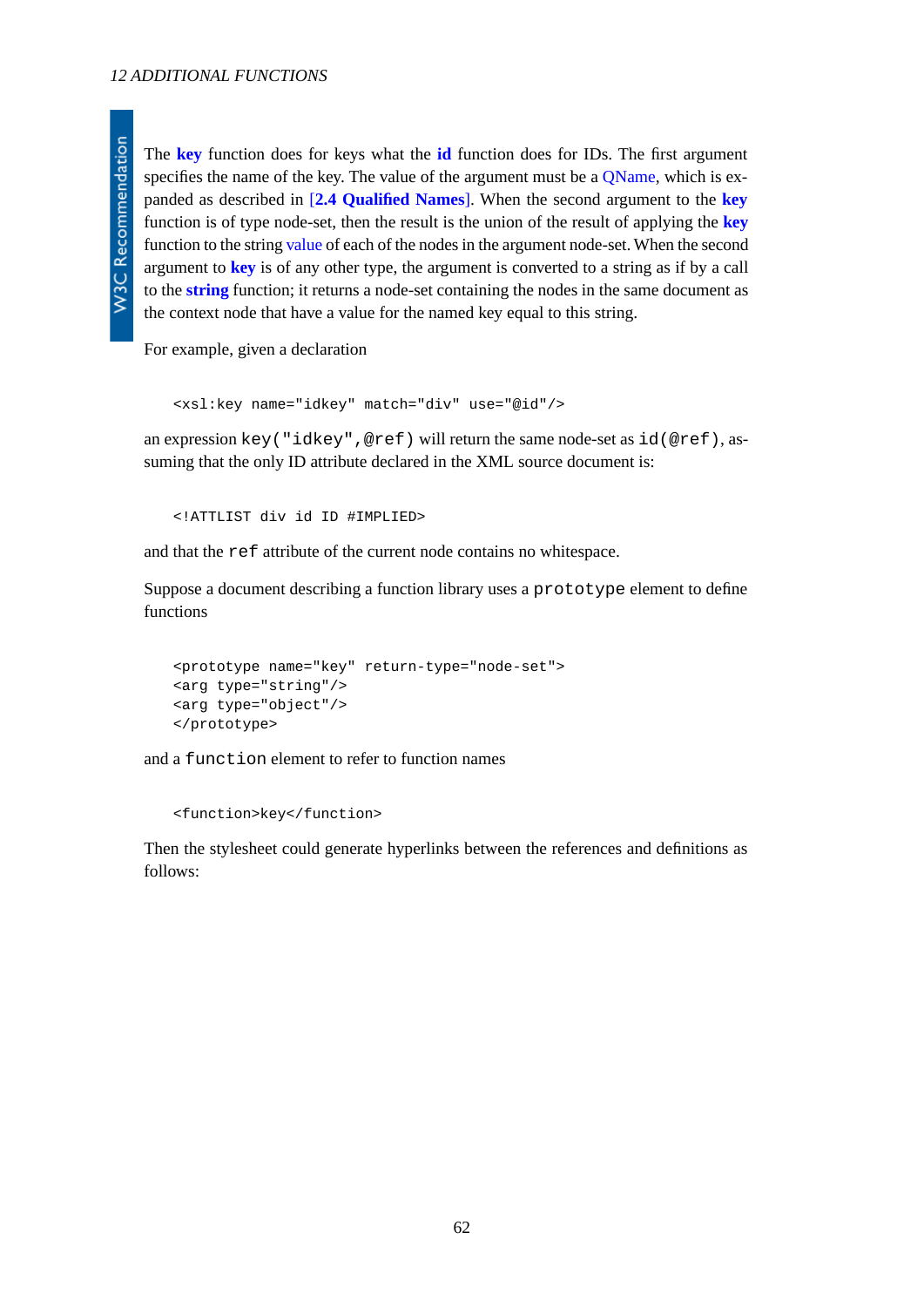#### *12 ADDITIONAL FUNCTIONS*

```
<xsl:key name="func" match="prototype" use="@name"/>
<xsl:template match="function">

   <a href="#{generate-id(key('func',.))}">
     <xsl:apply-templates/>
   </a>
\langle/b>
</xsl:template>
<xsl:template match="prototype">
<p><a name="{generate-id()}">
<b>Function: </b>
...
\langle a>\langle p>
</xsl:template>
```
The **[key](#page-60-0)** can be used to retrieve a key from a document other than the document containing the context node. For example, suppose a document contains bibliographic references in the form <br/> <br/> <br/> <br/> <br/> <br/> <br/> <br/>Abibref>, and there is a separate XML document bib.<br/> xml containing a bibliographic database with entries in the form:

```
<entry name="XSLT">...</entry>
```
Then the stylesheet could use the following to transform the bibref elements:

```
<xsl:key name="bib" match="entry" use="@name"/>
<xsl:template match="bibref">
   <xsl:variable name="name" select="."/>
   <xsl:for-each select="document('bib.xml')">
     <xsl:apply-templates select="key('bib',$name)"/>
   </xsl:for-each>
</xsl:template>
```
### <span id="page-62-0"></span>**12.3 Number Formatting**

**Function:** *string* **format-number**(*number*, *string*, *string*?)

The **[format-number](#page-62-0)** function converts its first argument to a string using the format pattern string specified by the second argument and the decimal-format named by the third argument, or the default decimal-format, if there is no third argument. The format pattern string is in the syntax specified by the JDK 1.1 [DecimalFormat](http://java.sun.com/products/jdk/1.1/docs/api/java.text.DecimalFormat.html) class. The format pattern string is in a localized notation: the decimal-format determines what characters have a special meaning in the pattern (with the exception of the quote character, which is not localized). The format pattern must not contain the currency sign (#x00A4); support for this feature was added after the initial release of JDK 1.1. The decimal-format name must be a OName,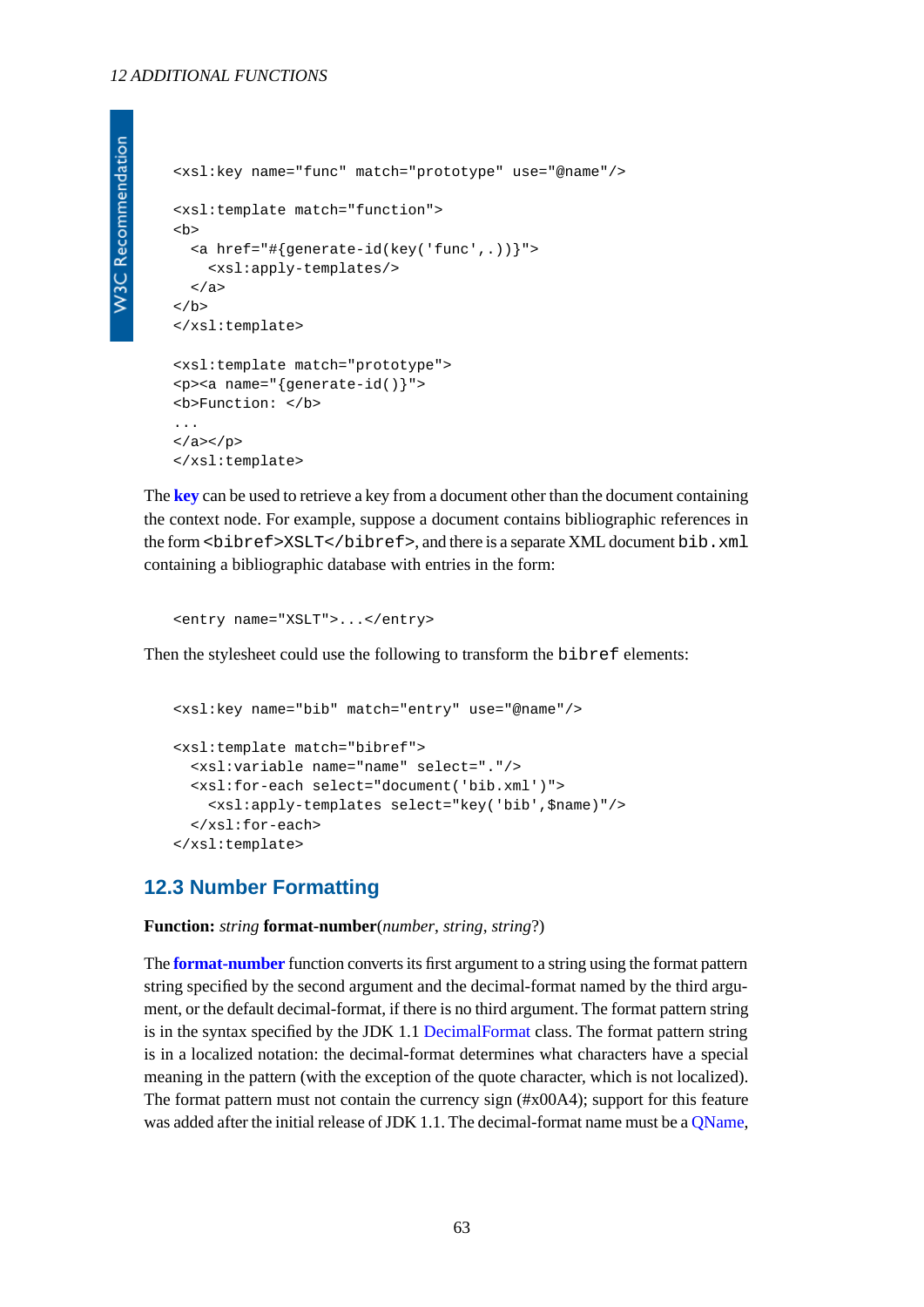which is expanded as described in [**[2.4 Qualified Names](#page-9-0)**]. It is an error if the stylesheet does not contain a declaration of the decimal-format with the specified [expanded-name.](http://www.w3.org/TR/xpath#dt-expanded-name)

**NOTE:**Implementations are not required to use the JDK 1.1 implementation, nor are implementations required to be implemented in Java.

**NOTE:**Stylesheets can use other facilities in XPath to control rounding.

```
<!-- Category: top-level-element -->
<xsl:decimal-format
name = qname
decimal-separator = char
grouping-separator = char
infinity = string
minus-sign = char
NaN = string
percent = char
per-mille = char
zero-digit = char
digit = char
pattern-separator = char />
```
The xsl:decimal-format element declares a decimal-format, which controls the interpretation of a format pattern used by the **[format-number](#page-62-0)** function. If there is a name attribute, then the element declares a named decimal-format; otherwise, it declares the default decimal-format. The value of the name attribute is a **QName**, which is expanded as described in [**[2.4 Qualified Names](#page-9-0)**]. It is an error to declare either the default decimalformat or a decimal-format with a given name more than once (even with different [import](#page-13-0) [precedence](#page-13-0)), unless it is declared every time with the same value for all attributes (taking into account any default values).

The other attributes on xsl:decimal-format correspond to the methods on the JDK 1.1 [DecimalFormatSymbols](http://java.sun.com/products/jdk/1.1/docs/api/java.text.DecimalFormatSymbols.html) class. For each get/set method pair there is an attribute defined for the xsl:decimal-format element.

The following attributes both control the interpretation of characters in the format pattern and specify characters that may appear in the result of formatting the number:

- decimal-separator specifies the character used for the decimal sign; the default value is the period character (.)
- grouping-separator specifies the character used as a grouping (e.g. thousands) separator; the default value is the comma character  $($ , $)$
- percent specifies the character used as a percent sign; the default value is the percent character (%)
- per-mille specifies the character used as a per mille sign; the default value is the Unicode per-mille character (#x2030)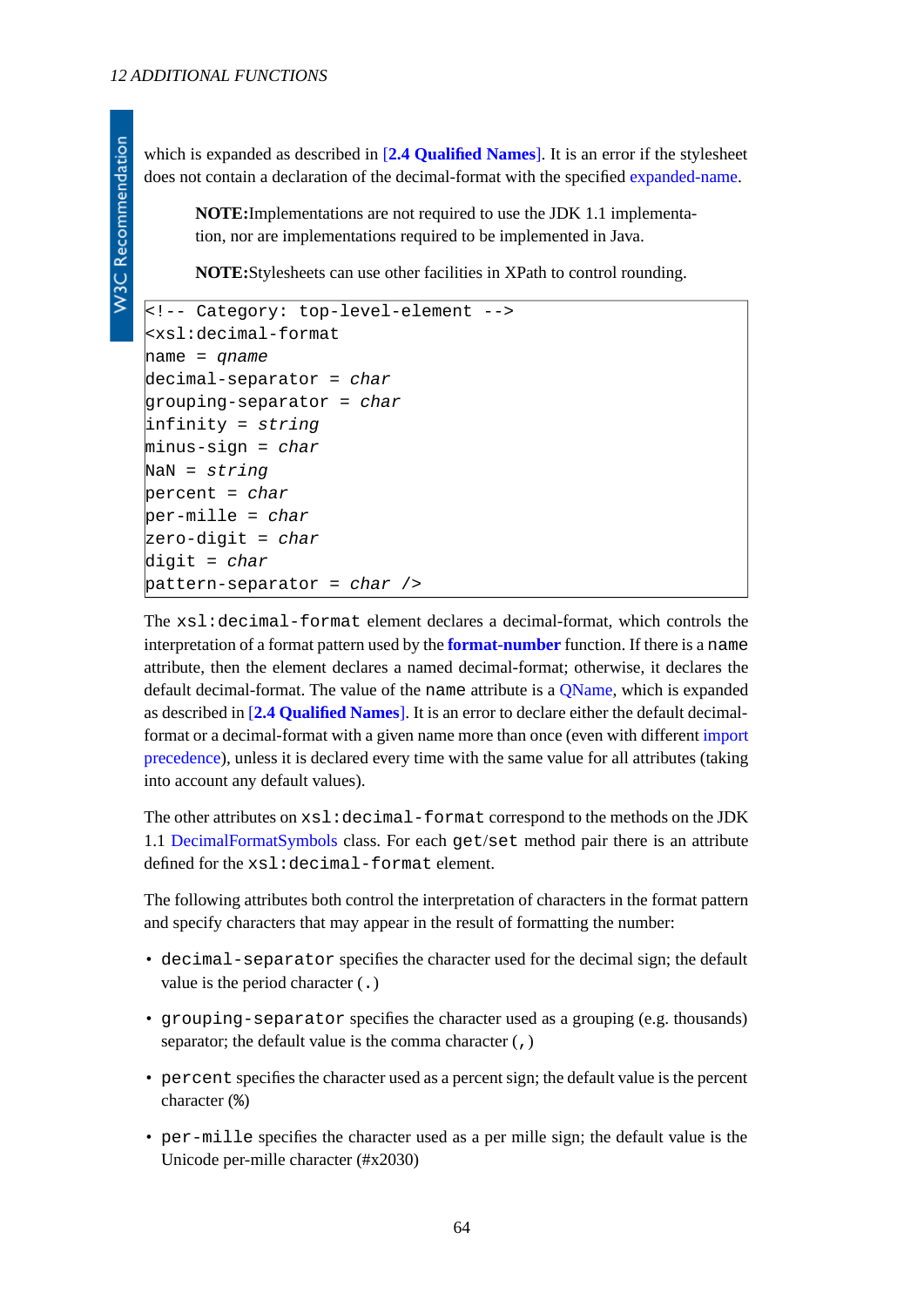• zero-digit specifies the character used as the digit zero; the default value is the digit zero (0)

The following attributes control the interpretation of characters in the format pattern:

- digit specifies the character used for a digit in the format pattern; the default value is the number sign character (#)
- pattern-separator specifies the character used to separate positive and negative sub patterns in a pattern; the default value is the semi-colon character  $(i)$

The following attributes specify characters or strings that may appear in the result of formatting the number:

- infinity specifies the string used to represent infinity; the default value is the string Infinity
- NaN specifies the string used to represent the NaN value; the default value is the string NaN
- minus-sign specifies the character used as the default minus sign; the default value is the hyphen-minus character  $(-, \#x2D)$

## <span id="page-64-0"></span>**12.4 Miscellaneous Additional Functions**

**Function:** *node-set* **current**()

The **[current](#page-64-0)** function returns a node-set that has the [current node](#page-4-0) as its only member. For an outermost expression (an expression not occurring within another expression), the current node is always the same as the context node. Thus,

```
<xsl:value-of select="current()"/>
```
means the same as

<xsl:value-of select="."/>

However, within square brackets the current node is usually different from the context node. For example,

<xsl:apply-templates select="//glossary/item[@name=current()/@ref]"/>

will process all item elements that have a glossary parent element and that have a name attribute with value equal to the value of the current node's ref attribute. This is different from

**W3C Recommendation**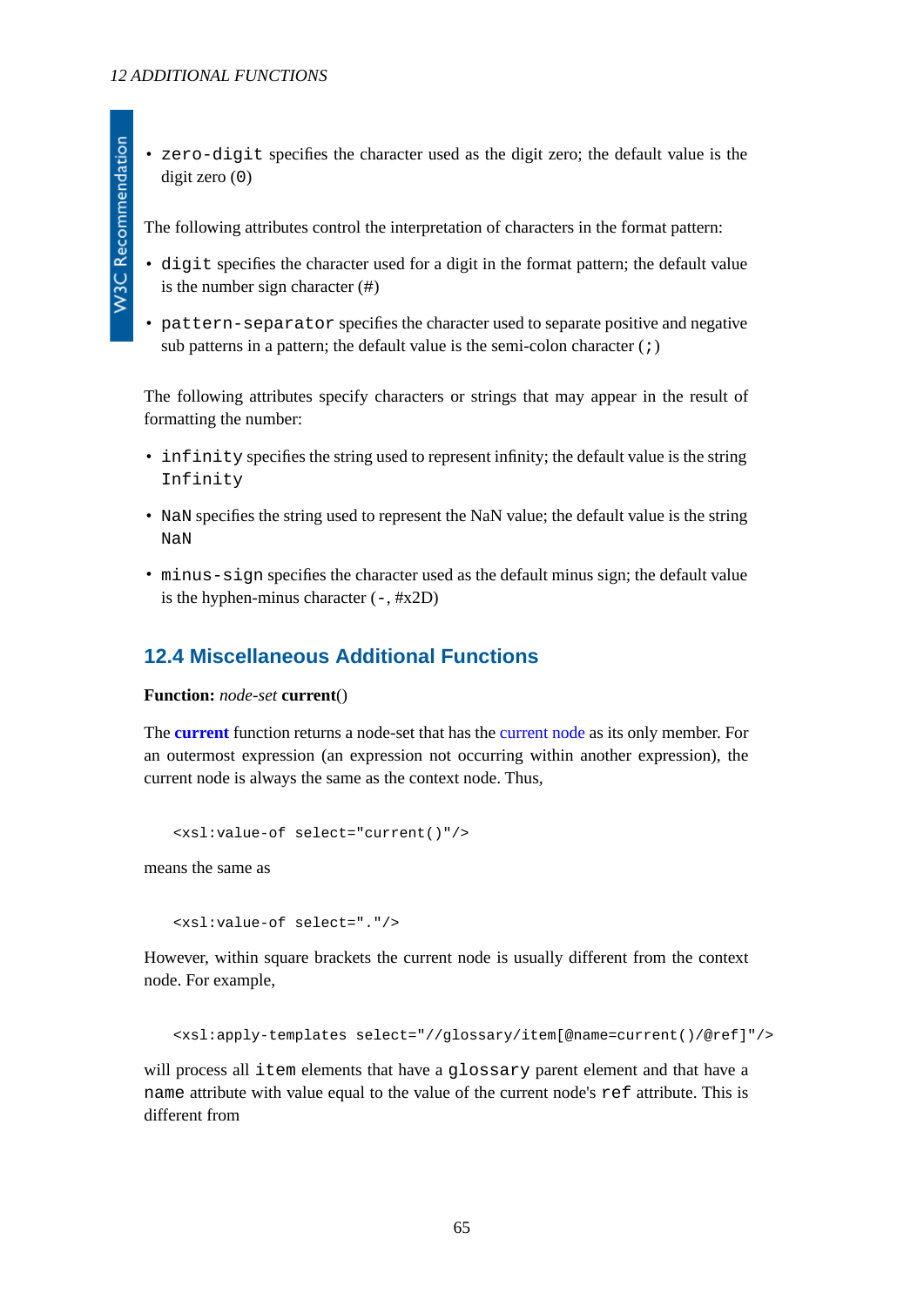which means the same as

#### <xsl:apply-templates select="//glossary/item[@name=@ref]"/>

and so would process all item elements that have a glossary parent element and that have a name attribute and a ref attribute with the same value.

<span id="page-65-0"></span>It is an error to use the **[current](#page-64-0)** function in a [pattern.](#page-19-0)

#### **Function:** *string* **unparsed-entity-uri**(*string*)

<span id="page-65-1"></span>The **[unparsed-entity-uri](#page-65-0)** returns the URI of the unparsed entity with the specified name in the same document as the context node (see [**[3.3 Unparsed Entities](#page-16-1)**]). It returns the empty string if there is no such entity.

#### **Function:** *string* **generate-id**(*node-set*?)

The **[generate-id](#page-65-1)** function returns a string that uniquely identifies the node in the argument node-set that is first in document order. The unique identifier must consist of ASCII alphanumeric characters and must start with an alphabetic character. Thus, the string is syntactically an XML name. An implementation is free to generate an identifier in any convenient way provided that it always generates the same identifier for the same node and that different identifiers are always generated from different nodes. An implementation is under no obligation to generate the same identifiers each time a document is transformed. There is no guarantee that a generated unique identifier will be distinct from any unique IDs specified in the source document. If the argument node-set is empty, the empty string is returned. If the argument is omitted, it defaults to the context node.

#### <span id="page-65-2"></span>**Function:** *object* **system-property**(*string*)

The argument must evaluate to a string that is a [QName.](http://www.w3.org/TR/REC-xml-names#NT-QName) The [QName](http://www.w3.org/TR/REC-xml-names#NT-QName) is expanded into a name using the namespace declarations in scope for the expression. The **[system-property](#page-65-2)** function returns an object representing the value of the system property identified by the name. If there is no such system property, the empty string should be returned.

Implementations must provide the following system properties, which are all in the XSLT namespace:

- xsl: version, a number giving the version of XSLT implemented by the processor; for XSLT processors implementing the version of XSLT specified by this document, this is the number 1.0
- $xsl:$  vendor, a string identifying the vendor of the XSLT processor
- xsl: vendor-url, a string containing a URL identifying the vendor of the XSLT processor; typically this is the host page (home page) of the vendor's Web site.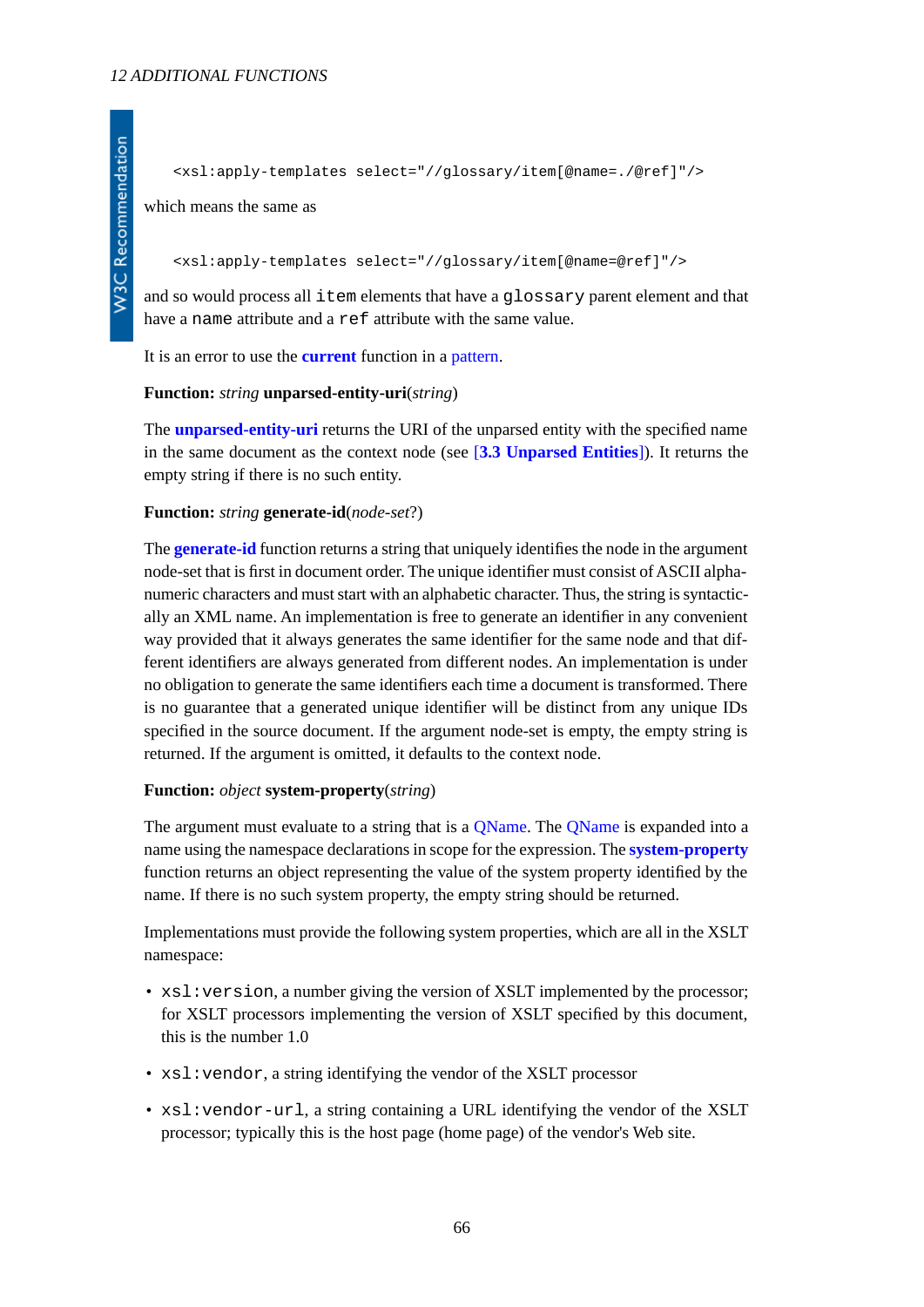**W3C Recommendation** 

## **13 Messages**

```
<!-- Category: instruction -->
<xsl:message
terminate = "yes" | "no">
   <!-- Content: template -->
</xsl:message>
```
The xsl:message instruction sends a message in a way that is dependent on the XSLT processor. The content of the  $xsl:$  message instruction is a template. The  $xsl:$  message is instantiated by instantiating the content to create an XML fragment. This XML fragment is the content of the message.

**NOTE:**An XSLT processor might implement xsl:message by popping up an alert box or by writing to a log file.

If the terminate attribute has the value yes, then the XSLT processor should terminate processing after sending the message. The default value is no.

One convenient way to do localization is to put the localized information (message text, etc.) in an XML document, which becomes an additional input file to the stylesheet. For example, suppose messages for a language *L* are stored in an XML file resources/*L*.xml in the form:

```
<messages>
   <message name="problem">A problem was detected.</message>
   <message name="error">An error was detected.</message>
</messages>
```
Then a stylesheet could use the following approach to localize messages:

```
<xsl:param name="lang" select="en"/>
<xsl:variable name="messages"
   select="document(concat('resources/', $lang, '.xml'))/messages"/>
<xsl:template name="localized-message">
   <xsl:param name="name"/>
   <xsl:message>
     <xsl:value-of select="$messages/message[@name=$name]"/>
   </xsl:message>
</xsl:template>
<xsl:template name="problem">
   <xsl:call-template name="localized-message"/>
     <xsl:with-param name="name">problem</xsl:with-param>
   </xsl:call-template>
</xsl:template>
```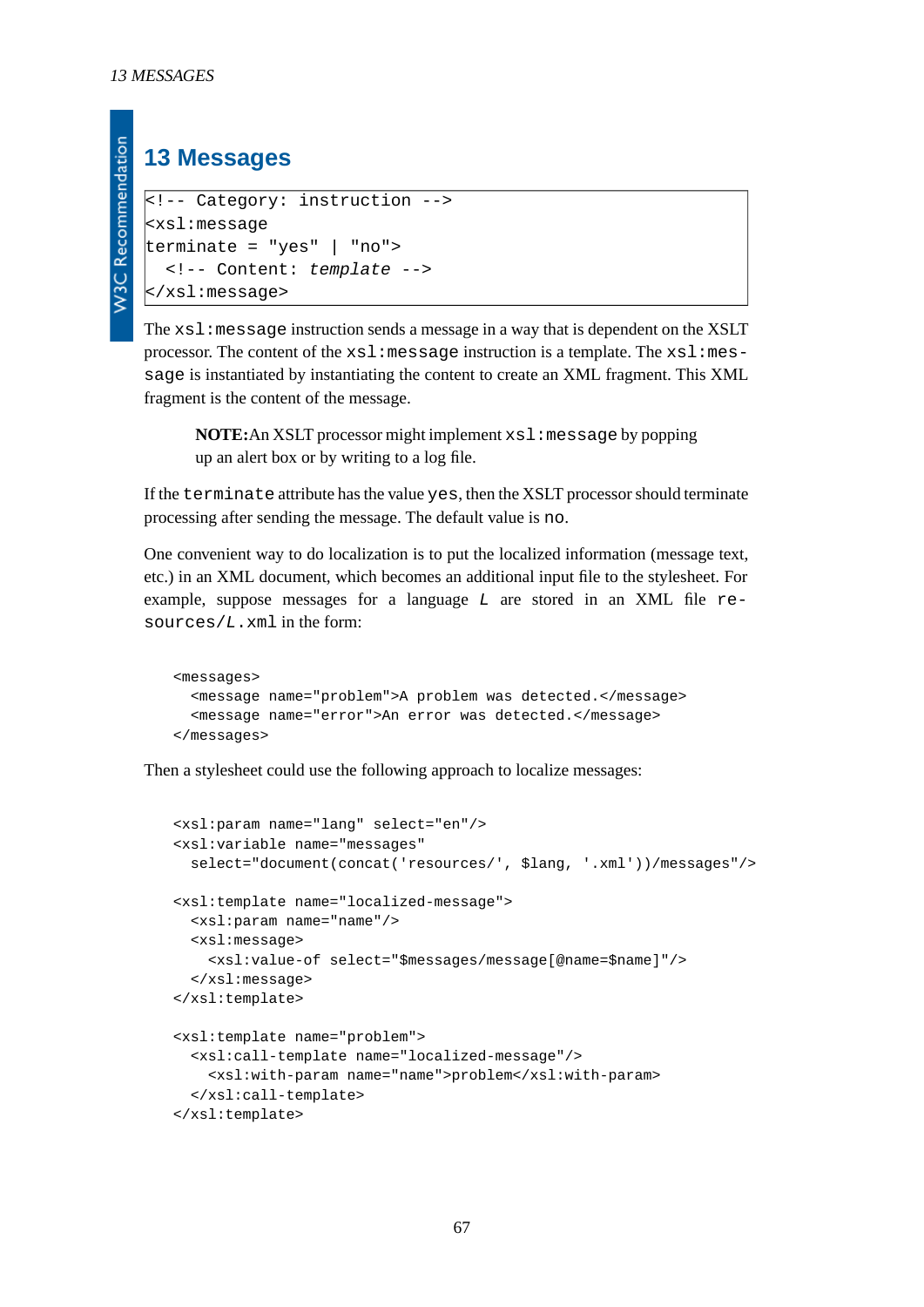## **14 Extensions**

XSLT allows two kinds of extension, extension elements and extension functions.

This version of XSLT does not provide a mechanism for defining implementations of extensions. Therefore, an XSLT stylesheet that must be portable between XSLT implementations cannot rely on particular extensions being available. XSLT provides mechanisms that allow an XSLT stylesheet to determine whether the XSLT processor by which it is being processed has implementations of particular extensions available, and to specify what should happen if those extensions are not available. If an XSLT stylesheet is careful to make use of these mechanisms, it is possible for it to take advantage of extensions and still work with any XSLT implementation.

## **14.1 Extension Elements**

The element extension mechanism allows namespaces to be designated as **extension namespace**s. When a namespace is designated as an extension namespace and an element with a name from that namespace occurs in a template, then the element is treated as an instruction rather than as a literal result element. The namespace determines the semantics of the instruction.

**NOTE:**Since an element that is a child of an xsl:stylesheet element is not occurring *in a template*, non-XSLT [top-level](#page-7-0) elements are not extension elements as defined here, and nothing in this section applies to them.

A namespace is designated as an extension namespace by using an extension-element-prefixes attribute on an xsl:stylesheet element or an xsl:extensionelement-prefixes attribute on a literal result element or extension element. The value of both these attributes is a whitespace-separated list of namespace prefixes. The namespace bound to each of the prefixes is designated as an extension namespace. It is an error if there is no namespace bound to the prefix on the element bearing the extension-element-prefixes or xsl:extension-element-prefixes attribute. The default namespace (as declared by xmlns) may be designated as an extension namespace by including #default in the list of namespace prefixes. The designation of a namespace as an extension namespace is effective within the subtree of the stylesheet rooted at the element bearing the extension-element-prefixes or xsl:extension-element-prefixes attribute; a subtree rooted at an xsl:stylesheet element does not include any stylesheets imported or included by children of that xsl:stylesheet element.

If the XSLT processor does not have an implementation of a particular extension element available, then the **[element-available](#page-68-0)** function must return false for the name of the element. When such an extension element is instantiated, then the XSLT processor must perform fallback for the element as specified in [**[15 Fallback](#page-68-1)**]. An XSLT processor must not signal an error merely because a template contains an extension element for which no implementation is available.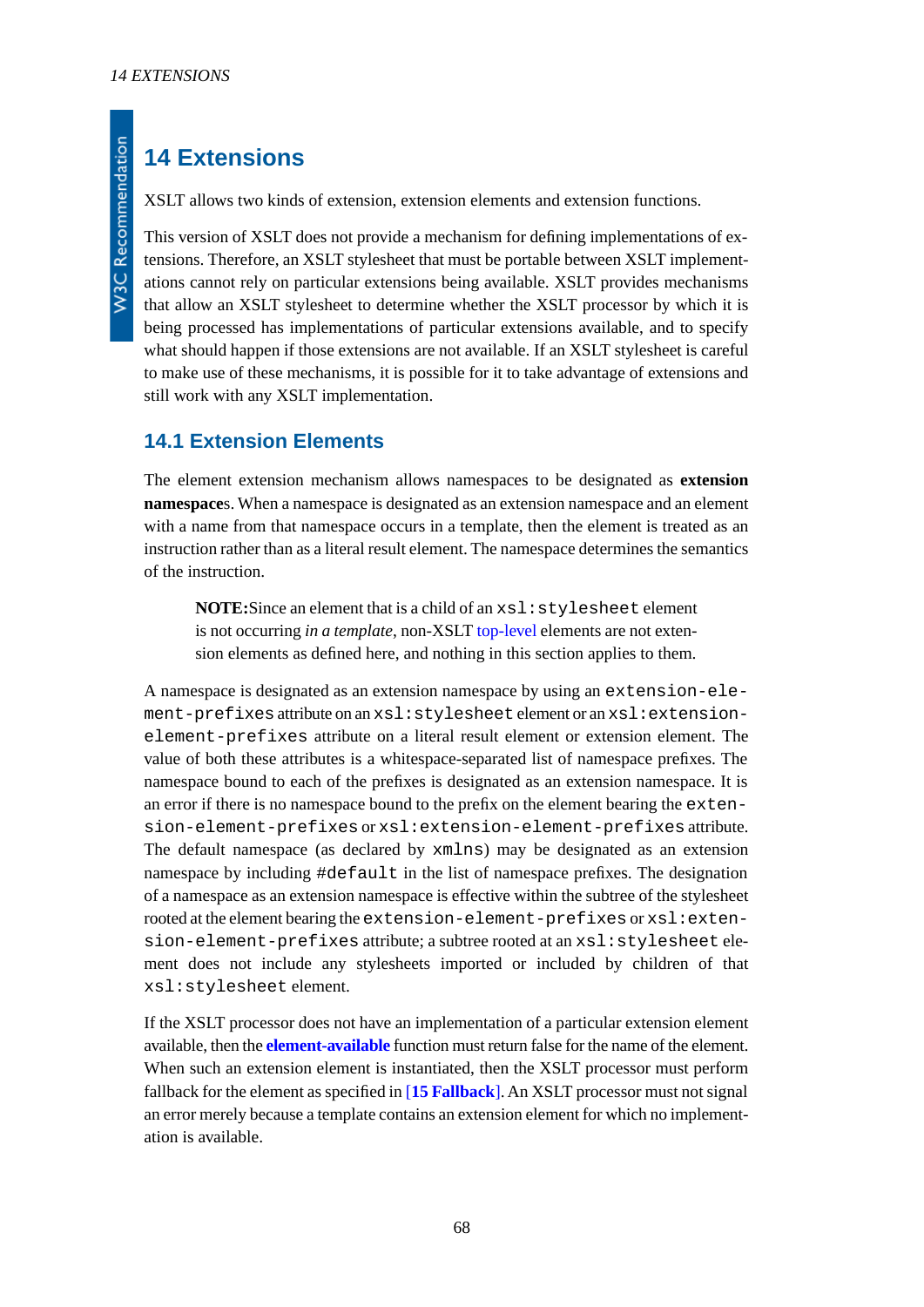**W3C Recommendation** 

If the XSLT processor has an implementation of a particular extension element available, then the **[element-available](#page-68-0)** function must return true for the name of the element.

## **14.2 Extension Functions**

If a [FunctionName](http://www.w3.org/TR/xpath#NT-FunctionName) in a [FunctionCall](http://www.w3.org/TR/xpath#NT-FunctionCall) expression is not an [NCName](http://www.w3.org/TR/REC-xml-names#NT-NCName) (i.e. if it contains a colon), then it is treated as a call to an extension function. The [FunctionName](http://www.w3.org/TR/xpath#NT-FunctionName) is expanded to a name using the namespace declarations from the evaluation context.

If the XSLT processor does not have an implementation of an extension function of a particular name available, then the **[function-available](#page-69-1)** function must return false for that name. If such an extension function occurs in an expression and the extension function is actually called, the XSLT processor must signal an error. An XSLT processor must not signal an error merely because an expression contains an extension function for which no implementation is available.

If the XSLT processor has an implementation of an extension function of a particular name available, then the **[function-available](#page-69-1)** function must return true for that name. If such an extension is called, then the XSLT processor must call the implementation passing it the function call arguments; the result returned by the implementation is returned as the result of the function call.

## <span id="page-68-1"></span>**15 Fallback**

```
<!-- Category: instruction -->
<xsl:fallback>
   <!-- Content: template -->
</xsl:fallback>
```
Normally, instantiating an xsl:fallback element does nothing. However, when an XSLT processor performs fallback for an instruction element, if the instruction element has one or more  $xsl:fallback$  children, then the content of each of the  $xsl:fall$ back children must be instantiated in sequence; otherwise, an error must be signaled. The content of an  $xs1:fallback element$  is a template.

<span id="page-68-0"></span>The following functions can be used with the  $xsl:choose$  and  $xsl:if$  instructions to explicitly control how a stylesheet should behave if particular elements or functions are not available.

### **Function:** *boolean* **element-available**(*string*)

The argument must evaluate to a string that is a [QName](http://www.w3.org/TR/REC-xml-names#NT-QName). The QName is expanded into an [expanded-name](http://www.w3.org/TR/xpath#dt-expanded-name) using the namespace declarations in scope for the expression. The **[element](#page-68-0)[available](#page-68-0)** function returns true if and only if the expanded-name is the name of an instruction. If the expanded-name has a namespace URI equal to the XSLT namespace URI, then it refers to an element defined by XSLT. Otherwise, it refers to an extension element. If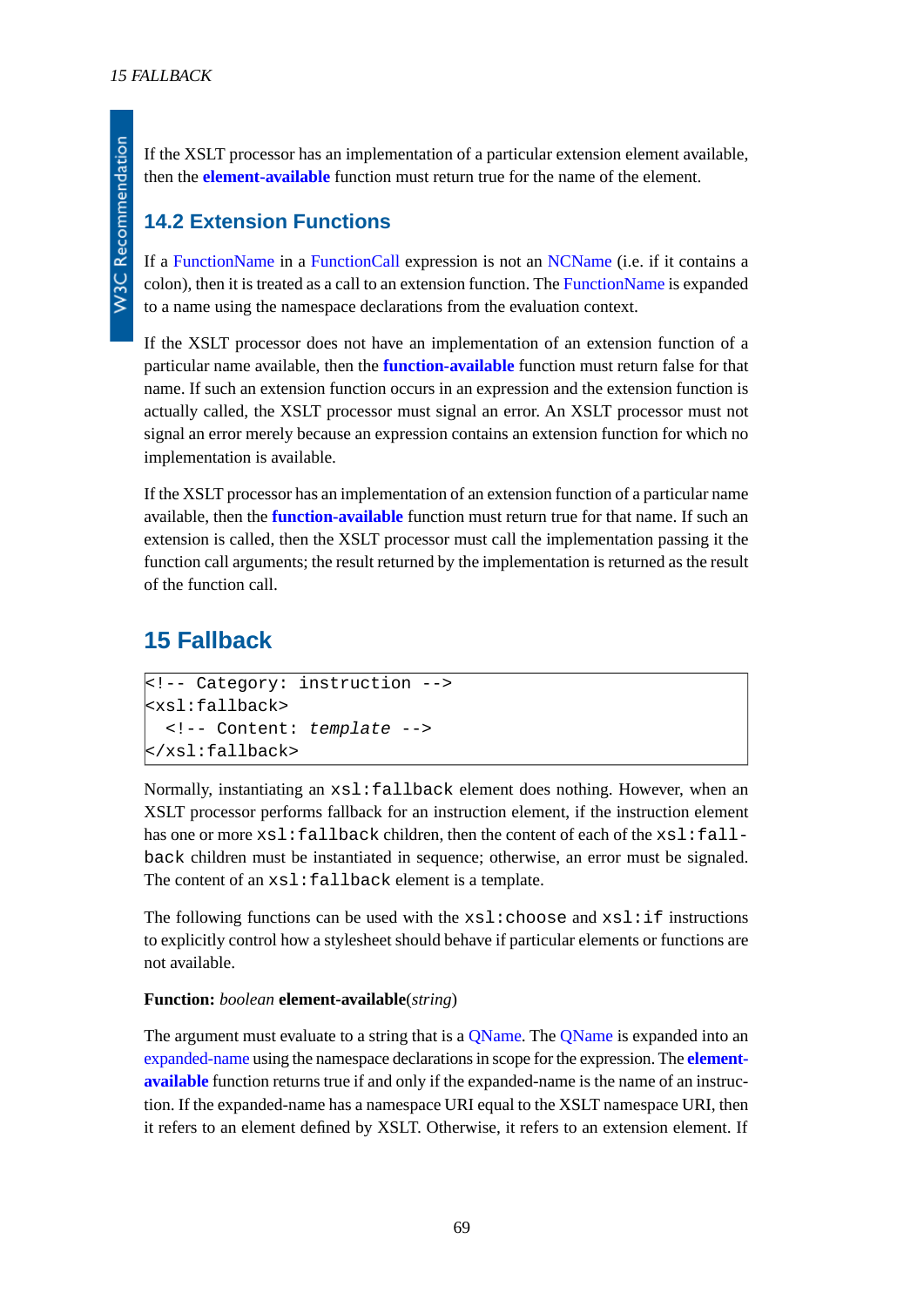the expanded-name has a null namespace URI, the **[element-available](#page-68-0)** function will return false.

#### <span id="page-69-1"></span>**Function:** *boolean* **function-available**(*string*)

The argument must evaluate to a string that is a *QName*. The *QName* is expanded into an [expanded-name](http://www.w3.org/TR/xpath#dt-expanded-name) using the namespace declarations in scope for the expression. The **[function](#page-69-1)[available](#page-69-1)** function returns true if and only if the expanded-name is the name of a function in the function library. If the expanded-name has a non-null namespace URI, then it refers to an extension function; otherwise, it refers to a function defined by XPath or XSLT.

## <span id="page-69-0"></span>**16 Output**

```
<!-- Category: top-level-element -->
<xsl:output
method = "xml" | "html" | "text" | qname-but-not-ncname
version = nmtoken
encoding = string
omit-xml-declaration = "yes" | "no"
standalone = "yes" | "no"
doctype-public = string
doctype-system = string
cdata-section-elements = qnames
indent = "yes" | "no"
media-type = string />
```
An XSLT processor may output the result tree as a sequence of bytes, although it is not required to be able to do so (see [**[17 Conformance](#page-77-0)**]). The xsl:output element allows stylesheet authors to specify how they wish the result tree to be output. If an XSLT processor outputs the result tree, it should do so as specified by the xsl:output element; however, it is not required to do so.

The xsl: output element is only allowed as a [top-level](#page-7-0) element.

The method attribute on  $xsl:$  output identifies the overall method that should be used for outputting the result tree. The value must be a [QName](http://www.w3.org/TR/REC-xml-names#NT-QName). If the [QName](http://www.w3.org/TR/REC-xml-names#NT-QName) does not have a prefix, then it identifies a method specified in this document and must be one of xml, html or text. If the [QName](http://www.w3.org/TR/REC-xml-names#NT-QName) has a prefix, then the [QName](http://www.w3.org/TR/REC-xml-names#NT-QName) is expanded into an [expanded](http://www.w3.org/TR/xpath#dt-expanded-name)[name](http://www.w3.org/TR/xpath#dt-expanded-name) as described in [**[2.4 Qualified Names](#page-9-0)**]; the expanded-name identifies the output method; the behavior in this case is not specified by this document.

The default for the method attribute is chosen as follows. If

- the root node of the result tree has an element child.
- the expanded-name of the first element child of the root node (i.e. the document element) of the result tree has local part html (in any combination of upper and lower case) and a null namespace URI, and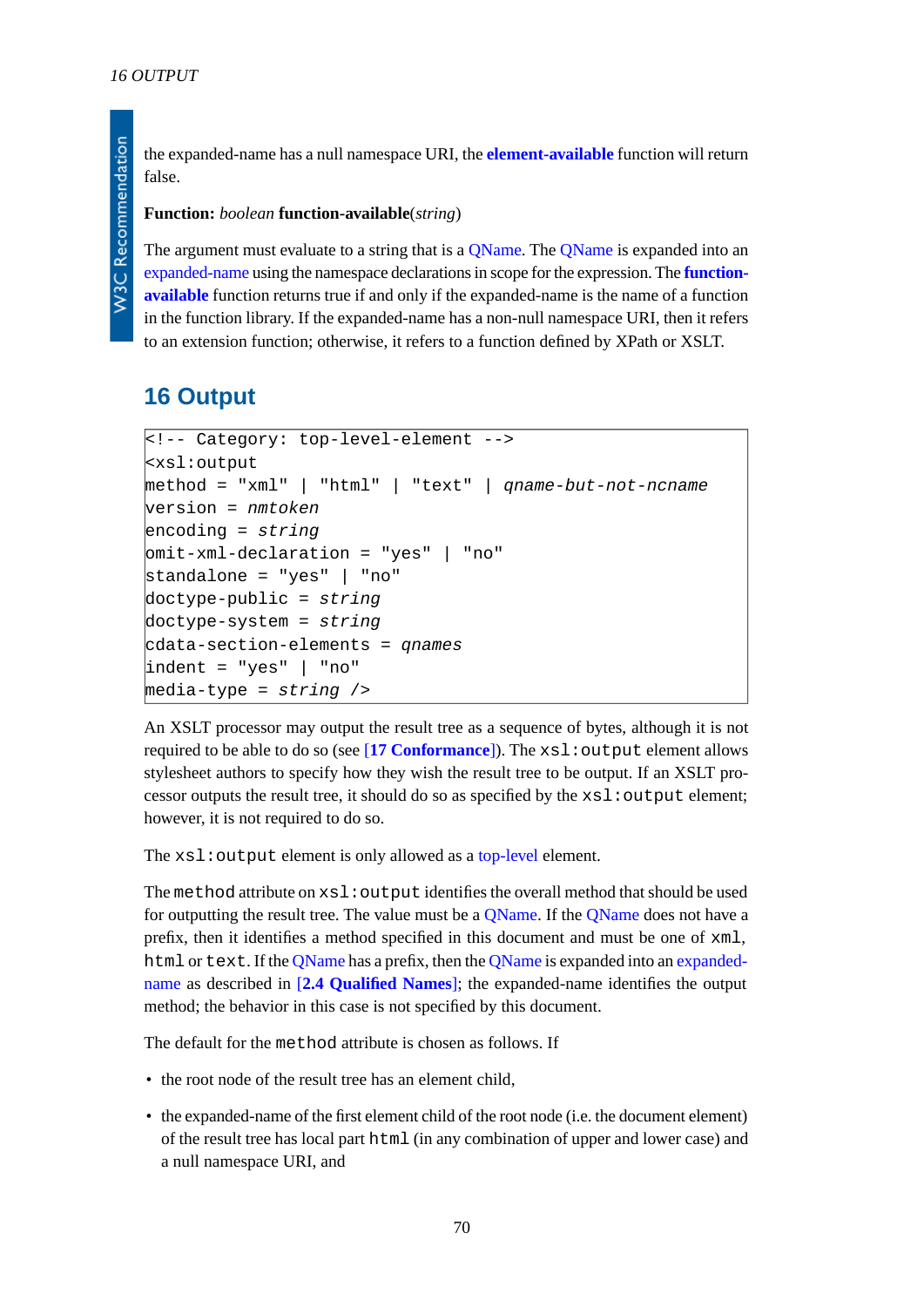• any text nodes preceding the first element child of the root node of the result tree contain only whitespace characters,

then the default output method is html; otherwise, the default output method is xml. The default output method should be used if there are no xsl: output elements or if none of the xsl:output elements specifies a value for the method attribute.

The other attributes on  $xsl:$  output provide parameters for the output method. The following attributes are allowed:

- version specifies the version of the output method
- indent specifies whether the XSLT processor may add additional whitespace when outputting the result tree; the value must be yes or no
- encoding specifies the preferred character encoding that the XSLT processor should use to encode sequences of characters as sequences of bytes; the value of the attribute should be treated case-insensitively; the value must contain only characters in the range #x21 to #x7E (i.e. printable ASCII characters); the value should either be a charset registered with the Internet Assigned Numbers Authority [\[IANA\]](#page-79-1), [\[RFC2278\]](#page-79-2) or start with X-
- media-type specifies the media type (MIME content type) of the data that results from outputting the result tree; the charset parameter should not be specified explicitly; instead, when the top-level media type is text, a charset parameter should be added according to the character encoding actually used by the output method
- doctype-system specifies the system identifier to be used in the document type declaration
- doctype-public specifies the public identifier to be used in the document type declaration
- omit-xml-declaration specifies whether the XSLT processor should output an XML declaration; the value must be yes or no
- standalone specifies whether the XSLT processor should output a standalone document declaration; the value must be yes or no
- cdata-section-elements specifies a list of the names of elements whose text node children should be output using CDATA sections

The detailed semantics of each attribute will be described separately for each output method for which it is applicable. If the semantics of an attribute are not described for an output method, then it is not applicable to that output method.

A stylesheet may contain multiple xsl:output elements and may include or import stylesheets that also contain xsl:output elements. All the xsl:output elements occurring in a stylesheet are merged into a single effective xsl:output element. For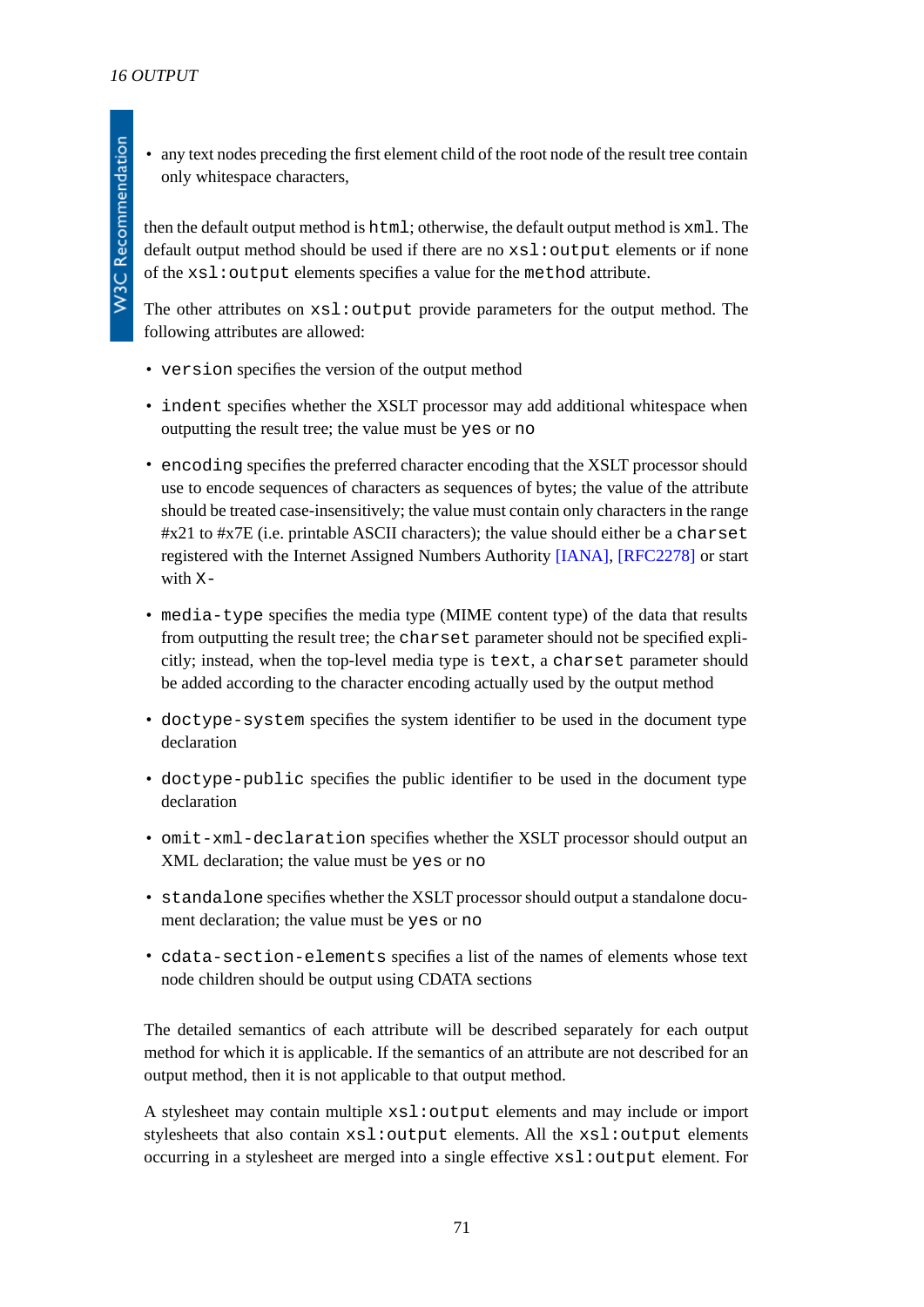W3C Recommendation

the cdata-section-elements attribute, the effective value is the union of the specified values. For other attributes, the effective value is the specified value with the highest [import precedence.](#page-13-0) It is an error if there is more than one such value for an attribute. An XSLT processor may signal the error; if it does not signal the error, if should recover by using the value that occurs last in the stylesheet. The values of attributes are defaulted after the xsl:output elements have been merged; different output methods may have different default values for an attribute.

## **16.1 XML Output Method**

The xml output method outputs the result tree as a well-formed XML external general parsed entity. If the root node of the result tree has a single element node child and no text node children, then the entity should also be a well-formed XML document entity. When the entity is referenced within a trivial XML document wrapper like this

```
<!DOCTYPE doc [
<!ENTITY e SYSTEM "entity-URI">
\geq<doc>&e;</doc>
```
where *entity-URI* is a URI for the entity, then the wrapper document as a whole should be a well-formed XML document conforming to the XML Namespaces Recommendation [\[XML Names\]](#page-78-2). In addition, the output should be such that if a new tree was constructed by parsing the wrapper as an XML document as specified in [**[3 Data Model](#page-15-0)**], and then removing the document element, making its children instead be children of the root node, then the new tree would be the same as the result tree, with the following possible exceptions:

- The order of attributes in the two trees may be different.
- The new tree may contain namespace nodes that were not present in the result tree.

**NOTE:**An XSLT processor may need to add namespace declarations in the course of outputting the result tree as XML.

If the XSLT processor generated a document type declaration because of the doctypesystem attribute, then the above requirements apply to the entity with the generated document type declaration removed.

The version attribute specifies the version of XML to be used for outputting the result tree. If the XSLT processor does not support this version of XML, it should use a version of XML that it does support. The version output in the XML declaration (if an XML declaration is output) should correspond to the version of XML that the processor used for outputting the result tree. The value of the version attribute should match the [Version-](http://www.w3.org/TR/REC-xml#NT-VersionNum)[Num](http://www.w3.org/TR/REC-xml#NT-VersionNum) production of the XML Recommendation [\[XML\]](#page-78-0). The default value is 1.0.

The encoding attribute specifies the preferred encoding to use for outputting the result tree. XSLT processors are required to respect values of UTF-8 and UTF-16. For other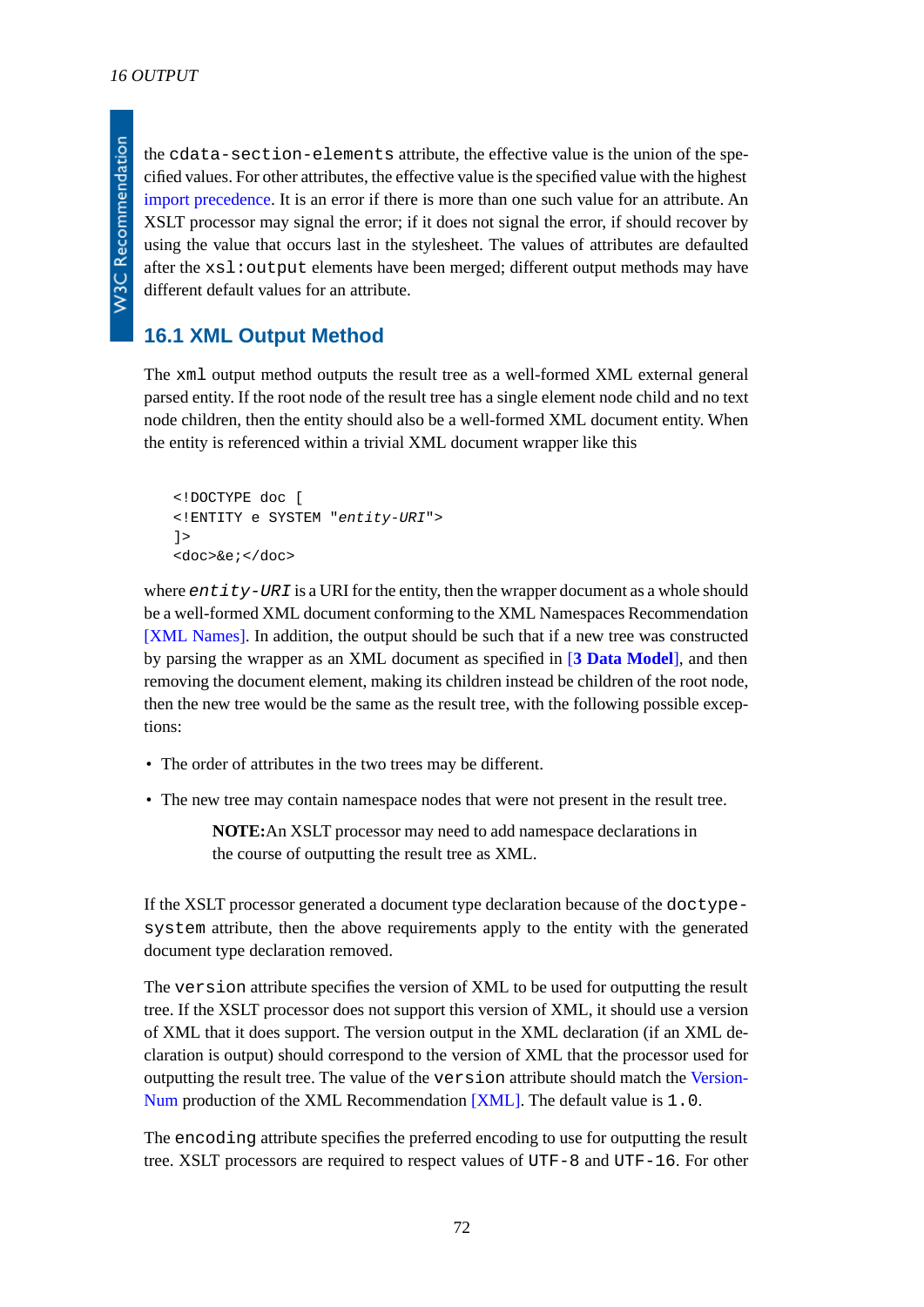values, if the XSLT processor does not support the specified encoding it may signal an error; if it does not signal an error it should use UTF-8 or UTF-16 instead. The XSLT processor must not use an encoding whose name does not match the [EncName](http://www.w3.org/TR/REC-xml#NT-EncName) production of the XML Recommendation [\[XML\].](#page-78-0) If no encoding attribute is specified, then the XSLT processor should use either UTF-8 or UTF-16. It is possible that the result tree will contain a character that cannot be represented in the encoding that the XSLT processor is using for output. In this case, if the character occurs in a context where XML recognizes character references (i.e. in the value of an attribute node or text node), then the character should be output as a character reference; otherwise (for example if the character occurs in the name of an element) the XSLT processor should signal an error.

If the indent attribute has the value yes, then the xml output method may output whitespace in addition to the whitespace in the result tree (possibly based on whitespace stripped from either the source document or the stylesheet) in order to indent the result nicely; if the indent attribute has the value no, it should not output any additional whitespace. The default value is no. The  $xml$  output method should use an algorithm to output additional whitespace that ensures that the result if whitespace were to be stripped from the output using the process described in [**[3.4 Whitespace Stripping](#page-16-0)**] with the set of whitespace-preserving elements consisting of just  $xsl:$  text would be the same when additional whitespace is output as when additional whitespace is not output.

**NOTE:**It is usually not safe to use indent="yes" with document types that include element types with mixed content.

The cdata-section-elements attribute contains a whitespace-separated list of [QName](http://www.w3.org/TR/REC-xml-names#NT-QName)s. Each [QName](http://www.w3.org/TR/REC-xml-names#NT-QName) is expanded into an expanded-name using the namespace declarations in effect on the  $xsl:$  output element in which the [QName](http://www.w3.org/TR/REC-xml-names#NT-QName) occurs; if there is a default namespace, it is used for [QName](http://www.w3.org/TR/REC-xml-names#NT-QName)s that do not have a prefix. The expansion is performed before the merging of multiple xsl:output elements into a single effective xsl:output element. If the expanded-name of the parent of a text node is a member of the list, then the text node should be output as a CDATA section. For example,

```
<xsl:output cdata-section-elements="example"/>
```
would cause a literal result element written in the stylesheet as

```
<example>&lt;foo></example>
```
#### or as

```
<example><![CDATA[<foo>]]></example>
```
to be output as

```
<example><![CDATA[<foo>]]></example>
```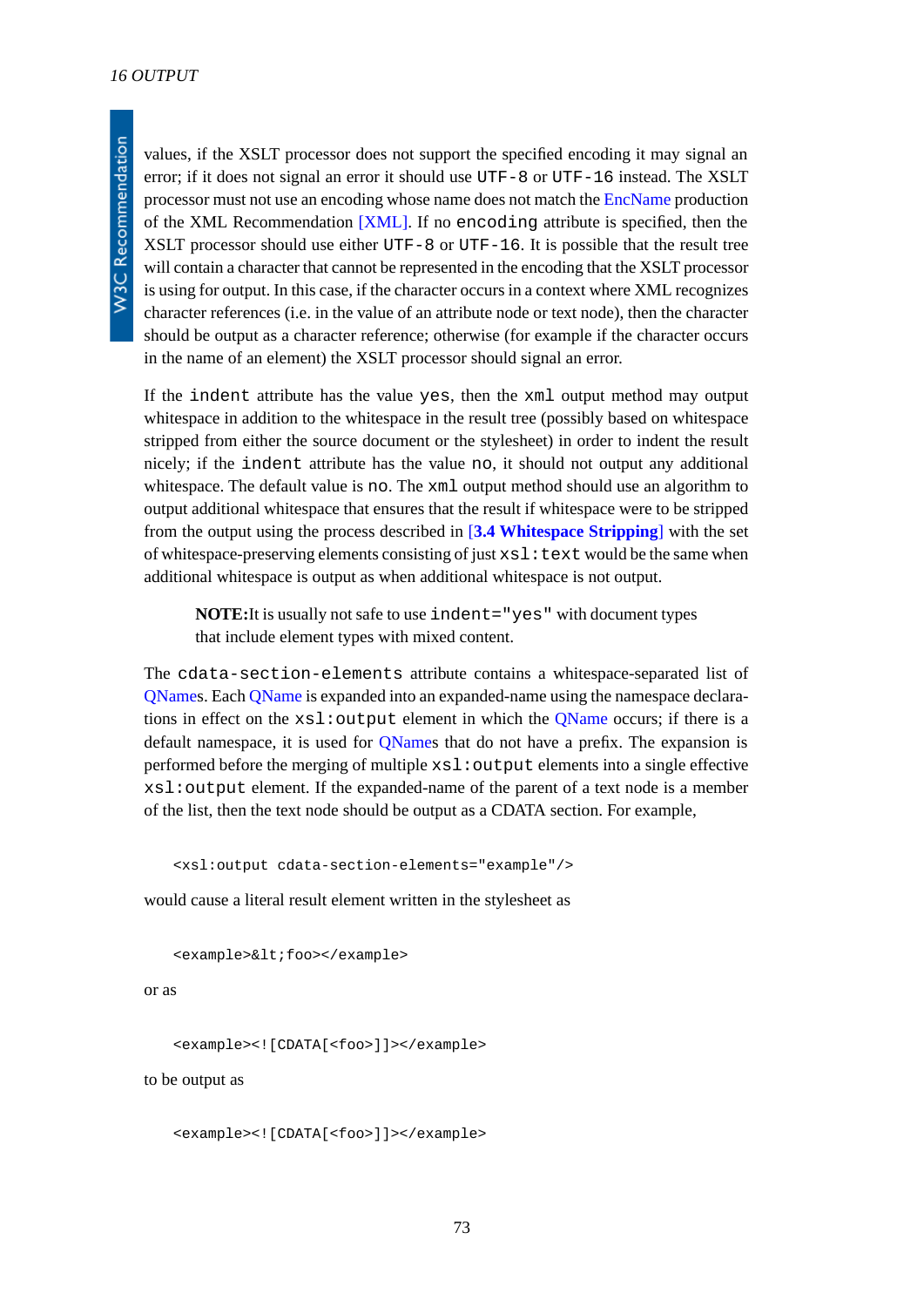If the text node contains the sequence of characters ]]>, then the currently open CDATA section should be closed following the ]] and a new CDATA section opened before the >. For example, a literal result element written in the stylesheet as

<example>]]&gt;</example>

would be output as

<example><![CDATA[]]]]><![CDATA[>]]></example>

If the text node contains a character that is not representable in the character encoding being used to output the result tree, then the currently open CDATA section should be closed before the character, the character should be output using a character reference or entity reference, and a new CDATA section should be opened for any further characters in the text node.

CDATA sections should not be used except for text nodes that the cdata-sectionelements attribute explicitly specifies should be output using CDATA sections.

The  $xml$  output method should output an XML declaration unless the omit- $xml-de$ claration attribute has the value yes. The XML declaration should include both version information and an encoding declaration. If the standalone attribute is specified, it should include a standalone document declaration with the same value as the value as the value of the standalone attribute. Otherwise, it should not include a standalone document declaration; this ensures that it is both a XML declaration (allowed at the beginning of a document entity) and a text declaration (allowed at the beginning of an external general parsed entity).

If the doctype-system attribute is specified, the xml output method should output a document type declaration immediately before the first element. The name following <!DOCTYPE should be the name of the first element. If doctype-public attribute is also specified, then the xml output method should output PUBLIC followed by the public identifier and then the system identifier; otherwise, it should output SYSTEM followed by the system identifier. The internal subset should be empty. The doctype-public attribute should be ignored unless the doctype-system attribute is specified.

The media-type attribute is applicable for the xml output method. The default value for the media-type attribute is text/xml.

### **16.2 HTML Output Method**

The html output method outputs the result tree as HTML; for example,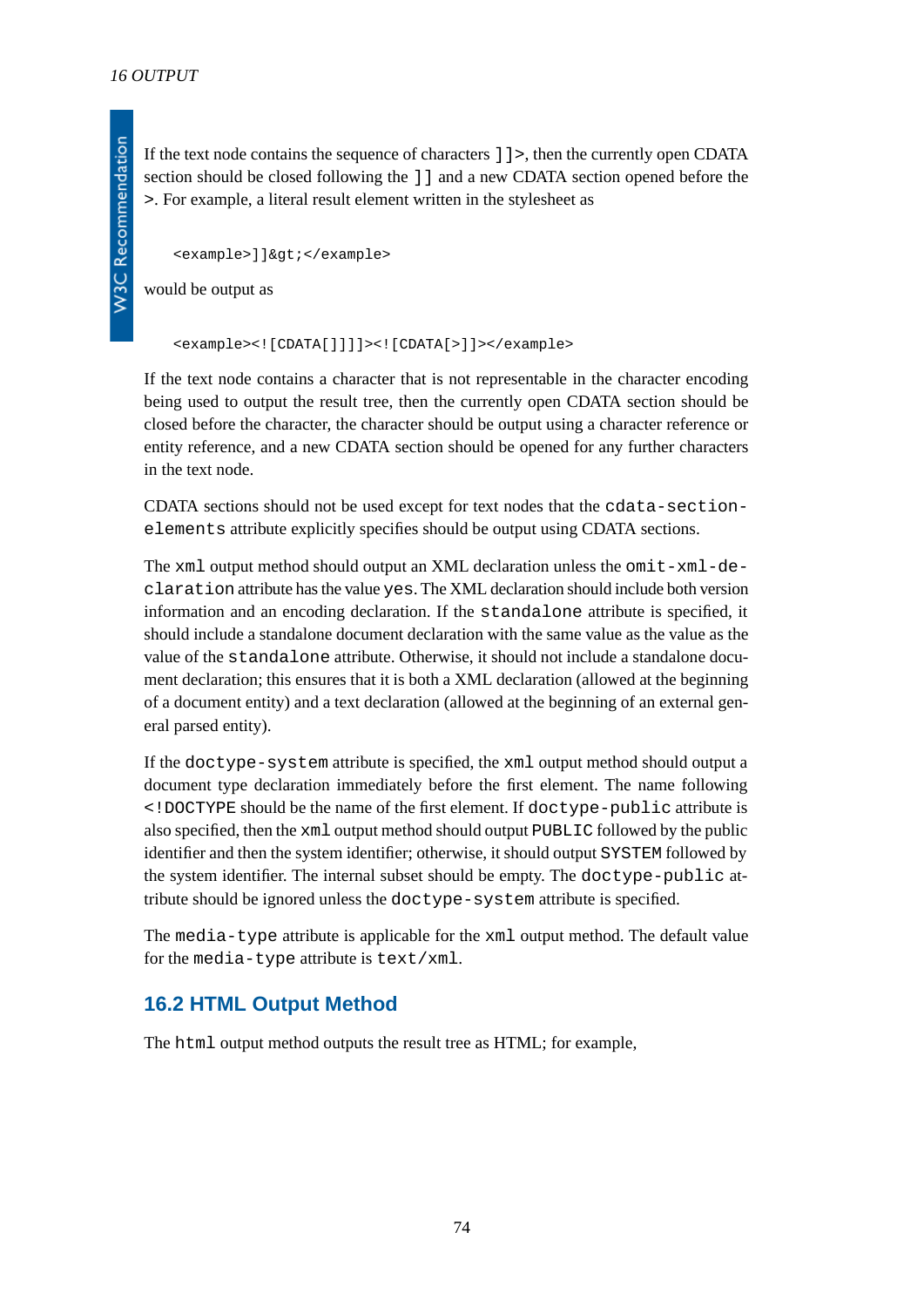```
<xsl:stylesheet version="1.0"
                 xmlns:xsl="http://www.w3.org/1999/XSL/Transform">
<xsl:output method="html"/>
<xsl:template match="/">
   <html>
   <xsl:apply-templates/>
   </html>
</xsl:template>
...
</xsl:stylesheet>
```
The version attribute indicates the version of the HTML. The default value is 4.0, which specifies that the result should be output as HTML conforming to the HTML 4.0 Recommendation [\[HTML\].](#page-79-0)

The html output method should not output an element differently from the xml output method unless the expanded-name of the element has a null namespace URI; an element whose expanded-name has a non-null namespace URI should be output as XML. If the expanded-name of the element has a null namespace URI, but the local part of the expanded-name is not recognized as the name of an HTML element, the element should output in the same way as a non-empty, inline element such as span.

The html output method should not output an end-tag for empty elements. For HTML 4.0, the empty elements are area, base, basefont, br, col, frame, hr, img, input, isindex, link, meta and param. For example, an element written as  $\langle b r \rangle$  or  $\langle b r \rangle$  </br> in the stylesheet should be output as <br>  $\langle b r \rangle$ .

The html output method should recognize the names of HTML elements regardless of case. For example, elements named br, BR or Br should all be recognized as the HTML br element and output without an end-tag.

The html output method should not perform escaping for the content of the script and style elements. For example, a literal result element written in the stylesheet as

<script>if (a &lt; b) foo()</script>

or

<script><![CDATA[if (a < b) foo()]]></script>

should be output as

<script>if (a < b) foo()</script>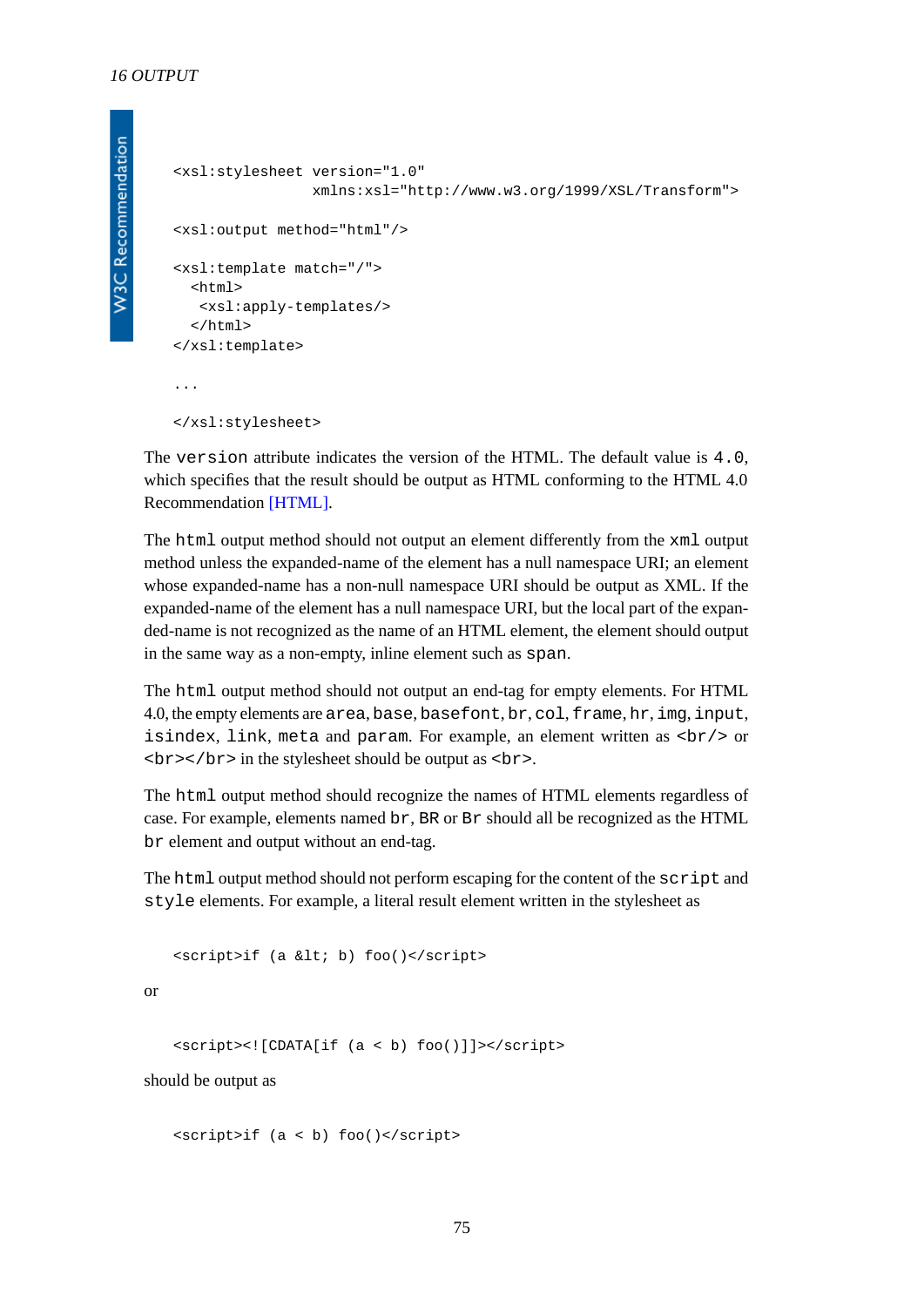The html output method should not escape < characters occurring in attribute values.

If the indent attribute has the value yes, then the html output method may add or remove whitespace as it outputs the result tree, so long as it does not change how an HTML user agent would render the output. The default value is yes.

The html output method should escape non-ASCII characters in URI attribute values using the method recommended in [Section B.2.1](http://www.w3.org/TR/REC-html40/appendix/notes.html#h-B.2.1) of the HTML 4.0 Recommendation.

The html output method may output a character using a character entity reference, if one is defined for it in the version of HTML that the output method is using.

The html output method should terminate processing instructions with > rather than ?>.

The html output method should output boolean attributes (that is attributes with only a single allowed value that is equal to the name of the attribute) in minimized form. For example, a start-tag written in the stylesheet as

```
<OPTION selected="selected">
```
should be output as

<OPTION selected>

The html output method should not escape a  $\&$  character occurring in an attribute value immediately followed by a  $\{$  character (see [Section B.7.1](http://www.w3.org/TR/REC-html40/appendix/notes.html#h-B.7.1.1) of the HTML 4.0 Recommendation). For example, a start-tag written in the stylesheet as

```
<BODY bgcolor='&amp;{{randomrbg}};'>
```
should be output as

```
<BODY bgcolor='&{randomrbg};'>
```
The encoding attribute specifies the preferred encoding to be used. If there is a HEAD element, then the html output method should add a META element immediately after the start-tag of the HEAD element specifying the character encoding actually used. For example,

```
<HEAD>
<META http-equiv="Content-Type" content="text/html; charset=EUC-JP">
...
```
It is possible that the result tree will contain a character that cannot be represented in the encoding that the XSLT processor is using for output. In this case, if the character occurs in a context where HTML recognizes character references, then the character should be output as a character entity reference or decimal numeric character reference; otherwise (for example, in a script or style element or in a comment), the XSLT processor should signal an error.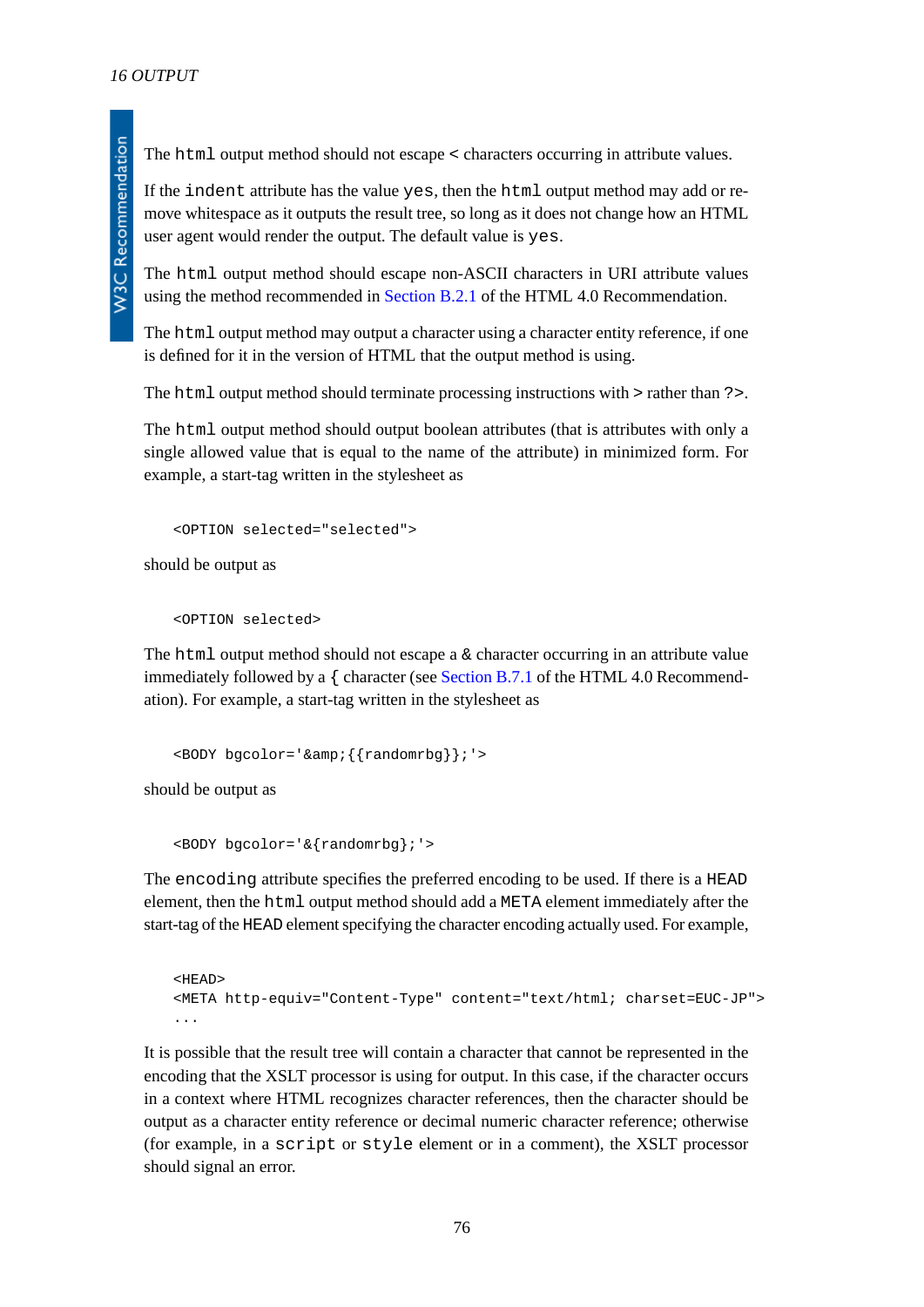If the doctype-public or doctype-system attributes are specified, then the html output method should output a document type declaration immediately before the first element. The name following <!DOCTYPE should be HTML or html. If the doctypepublic attribute is specified, then the output method should output PUBLIC followed by the specified public identifier; if the doctype-system attribute is also specified, it should also output the specified system identifier following the public identifier. If the doctype-system attribute is specified but the doctype-public attribute is not specified, then the output method should output SYSTEM followed by the specified system identifier.

The media-type attribute is applicable for the html output method. The default value is text/html.

### **16.3 Text Output Method**

The text output method outputs the result tree by outputting the string-value of every text node in the result tree in document order without any escaping.

The media-type attribute is applicable for the text output method. The default value for the media-type attribute is text/plain.

The encoding attribute identifies the encoding that the text output method should use to convert sequences of characters to sequences of bytes. The default is system-dependent. If the result tree contains a character that cannot be represented in the encoding that the XSLT processor is using for output, the XSLT processor should signal an error.

### **16.4 Disabling Output Escaping**

Normally, the  $x$ ml output method escapes  $\&$  and  $\&$  (and possibly other characters) when outputting text nodes. This ensures that the output is well-formed XML. However, it is sometimes convenient to be able to produce output that is almost, but not quite well-formed XML; for example, the output may include ill-formed sections which are intended to be transformed into well-formed XML by a subsequent non-XML aware process. For this reason, XSLT provides a mechanism for disabling output escaping. An  $xsl:value-of$ or xsl:text element may have a disable-output-escaping attribute; the allowed values are yes or no; the default is no; if the value is yes, then a text node generated by instantiating the xsl:value-of or xsl:text element should be output without any escaping. For example,

<xsl:text disable-output-escaping="yes">&lt;</xsl:text>

should generate the single character <.

It is an error for output escaping to be disabled for a text node that is used for something other than a text node in the result tree. Thus, it is an error to disable output escaping for an  $xsl:value-of$  or  $xsl:text$  element that is used to generate the string-value of a comment, processing instruction or attribute node; it is also an error to convert a [result](#page-52-0)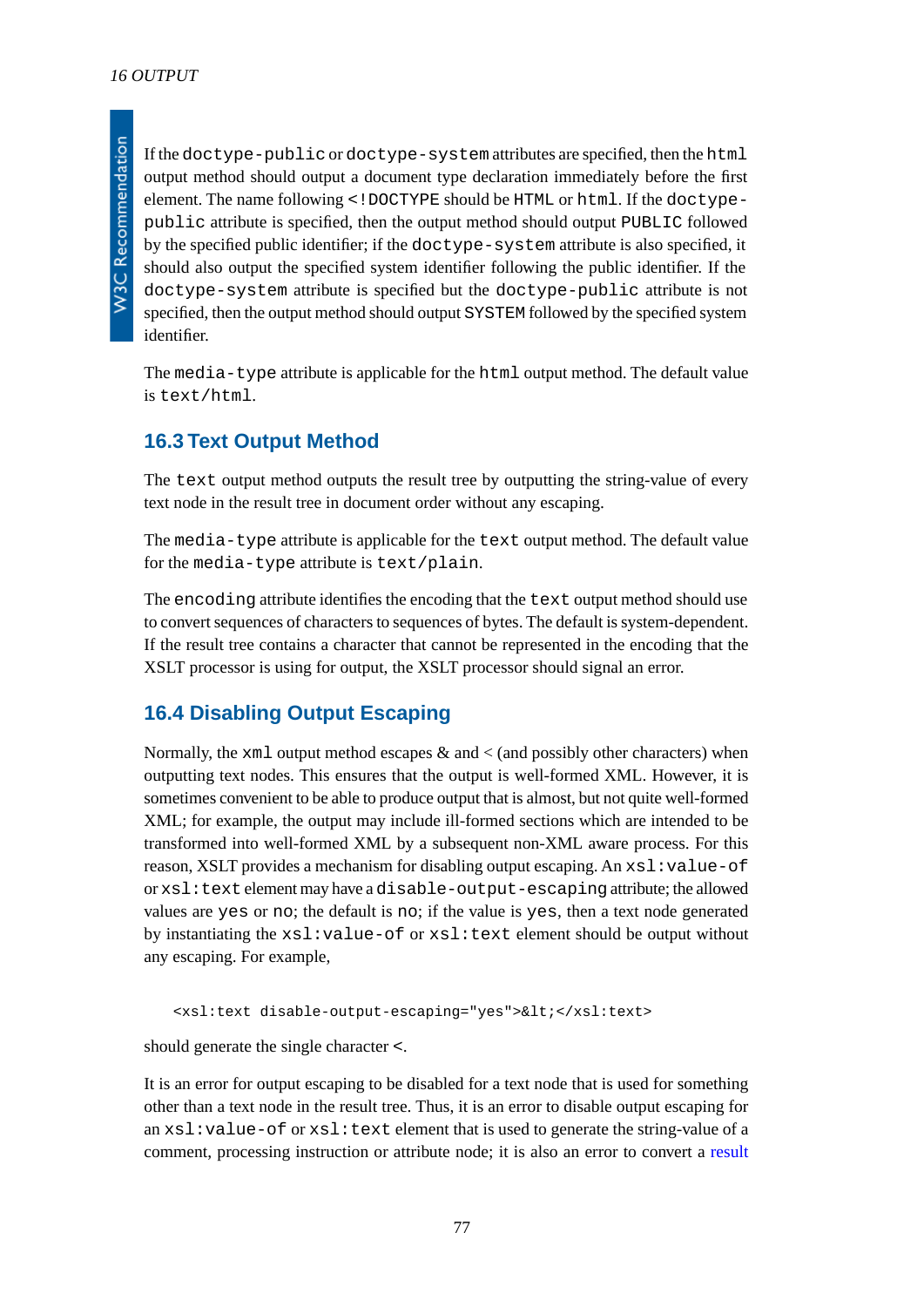The disable-output-escaping attribute may be used with the html output method as well as with the xml output method. The text output method ignores the disable-output-escaping attribute, since it does not perform any output escaping.

An XSLT processor will only be able to disable output escaping if it controls how the result tree is output. This may not always be the case. For example, the result tree may be used as the source tree for another XSLT transformation instead of being output. An XSLT processor is not required to support disabling output escaping. If an  $xsl:value-of$  or xsl:text specifies that output escaping should be disabled and the XSLT processor does not support this, the XSLT processor may signal an error; if it does not signal an error, it must recover by not disabling output escaping.

If output escaping is disabled for a character that is not representable in the encoding that the XSLT processor is using for output, then the XSLT processor may signal an error; if it does not signal an error, it must recover by not disabling output escaping.

Since disabling output escaping may not work with all XSLT processors and can result in XML that is not well-formed, it should be used only when there is no alternative.

# **17 Conformance**

A conforming XSLT processor must be able to use a stylesheet to transform a source tree into a result tree as specified in this document. A conforming XSLT processor need not be able to output the result in XML or in any other form.

**NOTE:**Vendors of XSLT processors are strongly encouraged to provide a way to verify that their processor is behaving conformingly by allowing the result tree to be output as XML or by providing access to the result tree through a standard API such as the DOM or SAX.

A conforming XSLT processor must signal any errors except for those that this document specifically allows an XSLT processor not to signal. A conforming XSLT processor may but need not recover from any errors that it signals.

A conforming XSLT processor may impose limits on the processing resources consumed by the processing of a stylesheet.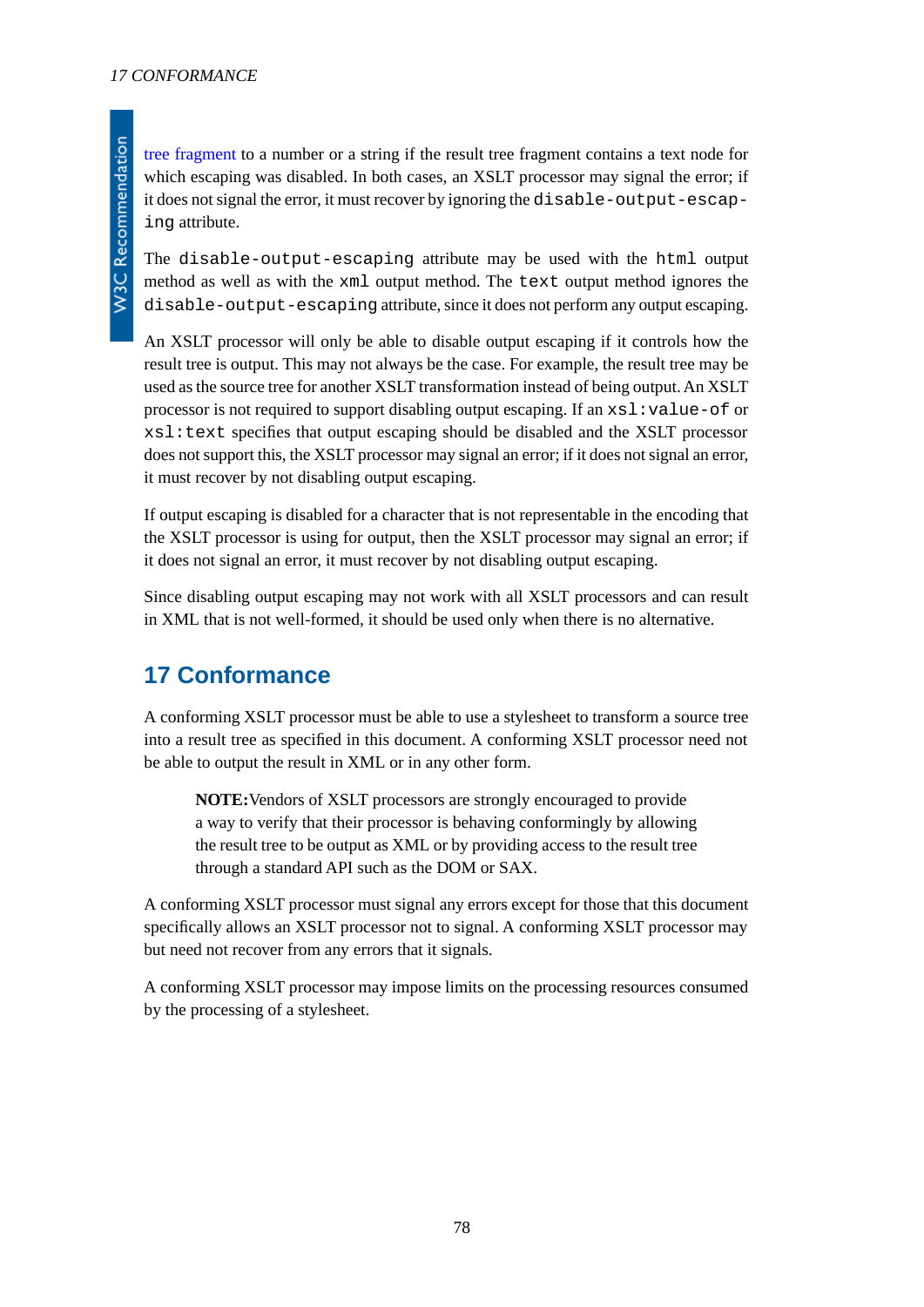# **18 Notation**

The specification of each XSLT-defined element type is preceded by a summary of its syntax in the form of a model for elements of that element type. The meaning of syntax summary notation is as follows:

- An attribute is required if and only if its name is in bold.
- The string that occurs in the place of an attribute value specifies the allowed values of the attribute. If this is surrounded by curly braces, then the attribute value is treated as an [attribute value template](#page-39-0), and the string occurring within curly braces specifies the allowed values of the result of instantiating the attribute value template. Alternative allowed values are separated by |. A quoted string indicates a value equal to that specific string. An unquoted, italicized name specifies a particular type of value.
- If the element is allowed not to be empty, then the element contains a comment specifying the allowed content. The allowed content is specified in a similar way to an element type declaration in XML; *template* means that any mixture of text nodes, literal result elements, extension elements, and XSLT elements from the instruction category is allowed; *top-level-elements* means that any mixture of XSLT elements from the toplevel-element category is allowed.
- The element is prefaced by comments indicating if it belongs to the instruction category or top-level-element category or both. The category of an element just affects whether it is allowed in the content of elements that allow a *template* or *toplevel-elements*.

# <span id="page-78-0"></span>**A References**

### **A.1 Normative References**

#### **XML**

World Wide Web Consortium. *Extensible Markup Language (XML) 1.0.* W3C Recommendation. See<http://www.w3.org/TR/1998/REC-xml-19980210>

#### **XML Names**

World Wide Web Consortium. *Namespaces in XML.* W3C Recommendation. See <http://www.w3.org/TR/REC-xml-names>

#### **XPath**

World Wide Web Consortium. *XML Path Language.* W3C Recommendation. See <http://www.w3.org/TR/xpath>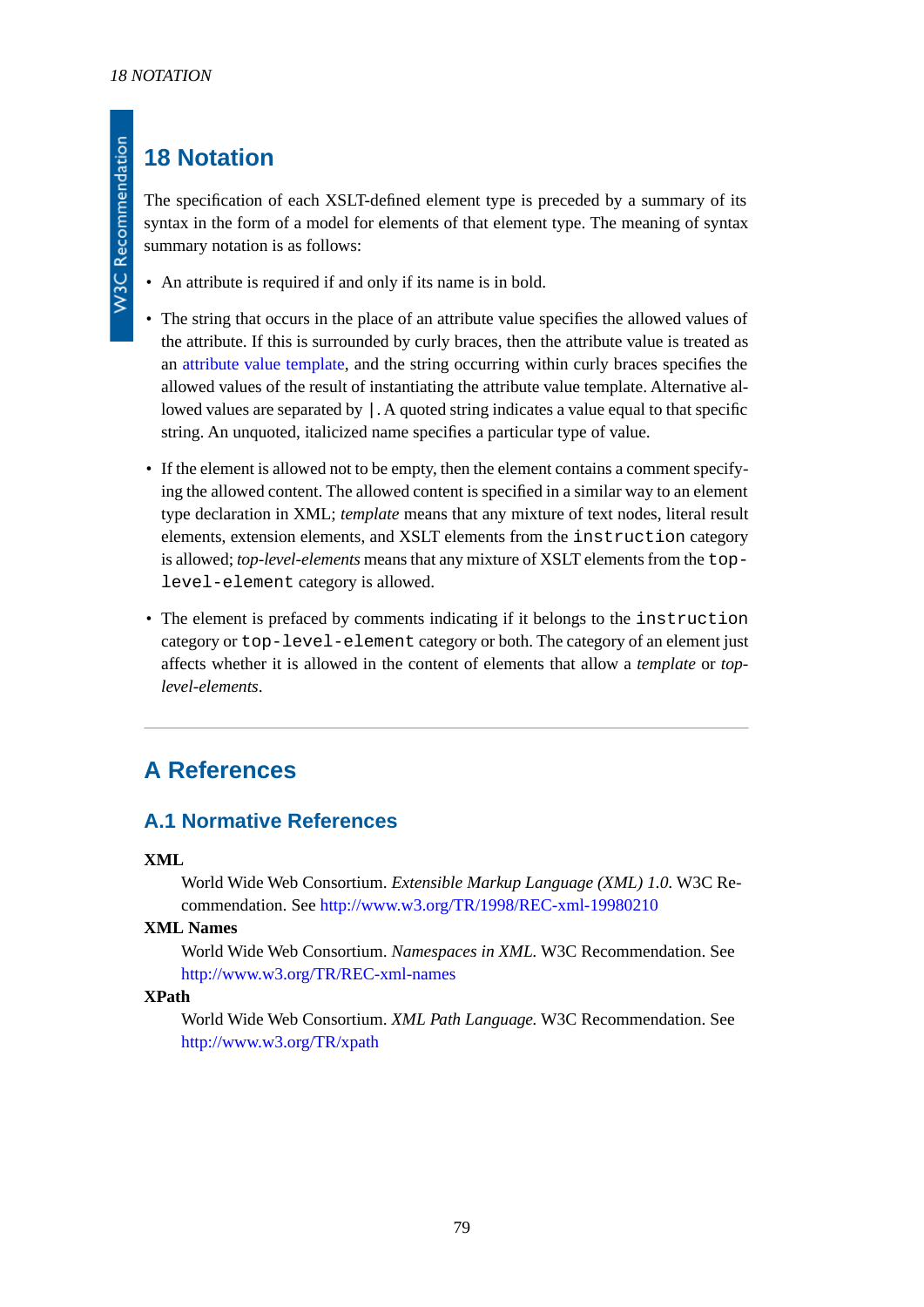### **A.2 Other References**

#### **CSS2**

**W3C Recommendation** 

World Wide Web Consortium. *Cascading Style Sheets, level 2 (CSS2)*. W3C Recommendation. See<http://www.w3.org/TR/1998/REC-CSS2-19980512>

#### **DSSSL**

International Organization for Standardization, International Electrotechnical Commission. *ISO/IEC 10179:1996. Document Style Semantics and Specification Language (DSSSL)*. International Standard.

#### <span id="page-79-0"></span>**HTML**

World Wide Web Consortium. *HTML 4.0 specification*. W3C Recommendation. See <http://www.w3.org/TR/REC-html40>

#### **IANA**

Internet Assigned Numbers Authority. *Character Sets*. See [ftp://ftp.isi.edu/in](ftp://ftp.isi.edu/in-notes/iana/assignments/character-sets)[notes/iana/assignments/character-sets.](ftp://ftp.isi.edu/in-notes/iana/assignments/character-sets)

#### **RFC2278**

N. Freed, J. Postel. *IANA Charset Registration Procedures*. IETF RFC 2278. See [http://www.ietf.org/rfc/rfc2278.txt.](http://www.ietf.org/rfc/rfc2278.txt)

#### **RFC2376**

E. Whitehead, M. Murata. *XML Media Types*. IETF RFC 2376. See [ht](http://www.ietf.org/rfc/rfc2376.txt)[tp://www.ietf.org/rfc/rfc2376.txt](http://www.ietf.org/rfc/rfc2376.txt).

#### **RFC2396**

T. Berners-Lee, R. Fielding, and L. Masinter. *Uniform Resource Identifiers (URI): Generic Syntax*. IETF RFC 2396. See <http://www.ietf.org/rfc/rfc2396.txt>.

#### <span id="page-79-1"></span>**UNICODE TR10**

Unicode Consortium. *Unicode Technical Report #10. Unicode Collation Algorithm*. Unicode Technical Report. See [http://www.unicode.org/unicode/reports/tr10/in](http://www.unicode.org/unicode/reports/tr10/index.html)[dex.html.](http://www.unicode.org/unicode/reports/tr10/index.html)

#### **XHTML**

World Wide Web Consortium. *XHTML 1.0: The Extensible HyperText Markup Language.* W3C Proposed Recommendation. See<http://www.w3.org/TR/xhtml1>

#### **XPointer**

World Wide Web Consortium. *XML Pointer Language (XPointer).* W3C Working Draft. See<http://www.w3.org/TR/xptr>

#### **XML Stylesheet**

World Wide Web Consortium. *Associating stylesheets with XML documents.* W3C Recommendation. See <http://www.w3.org/TR/xml-stylesheet>

#### **XSL**

World Wide Web Consortium. *Extensible Stylesheet Language (XSL).*W3C Working Draft. See<http://www.w3.org/TR/WD-xsl>

### **B Element Syntax Summary**

```
<!-- Category: instruction -->
<xsl:apply-imports />
```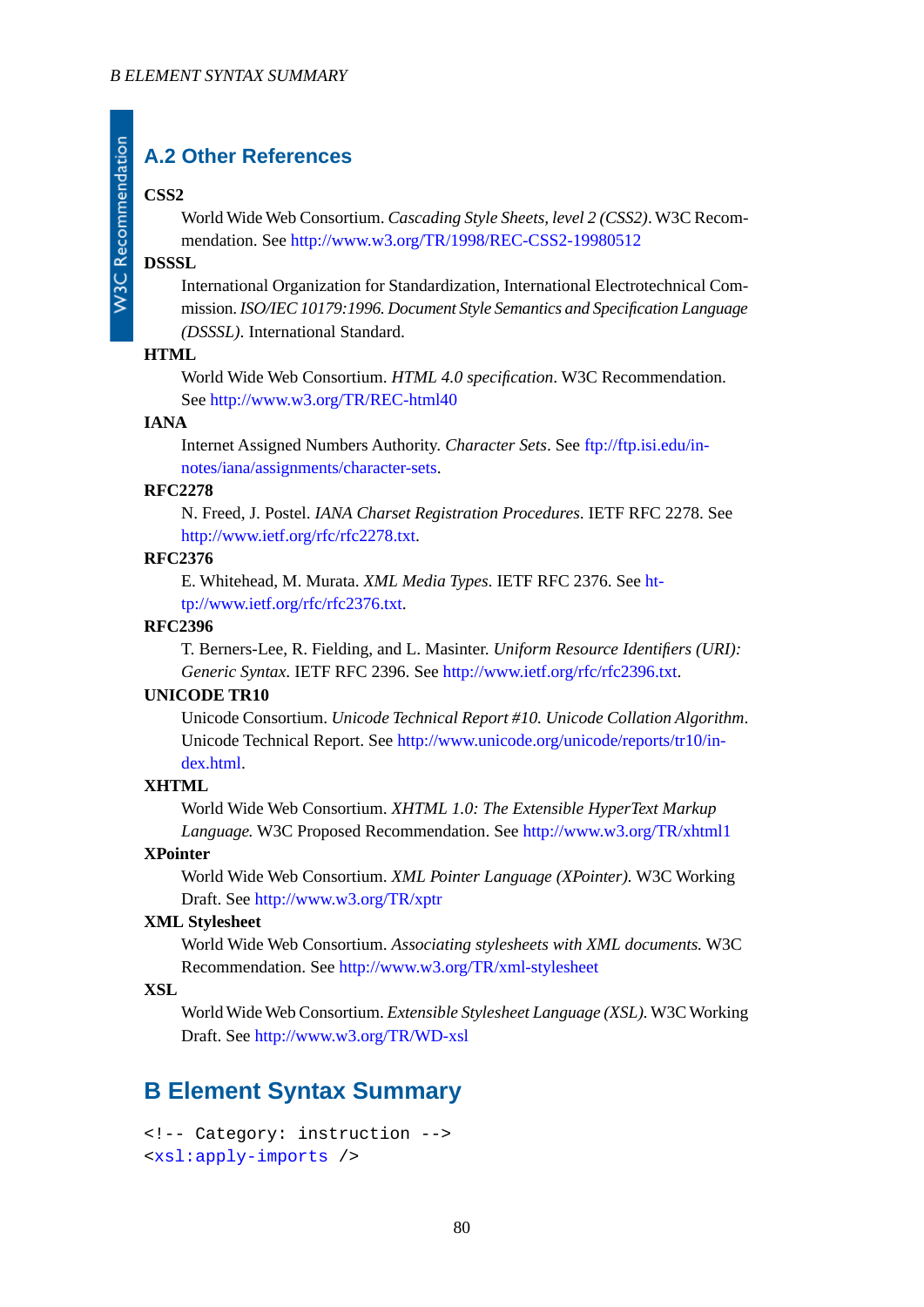#### *B ELEMENT SYNTAX SUMMARY*

```
W3C Recommendation
  <!-- Category: instruction -->
   <xsl:apply-templates
   select = node-set-expression
   mode = qname>
      <!-- Content: (xsl:sort | xsl:with-param)* -->
   </xsl:apply-templates>
   <!-- Category: instruction -->
   <xsl:attribute
   name = { qname }
   namespace = { uri-reference }>
      <!-- Content: template -->
   </xsl:attribute>
   <!-- Category: top-level-element -->
   <xsl:attribute-set
   name = qname
   use-attribute-sets = qnames>
      <!-- Content: xsl:attribute* -->
   </xsl:attribute-set>
   <!-- Category: instruction -->
   <xsl:call-template
   name = qname>
      <!-- Content: xsl:with-param* -->
   </xsl:call-template>
   <!-- Category: instruction -->
   <xsl:choose>
      <!-- Content: (xsl:when+, xsl:otherwise?) -->
   </xsl:choose>
   <!-- Category: instruction -->
   <xsl:comment>
      <!-- Content: template -->
   </xsl:comment>
   <!-- Category: instruction -->
   <xsl:copy
   use-attribute-sets = qnames>
      <!-- Content: template -->
   </xsl:copy>
   <!-- Category: instruction -->
   <xsl:copy-of
   select = expression />
   <!-- Category: top-level-element -->
```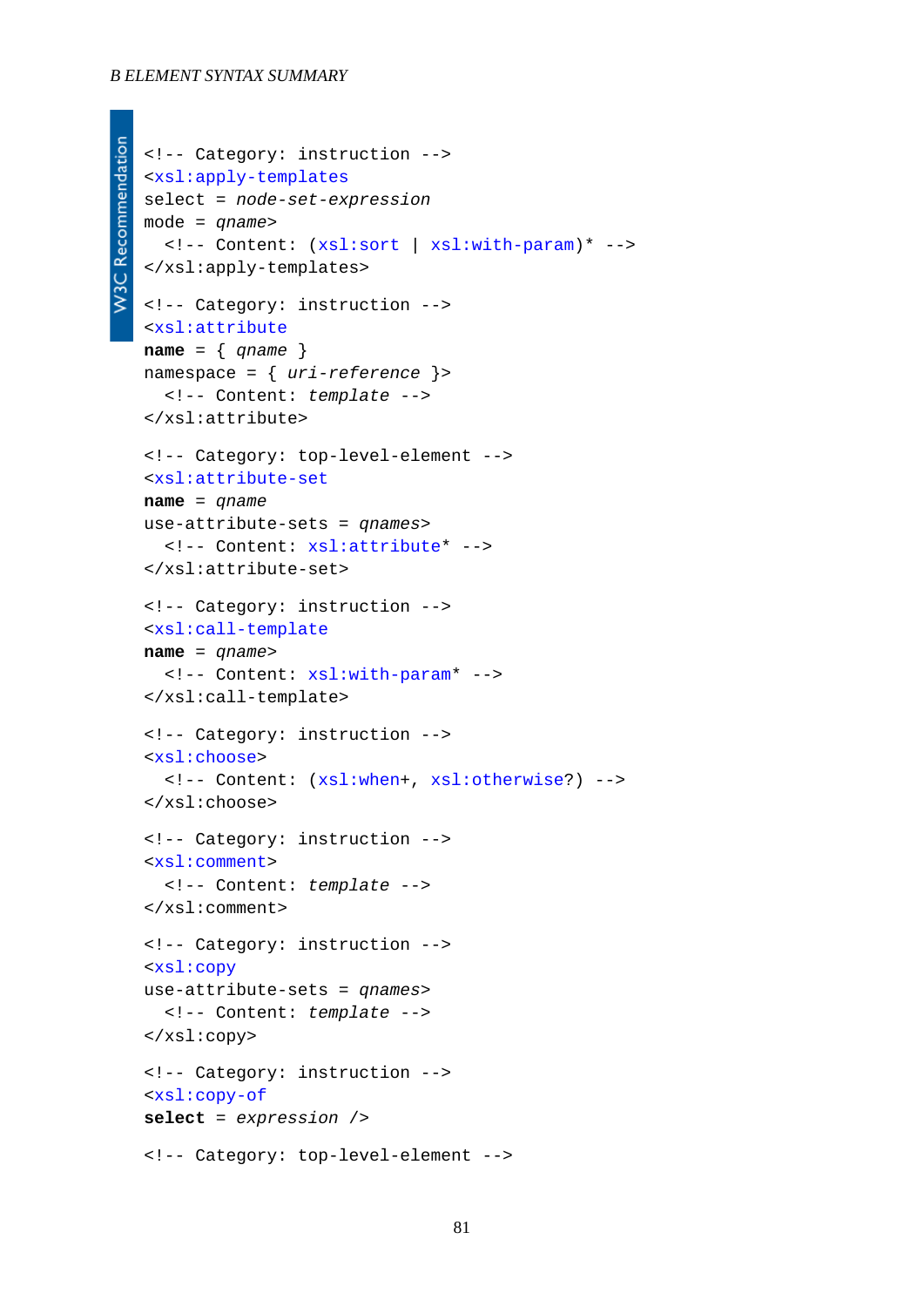#### *B ELEMENT SYNTAX SUMMARY*

```
W3C Recommendation
```

```
<xsl:decimal-format
name = qname
decimal-separator = char
grouping-separator = char
infinity = string
minus-sign = char
NaN = string
percent = char
per-mille = char
zero-digit = char
digit = char
pattern-separator = char />
<!-- Category: instruction -->
<xsl:element
name = { qname }
namespace = { uri-reference }
use-attribute-sets = qnames>
   <!-- Content: template -->
</xsl:element>
<!-- Category: instruction -->
<xsl:fallback>
   <!-- Content: template -->
</xsl:fallback>
<!-- Category: instruction -->
<xsl:for-each
select = node-set-expression>
   <!-- Content: (xsl:sort*, template) -->
</xsl:for-each>
<!-- Category: instruction -->
<xsl:if
test = boolean-expression>
   <!-- Content: template -->
\langle xsl:if\rangle<xsl:import
href = uri-reference />
<!-- Category: top-level-element -->
<xsl:include
href = uri-reference />
<!-- Category: top-level-element -->
<xsl:key
name = qname
```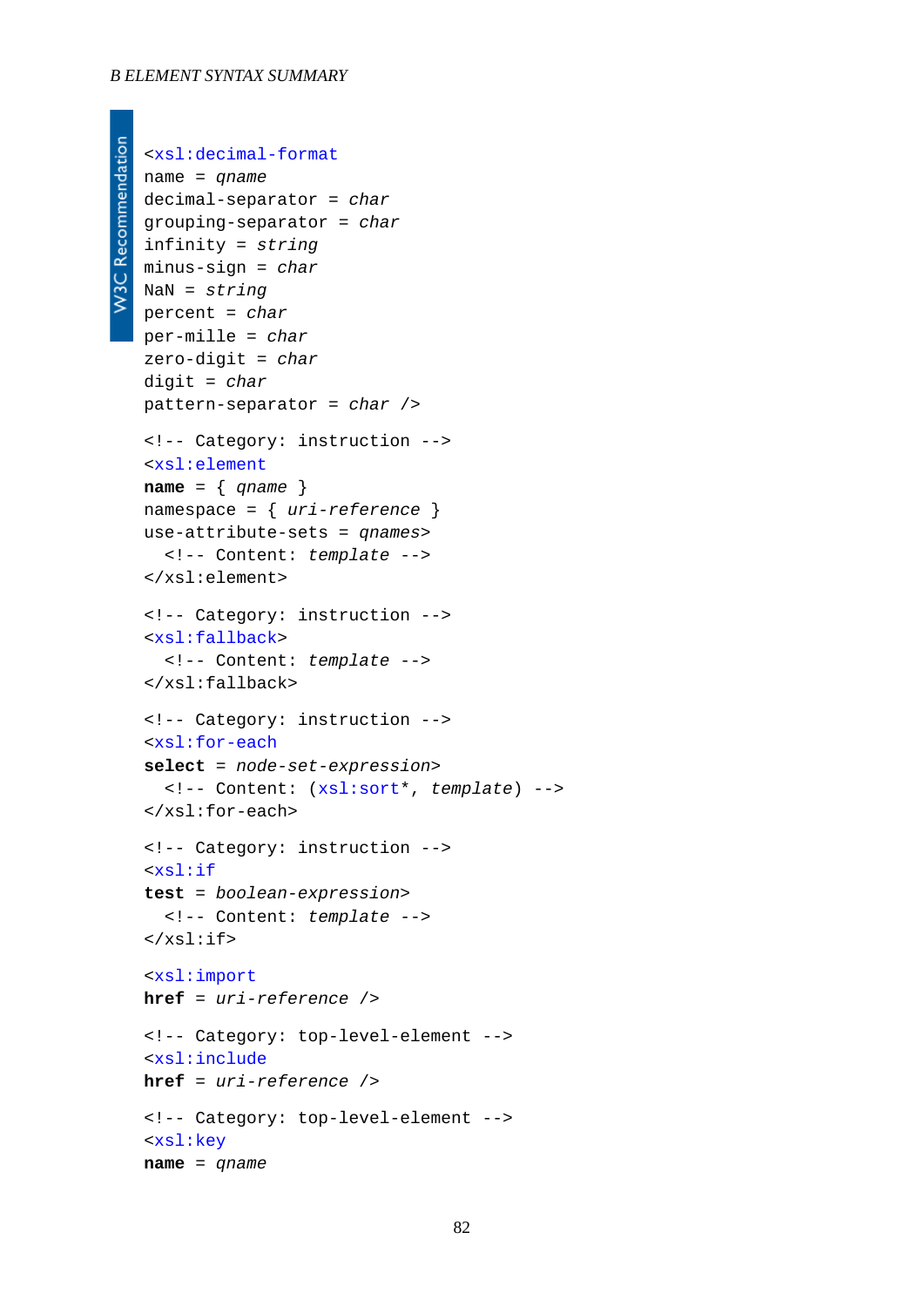```
match = pattern
use = expression />
<!-- Category: instruction -->
<xsl:message
terminate = "yes" | "no">
   <!-- Content: template -->
</xsl:message>
<!-- Category: top-level-element -->
<xsl:namespace-alias
stylesheet-prefix = prefix | "#default"
result-prefix = prefix | "#default" />
<!-- Category: instruction -->
<xsl:number
level = "single" | "multiple" | "any"
count = pattern
from = pattern
value = number-expression
format = { string }
lang = { nmtoken }
letter-value = \{ "alphabetic" | "traditional" \}grouping-separator = { char }
grouping-size = { number } />
<xsl:otherwise>
   <!-- Content: template -->
</xsl:otherwise>
<!-- Category: top-level-element -->
<xsl:output
method = "xml" | "html" | "text" | qname-but-not-ncname
version = nmtoken
encoding = string
omit-xml-declaration = "yes" | "no"
standalone = "yes" | "no"
doctype-public = string
doctype-system = string
cdata-section-elements = qnames
indent = "yes" | "no"
media-type = string />
<!-- Category: top-level-element -->
<xsl:param
name = qname
select = expression>
```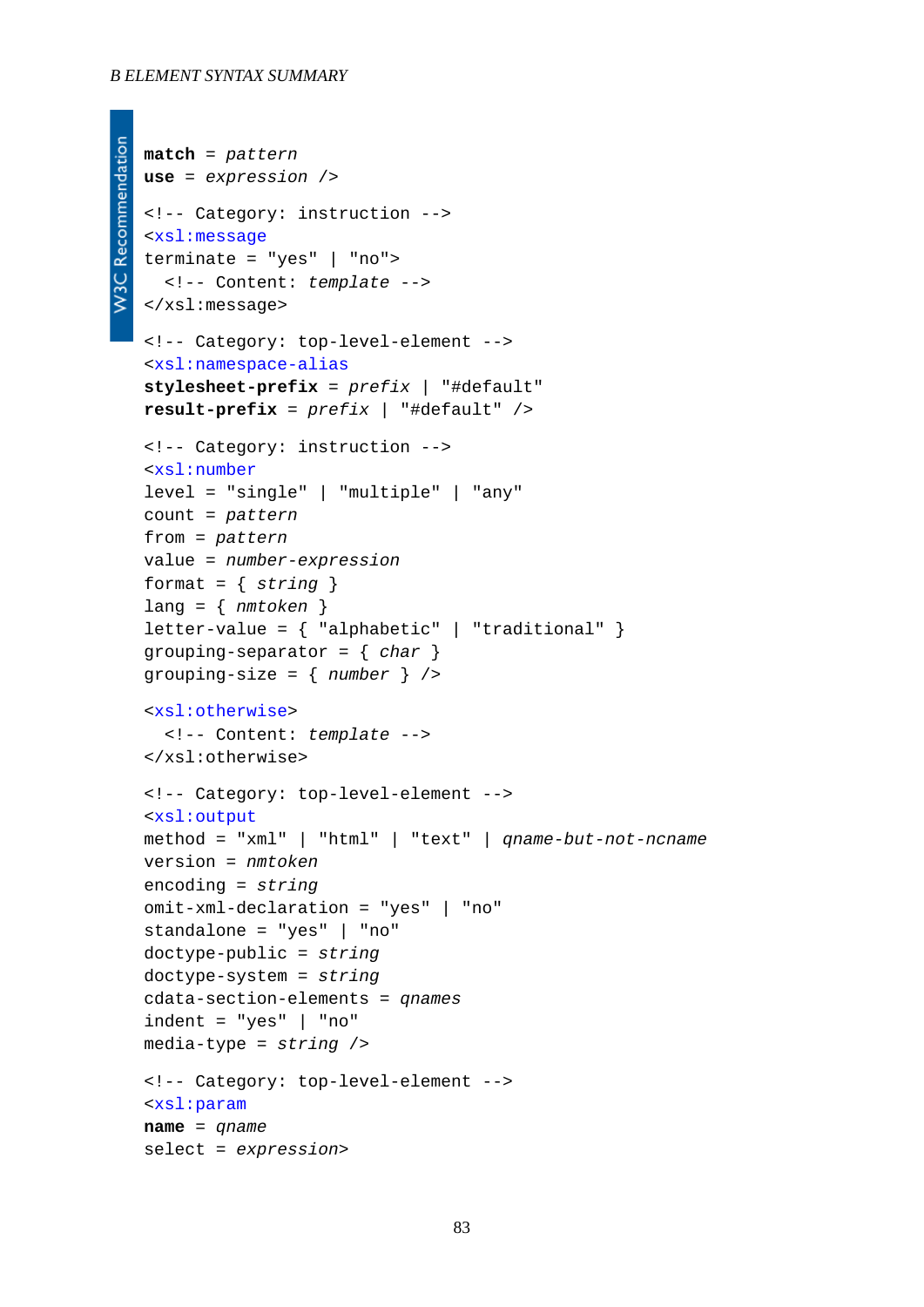#### *B ELEMENT SYNTAX SUMMARY*

```
W3C Recommendation
      <!-- Content: template -->
   </xsl:param>
   <!-- Category: top-level-element -->
   <xsl:preserve-space
   elements = tokens />
   <!-- Category: instruction -->
   <xsl:processing-instruction
   name = { ncname }>
      <!-- Content: template -->
   </xsl:processing-instruction>
   <xsl:sort
   select = string-expression
   lang = { nmtoken }
   data-type = { "text" | "number" | qname-but-not-ncname }
   order = { "ascending" | "descending" }
   case-order = \{ "upper-first" | "lower-first" } />
   <!-- Category: top-level-element -->
   <xsl:strip-space
   elements = tokens />
   <xsl:stylesheet
   id = id
   extension-element-prefixes = tokens
   exclude-result-prefixes = tokens
   version = number>
      <!-- Content: (xsl:import*, top-level-elements) -->
   </xsl:stylesheet>
   <!-- Category: top-level-element -->
   <xsl:template
   match = pattern
   name = qname
   priority = number
   mode = qname>
      <!-- Content: (xsl:param*, template) -->
   </xsl:template>
   <!-- Category: instruction -->
   <xsl:text
   disable-output-escaping = "yes" | "no">
      <!-- Content: #PCDATA -->
   </xsl:text>
   <xsl:transform
```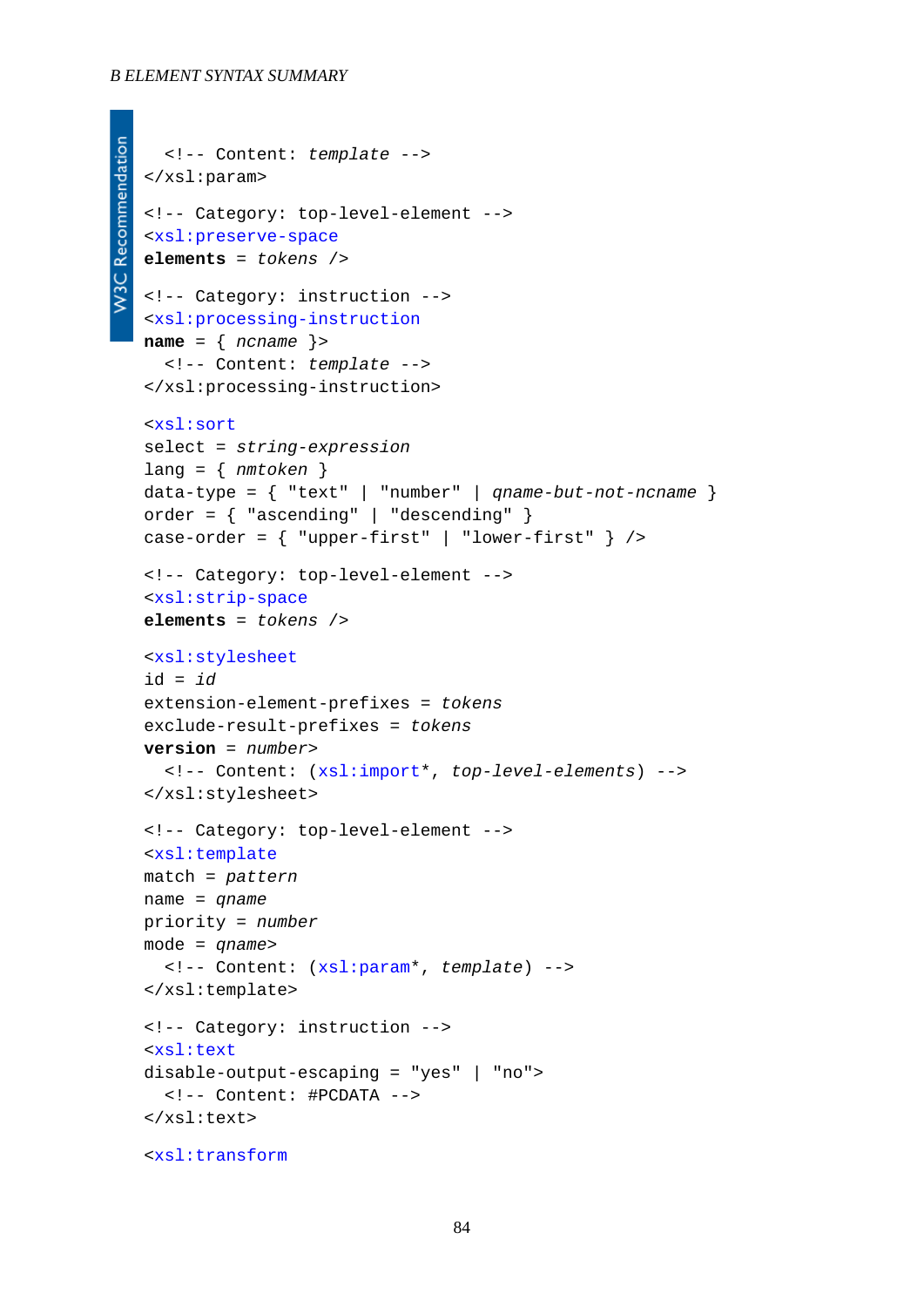```
W3C Recommendation
```

```
id = id
extension-element-prefixes = tokens
exclude-result-prefixes = tokens
version = number>
   <!-- Content: (xsl:import*, top-level-elements) -->
</xsl:transform>
<!-- Category: instruction -->
<xsl:value-of
select = string-expression
disable-output-escaping = "yes" | "no" />
<!-- Category: top-level-element -->
<!-- Category: instruction -->
<xsl:variable
name = qname
select = expression>
   <!-- Content: template -->
</xsl:variable>
<xsl:when
test = boolean-expression>
   <!-- Content: template -->
</xsl:when>
<xsl:with-param
name = qname
select = expression>
   <!-- Content: template -->
```

```
</xsl:with-param>
```
### **C DTD Fragment for XSLT Stylesheets (Non-Normative)**

**NOTE:**This DTD Fragment is not normative because XML 1.0 DTDs do not support XML Namespaces and thus cannot correctly describe the allowed structure of an XSLT stylesheet.

The following entity can be used to construct a DTD for XSLT stylesheets that create instances of a particular result DTD. Before referencing the entity, the stylesheet DTD must define a result-elements parameter entity listing the allowed result element types. For example:

```
<!ENTITY % result-elements "
   | fo:inline-sequence
   | fo:block
"
```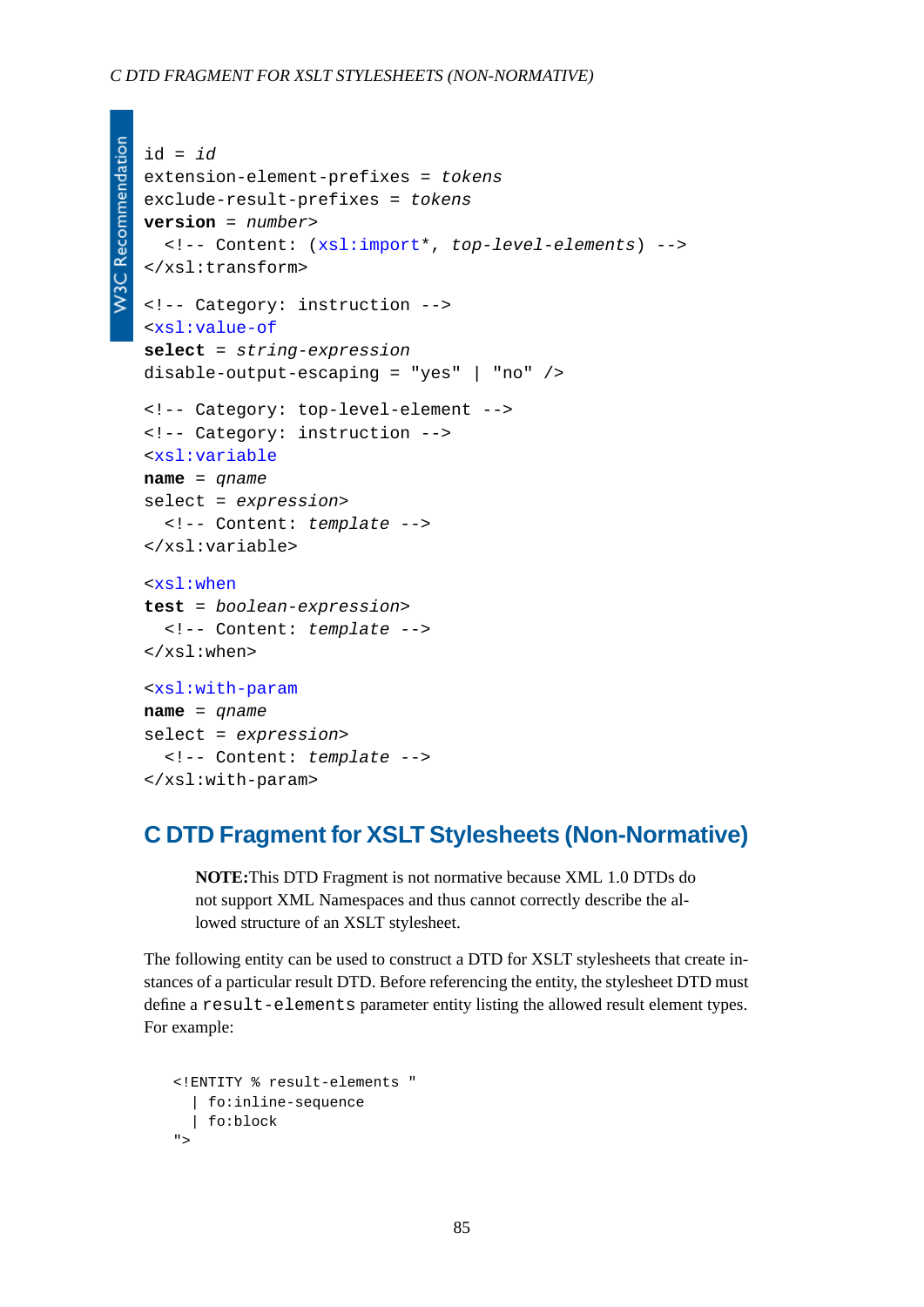**W3C Recommendation** 

Such result elements should be declared to have  $xs1:use-attribute-sets$  and xsl:extension-element-prefixes attributes. The following entity declares the result-element-atts parameter for this purpose. The content that XSLT allows for result elements is the same as it allows for the XSLT elements that are declared in the following entity with a content model of  $\texttt{\$template}$ . The DTD may use a more restrictive content model than %template; to reflect the constraints of the result DTD.

The DTD may define the non-xsl-top-level parameter entity to allow additional top-level elements from namespaces other than the XSLT namespace.

The use of the  $xsl:$  prefix in this DTD does not imply that XSLT stylesheets are required to use this prefix. Any of the elements declared in this DTD may have attributes whose name starts with xmlns: or is equal to xmlns in addition to the attributes declared in this DTD.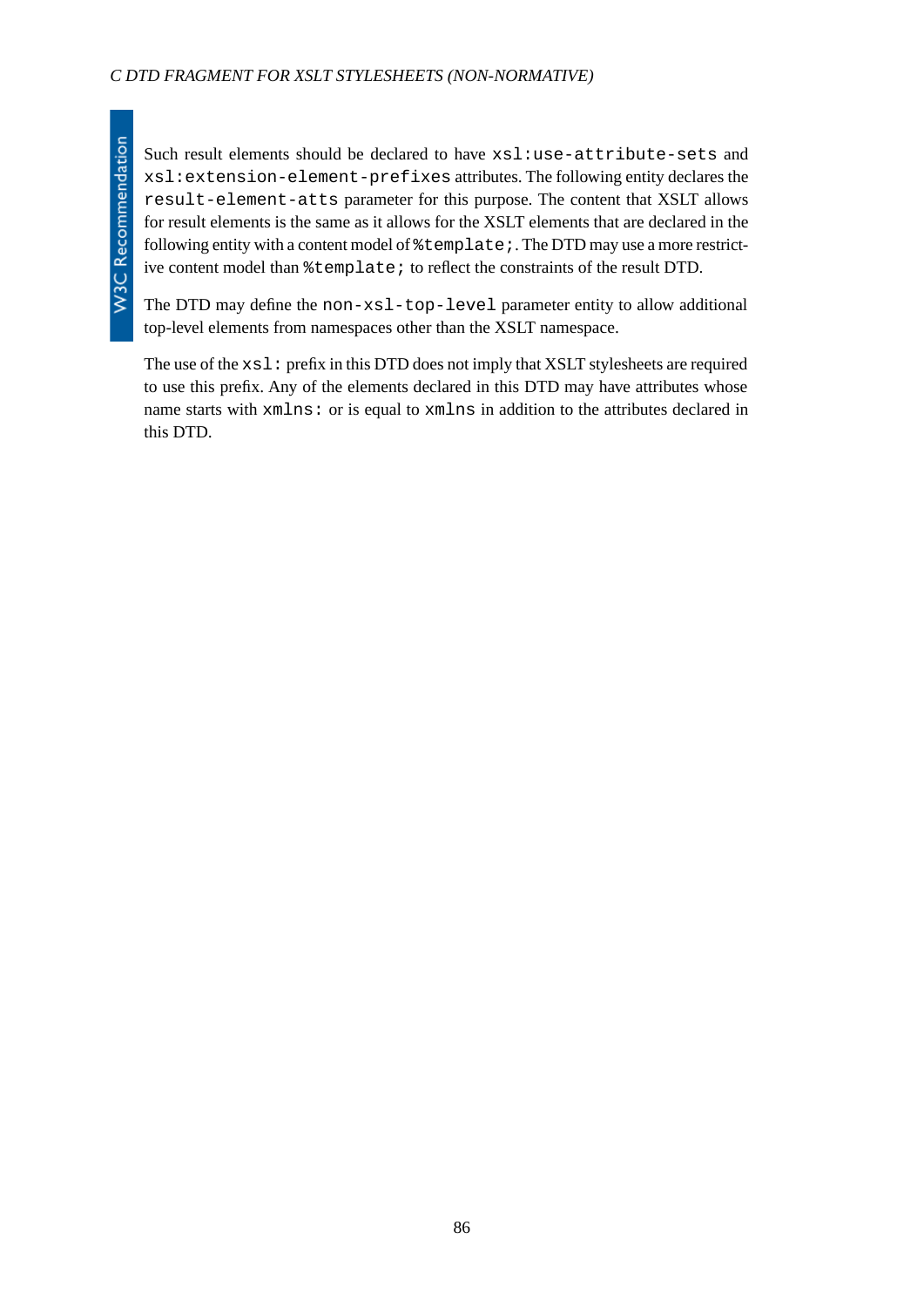<!ENTITY % char-instructions "

W3C Recommendation

```
 | xsl:apply-templates
   | xsl:call-template
  | xsl:apply-imports
   | xsl:for-each
   | xsl:value-of
   | xsl:copy-of
   | xsl:number
   | xsl:choose
   | xsl:if
   | xsl:text
   | xsl:copy
   | xsl:variable
   | xsl:message
   | xsl:fallback
">
<!ENTITY % instructions "
  %char-instructions;
   | xsl:processing-instruction
   | xsl:comment
   | xsl:element
   | xsl:attribute
">
<!ENTITY % char-template "
 (#PCDATA
  %char-instructions;)*
">
<!ENTITY % template "
 (#PCDATA
  %instructions;
  %result-elements;)*
">
<!-- Used for the type of an attribute value that is a URI reference.-->
<!ENTITY % URI "CDATA">
<!-- Used for the type of an attribute value that is a pattern.-->
<!ENTITY % pattern "CDATA">
<!-- Used for the type of an attribute value that is an
      attribute value template.-->
<!ENTITY % avt "CDATA">
<!-- Used for the type of an attribute value that is a QName; the prefix
      gets expanded by the XSLT processor. -->
<!ENTITY % qname "NMTOKEN">
<!-- Like qname but a whitespace-separated list of QNames. -->
<!ENTITY % qnames "NMTOKENS">
```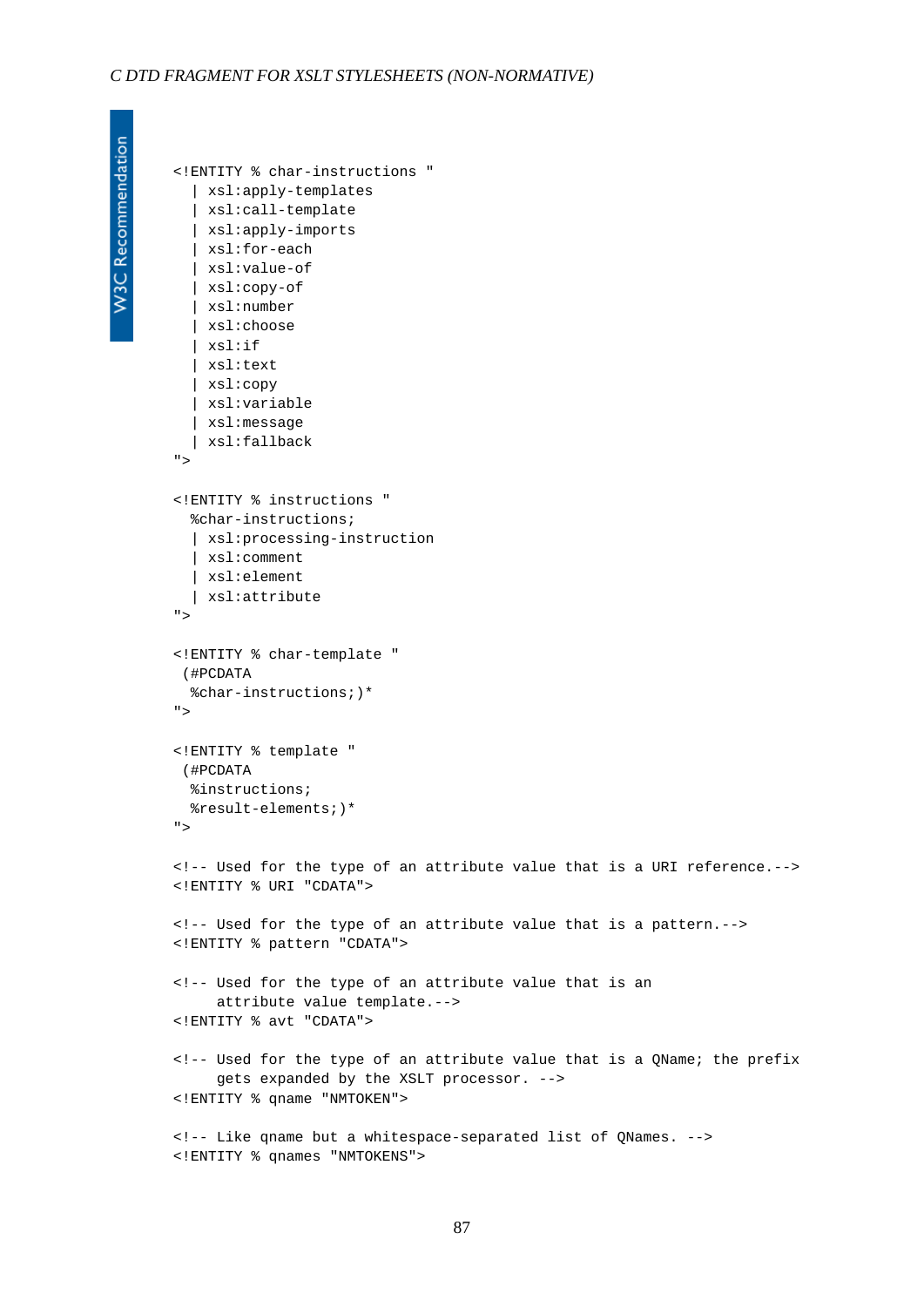```
<!-- Used for the type of an attribute value that is an expression.-->
<!ENTITY % expr "CDATA">
<!-- Used for the type of an attribute value that consists
      of a single character.-->
<!ENTITY % char "CDATA">
<!-- Used for the type of an attribute value that is a priority. -->
<!ENTITY % priority "NMTOKEN">
<!ENTITY % space-att "xml:space (default|preserve) #IMPLIED">
<!-- This may be overridden to customize the set of elements allowed
at the top-level. -->
<!ENTITY % non-xsl-top-level "">
<!ENTITY % top-level "
 (xsl:import*,
   (xsl:include
   | xsl:strip-space
   | xsl:preserve-space
   | xsl:output
   | xsl:key
   | xsl:decimal-format
   | xsl:attribute-set
   | xsl:variable
   | xsl:param
   | xsl:template
   | xsl:namespace-alias
  %non-xsl-top-level;)*)
">
<!ENTITY % top-level-atts '
  extension-element-prefixes CDATA #IMPLIED
  exclude-result-prefixes CDATA #IMPLIED
  id ID #IMPLIED
  version NMTOKEN #REQUIRED
  xmlns:xsl CDATA #FIXED "http://www.w3.org/1999/XSL/Transform"
  %space-att;
'>
<!-- This entity is defined for use in the ATTLIST declaration
for result elements. -->
<!ENTITY % result-element-atts '
  xsl:extension-element-prefixes CDATA #IMPLIED
  xsl:exclude-result-prefixes CDATA #IMPLIED
  xsl:use-attribute-sets %qnames; #IMPLIED
  xsl:version NMTOKEN #IMPLIED
'>
```

```
W3C Recommendation
```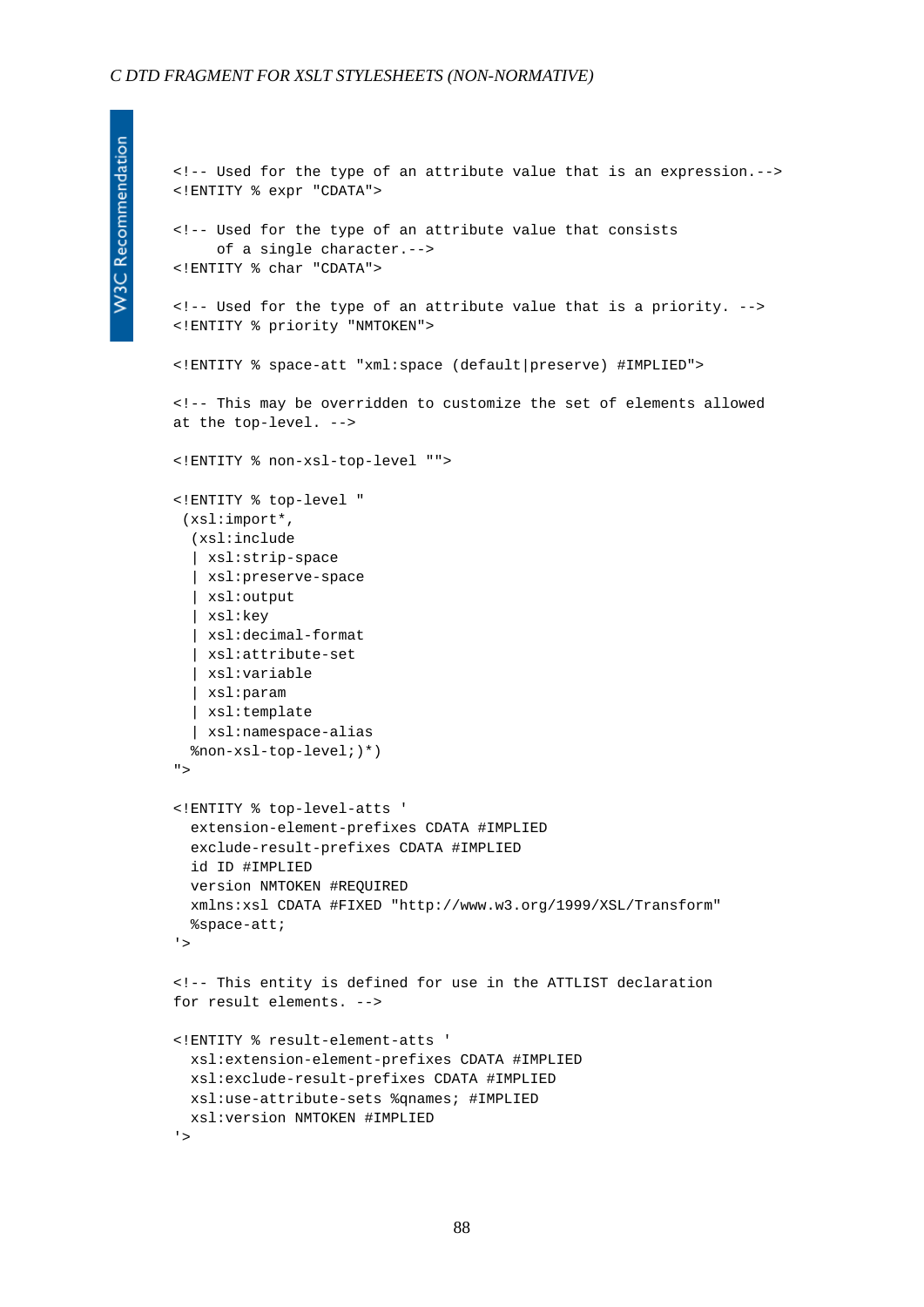<!ELEMENT xsl:stylesheet %top-level;> <!ATTLIST xsl:stylesheet %top-level-atts;>

```
W3C Recommendation
```

```
<!ELEMENT xsl:transform %top-level;>
<!ATTLIST xsl:transform %top-level-atts;>
<!ELEMENT xsl:import EMPTY>
<!ATTLIST xsl:import href %URI; #REQUIRED>
<!ELEMENT xsl:include EMPTY>
<!ATTLIST xsl:include href %URI; #REQUIRED>
<!ELEMENT xsl:strip-space EMPTY>
<!ATTLIST xsl:strip-space elements CDATA #REQUIRED>
<!ELEMENT xsl:preserve-space EMPTY>
<!ATTLIST xsl:preserve-space elements CDATA #REQUIRED>
<!ELEMENT xsl:output EMPTY>
<!ATTLIST xsl:output
  method %qname; #IMPLIED
  version NMTOKEN #IMPLIED
  encoding CDATA #IMPLIED
  omit-xml-declaration (yes|no) #IMPLIED
  standalone (yes|no) #IMPLIED
  doctype-public CDATA #IMPLIED
  doctype-system CDATA #IMPLIED
  cdata-section-elements %qnames; #IMPLIED
  indent (yes|no) #IMPLIED
  media-type CDATA #IMPLIED
>
<!ELEMENT xsl:key EMPTY>
<!ATTLIST xsl:key
  name %qname; #REQUIRED
  match %pattern; #REQUIRED
  use %expr; #REQUIRED
\rightarrow<!ELEMENT xsl:decimal-format EMPTY>
<!ATTLIST xsl:decimal-format
  name %qname; #IMPLIED
  decimal-separator %char; "."
  grouping-separator %char; ","
   infinity CDATA "Infinity"
  minus-sign %char; "-"
  NaN CDATA "NaN"
  percent %char; "%"
 per-mille %char; "‰"
  zero-digit %char; "0"
  digit %char; "#"
  pattern-separator %char; ";"
```

```
>
```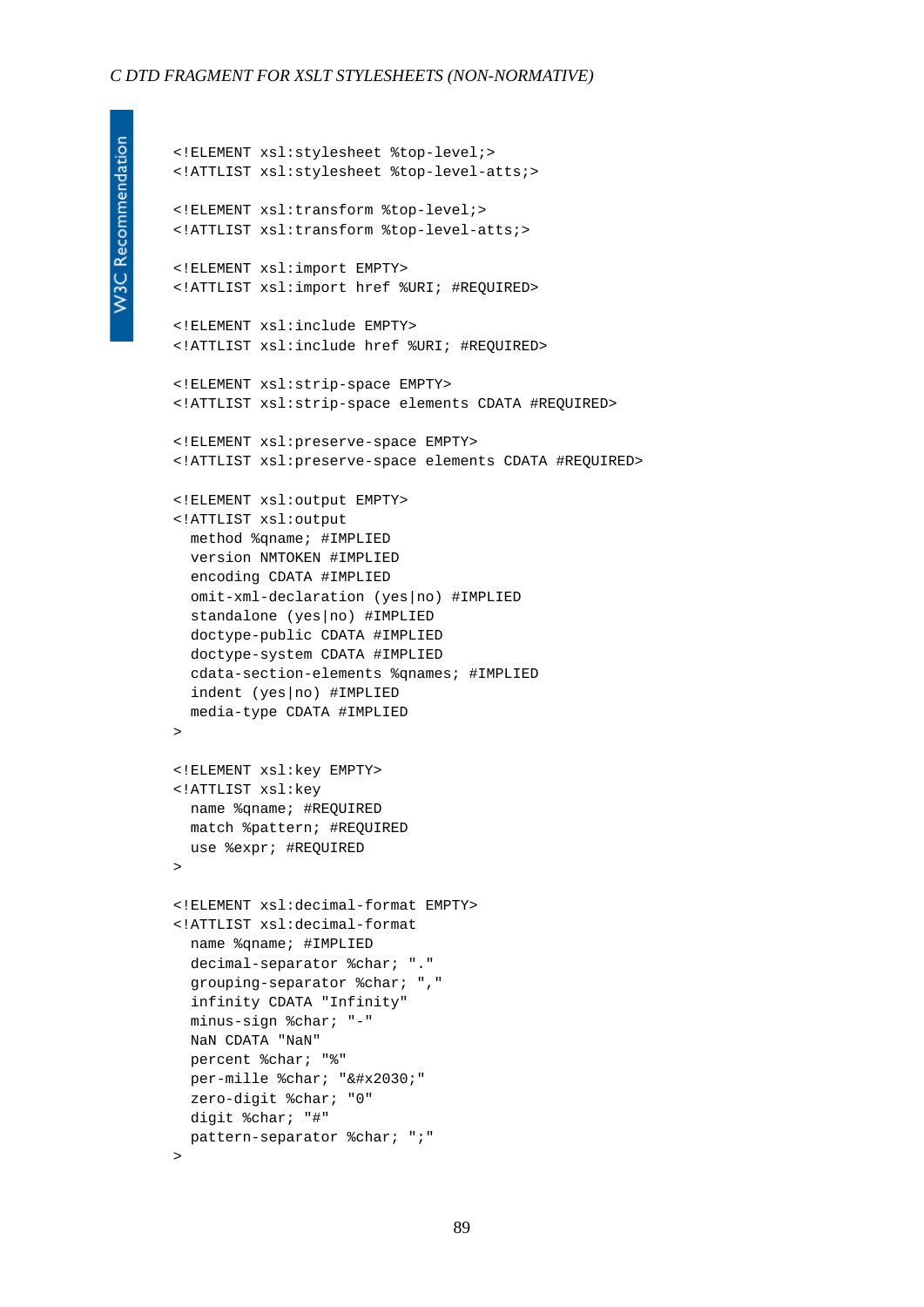<!ELEMENT xsl:namespace-alias EMPTY>

<!ATTLIST xsl:namespace-alias

```
W3C Recommendation
```

```
 stylesheet-prefix CDATA #REQUIRED
  result-prefix CDATA #REQUIRED
>
<!ELEMENT xsl:template
 (#PCDATA
  %instructions;
  %result-elements;
   | xsl:param)*
\rightarrow<!ATTLIST xsl:template
   match %pattern; #IMPLIED
  name %qname; #IMPLIED
  priority %priority; #IMPLIED
  mode %qname; #IMPLIED
   %space-att;
\rightarrow<!ELEMENT xsl:value-of EMPTY>
<!ATTLIST xsl:value-of
  select %expr; #REQUIRED
   disable-output-escaping (yes|no) "no"
\rightarrow<!ELEMENT xsl:copy-of EMPTY>
<!ATTLIST xsl:copy-of select %expr; #REQUIRED>
<!ELEMENT xsl:number EMPTY>
<!ATTLIST xsl:number
    level (single|multiple|any) "single"
    count %pattern; #IMPLIED
    from %pattern; #IMPLIED
    value %expr; #IMPLIED
    format %avt; '1'
    lang %avt; #IMPLIED
    letter-value %avt; #IMPLIED
    grouping-separator %avt; #IMPLIED
    grouping-size %avt; #IMPLIED
\rightarrow<!ELEMENT xsl:apply-templates (xsl:sort|xsl:with-param)*>
<!ATTLIST xsl:apply-templates
  select %expr; "node()"
  mode %qname; #IMPLIED
\rightarrow<!ELEMENT xsl:apply-imports EMPTY>
<!-- xsl:sort cannot occur after any other elements or
```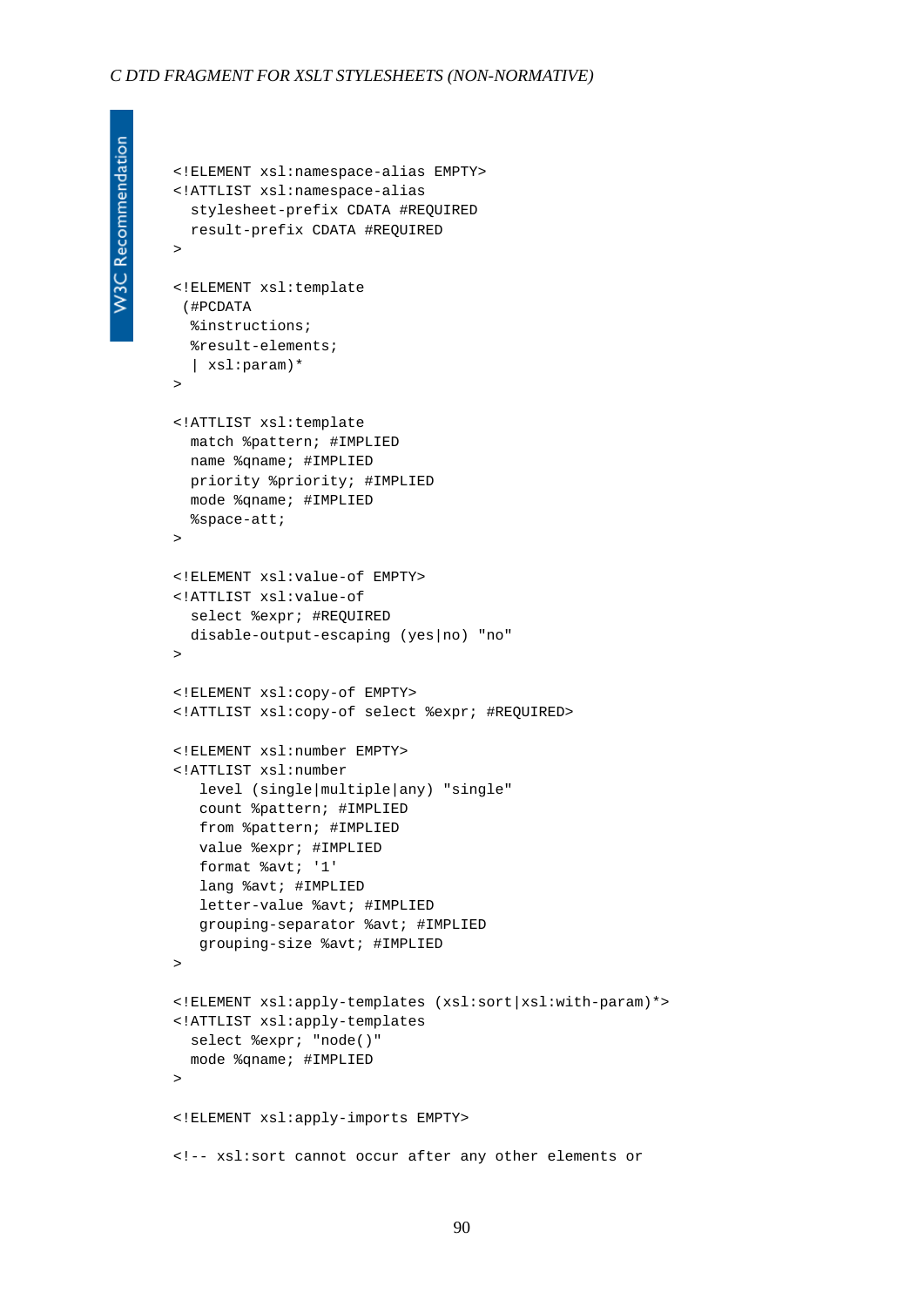```
any non-whitespace character -->
<!ELEMENT xsl:for-each
 (#PCDATA
  %instructions;
  %result-elements;
   | xsl:sort)*
>
<!ATTLIST xsl:for-each
  select %expr; #REQUIRED
  %space-att;
\geq<!ELEMENT xsl:sort EMPTY>
<!ATTLIST xsl:sort
  select %expr; "."
  lang %avt; #IMPLIED
  data-type %avt; "text"
  order %avt; "ascending"
  case-order %avt; #IMPLIED
\rightarrow<!ELEMENT xsl:if %template;>
<!ATTLIST xsl:if
  test %expr; #REQUIRED
  %space-att;
>
<!ELEMENT xsl:choose (xsl:when+, xsl:otherwise?)>
<!ATTLIST xsl:choose %space-att;>
<!ELEMENT xsl:when %template;>
<!ATTLIST xsl:when
  test %expr; #REQUIRED
  %space-att;
>
<!ELEMENT xsl:otherwise %template;>
<!ATTLIST xsl:otherwise %space-att;>
<!ELEMENT xsl:attribute-set (xsl:attribute)*>
<!ATTLIST xsl:attribute-set
  name %qname; #REQUIRED
  use-attribute-sets %qnames; #IMPLIED
>
<!ELEMENT xsl:call-template (xsl:with-param)*>
<!ATTLIST xsl:call-template
  name %qname; #REQUIRED
\overline{\phantom{a}}<!ELEMENT xsl:with-param %template;>
```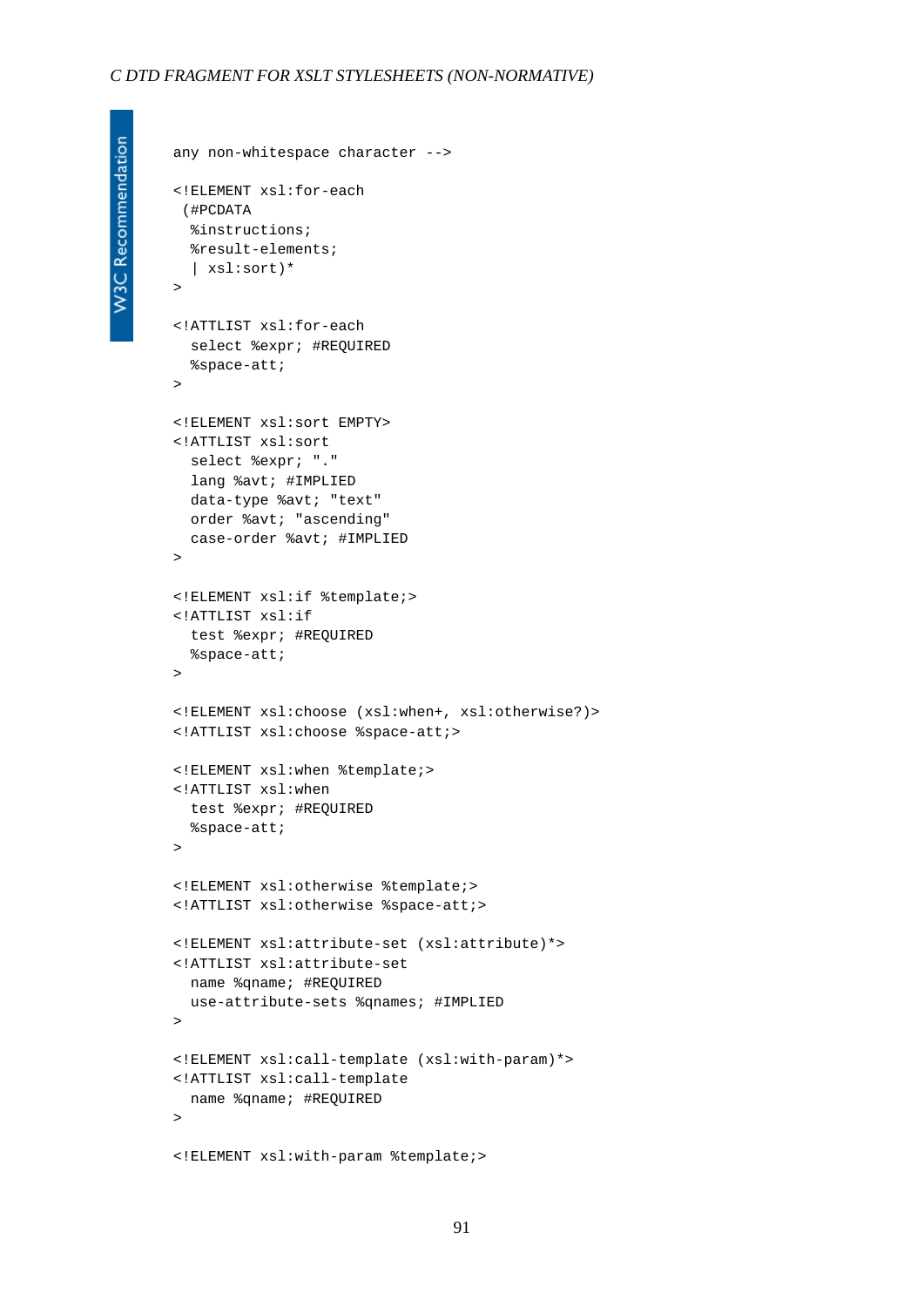<!ATTLIST xsl:with-param

```
W3C Recommendation
```

```
 name %qname; #REQUIRED
  select %expr; #IMPLIED
>
<!ELEMENT xsl:variable %template;>
<!ATTLIST xsl:variable 
  name %qname; #REQUIRED
  select %expr; #IMPLIED
>
<!ELEMENT xsl:param %template;>
<!ATTLIST xsl:param 
  name %qname; #REQUIRED
  select %expr; #IMPLIED
\rightarrow<!ELEMENT xsl:text (#PCDATA)>
<!ATTLIST xsl:text
  disable-output-escaping (yes|no) "no"
\rightarrow<!ELEMENT xsl:processing-instruction %char-template;>
<!ATTLIST xsl:processing-instruction 
  name %avt; #REQUIRED
   %space-att;
\rightarrow<!ELEMENT xsl:element %template;>
<!ATTLIST xsl:element 
  name %avt; #REQUIRED
  namespace %avt; #IMPLIED
  use-attribute-sets %qnames; #IMPLIED
   %space-att;
>
<!ELEMENT xsl:attribute %char-template;>
<!ATTLIST xsl:attribute 
  name %avt; #REQUIRED
  namespace %avt; #IMPLIED
   %space-att;
>
<!ELEMENT xsl:comment %char-template;>
<!ATTLIST xsl:comment %space-att;>
<!ELEMENT xsl:copy %template;>
<!ATTLIST xsl:copy
  %space-att;
  use-attribute-sets %qnames; #IMPLIED
\sim<!ELEMENT xsl:message %template;>
```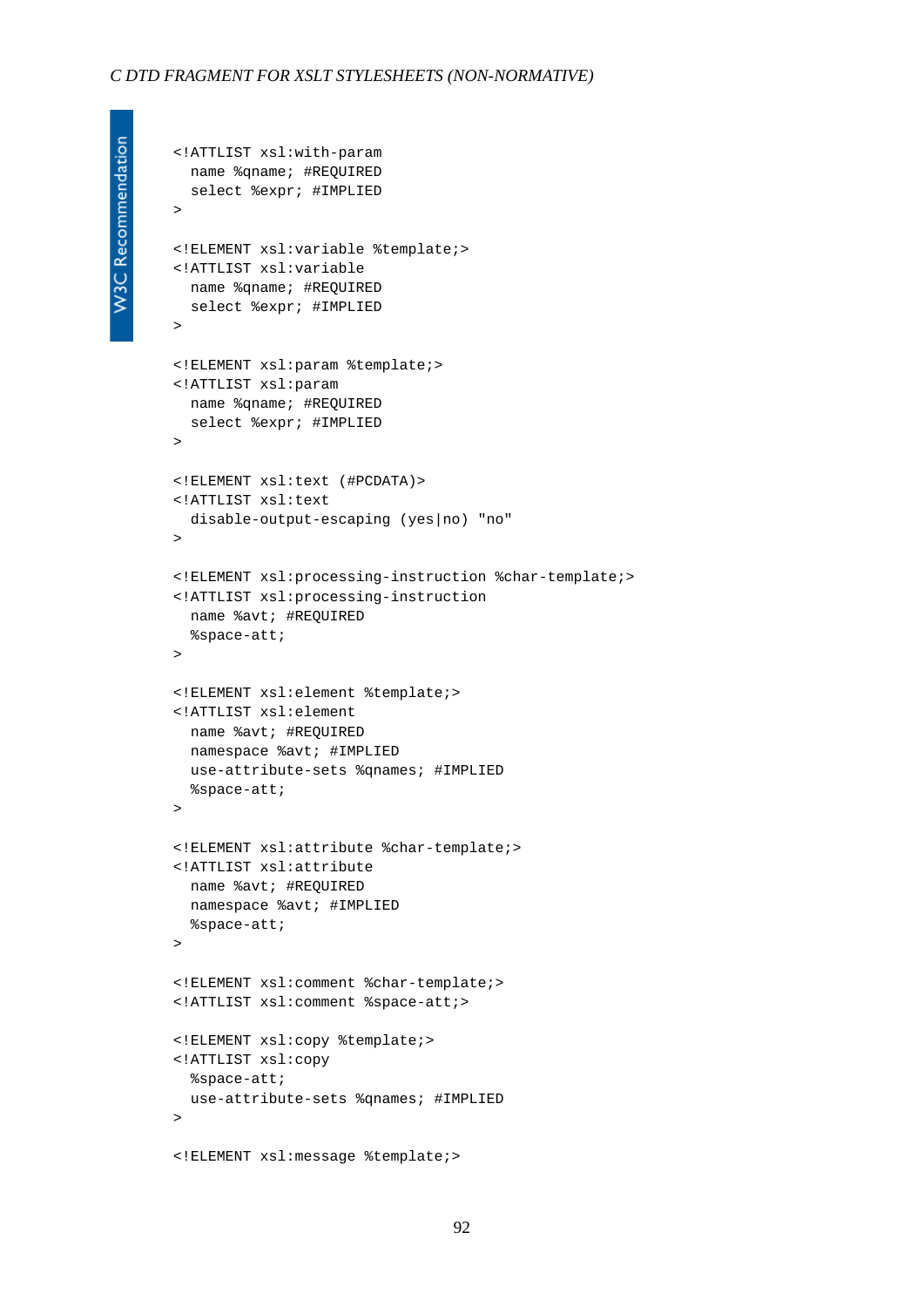```
<!ATTLIST xsl:message
  %space-att;
   terminate (yes|no) "no"
>
<!ELEMENT xsl:fallback %template;>
<!ATTLIST xsl:fallback %space-att;>
```
## **D Examples (Non-Normative)**

### **D.1 Document Example**

This example is a stylesheet for transforming documents that conform to a simple DTD into XHTML [\[XHTML\]](#page-79-1). The DTD is:

```
<!ELEMENT doc (title, chapter*)>
<!ELEMENT chapter (title, (para|note)*, section*)>
<!ELEMENT section (title, (para|note)*)>
<!ELEMENT title (#PCDATA|emph)*>
<!ELEMENT para (#PCDATA|emph)*>
<!ELEMENT note (#PCDATA|emph)*>
<!ELEMENT emph (#PCDATA|emph)*>
```
The stylesheet is:

93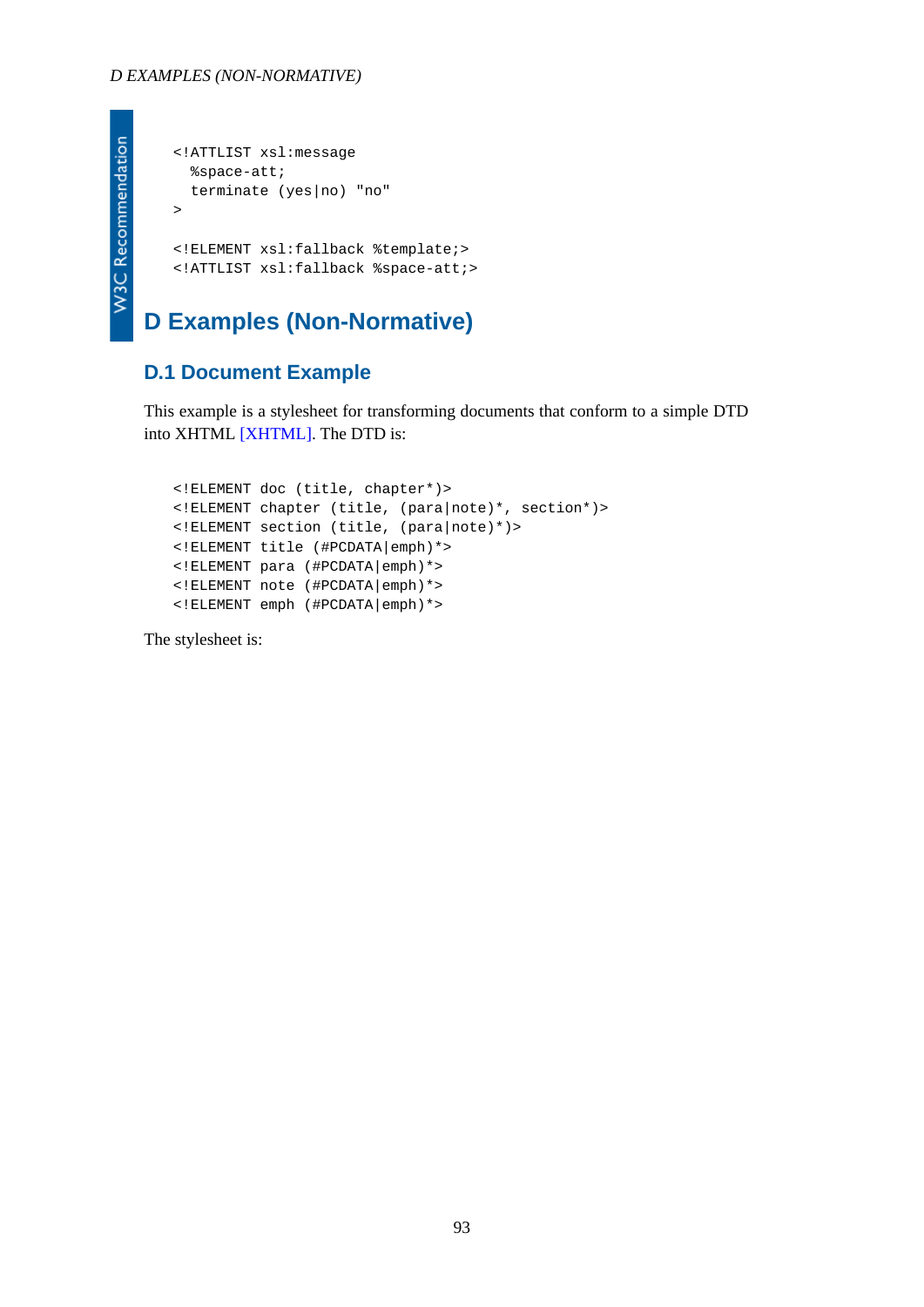#### *D EXAMPLES (NON-NORMATIVE)*

```
<xsl:stylesheet version="1.0"
                  xmlns:xsl="http://www.w3.org/1999/XSL/Transform"
                  xmlns="http://www.w3.org/TR/xhtml1/strict">
<xsl:strip-space elements="doc chapter section"/>
<xsl:output
    method="xml"
    indent="yes"
    encoding="iso-8859-1"
/<xsl:template match="doc">
  <html>
    <head>
      <title>
        <xsl:value-of select="title"/>
      </title>
    </head>
    <body>
      <xsl:apply-templates/>
    </body>
  </html>
</xsl:template>
<xsl:template match="doc/title">
  <h1> <xsl:apply-templates/>
  \langleh1>
</xsl:template>
<xsl:template match="chapter/title">
  <h2>
     <xsl:apply-templates/>
  \langle /h2>
</xsl:template>
<xsl:template match="section/title">
  <h3>
     <xsl:apply-templates/>
  \langleh3>
</xsl:template>
<xsl:template match="para">
   <p>
     <xsl:apply-templates/>
  \langle/p>
</xsl:template>
<xsl:template match="note">
   <p class="note">
```
 $**5**$  $**6**$ 

<xsl:apply-templates/>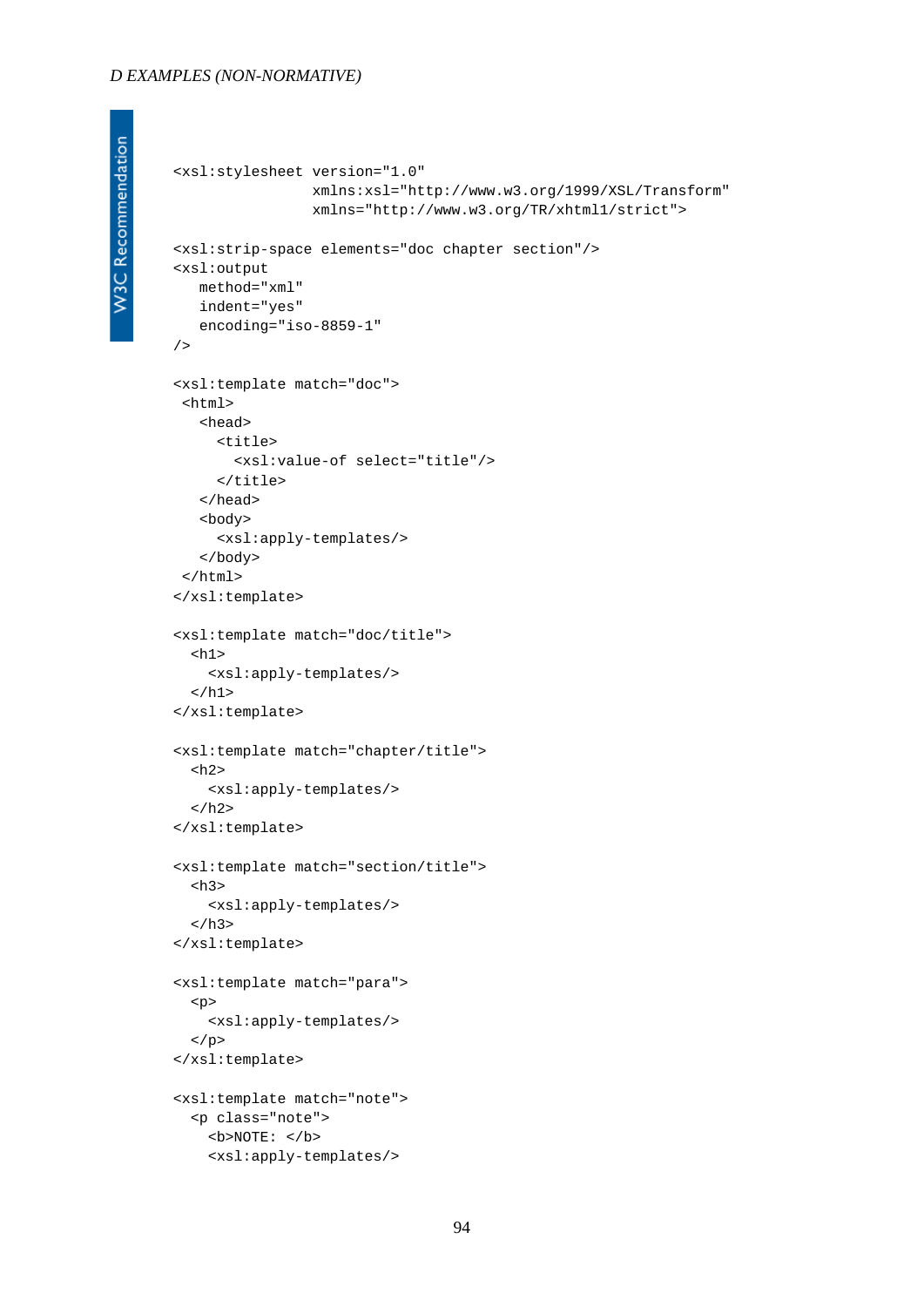#### *D EXAMPLES (NON-NORMATIVE)*

```
\langle/p>
</xsl:template>
<xsl:template match="emph">
   <em>
     <xsl:apply-templates/>
  \langle em\rangle</xsl:template>
</xsl:stylesheet>
```
With the following input document

```
<!DOCTYPE doc SYSTEM "doc.dtd">
<doc>
<title>Document Title</title>
<chapter>
<title>Chapter Title</title>
<section>
<title>Section Title</title>
<para>This is a test.</para>
<note>This is a note.</note>
</section>
<section>
<title>Another Section Title</title>
<para>This is <emph>another</emph> test.</para>
<note>This is another note.</note>
</section>
</chapter>
</doc>
```
it would produce the following result

```
<?xml version="1.0" encoding="iso-8859-1"?>
<html xmlns="http://www.w3.org/TR/xhtml1/strict">
<head>
<title>Document Title</title>
</head>
<body>
<h1>Document Title</h1>
<h2>Chapter Title</h2>
<h3>Section Title</h3>
<p>This is a test.</p>
<p class="note">
<b>NOTE: </b>This is a note.</p>
<h3>Another Section Title</h3>
<p>This is <em>another</em> test.</p>
<p class="note">
<b>NOTE: </b>This is another note.</p>
</body>
</html>
```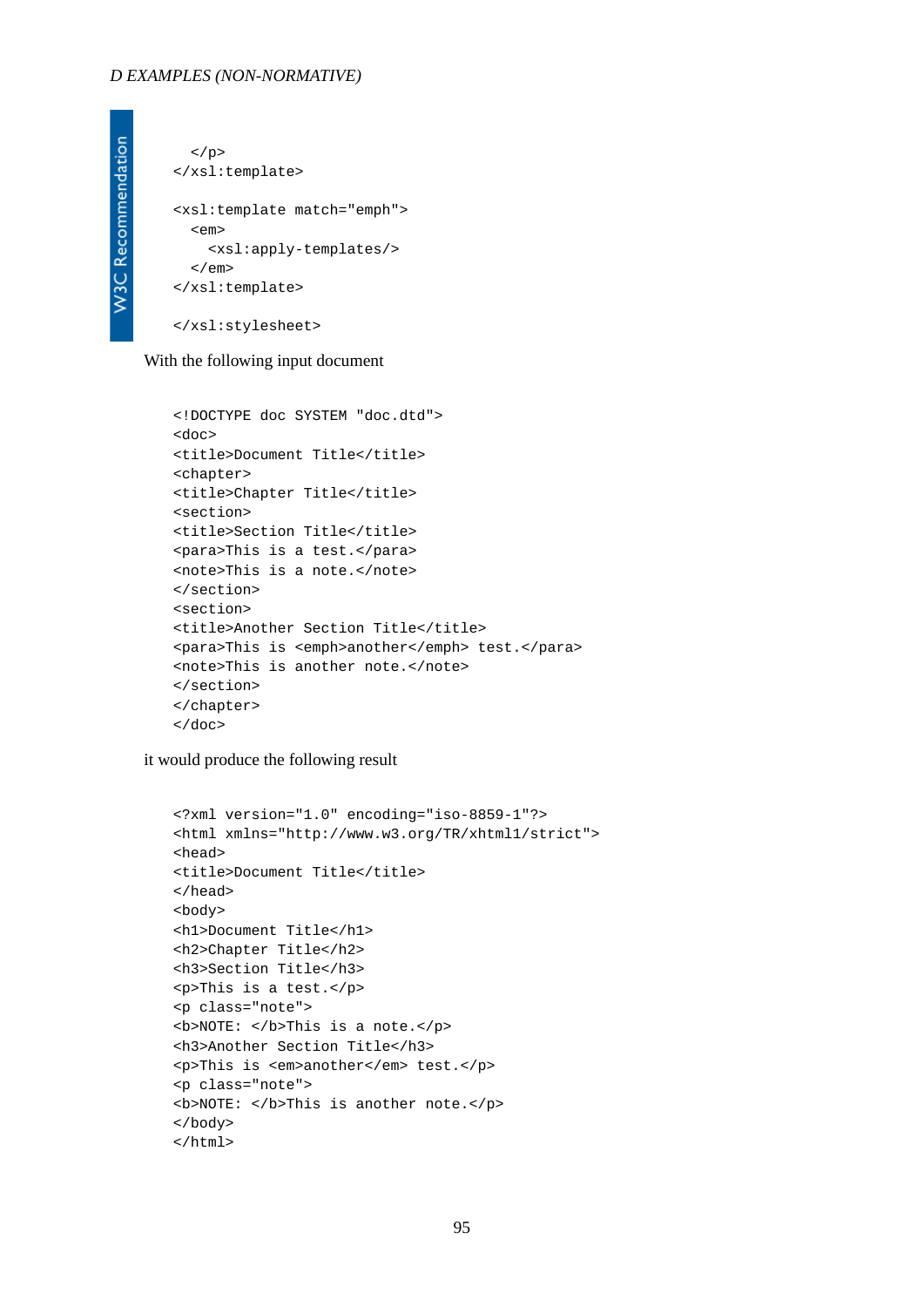# **D.2 Data Example**

This is an example of transforming some data represented in XML using three different XSLT stylesheets to produce three different representations of the data, HTML, SVG and VRML.

The input data is:

**W3C Recommendation** 

<sales>

```
 <division id="North">
         <revenue>10</revenue>
         <growth>9</growth>
         <bonus>7</bonus>
 </division>
 <division id="South">
         <revenue>4</revenue>
         <growth>3</growth>
         <bonus>4</bonus>
 </division>
 <division id="West">
         <revenue>6</revenue>
         <growth>-1.5</growth>
         <bonus>2</bonus>
 </division>
```
</sales>

The following stylesheet, which uses the simplified syntax described in [**[2.3 Literal Result](#page-8-0) [Element as Stylesheet](#page-8-0)**], transforms the data into HTML: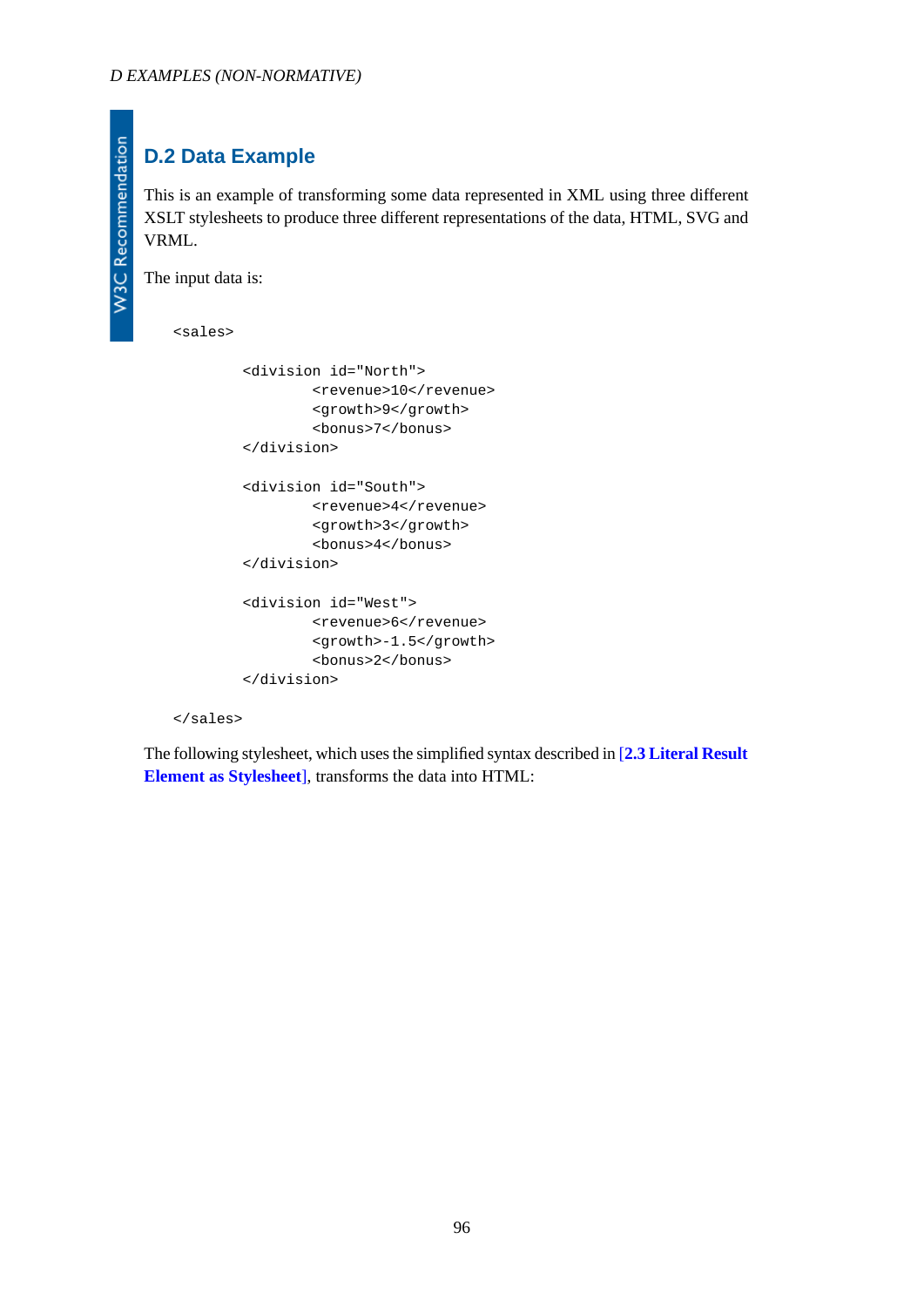#### *D EXAMPLES (NON-NORMATIVE)*

```
<html xsl:version="1.0"
       xmlns:xsl="http://www.w3.org/1999/XSL/Transform"
       lang="en">
     <head>
         <title>Sales Results By Division</title>
     </head>
     <body>
          <table border="1">
              <tr>
                   <th>Division</th>
                   <th>Revenue</th>
                   <th>Growth</th>
                   <th>Bonus</th>
             \langletr>
              <xsl:for-each select="sales/division">
                   <!-- order the result by revenue -->
                   <xsl:sort select="revenue"
                              data-type="number"
                              order="descending"/>
                   <tr>
                        <td>
                            <em><xsl:value-of select="@id"/></em>
                      \langle t \rangle <td>
                            <xsl:value-of select="revenue"/>
                       \langle t \rangle <td>
                            <!-- highlight negative growth in red -->
                           <xsl:if test="growth &lt; 0">
                                  <xsl:attribute name="style">
                                       <xsl:text>color:red</xsl:text>
                                  </xsl:attribute>
                           \langle xsl:if\rangle <xsl:value-of select="growth"/>
                       \langle t \rangle <td>
                            <xsl:value-of select="bonus"/>
                       \langle t \rangle\langletr>
              </xsl:for-each>
          </table>
     </body>
</html>
```
The HTML output is: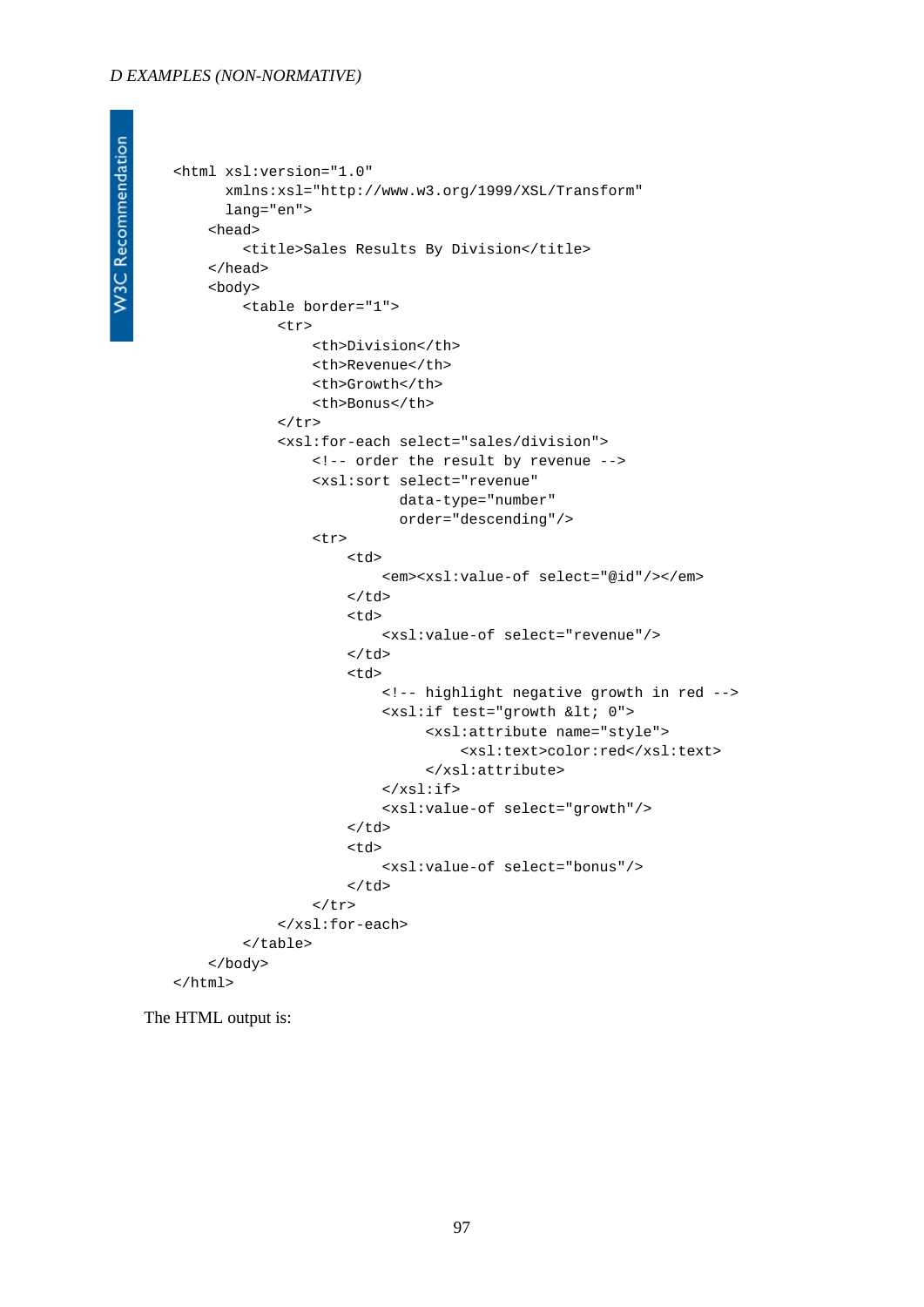#### *D EXAMPLES (NON-NORMATIVE)*

```
W3C Recommendation
```

```
<html lang="en">
<head>
<meta http-equiv="Content-Type" content="text/html; charset=iso-8859-1">
<title>Sales Results By Division</title>
</head>
<body>
<table border="1">
<tr>
<th>Division</th><th>Revenue</th><th>Growth</th><th>Bonus</th>
\langletr>
<tr>
<td><em>North</em></td><td>>td>10</td><td>9</td><td>7</td>
\langletr>
<tr>
<td><em>West</em></td><td>6</td><td style="color:red">-1.5</td><td>2</td>
\langletr>
<tr>
<td><em>South</em></td><td>4</td>4</td>3</td><td>4</td>
\langletr>
</table>
</body>
</html>
```
The following stylesheet transforms the data into SVG: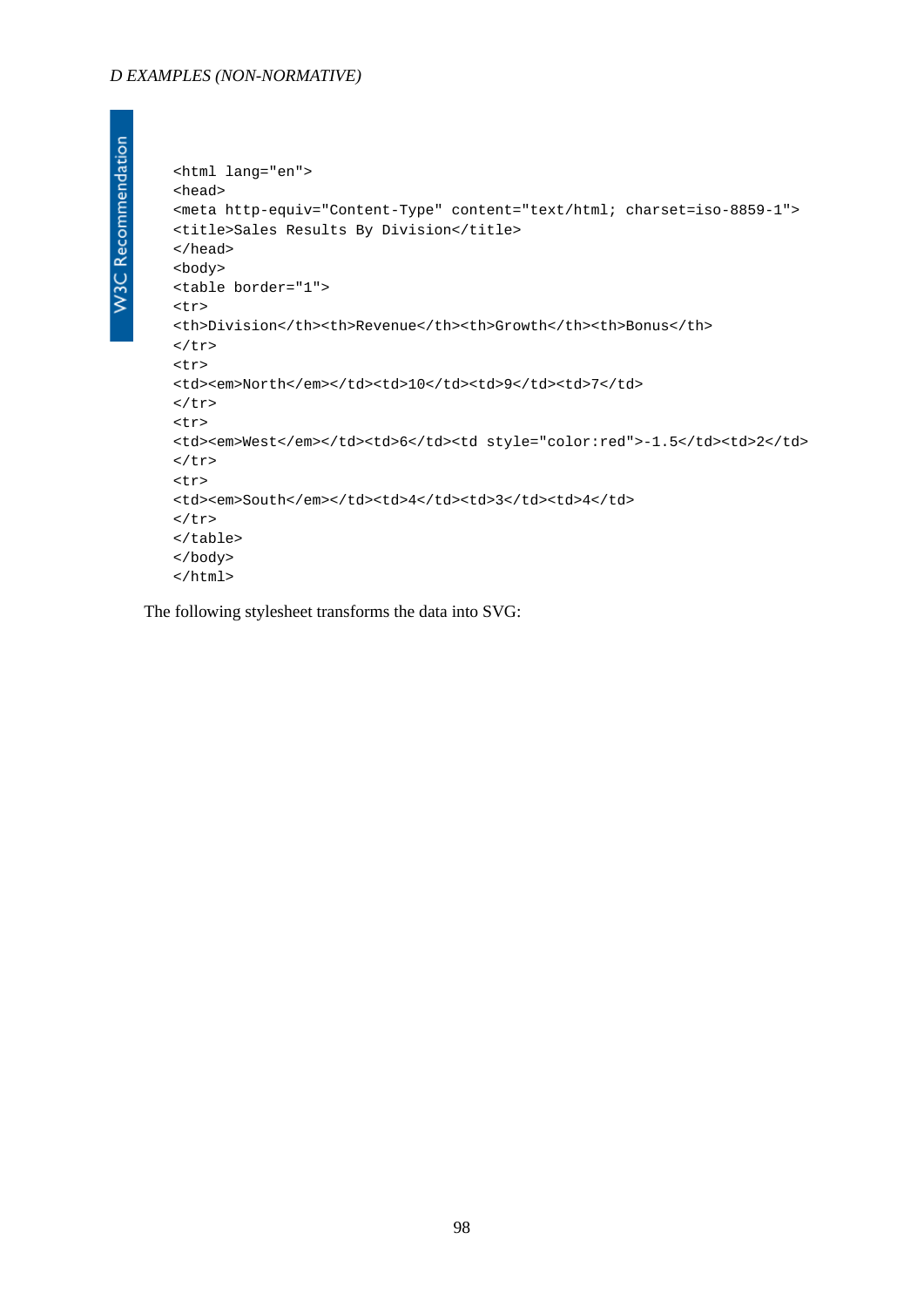```
W3C Recommendation
```

```
<xsl:stylesheet version="1.0"
                 xmlns:xsl="http://www.w3.org/1999/XSL/Transform"
                 xmlns="http://www.w3.org/Graphics/SVG/SVG-19990812.dtd">
<xsl:output method="xml" indent="yes" media-type="image/svg"/>
<xsl:template match="/">
<svg width = "3in" height="3in">
     <g style = "stroke: #000000"> 
         <!-- draw the axes -->
         <line x1="0" x2="150" y1="150" y2="150"/>
         <line x1="0" x2="0" y1="0" y2="150"/>
         <text x="0" y="10">Revenue</text>
         <text x="150" y="165">Division</text>
         <xsl:for-each select="sales/division">
             <!-- define some useful variables -->
             <!-- the bar's x position -->
             <xsl:variable name="pos"
                            select="(position()*40)-30"/>
             <!-- the bar's height -->
             <xsl:variable name="height"
                            select="revenue*10"/>
             <!-- the rectangle -->
             <rect x="{$pos}" y="{150-$height}"
                    width="20" height="{$height}"/>
             <!-- the text label -->
             <text x="{$pos}" y="165">
                 <xsl:value-of select="@id"/>
            \langle/text>
             <!-- the bar value -->
            \text{text } x = "\$pos}" y = "\{145 - $height}" <xsl:value-of select="revenue"/>
             </text>
         </xsl:for-each>
    \langle q \rangle</svg>
</xsl:template>
</xsl:stylesheet>
```
The SVG output is: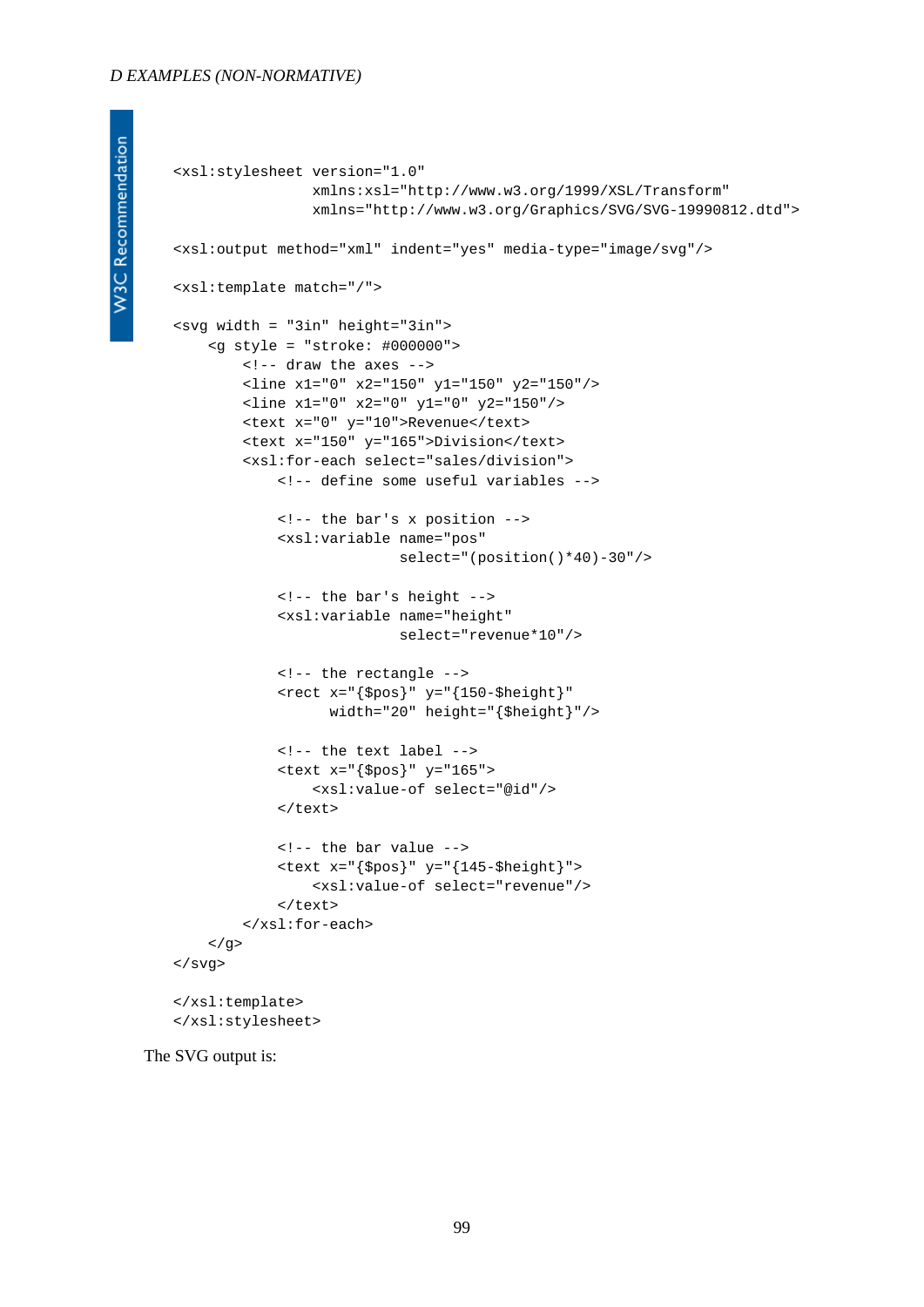#### *D EXAMPLES (NON-NORMATIVE)*

**W3C Recommendation** 

```
<svg width="3in" height="3in"
     xmlns="http://www.w3.org/Graphics/SVG/svg-19990412.dtd">
     <g style="stroke: #000000">
        <line x1="0" x2="150" y1="150" y2="150"/>
         <line x1="0" x2="0" y1="0" y2="150"/>
         <text x="0" y="10">Revenue</text>
         <text x="150" y="165">Division</text>
         <rect x="10" y="50" width="20" height="100"/>
         <text x="10" y="165">North</text>
        <text x="10" y="45">10</text>
         <rect x="50" y="110" width="20" height="40"/>
         <text x="50" y="165">South</text>
         <text x="50" y="105">4</text>
         <rect x="90" y="90" width="20" height="60"/>
         <text x="90" y="165">West</text>
         <text x="90" y="85">6</text>
    \langle g>
</svg>
```
The following stylesheet transforms the data into VRML: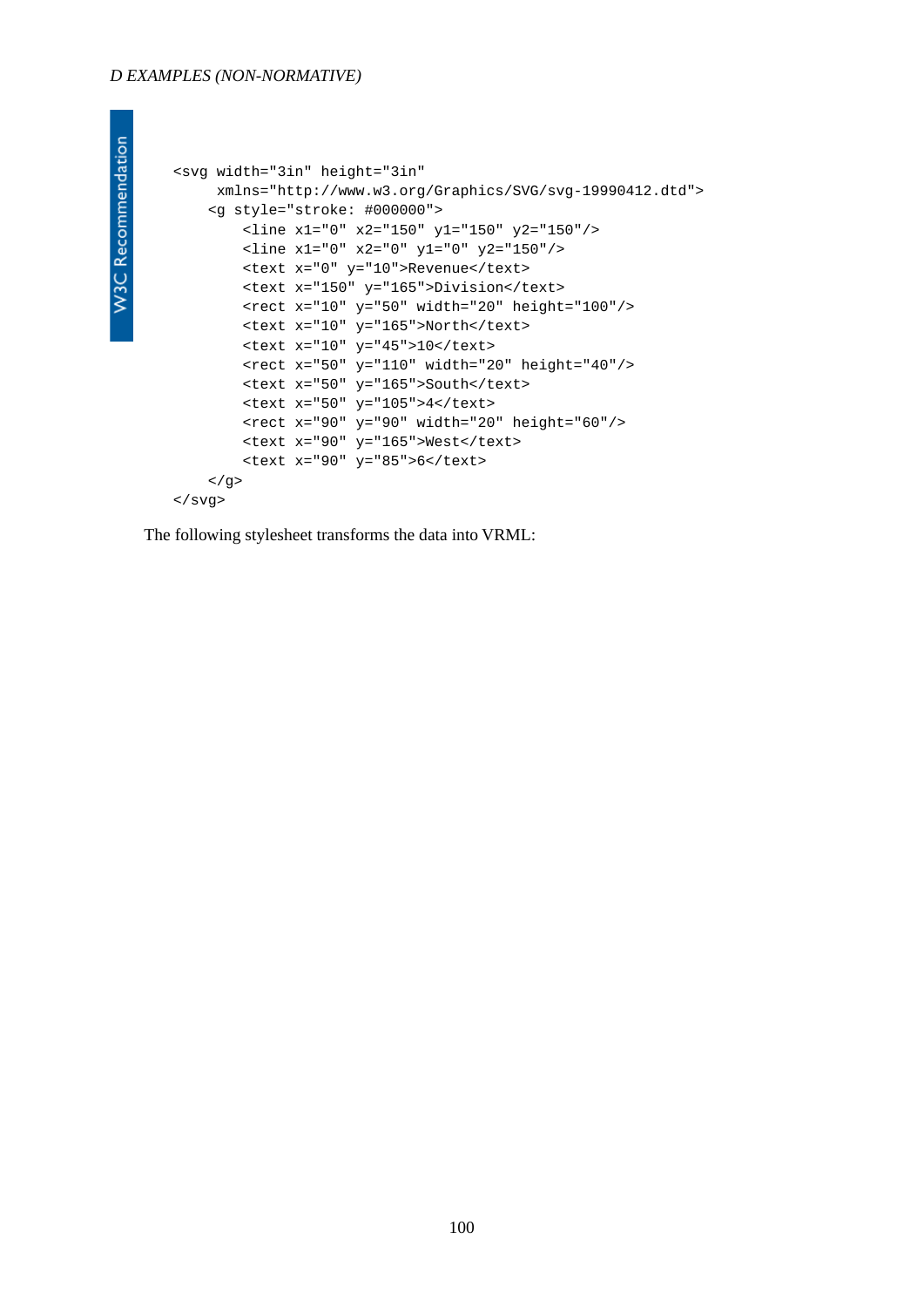```
<xsl:stylesheet version="1.0"
                 xmlns:xsl="http://www.w3.org/1999/XSL/Transform">
<!-- generate text output as mime type model/vrml, using default charset -->
<xsl:output method="text" encoding="UTF-8" media-type="model/vrml"/> 
         <xsl:template match="/">#VRML V2.0 utf8 
# externproto definition of a single bar element 
EXTERNPROTO bar [ 
   field SFInt32 x 
   field SFInt32 y 
  field SFInt32 z 
   field SFString name 
   ] 
   "http://www.vrml.org/WorkingGroups/dbwork/barProto.wrl" 
# inline containing the graph axes 
Inline { 
         url "http://www.vrml.org/WorkingGroups/dbwork/barAxes.wrl" 
         } 
                  <xsl:for-each select="sales/division">
bar {
         x <xsl:value-of select="revenue"/>
         y <xsl:value-of select="growth"/>
         z <xsl:value-of select="bonus"/>
         name "<xsl:value-of select="@id"/>" 
         }
                  </xsl:for-each>
         </xsl:template> 
</xsl:stylesheet>
```
The VRML output is: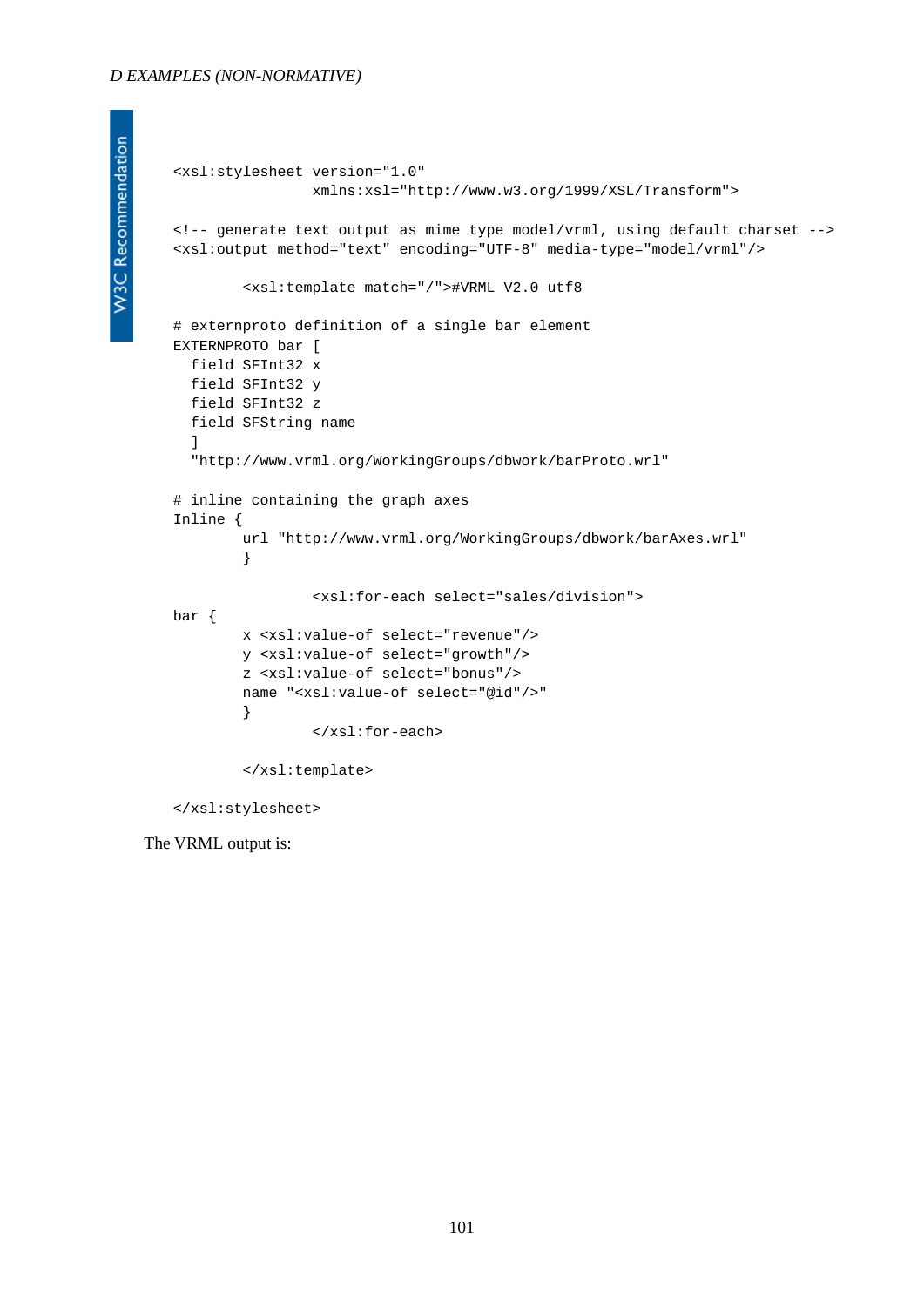```
#VRML V2.0 utf8 
# externproto definition of a single bar element 
EXTERNPROTO bar [ 
  field SFInt32 x 
  field SFInt32 y 
   field SFInt32 z 
   field SFString name 
   ] 
   "http://www.vrml.org/WorkingGroups/dbwork/barProto.wrl" 
# inline containing the graph axes 
Inline { 
          url "http://www.vrml.org/WorkingGroups/dbwork/barAxes.wrl" 
          } 
bar {
         x 10
         y 9
          z 7
         name "North" 
          }
bar {
         x 4
         y 3
          z 4
         name "South" 
          }
bar {
         x 6
        y - 1.5 z 2
         name "West" 
          }
```
### **E Acknowledgements (Non-Normative)**

The following have contributed to authoring this draft:

- Daniel Lipkin, Saba
- Jonathan Marsh, Microsoft
- Henry Thompson, University of Edinburgh
- Norman Walsh, Arbortext
- Steve Zilles, Adobe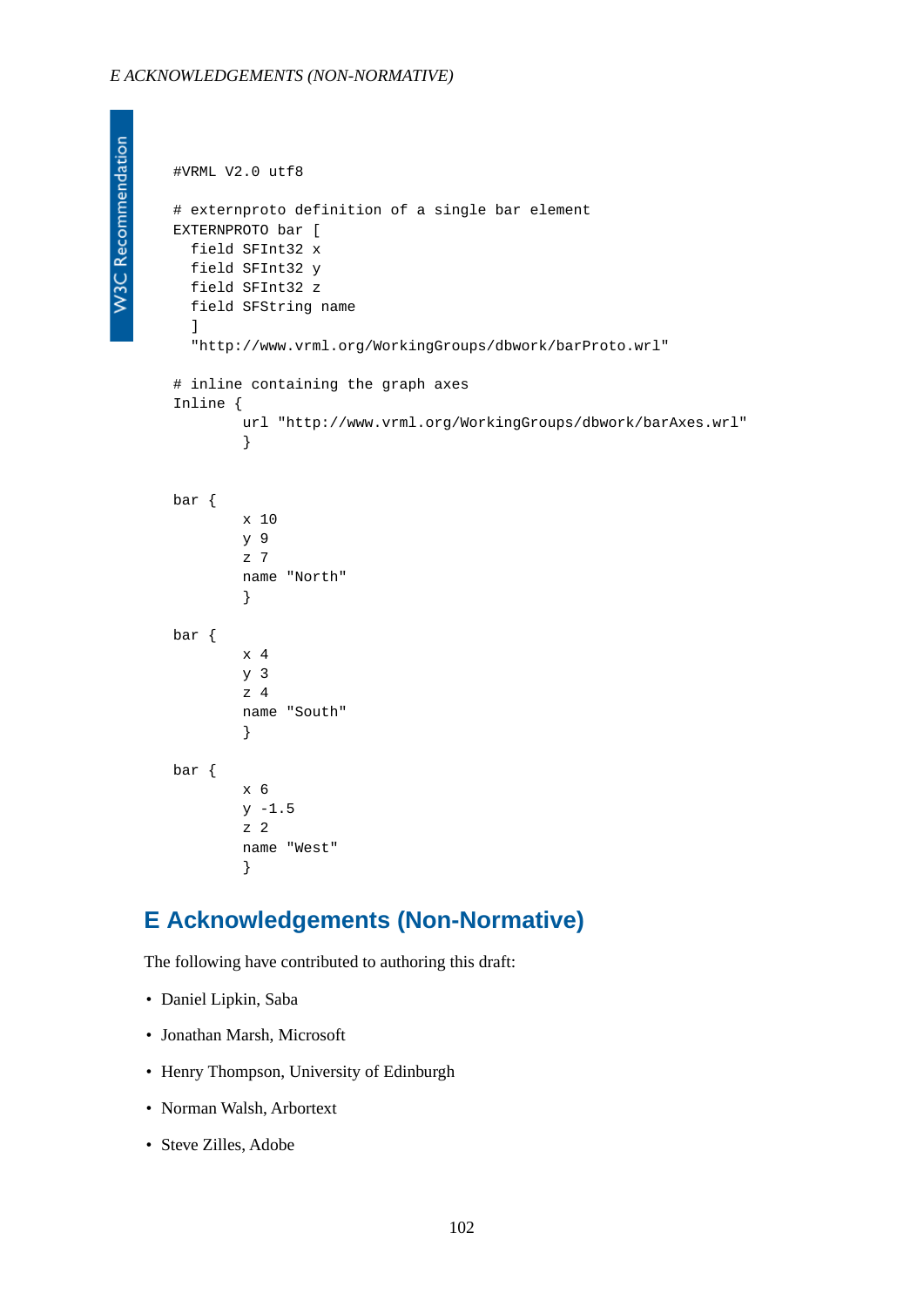This specification was developed and approved for publication by the W3C XSL Working Group (WG). WG approval of this specification does not necessarily imply that all WG members voted for its approval. The current members of the XSL WG are:

Sharon Adler, IBM (Co-Chair); Anders Berglund, IBM; Perin Blanchard, Novell; Scott Boag, Lotus; Larry Cable, Sun; Jeff Caruso, Bitstream; James Clark; Peter Danielsen, Bell Labs; Don Day, IBM; Stephen Deach, Adobe; Dwayne Dicks, SoftQuad; Andrew Greene, Bitstream; Paul Grosso, Arbortext; Eduardo Gutentag, Sun; Juliane Harbarth, Software AG; Mickey Kimchi, Enigma; Chris Lilley, W3C; Chris Maden, Exemplary Technologies; Jonathan Marsh, Microsoft; Alex Milowski, Lexica; Steve Muench, Oracle; Scott Parnell, Xerox; Vincent Quint, W3C; Dan Rapp, Novell; Gregg Reynolds, Datalogics; Jonathan Robie, Software AG; Mark Scardina, Oracle; Henry Thompson, University of Edinburgh; Philip Wadler, Bell Labs; Norman Walsh, Arbortext; Sanjiva Weerawarana, IBM; Steve Zilles, Adobe (Co-Chair)

# **F Changes from Proposed Recommendation (Non-Normative)**

The following are the changes since the Proposed Recommendation:

- The xsl: version attribute is required on a literal result element used as a stylesheet (see [**[2.3 Literal Result Element as Stylesheet](#page-8-0)**]).
- The data-type attribute on  $xsl:$  sort can use a prefixed name to specify a datatype not defined by XSLT (see [**[10 Sorting](#page-49-1)**]).

# **G Features under Consideration for Future Versions of XSLT (Non-Normative)**

The following features are under consideration for versions of XSLT after XSLT 1.0:

- a conditional expression;
- support for XML Schema datatypes and archetypes;
- support for something like style rules in the original XSL submission;
- an attribute to control the default namespace for names occurring in XSLT attributes;
- support for entity references;
- support for DTDs in the data model:
- support for notations in the data model;
- a way to get back from an element to the elements that reference it (e.g. by IDREF attributes);